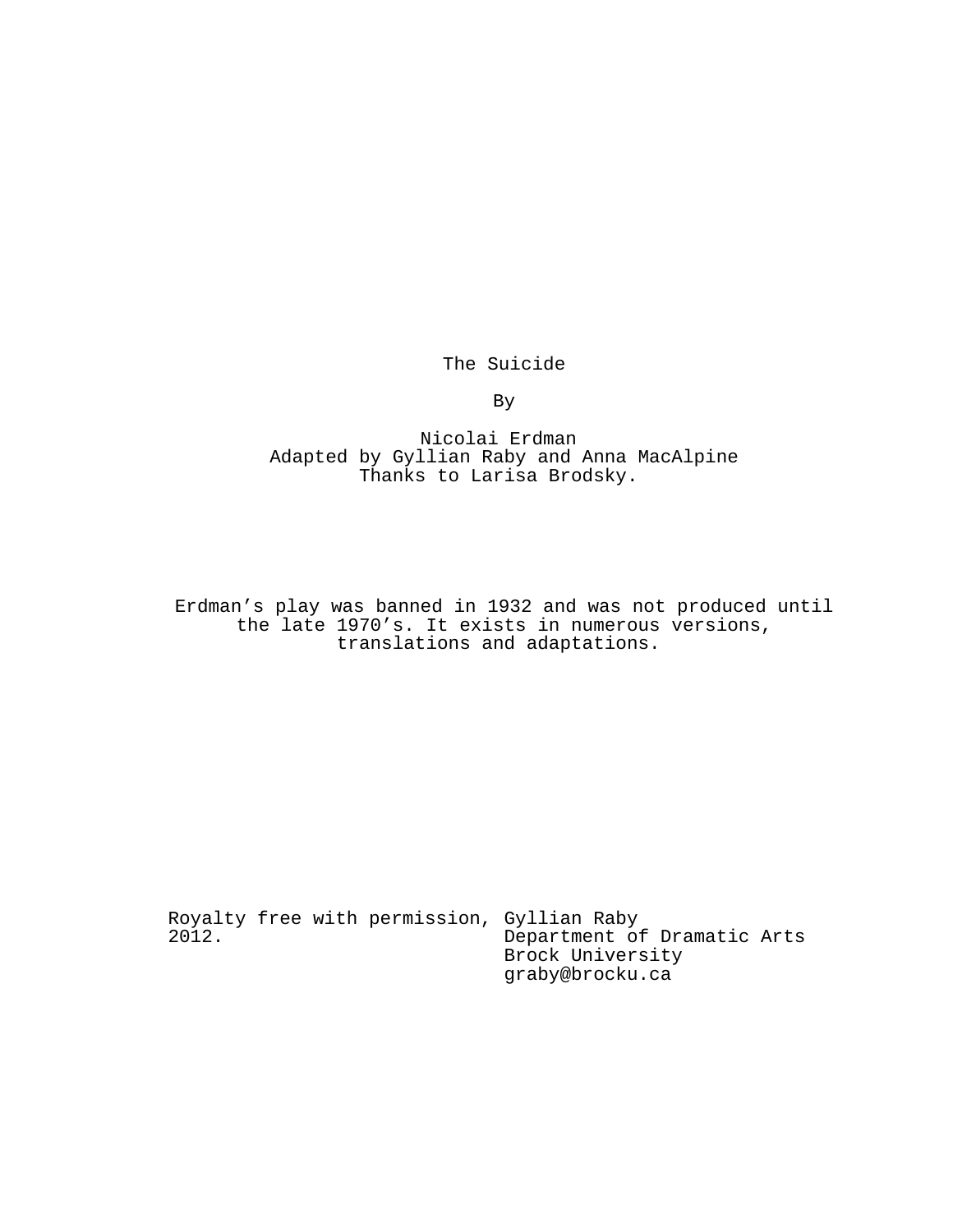# ACT I

**Semyon Podsekalnikov**, played by Marcus Schwan. A young unemployed man, recently married, supported by his wife and mother-in-law. Somewhat hypochondriac. Harlequino.

**Masha Lukianovna**, played by Kaitlin Race. A young factory worker, recently married to Semyon and struggling to get by. Matter of fact, hard working, and in love. Columbina.

**Serafima,** played by Cassandra van Wyck. Masha's mother, a survivor; a superstitious woman who believes in miracles. She has no subtlety but indefatigable physical endurance. The Crone.

**Margarita Ivanovna**, played by Justine Benteau. An experienced woman of the world; once beautiful, she is now sexy.Excellent at the restaurant/sleazy bar business. Voice like scotch and cigars; knows her impact. Francheschina.

**Alexander Petrovich Kalabushkin**,played by Derek Ewart. Owner of the fair- ground shooting gallery and assorted business ventures. A cynical, depressive bear of a businessman who cultivates his handsome moustache. Brighella.

**Yegor Timofeevich**, played by Kanthan Annalingam. A Postman and Party member; committed to discipline; 30 something; sensitive, petty and vengeful.Il Capitano.

**Grusha**,played by Rachel Romanoski. A 'server' at Margarita's cafe; young and very poor; her family killed during the war, lucky to be Moscow. Columbina.

**Natasha**,played by Brie Lidstone. A 'server' at Margarita's cafe; a gypsy orphan that Margarita has taken in due to her musical skill and general desperation to earn momey.Clementina.

**Sonia**,played by Nikki Morrison. A young 'server' at Margarita's cafe who also works in the fairground; secret upper middle class bourgeois background; struggles to get by and tries to persuade the other girls to start a cabaret business with her. Claudia.

**Aristarkh Dominikovich Grand-Skubnik**,played by Brent Cairns. Highly educated,40 something; desperately hoping to retain social privilege while flaunting a superficial revolutionary dedication. His relatives are in prison for joining the"White Russian"forces that fought against the Soviet army. His ragged suit and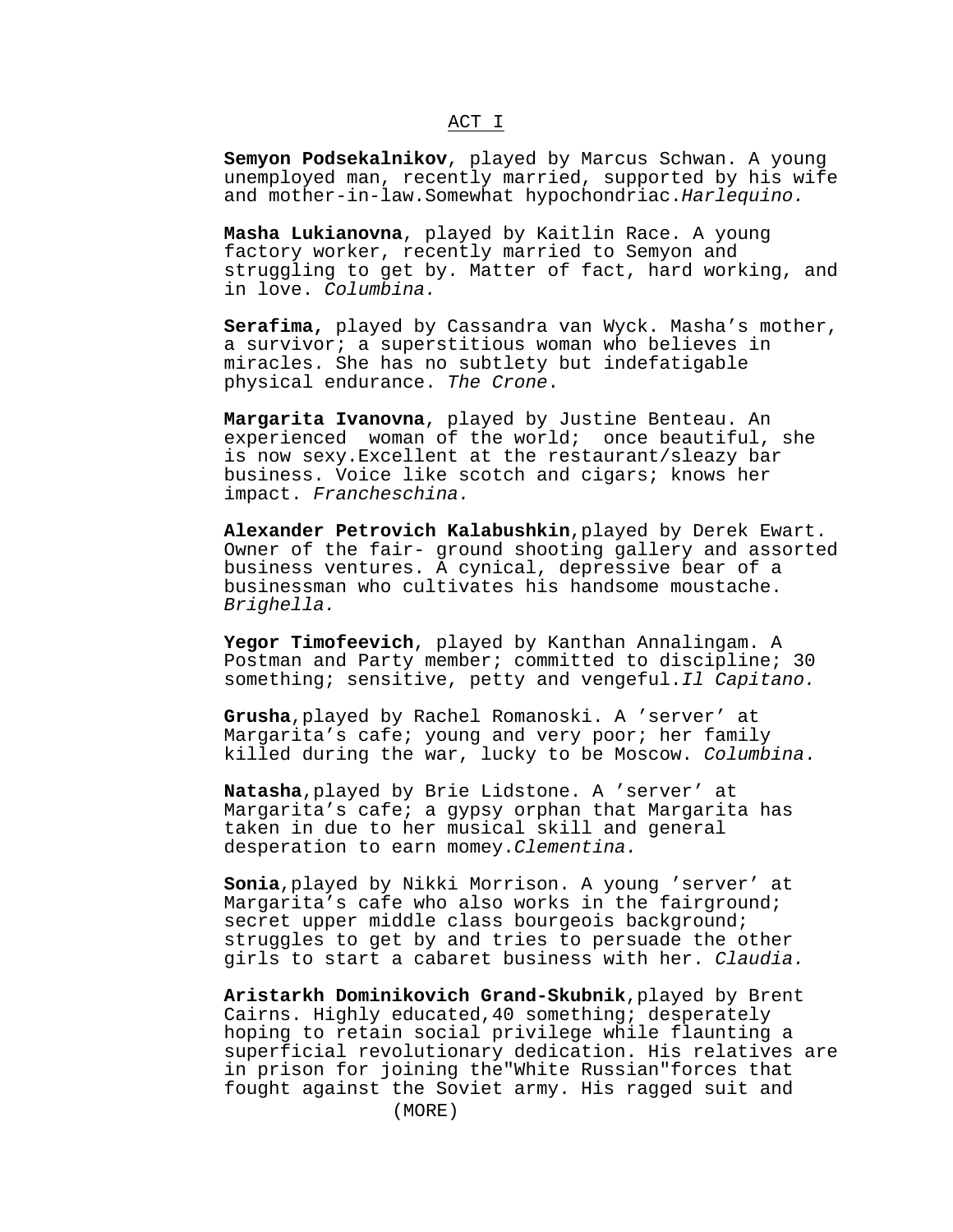coat still show signs of impeccable tailoring; speaks with an Oxford accent.

**Kleopatra Maximovna,** played by Ioanna Al-Khayed. A striking young woman; leader of the now discredited, Decadents, Romantics and Symbolists' movement. She is the ex-lover of Viktor, who dropped her when politically expedient; determined to get him back.

**Father Yelpidy,**played by Evan Bawtinheimer. An Orthodox priest concerned about the anti-religious bent of the Revolution. He is sexually repressed, deeply depressed, and addicted to alcohol.

**Viktor Viktorovich**, played by Evan Mulrooney.A Byronic poet of vast pretension who is desperately trying to survive the stylistic Revolution with as little change as possible.

**Raisa Filipovna**, played by Karyn Lorence. A New Woman who uses feminist rhetoric to hold on to the advantages gained during the war.More at home bargaining than on the shop floor.

**Stepan**, played by Sean Rintoul. An odd jobs man who makes a little extra carrying coffins and playing guitar with the gypsy band at Margarita's restaurant. Envies the rich.

**Oleg**, played by James Lowe. An intern at "Eternity" Funeral parlour. Depressed, cynical. Envies the rich.

**Musicians**, played by Conor Cooper (tuba) and Anna MacAlpine (clarinet). Uncertain what the Revolutionary regime will mean for traveling people. They play for joy and sadness.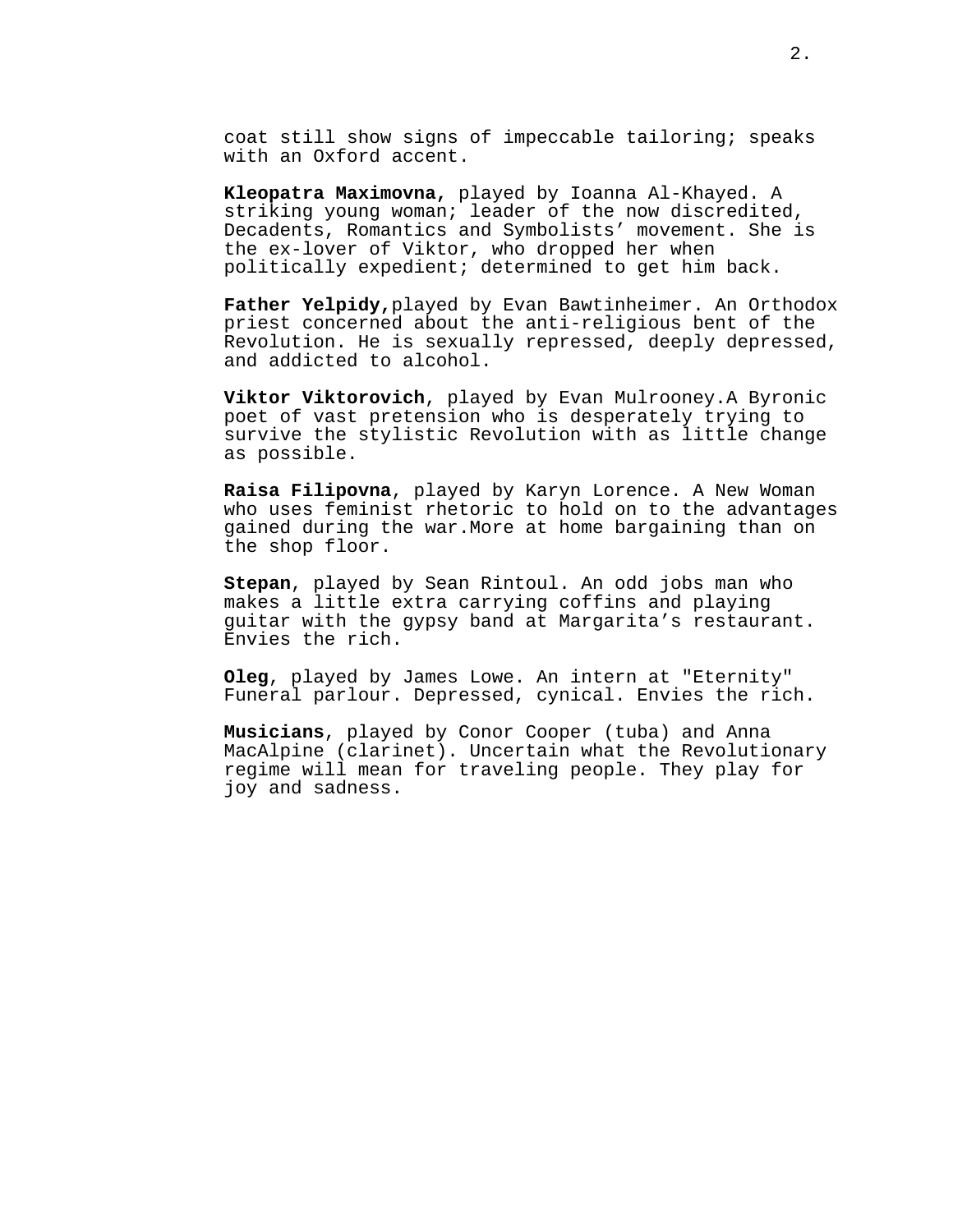## ACT I

## Scene 1

In the darkness a dog barks. Semyon can't sleep.

SEMYON

Masha. Are you sleeping? Masha?

Masha startles into wakefulness.

## MASHA

What? !

## SEMYON

Shhhh..it's just me. Sorry...

### MASHA

Semyon...

Masha returns to an exhausted sleep.

#### SEMYON

Masha, can I ask you-- are you sleeping Masha?

### MASHA

What?

### SEMYON

Did we eat all the sausage?

(Pause)

That baloney sausage?

## MASHA

Did you look?

## SEMYON

It's cold. I thought /you'd remember.

### MASHA

You wake me in the middle of the night for baloney sausage?

### SEMYON

I'm hungry.

### MASHA

Go to sleep!

She turns from him. He sighs. They try to settle. After a moment: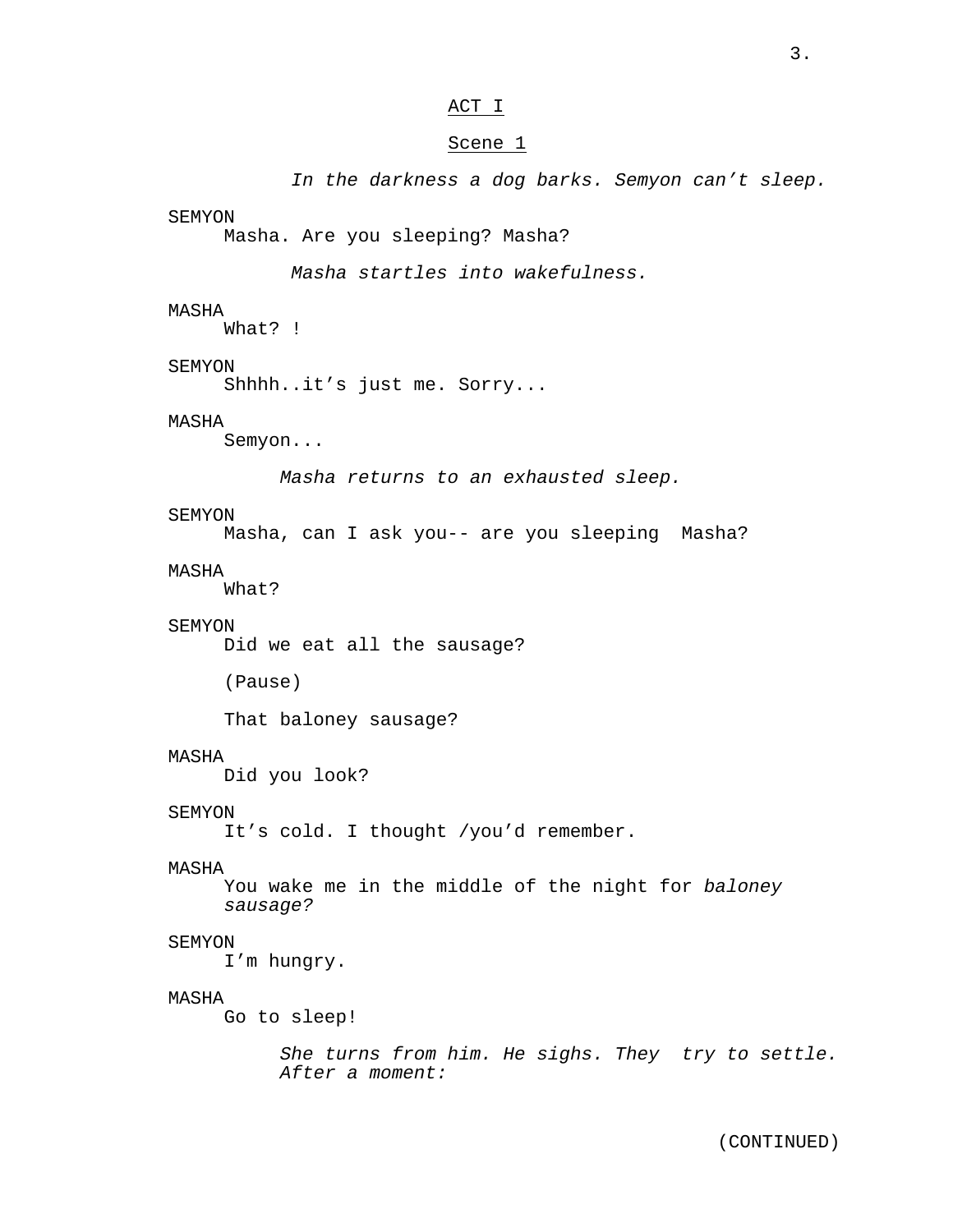```
MASHA
     You've killed something in me with that sausage,
     Semyon. Every day I get up in the freezing dark and
     walk to the factory. Twelve hours of mind-numbing,
     back-breaking work-- and after I get home and eat and
     fall into bed exhausted, what d'you do? Semyon...? Are
     you sleeping?
               (A snore. A slow fury ignites in Masha.)
     Semyon!
SEMYON
               (waking with a start)
     What? !
MASHA
     I said: let me sleep!
SEMYON
               (puzzled)
     But/ Masha ?--
MASHA
     But no, you've got to wake me for baloney sausage.
SEMYON
               (suddenly alert)
     Oh! Is there any left?
MASHA
     Yes, yes!-- because you didn't eat it at supper!
SEMYON
     I wasn't hungry at supper.
MASHA
     That's why you're hungry now.
SEMYON
     I couldn't eat.
MASHA
     Mother and I go out of our way to put food on the table
     my darling/ your favourite food...
SEMYON
     Exactly, that's the reason I can't eat/ exactly--
MASHA
     We put more food on your plate than on our own--
SEMYON
     You torment me.
```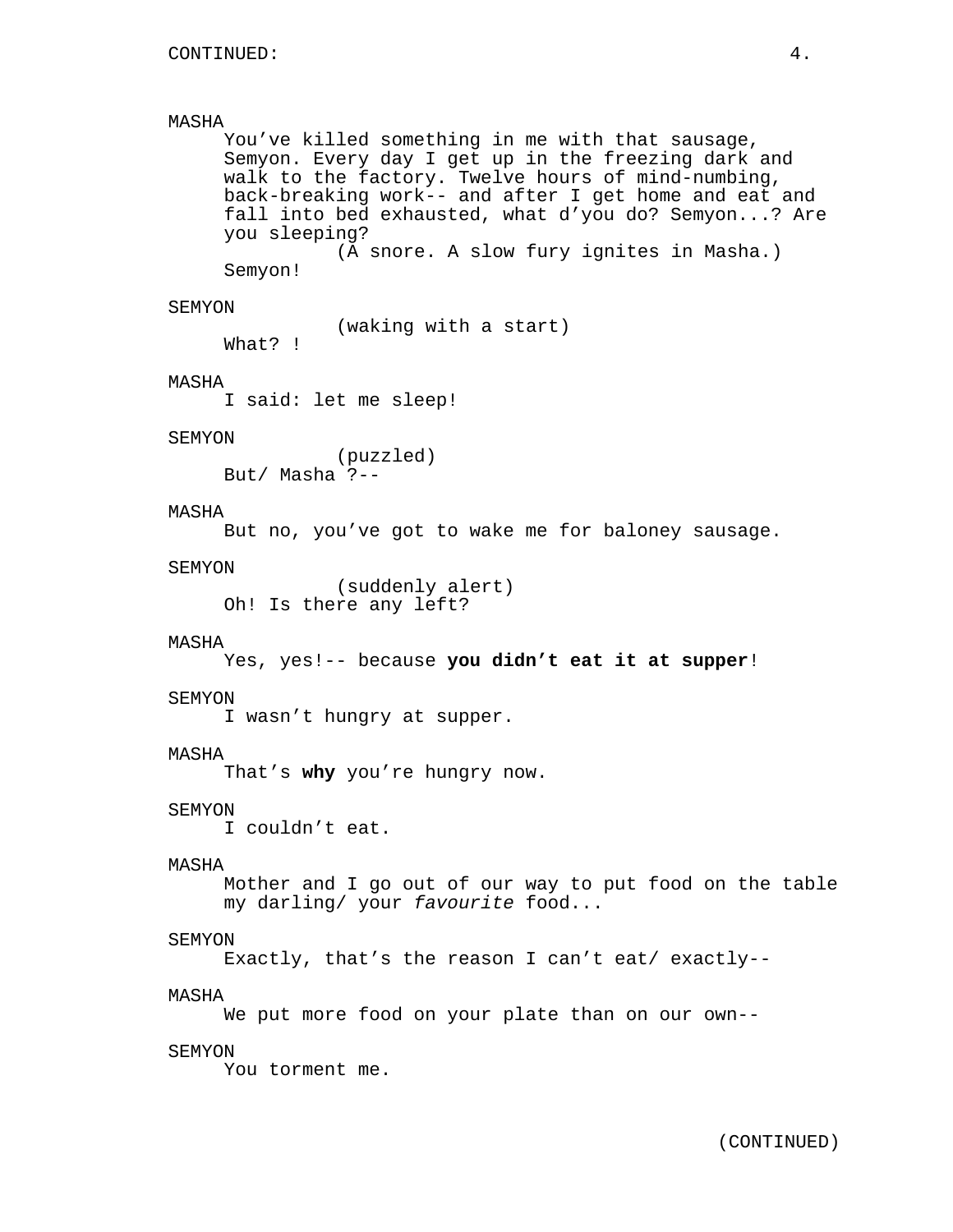What?!

## SEMYON

How can I eat with the two of you watching me like I'm some sort of parasite, starving you mouthful by mouthful? I've no job and no money, as your mother helpfully reminds me twenty times a day, so I don't buy the food --but I still get just as hungry, and you pile my plate high to torment me.

### MASHA

Now is **not** the time/ for this.

Semyon lights a lamp by the bed.

#### SEMYON

Every meal is torment! I try not to eat, but then in the middle of the night when I'm alone in bed with you, dreaming and drooling about sausage--you crucify me /with guilt.

### MASHA

I crucify you??

#### SEMYON

In your way/ yes--

#### MASHA

Oh climb down from the cross!

She is getting out of bed. One order of baloney coming right up!

### SEMYON

--with your psychology ...

## MASHA,

Which would you prefer, white bread or brown?

### SEMYON

Makes no difference because--

### MASHA

Or cake? Baloney on cake?

### **SEMYON**

--I'm not going to eat it.

## MASHA

Oh ho, you're going to eat it my friend.

Masha heads to the kitchen .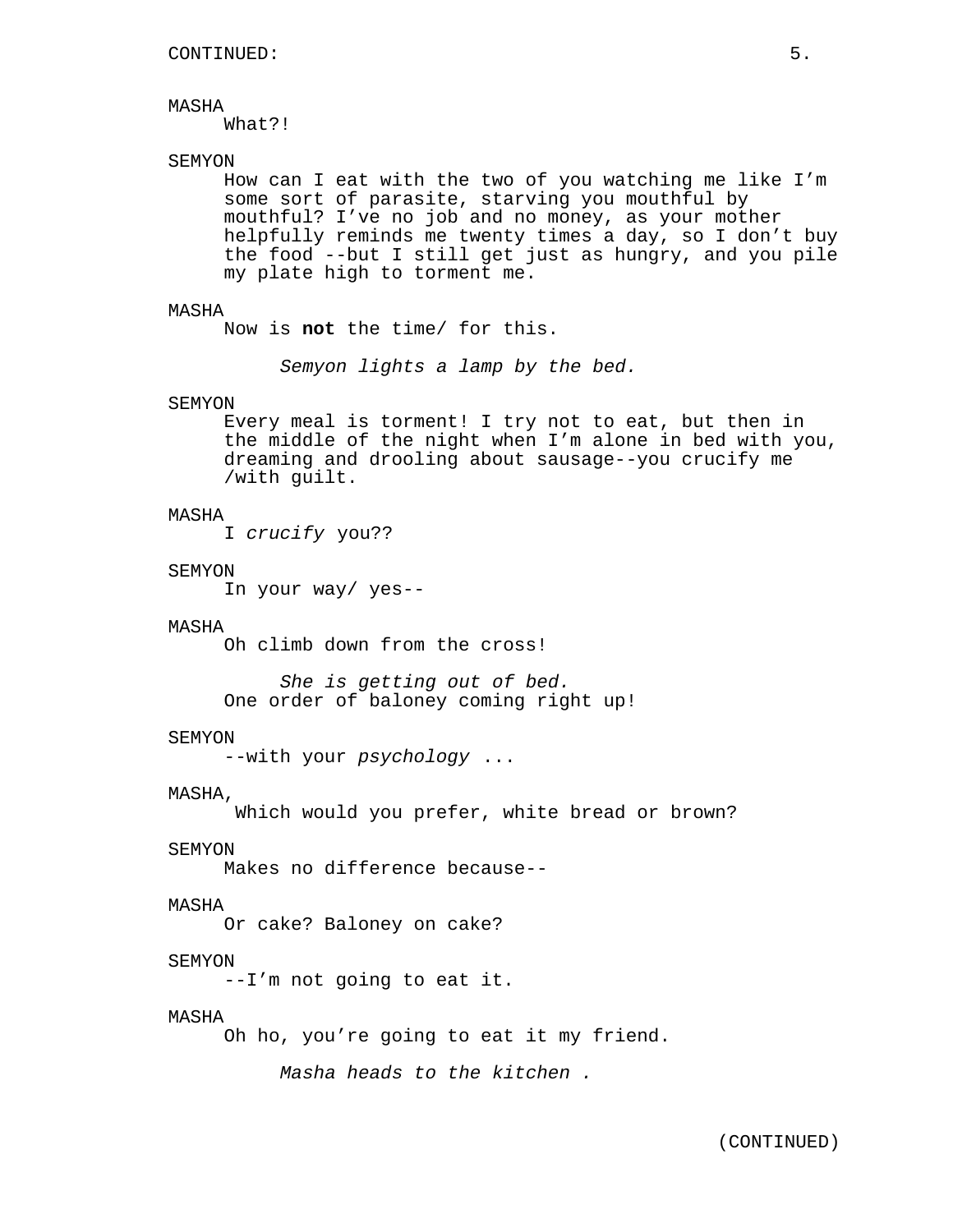### SEMYON

Can't you see what you're doing?

She exits.

### SEMYON

Your psychology is killing me. 'Counselor,is Semyon Podeskalnikov a man or a maggot?' After careful consideration, the jury concludes: he's/ a--

Masha returns with a half-eaten BALONEY sausage and a crust of bread.

#### MASHA

Maggot! Dinner is served my lord maggot.

### SEMYON

Not hungry.

## MASHA

You'll eat this if /I have to

## SEMOYON

Please/

#### MASHA

--stuff it down your /throat.

#### SEMYON

Let go woman/ you're going to--

#### MASHA

Eat! Eat your face off /you lazy--

## SEMYON

Argh!

They struggle over the plate and it goes flying with a crash.The dog outside barks. In their respective rooms off, Yegor and Serafima stir.

### YEGOR

Keep it quiet down there! /Workers are sleeping!

### SERAFIMA

(calling)

Masha--?

They stop as if the Yegor is the House Authority.

### SEMYON

(lowering his voice angrily)

(MORE)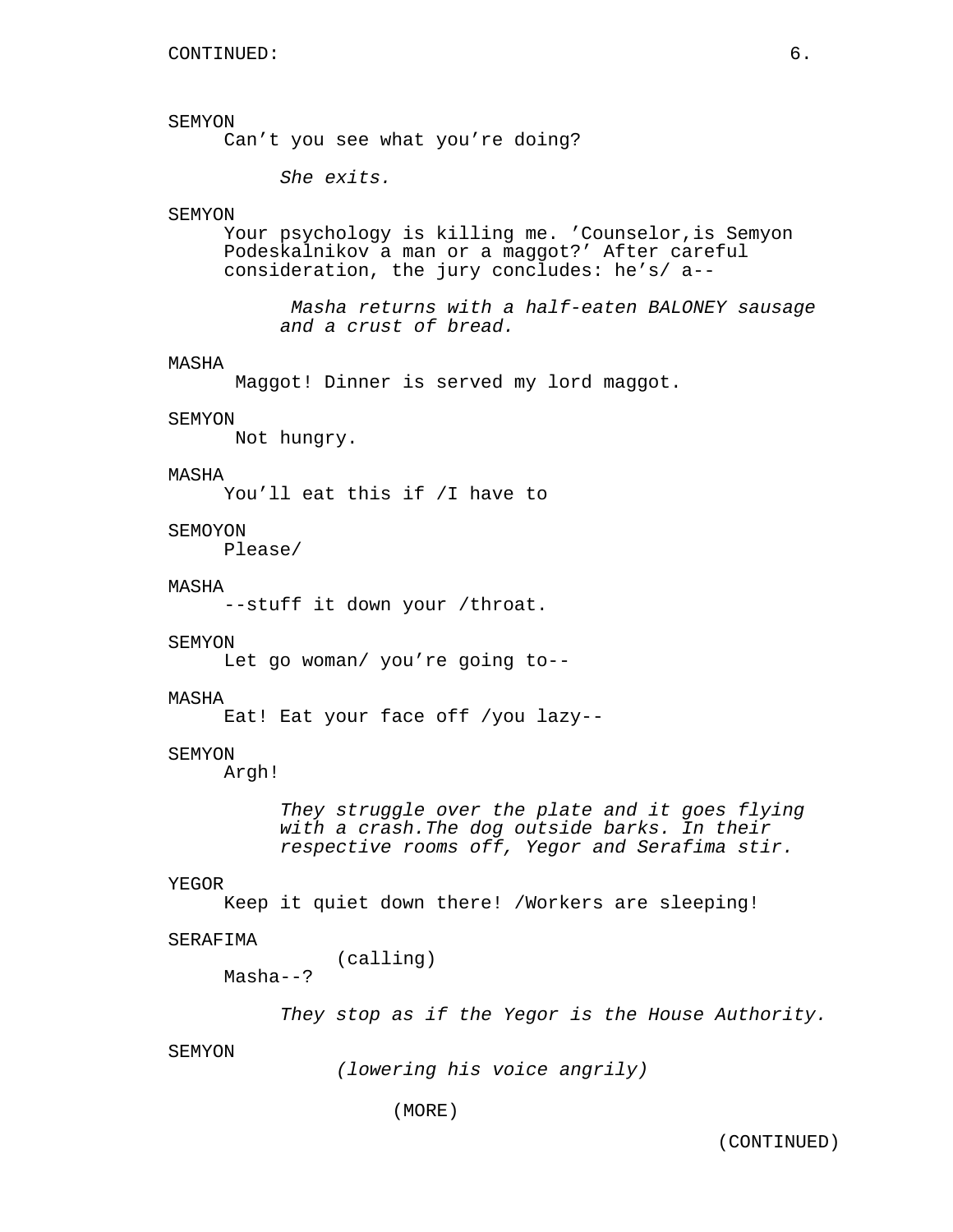SEMYON (cont'd) You think you can boss me around because you wear the pants in this house. All right, this hallway. And it's killing me.

## MASHA

You're just hungry Semyon.

#### SEMYON

(a decision) Look.I'm going to show you.

Semyon sits on the edge of the bed, throwing off his blankets. He crosses his legs. He hits his knee with the side of his hand. His right arm jerks up in a reflex action and drops to hit his face. Repeat to show it isn't a freak occurrence. It never used to happen.

## MASHA

Maybe you could get a job at a circus--

### SEMYON

I wasn't going to tell you because--

#### MASHA

--a traveling circus, preferably...

#### SEMYON

(forgets to lower his voice) I'm falling apart Masha!

#### MASHA

(forgets to lower her voice) You're falling apart? You're falling apart?

### SEMYON

I thought you'd care!

### MASHA

I can't go on.

#### SEMYON

What do you mean?

## MASHA

This is no way to live...

#### SEMYON

You mean you want to be set free. 'Get rid of Semyon'. Which would you prefer:I cut my throat or hang myself?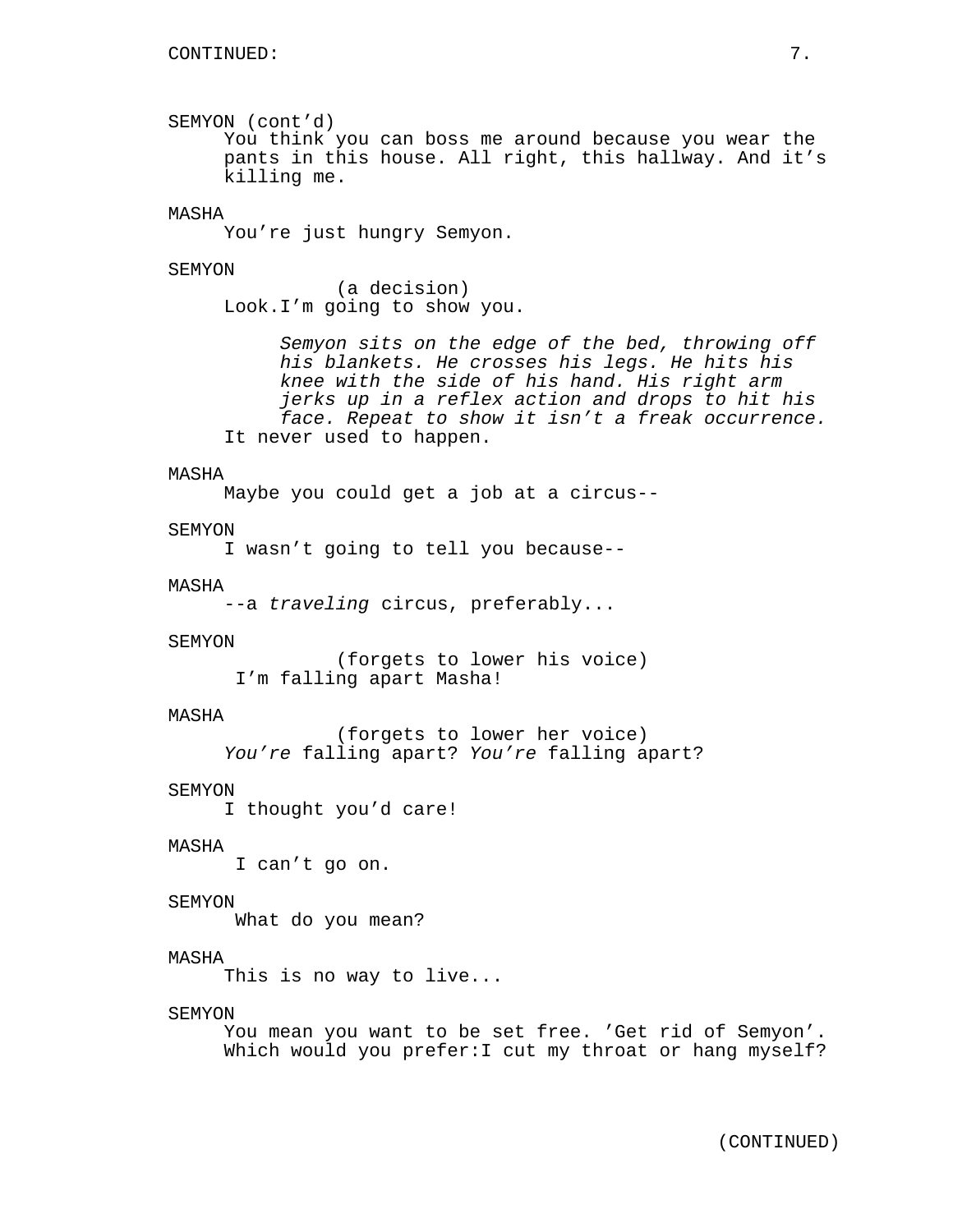Lord God spare me!

## SEMYON

If you had three wishes,the first would be:"Semyon dies!"!

## MASHA

May be!- right at this moment--

#### SEMYON

"I'd do better without Semyon, get rid of him"...

#### MASHA

It's hard to disagree.

Semyon blows out the lamp. Pause.

### SEMYON

Bitch.

## MASHA

Baloney!

As Masha yells, they pound each other with pillows. Above, Yegor sticks his head out of his apartment in his disheveled sleeping gown. He blows a whistle.

### YEGOR

Keep it quiet down there! Quiet!

They stop as if the School Principal has spoken.

#### SEMYON

Good bye Masha. I hope you'll be very happy.

Pause. Then three girls with a bottle of vodka burst out of Alexander's room, next to Yegor's.

### SONIA

(giggling) Goodnight comrades! If you're bored, come join us!

### YEGOR

Quiet! Quiet!

## {NATASHA

You keep it quiet!

## {GRUSHA

Party at Sonia's!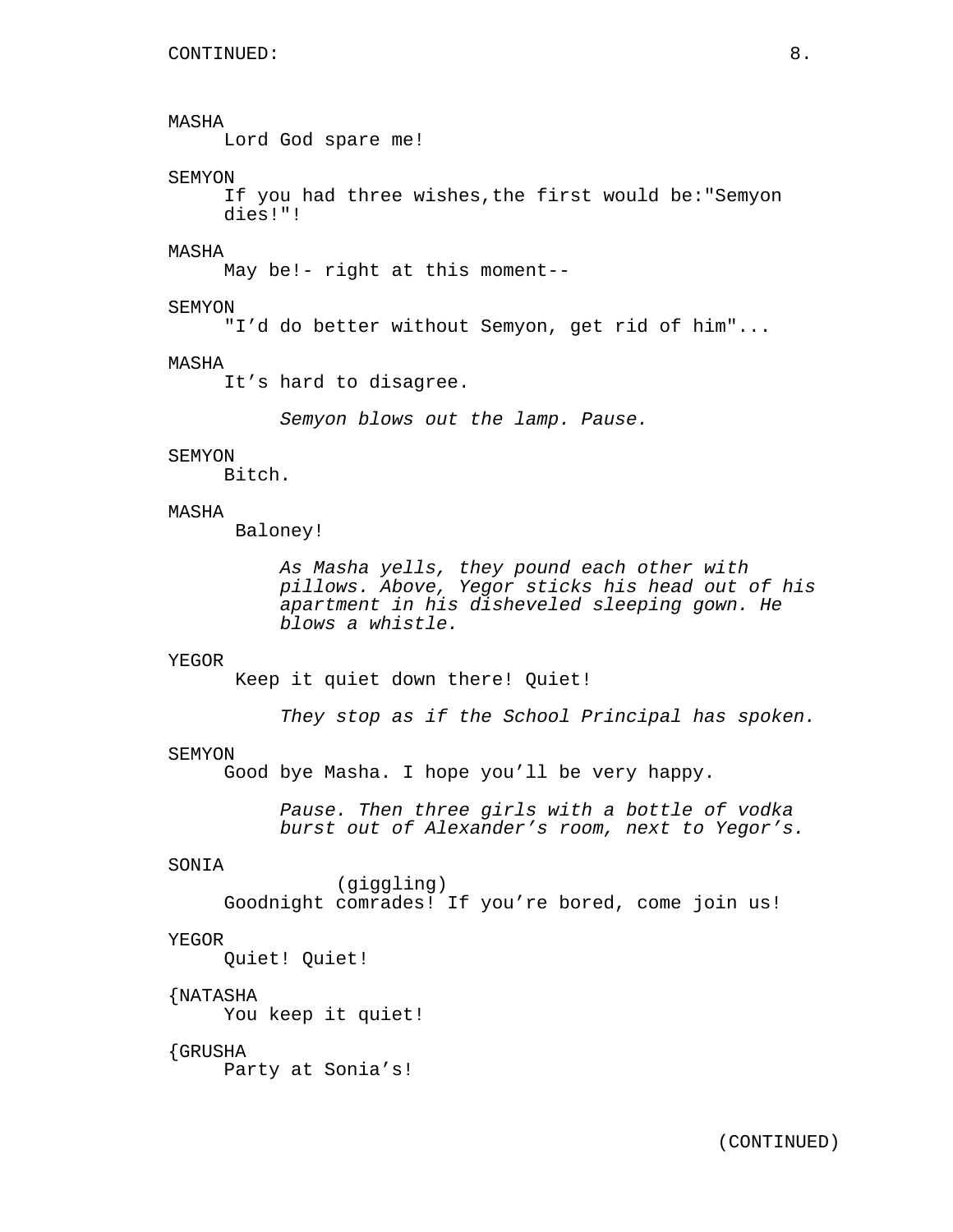YEGOR I work in three hours! MASHA I work in two. GRUSHA We're working now my da-a-rling. YEGOR Precisely! I'll report you to the housing committee Kalabushkin! And I'll report you Podsekalnikovs for conjugal activities in the hallway! The girls clatter down the stairs and leer at Masha in her bed. MASHA This is my bedroom. The girls exit still mocking Yegor; he slams his door. Quiet reigns. MASHA Semyon? I can't sleep angry...Are you...? Why did you say goodbye instead of goodnight?...Semyon? Masha feels her way through the darkness as Serafima, Masha's mother enters. Listen, whatever I said, I didn't mean it...where are you? I'm sorry my darling... SERAFIMA (whisper) Masha? MASHA Mother! What are you doing here? SERAFIMA You know I never interfere Masha, but the walls are --well, there are no walls-- What's the matter? MASHA Semyon was hungry. SERAFIMA What'd he do /now? MASHA Nothing! I can't find him.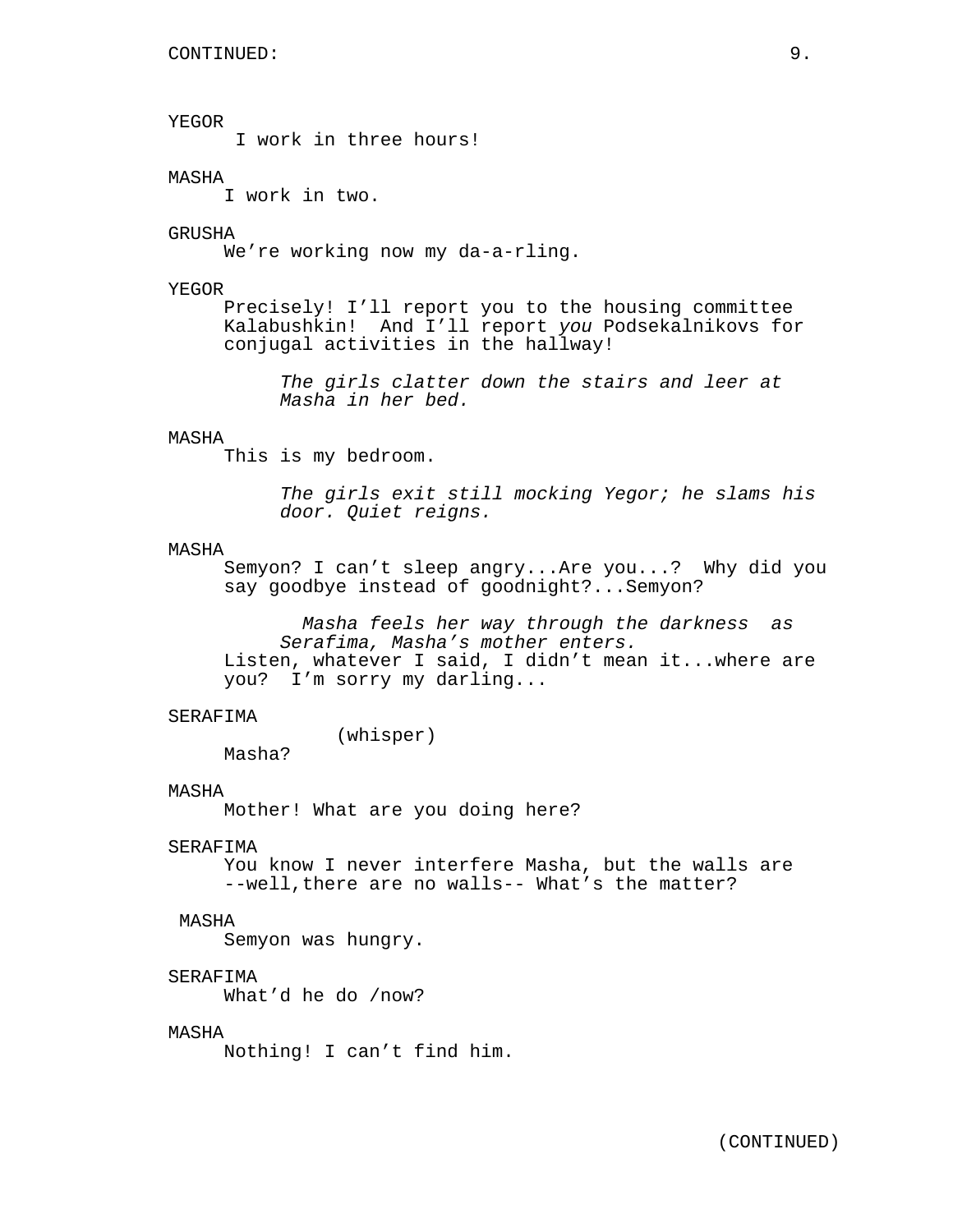```
SERAFIMA
               (addresses the dark room)
     Well done, comrade hero-- you've made your wife cry/
     you useless worm--.
MASHA
               (tearfully)
     I'm not! Mother!
SERAFIMA
     --come out and face her!
          Silence.
MASHA
     Where are you? Senyechka...??Say something...
          Silence. Serafima baits Semyon
SERAFIMA
     Oh well, he's dropped dead.
MASHA
     Merciful God, he's gone to kill himself. Mother! Find
     the lamp.
          Masha feels around in the darkness. Serafima drops
          to her knees and gropes about.
     Semyon, please. I didn't mean it. Talk to me for God's
     sake.
          There's a loud crack
SERAFIMA
     Ow!
MASHA
     What was that?
SERAFIMA
               (controlled)
     The chair, Masha, my head against the chair.
MASHA
     Good! The lamp's there; quickly, light it!
          Serafima lights the lamp. Masha looks around.
MASHA
     He's gone.
```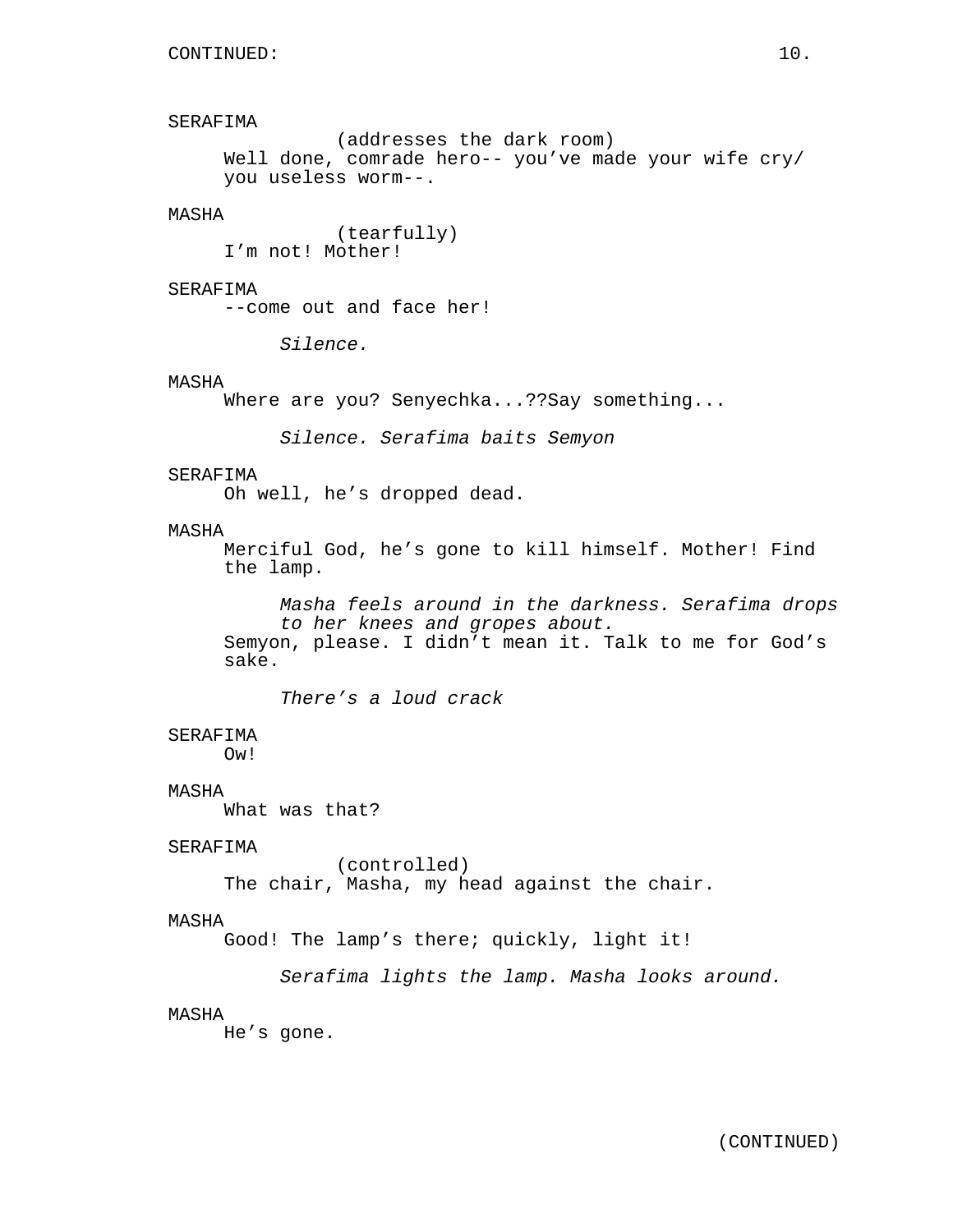SERAFIMA Gone where at this time of night? MASHA I think he's gone to kill himself. SERAFIMA Lord help us. MASHA He said I was killing him, I laughed and now he's gone to do it himself! SERAFIMA It's a nightmare. MASHA I've got to find him. Where's my skirt? SERAFIMA Here are his pants./Allelujah! MASHA I don't need his pants Mother (she realises) Oh /you mean -- SERAFIMA Would any self-respecting Russian man leave the house without pants--? MASHA Then he must be--? SERAFIMA In the bathroom--

### MASHA

Opening a vein!

Masha takes the lamp from Serafima, runs for the bathroom.

## SERAFIMA

Dear God, a suicide in the family.

Masha runs up the stairs which lead up to the next landing, on which there are doors to the bathroom and Alexander's room. The stairs continue up to Yegor's attic. Masha tries the bathroom door- it's locked.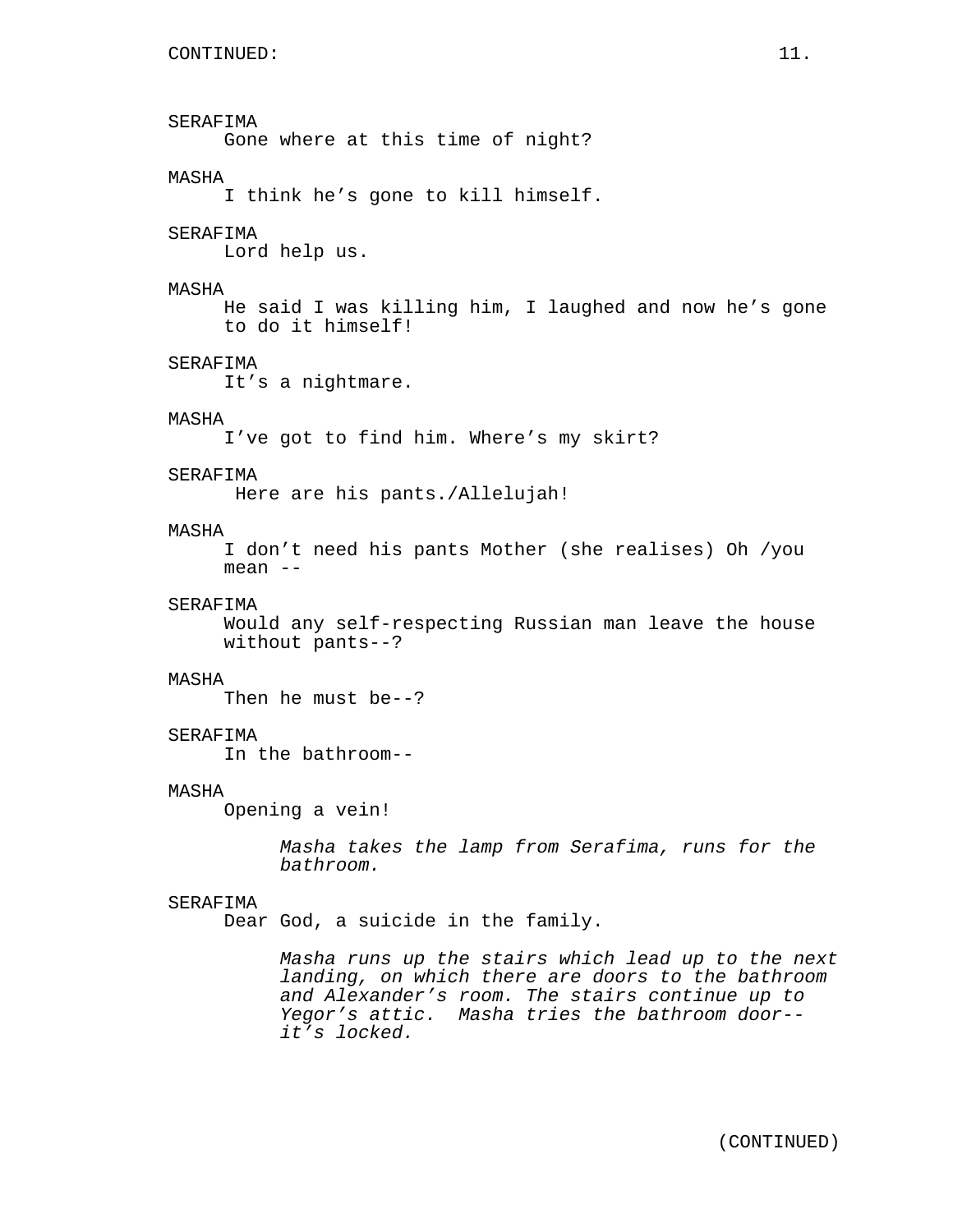Semyon, open the door. Open up, come on. Talk to me !

Below, Serafima lights another lamp under an icon.

#### SERAFIMA

Help us blessed mothers of Uutivan, of Vatapad, of Kupiatist, of Novo-nikito,speak to my son-in-law...

### MASHA

(calling down) He's locked the door

### SERAFIMA

What's he say? /(murmurs)Holy Virgin of Vydropus, of Smolensk..

### MASHA

Nothing. He won't answer. What if he's dead already?

#### SERAFIMA

I'll kill him. /(murmurs) Dear Virgin of Pskov..

### MASHA

I'm going to wake Alexander Kalabushkin.

#### SERAFIMA

You can't! He buried his mother last week--

### MASHA

He runs the "Test Your Strength" booth at the fairground-- he can break the door down.

#### SERAFIMA

-- he's in mourning. /(murmurs) Mother of Sviagorsk,/ of Abalata-Znamenie, Blessed Virgin of Kazan...

#### MASHA

Then he'll understand compassion. I can't do it myself, I need a man.

> Masha goes to Alexander's door and knocks. The lazzo of unintended sexual innuendo.

#### SERAFIMA

-- let Alexander Kalabushkin teach my son in law a lesson/ let his muscles ripple in his little white shirt as he seizes the cowering Semyon Semyonovitch ...

SERAFIMA continues murmuring under the scene at the door:'let him black his eye oh Mother of Ibirsk, break both his legs Saint Sarah of Pimenov, make him crawl oh Virgin of Camargue..."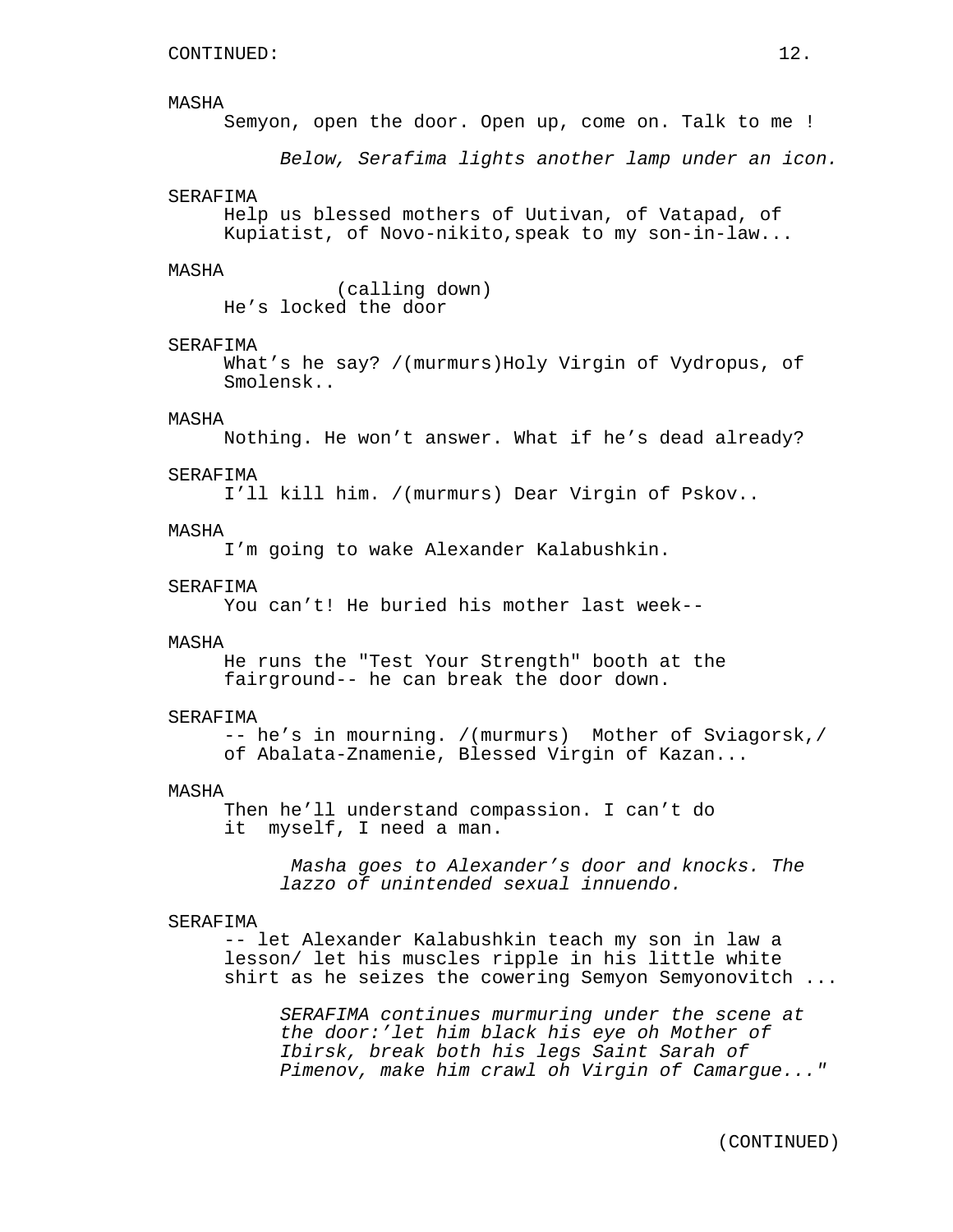Alexander Kalabushkin, it's me, Maria Lukianovna. I need a man, I need you,help me!

ALEXANDER (OFF)

Take a cold shower Comrade!

### MASHA

Please, I'm only a woman, what can I do? I need your strong arms --right now, right now!

### MARGARITA

Alexander and I are sitting here in deep mourning/Where's your sense of decency?

## ALEXANDER

Grieving! We're grieving!

Masha knocks harder.

### MASHA

I'm desperate for a strong man/--please, please Alexander Kalabushkin/--

### MARGARITA

Desperate!?

Masha knocks harder.

#### MASHA

--I'm at the end of my rope!I have to break down the door!

## MARGARITA

Break down the door! You ladies man...

Suddenly Masha doesn't know what to do.

### MASHA

Wha--? Not this door- I'm a married woman!I'm--

The door opens to reveal Margarita in a sleazy kimono, awry, with an unlit cigarette.

## MARGARITA

Aren't we all?

## MASHA

I need Comrade Kalabushkin/ quickly, quickly.

#### ALEXANDER

But Sweetheart,what about your husband?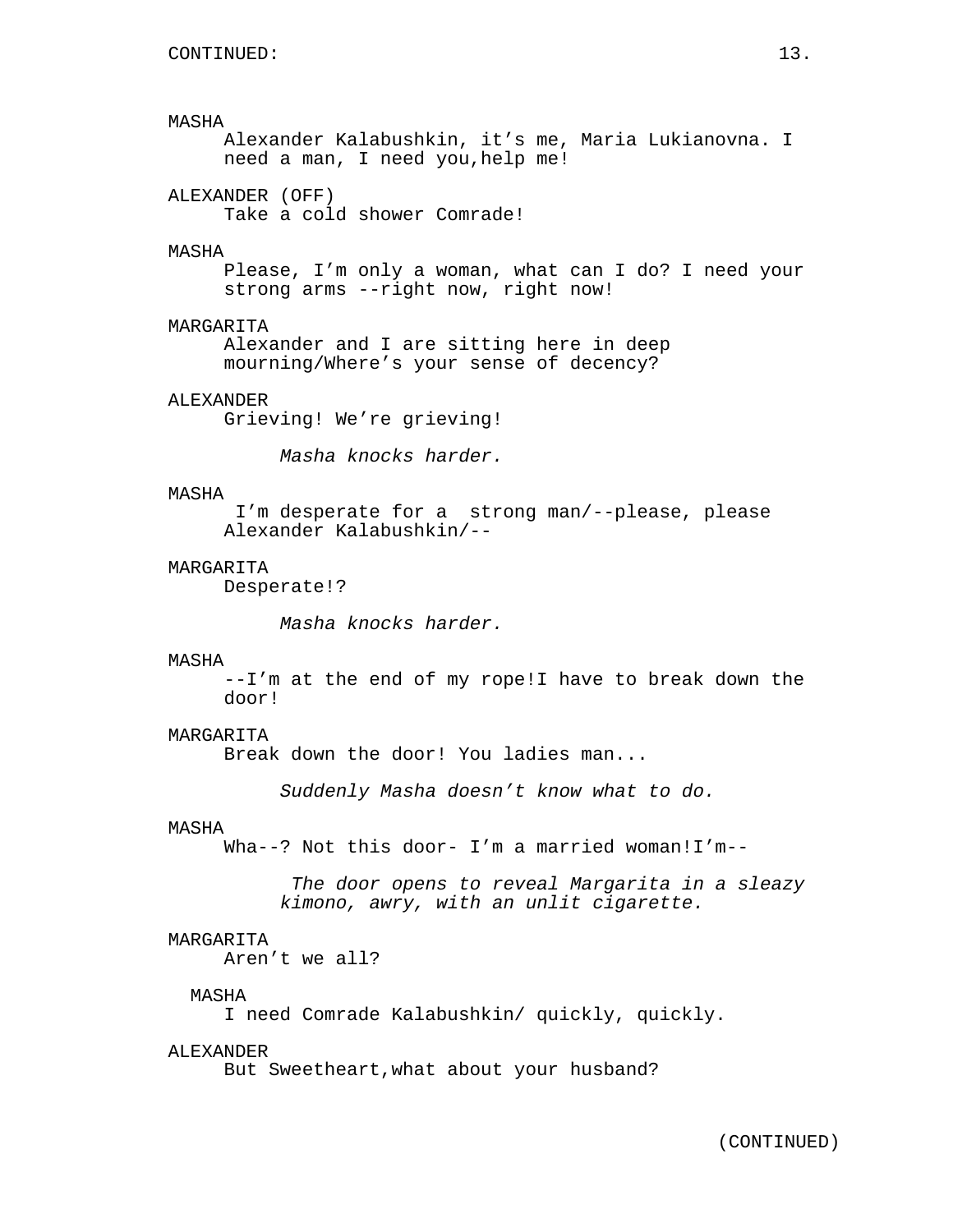```
He's locked himself in the bathroom, he's trying to
kill himself.
```
# ALEXANDER

Why didn't you say--?

He speeds past Margarita to the bathroom door. Masha follows. The lazzo of mistaking the hidden listener.

# MARGARITA

The bathroom?

## SERAFIMA

No pants.

## ALEXANDER

(knocking) Hey pal; are you all right in there?

Pause. Casual: What ya doin' ?

### **MARGARITA**

So: knock it down.

# ALEXANDER

Shh ...

### MASHA

What's he waiting for?

## SERAFIMA

A shot.

Alexander recoils

## ALEXANDER He's got a gun?

## SERAFIMA

We don't know.

### MASHA

Should we call the police?

MARGARITA AND ALEXANDER No police.

# ALEXANDER Say something sweet to him, and while he's distracted I'll- (He mimes.)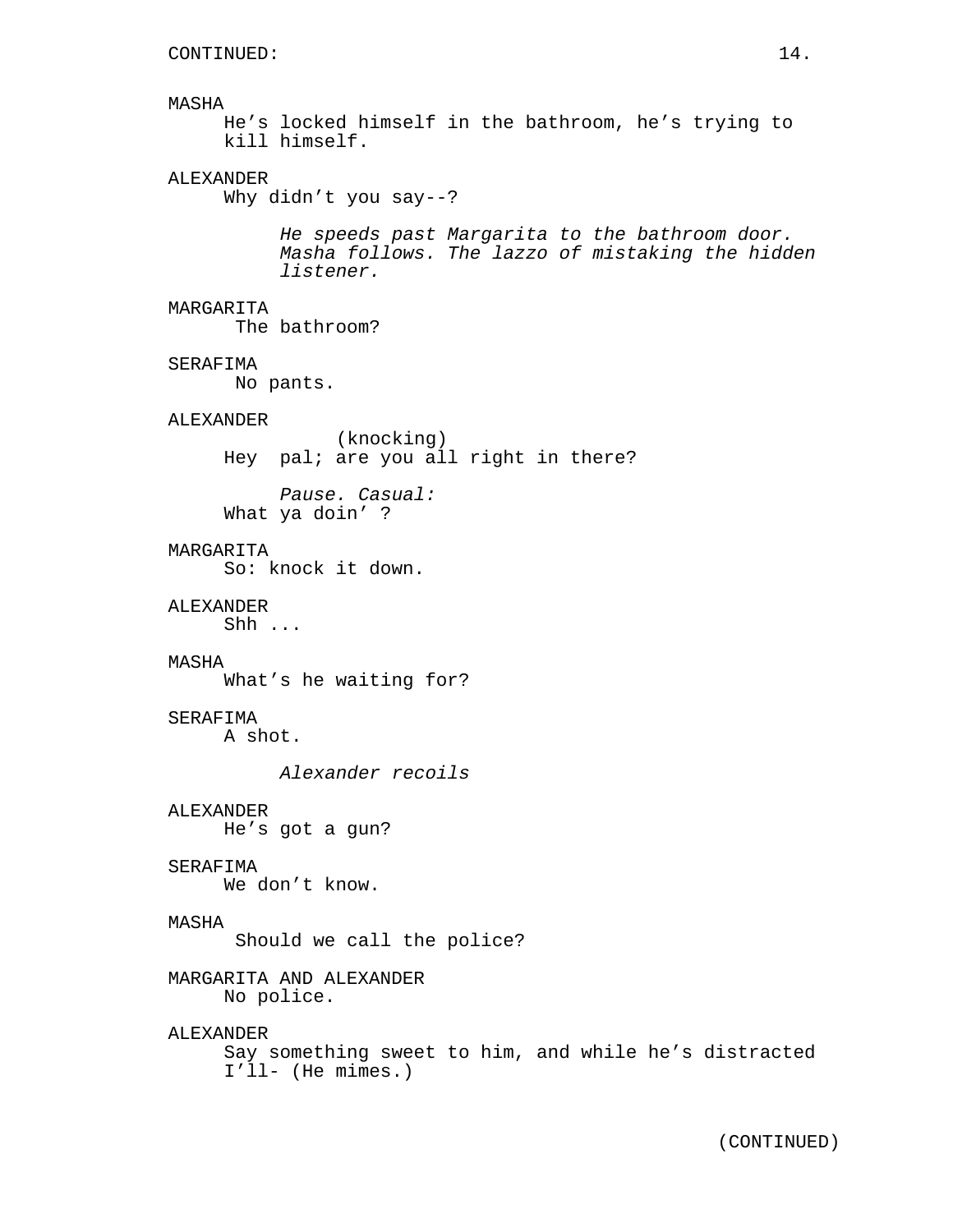Darling it's me, Masha. I love you!

Alexander prepares himself to break down the door. He slowly approaches it followed by Masha, Serafima, and Margarita.

Suddenly, a chain flushes and the door flies open. Yegor Timofeevich comes flying out in his sleepwear. He sees them and scowls.

#### YEGOR

Can't a constipated comrade take a dump in the night without the whole building taking notes?

He retrieves his newspaper, stomps up to the attic

# MASHA

I'm sorry, comrade! (to Serafima) It's your fault, you said he was in the toilet. He must have gone outside!

## SERAFIMA

Without his pants? Here, comrades, are his very pants.

#### MARGARITA

Did you check the kitchen?

### MASHA

The kitchen!

Masha runs out; Alexander and Margarita follow but Alexander holds her back.

#### ALEXANDER

Go home.

### MARGARITA

Charming.

#### ALEXANDER

This is none of your business.

A sound like a gun crack. Serafima screams. Alexander speaks to Serafima then Margarita. Wait! Go!

He exits like a bat out of hell towards the sound.

### SERAFIMA

Mother of God, he shot himself.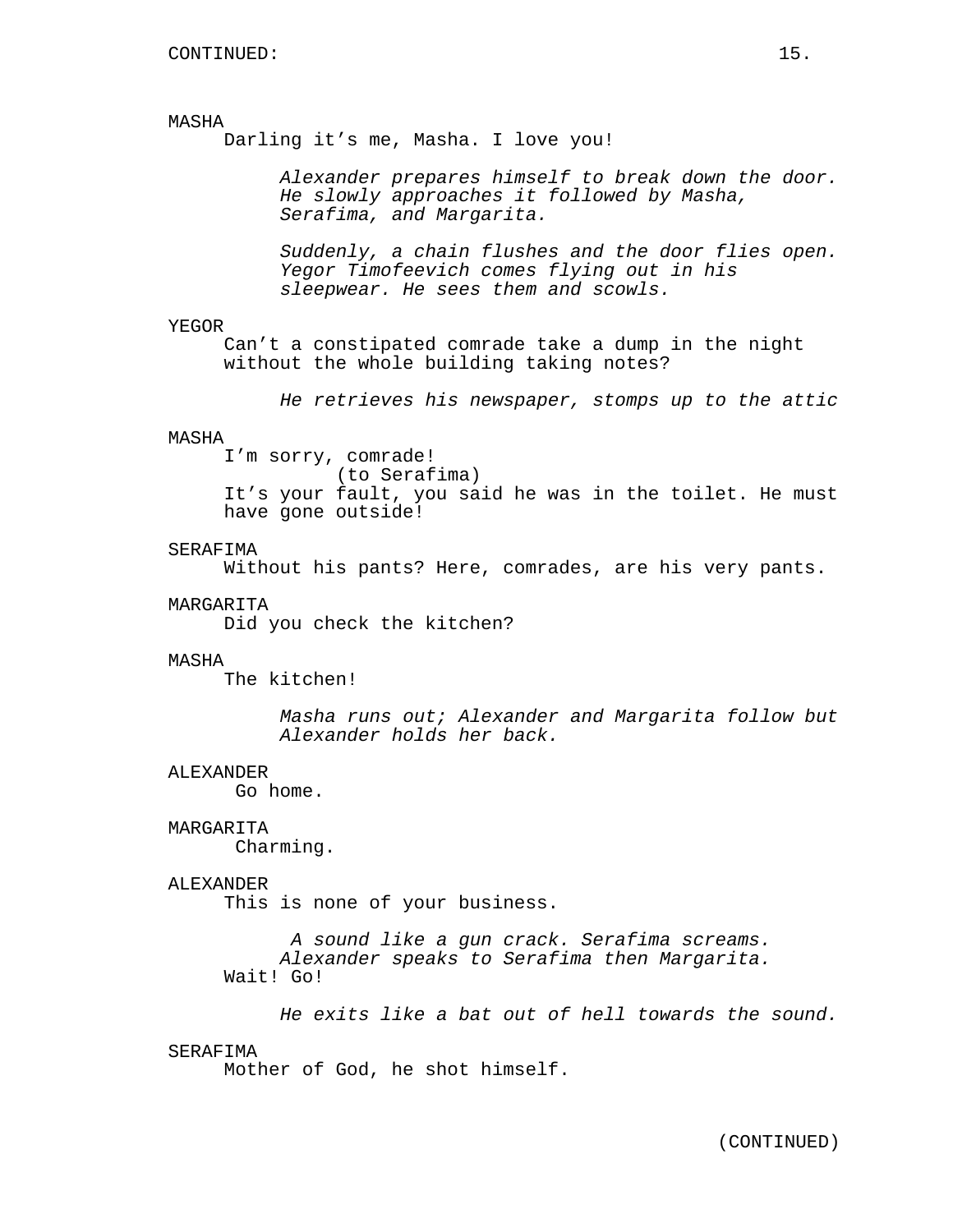MARGARITA None of my business. Margarita loiters. SERAFIMA I saw a lot of death in the war-- MARGARITA I was smart, stayed home. SERAFIMA --but this is shameful. MARGARITA Shame is stupid. SERAFIMA Too smart is stupid. Enter Alexander,pulling the struggling Semyon by the feet. SEMYON Masha! / Let me go Alexander Kalabushkin!? SERAFIMA Ha! Dragged like the rat he is! ALEXANDER (to Serafima) Your daughter's on the kitchen floor. Serafima and Margarita are horrified. MARGARITA What did you do? SEMYON She ran into the cupboard door. Serafima and Margarita exit to the kitchen.Lazzo of sexual misunderstanding. SEMYON Masha's hurt--!Why are you--? Get your hand out of my pocket! Alexander immobilises Semyon. ALEXANDER I'm your friend Semyon!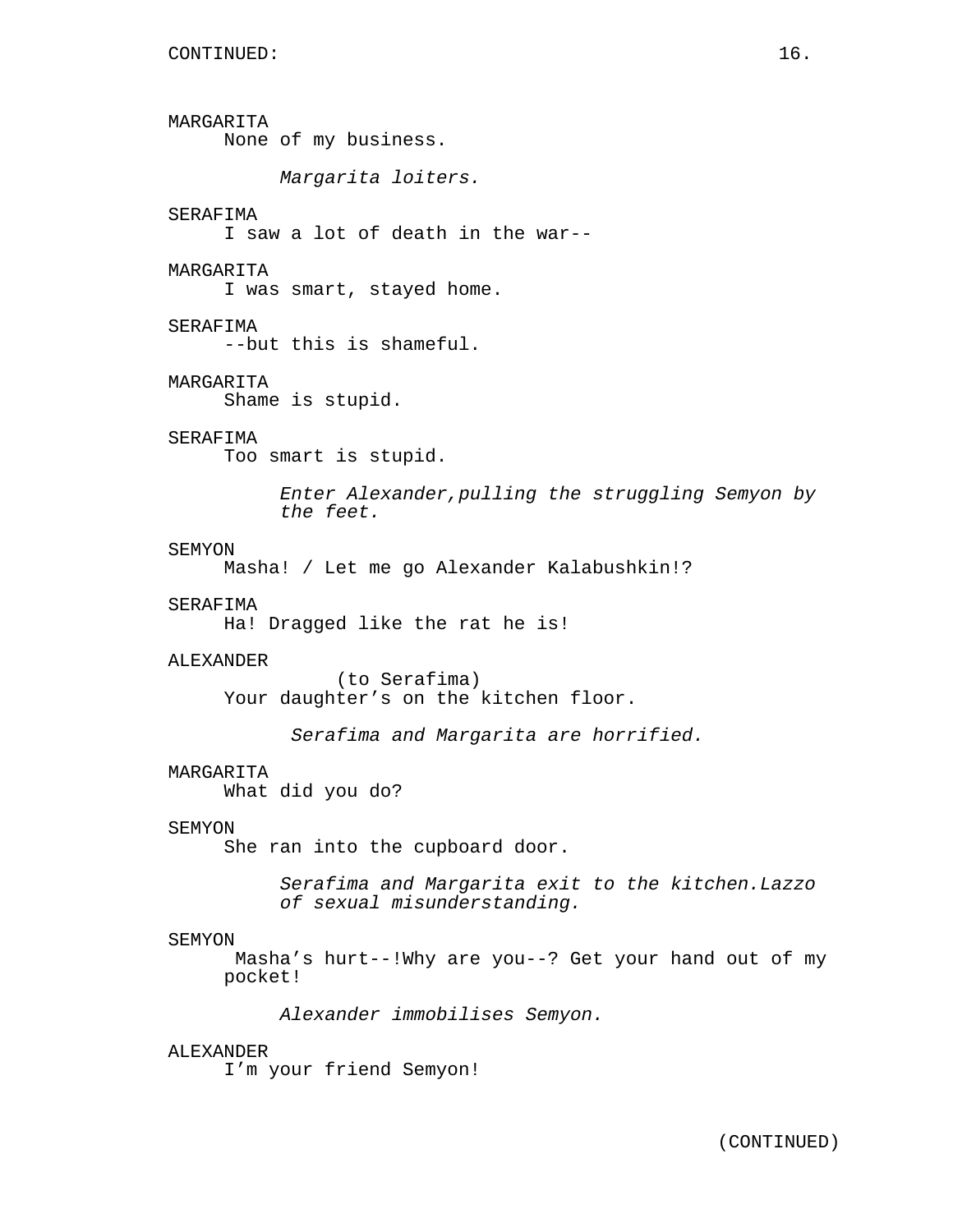## SEMYON

But... Masha's my wife.

Alexander immobilises Semyon again.

## ALEXANDER

But I am your Friend.

#### SEMYOPN

What are you doing? Let go of me!

## ALEXANDER

Listen to me!

### SEMYON

But Masha--!

Alexander adjusts his hold on Semyon

### ALEXANDER

Masha wants you to listen. Pretend I'm her and I'll give you a tax free cigar.

### SEMYON

Talk fast...

Alexander releases Semyon from his wrestling hold and gives him a cigar.

### ALEXANDER

Think of how you are loved, Semyon,how you are needed!

#### SEMYON

Well I...Alexander, this is.../ I do! But--

#### ALEXANDER

No no, I'm asking you, as a friend--

#### SEMYON

--a neighbour--

#### ALEXANDER

--as a **dear friend**, Semyon Semyonovich, to really listen...

## SEMYON

I'll listen.

### ALEXANDER

```
It's so hard... (Semyon nods, concerned) I'm going to
say something... meaningful.
```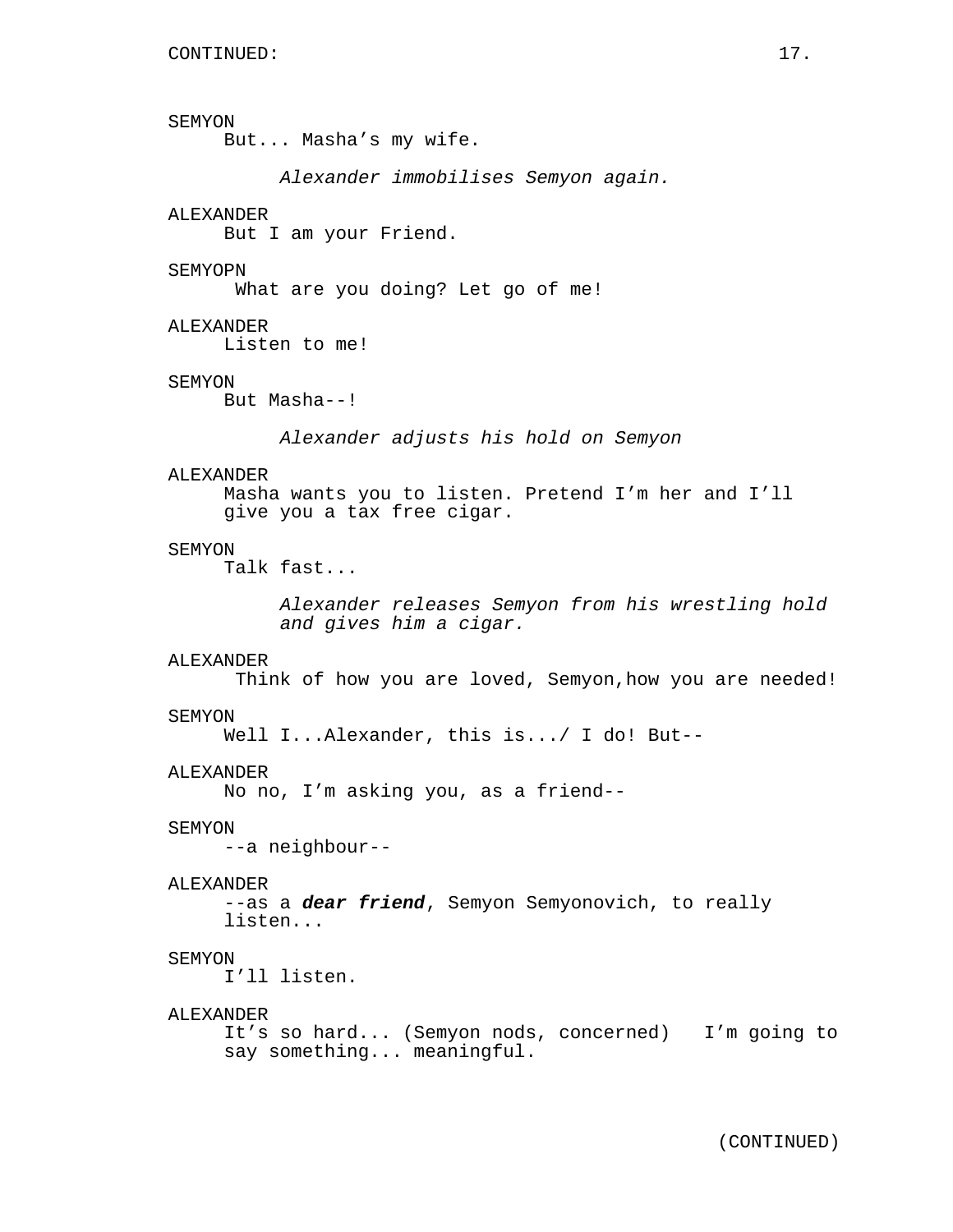### SEMYON

All right.

Lazzo of the inverted persuasion.

### ALEXANDER

Look at this world. This...beautiful world.

Alexander indicates the apartment, the grey dawn. Life is a wonderful gift, Semyon.

#### SEMYON

Mm hmm...

#### ALEXANDER

A miracle, full of wonder.

### SEMYON

If you say so.

#### ALEXANDER

Here you are, at the revolutionary dawn of a brave new age. Age of industry and the working man. Age of the electrical machine and business opportunity--

#### SEMYON

Age of being cut off for unpaid bills.

#### ALEXANDER

God, I know! It's like the Dark Ages! Did I tell you I stood in line every day,for three weeks to get them to get them to change that bill? It was their mistake, but naturally, it's the small businessman who suffers. Cigar trade: they all want a cut!--and I ask myself: "is it worth it? Is this all there is?"

#### SEMYON

I know.

## ALEXANDER

Some bureaucrat in a heated office hitting me with this regulation and that regulation: "your shooting gallery needs a license"; "you can't travel without a permit"; "Mr. Kalabushkin, where's your identity card?". I go from desk to desk, fill out form after form and, as the line stretches into eternity, I realize I'm going to die waiting to live.

### SEMYON

I know.

Alexander pulls himself back.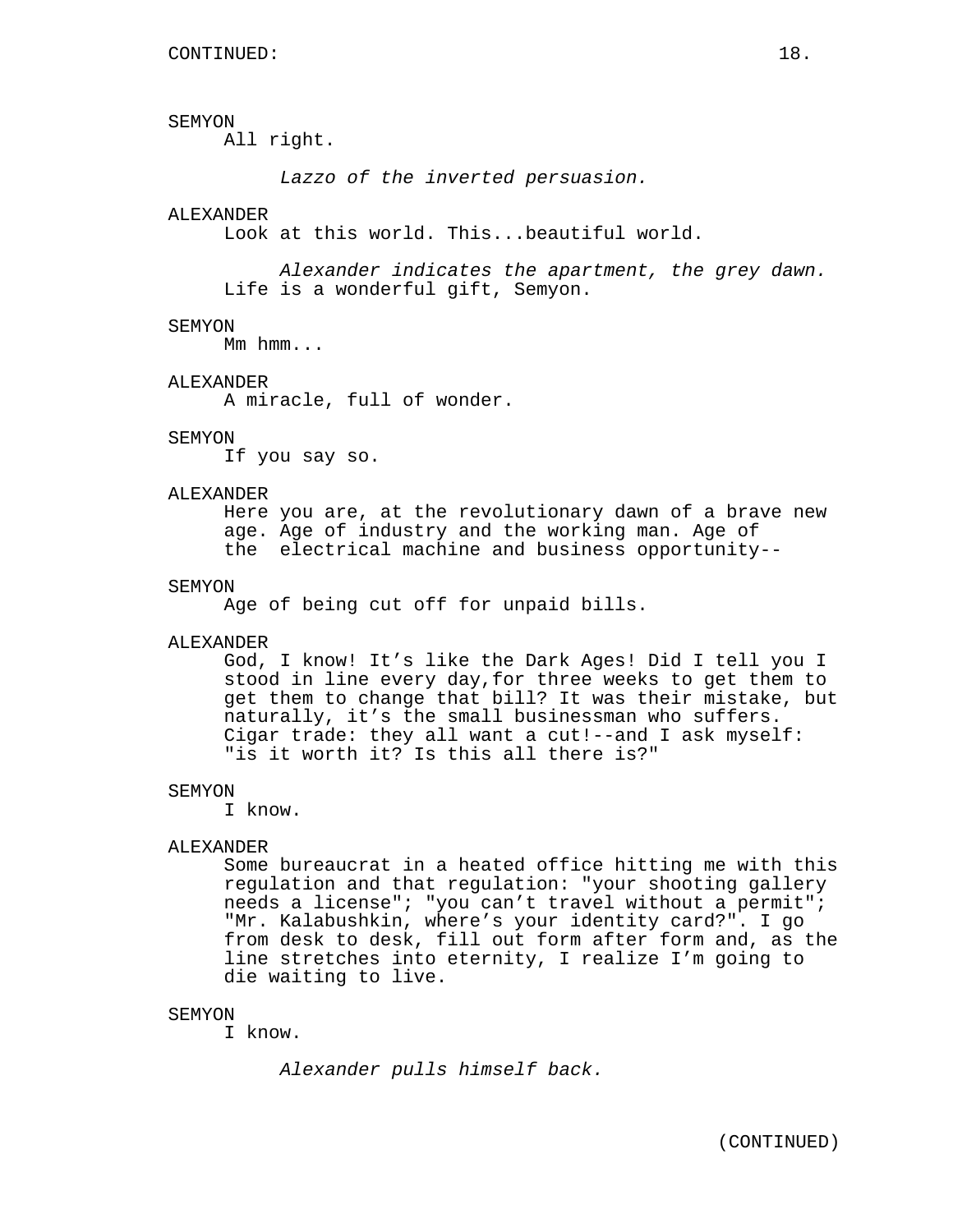### ALEXANDER

But life is beautiful, comrade. I read it in Pravda, the state newspaper/ and...

#### SEMYON

And Pravda will retract it soon.

### ALEXANDER

Ha ha.You think too much.

### SEMYON

I'm unemployed.

#### ALEXANDER

Tough.

### SEMYON

I know men with two jobs. Why's there no work for me?

#### ALEXANDER

You gotta make your own work pal.

### **SEMYON**

Amazing! The same thought hit me when you were dragging me across the floor: "Make Your Own Work"! And that exact moment, my fingers touched this booklet propping up the kitchen table! It's... like destiny.

### ALEXANDER

What is ?

#### SEMYON

This manual for playing the tuba.

## ALEXANDER

The tuba.

#### SEMYON

Look: you can learn in only twenty lessons.

### ALEXANDER

(reading) 'For the first time I, Theodor Hugo Schultz, celebrated master of music, share my knowledge with the masses.'

#### SEMYON

Twenty concerts a month at five rubles a shot, plus tips -

### ALEXANDER

That's a lot of cash.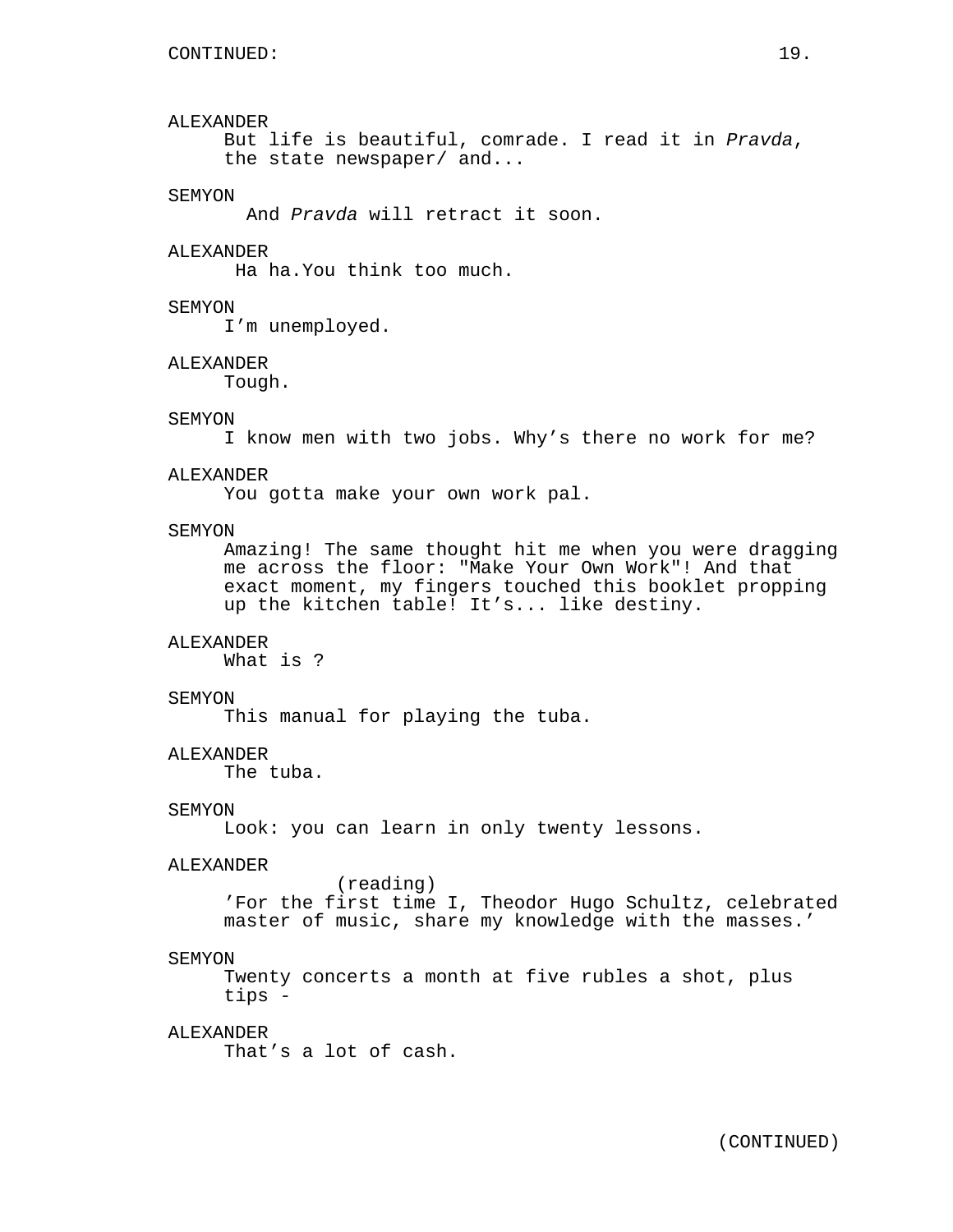### SEMYON

I've got the will, I've got the time, I've got the manual; all I need is the tuba.

## ALEXANDER

So, with this tuba-destiny, life's worth living?

#### **SEMYON**

Yes.

## ALEXANDER

Then you do agree that life is worth living?

#### SEMYON

Yes.

## ALEXANDER

Right pal, give me the gun.

## SEMYON

What gun?

# ALEXANDER

The gun you were putting in your mouth when I came into the kitchen.

## SEMYON

You're kidding me.

### ALEXANDER

You were going to shoot yourself.

### SEMYON

Why?

Lazzo of the unthinking betrayal of dangerous secrets.

### ALEXANDER

Oh come on, that mother-in-law for one thing. How d'you stand it? And living off Masha? Watching her work; seeing her trapped and old before her time - you must feel terrible.

### SEMYON

How d'you know all this??

### ALEXANDER

Masha.

Semyon turns away.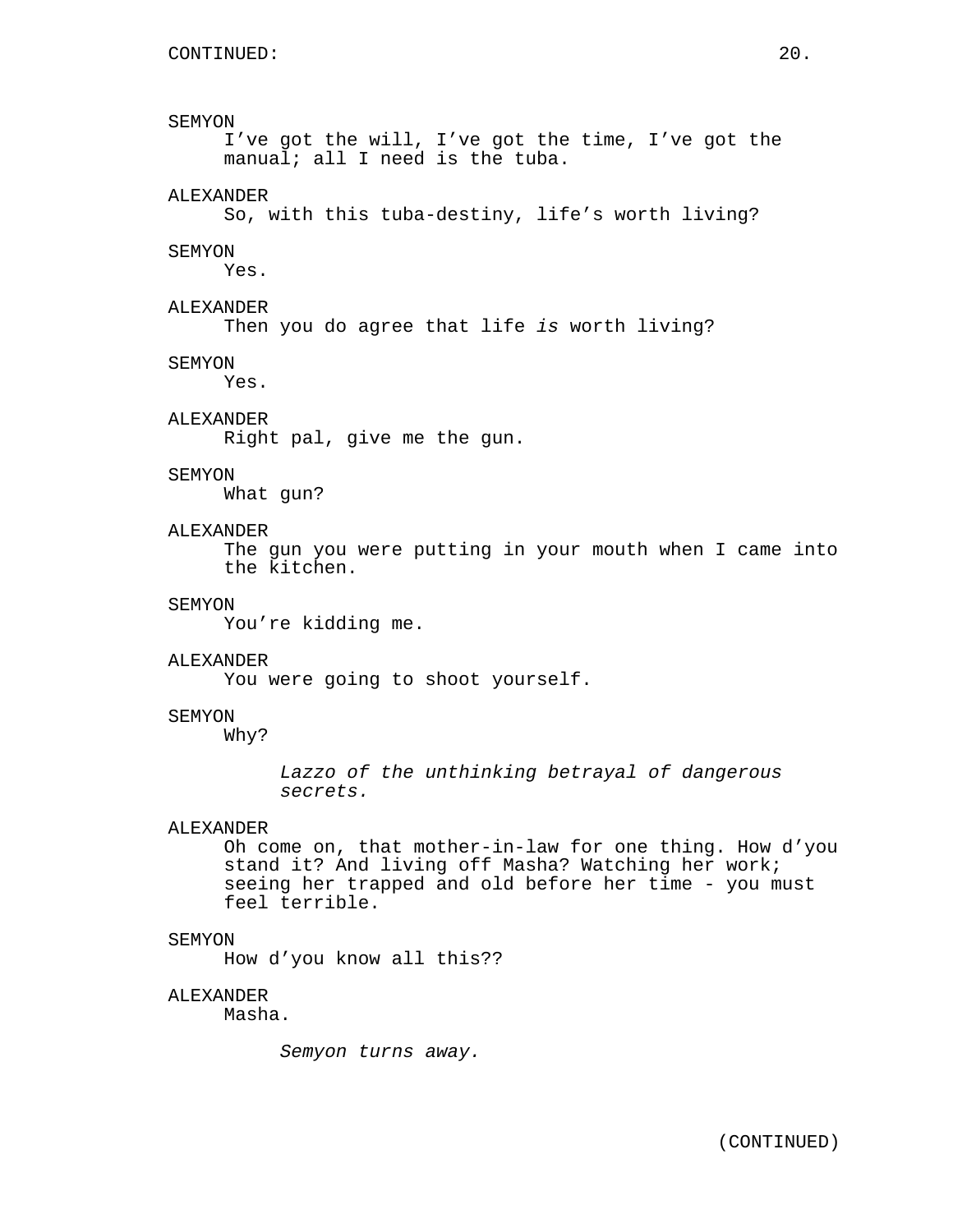ALEXANDER Now come on, Semyon. Life is beautiful. SEMYON Give up. ALEXANDER Give me the gun first. SEMYON You're crazy! Where'd I get a gun? AJEXANDER Panfidich traded his razor for one at Borzov's. SEMYON Borzov's round the corner? AJEXANDER Yeah. No license of course. But if you're just using it the once, why would you care? Semyon suddenly starts rummaging through his belongings. What're you doing? Semyon finds a razor and holds it aloft SEMYON My father's razor. Swedish steel. Semyon threatens Alexander with the razor ALEXANDER Semyon, I beg you: think how life is-- SEMYON Beautiful! You showed me the light Alexander, thank you! By the way-- here's my gun. Semyon tosses the baloney sausage at Alexander, then exits out of the window. ALEXANDER If you wake Borzov at this hour, he'll murder you! SEMYON (off) Saves me the job! Pause. Alexander chuckles.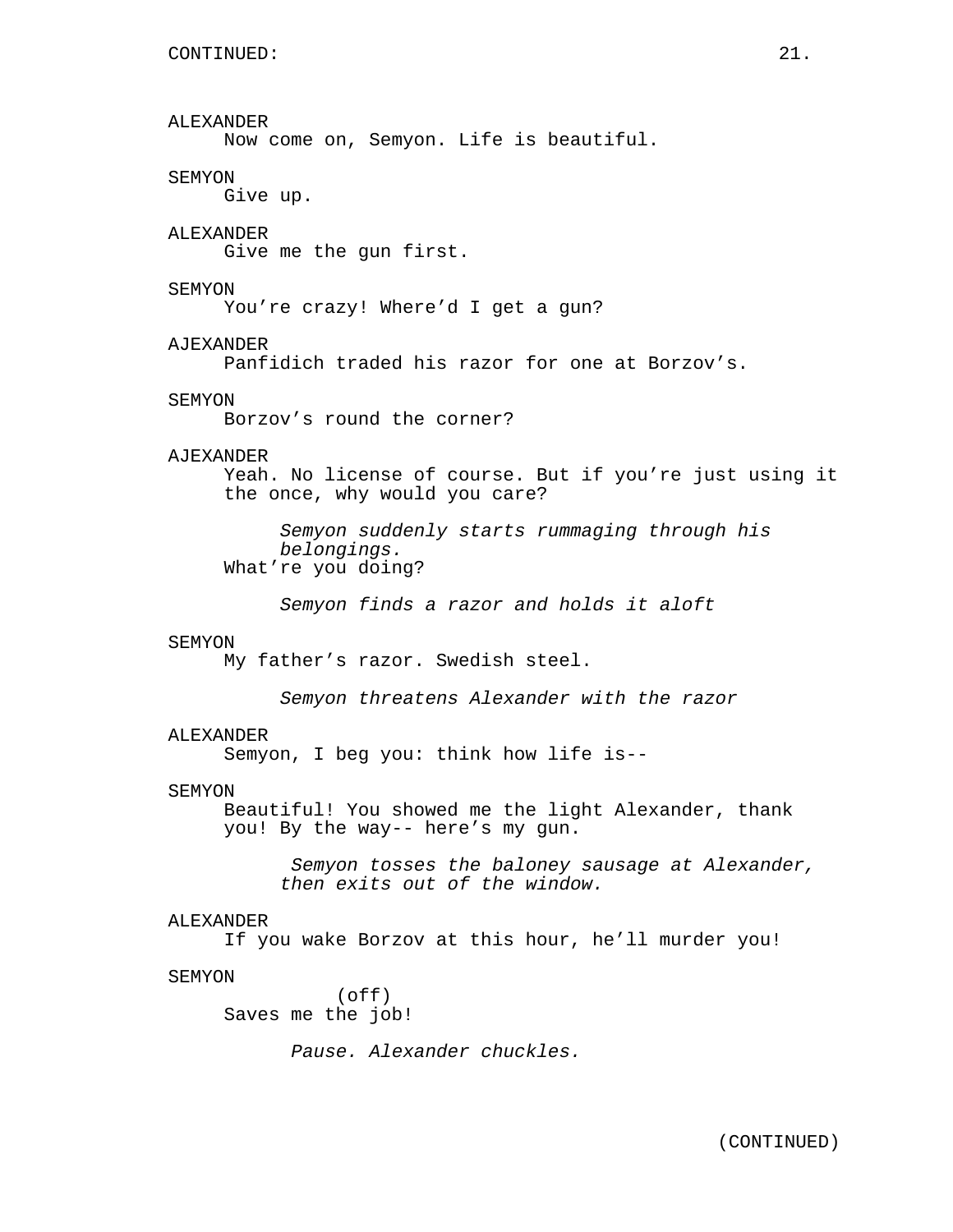ALEXANDER He 's a joker. He takes a bite of the baloney. Serafima and Margarita enter, with the semi-conscious Masha. SERAFIMA Don't drag her, she's not a sack. MARGARITA She's a dead-weight. SERAFIMA Get her thighs. MARGARITA I've got her thighs. ALEXANDER Ladies. Let me. Alexander lifts Masha and places her on the bed. She's going to have a big lump on her head. She stirs. SERAFIMA She needs air. Unbutton her-- Alexander grins and flexes his fingers. MARGARITA AND SERAFIMA I'll do it. MASHA Semyon? Is he dead? ALEXANDER Not yet. But I have to tell you, he's quite determined. MASHA Where is he? ALEXANDER Gone into the night. SERAFIMA With no pants. ALEXANDER And a razor.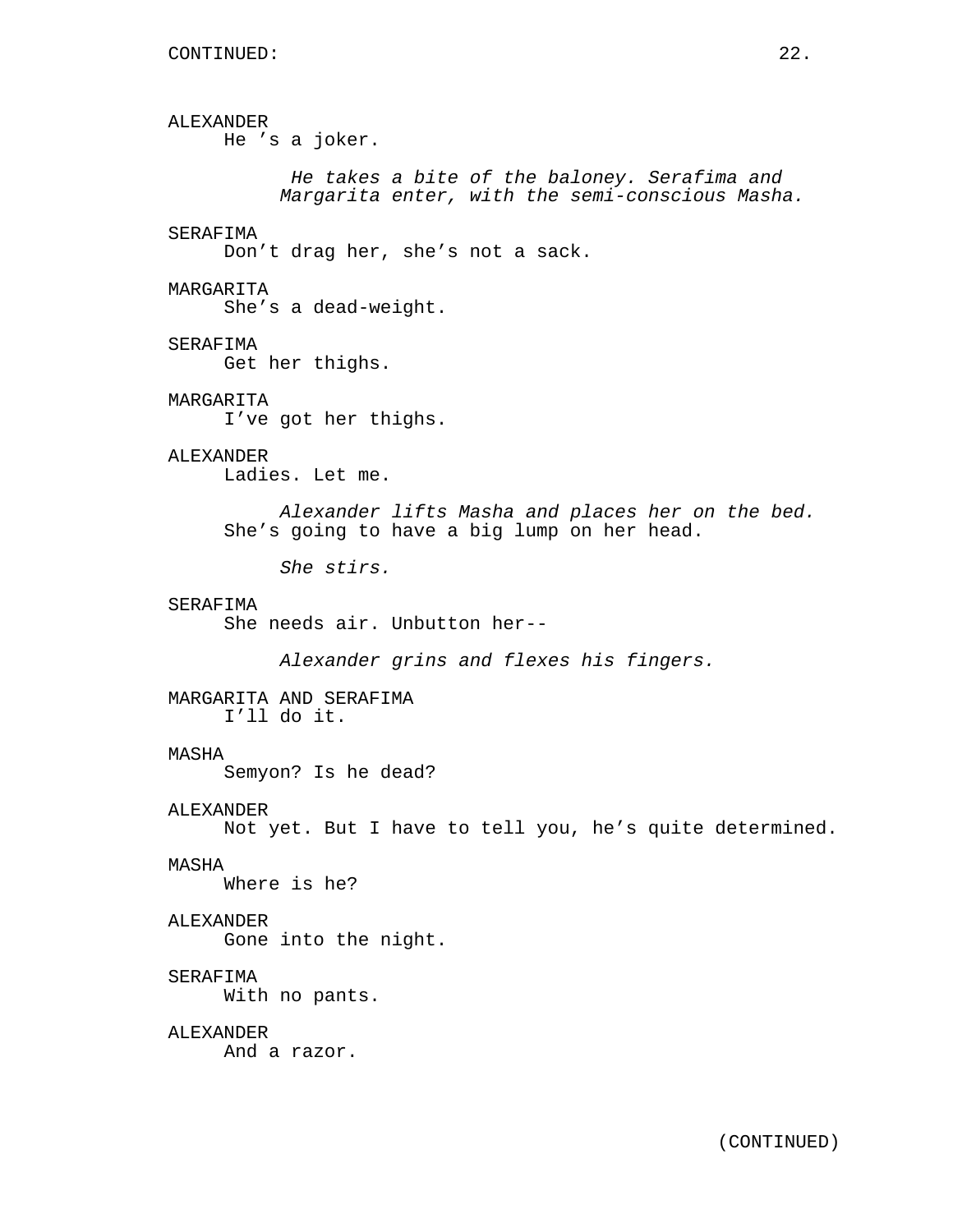```
MASHA
     It's my fault. It's all my fault.
SERAFIMA
               (to Alexander))
      Call the police.
MARGARITA AND ALEXANDER
     No Police!
SERAFIMA
     They'd sort him/ out.
MARGARITA
     What, sentence him to life?
SERAFIMA
               (rolling her eyes)
     Smart is stupid...
MASHA
     What should I do? What can I do?!
ALEXANDER
     Get him a tuba.
MASHA
     A what?
ALEXANDER
     A tuba.
MARGARITA
     It's a musical instrument, like a trumpet but bigger.
MASHA
    He wants a tuba?
ALEXANDER
     A tuba is...destiny.A tuba would make him a man.
MARGARITA
     How?
ALEXANDER
      He'd... play for money.
MASHA
     How much do these 'tubas' cost?
MARGARITA
     About five hundred rubles.
```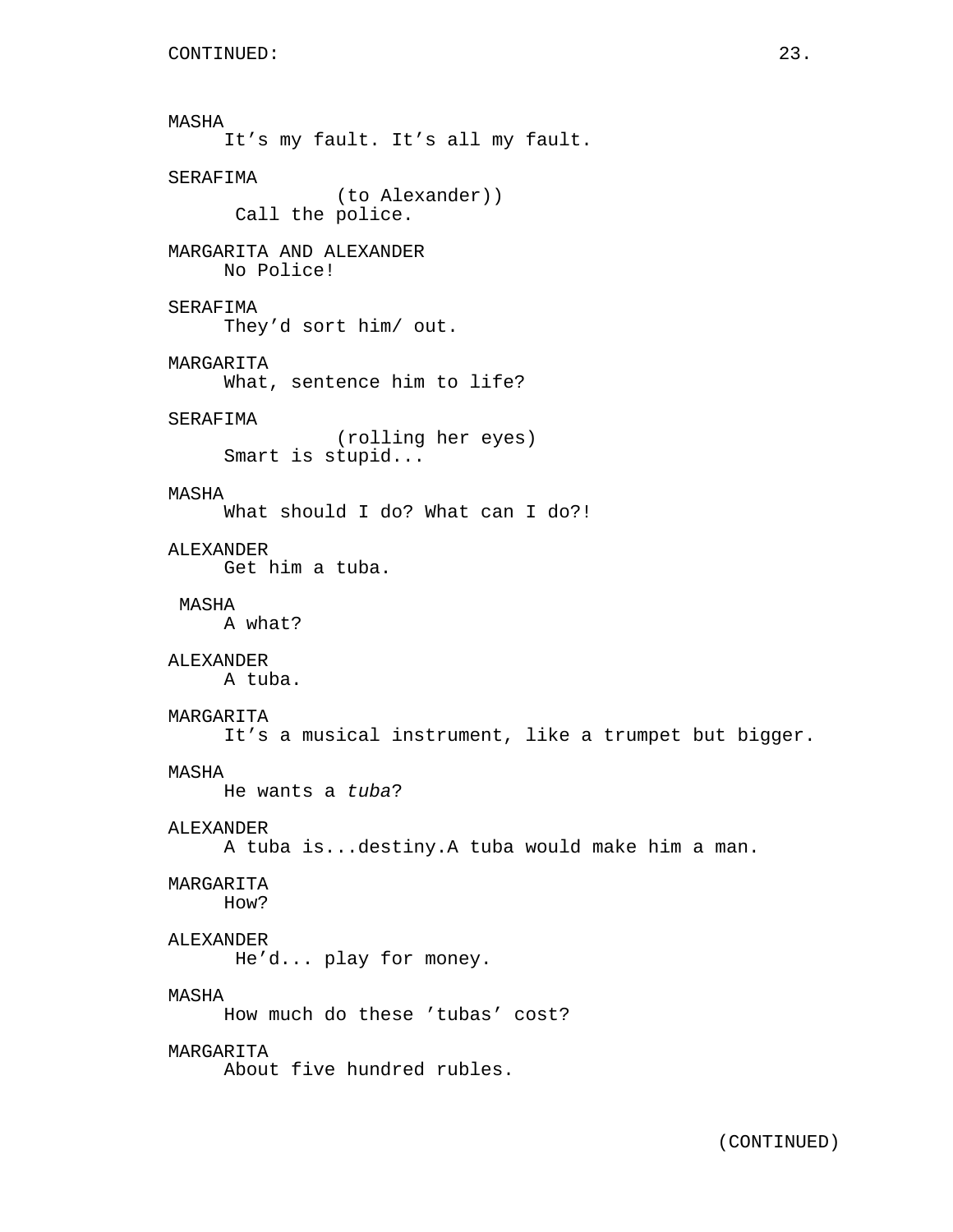If we had five hundred rubles...! Mother, the world's upside down!

## ALEXANDER

It's a big investment.

### MARGARITA

I've got a tuba.

## SERAFIMA

Who are you?

### MARGARITA

No names.

### ALEXANDER

This is Margarita Ivanovna.

### SERAFIMA

Holy saints protect us--

## MARGARITA

Thanks. Now my husband finds out.

### SERAFIMA

(to Margarita) --You run that stinking eatery next to the fair. It used to be a decent place but I've heard /what you've done with it--

### MARGARITA

Yes, I've made it successful.

#### SERAFIMA

Successful! Ha! Diseased party girls /and gypsies, adultery and lice--

## MASHA

Mother!/ Shh...

#### SERAFIMA

--and drunken soldiers dancing...

## MARGARITA

And instruments for the Soviet trio "Tsigane"- including a tuba.

### MASHA

Margarita Ivanovna - Would you take pity on a desperate wife and her poor old mother and let us borrow a tuba?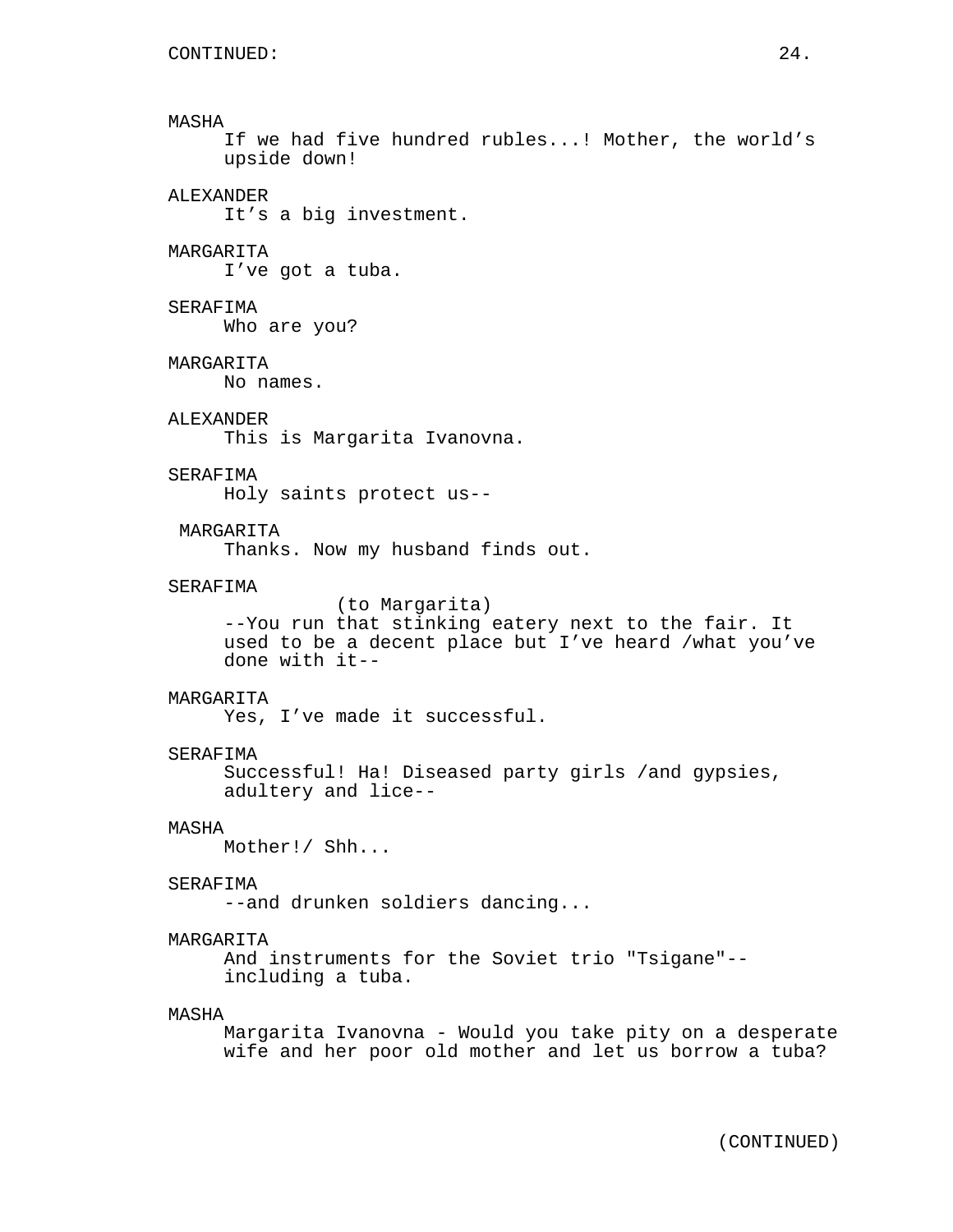## MARGARITA

Hm. I do need someone to clean the toilets. Especially the mens'.

### SERAFIMA

You think you can scare ,me? I clean where no one dares. /Days in the hospital, nights in the abattoir...

#### MASHA

Oh thank you! She'll do it! /Thank you!

### MARGARITA

The tuba's yours. Come get it.

Margarita turns to exit.

## ALEXANDER

Are we finished 'mourning', Margarita?

### MARGARITA

You are such a very sad man! (Alexander shrugs expansively) Men are a burden, always.

Margarita exits with Masha and Alexander.

### SERAFIMA

(calling after them) Wait! What if he comes back before you do? What do I say?

### ALEXANDER

Cheer him up. Tell him some jokes.

Masha, Alexander and Marguerita exit

#### SERAFIMA

I don't know any jokes.

Serafima is alone. She hugs Semyon's pants fearfully. Semyon re-enters through the window and she hides in panic. He takes a package out of his pocket and unwraps it: Serafima sees a gun.He loads it with bullets then takes up pen and paper.

#### SEMYON

(writing) 'In the event of my death-'

> Serafima finds a hole in the pants and laughs wiggling her finger through it. Lazzo of the inappropriate mother-in-law and her awful laugh.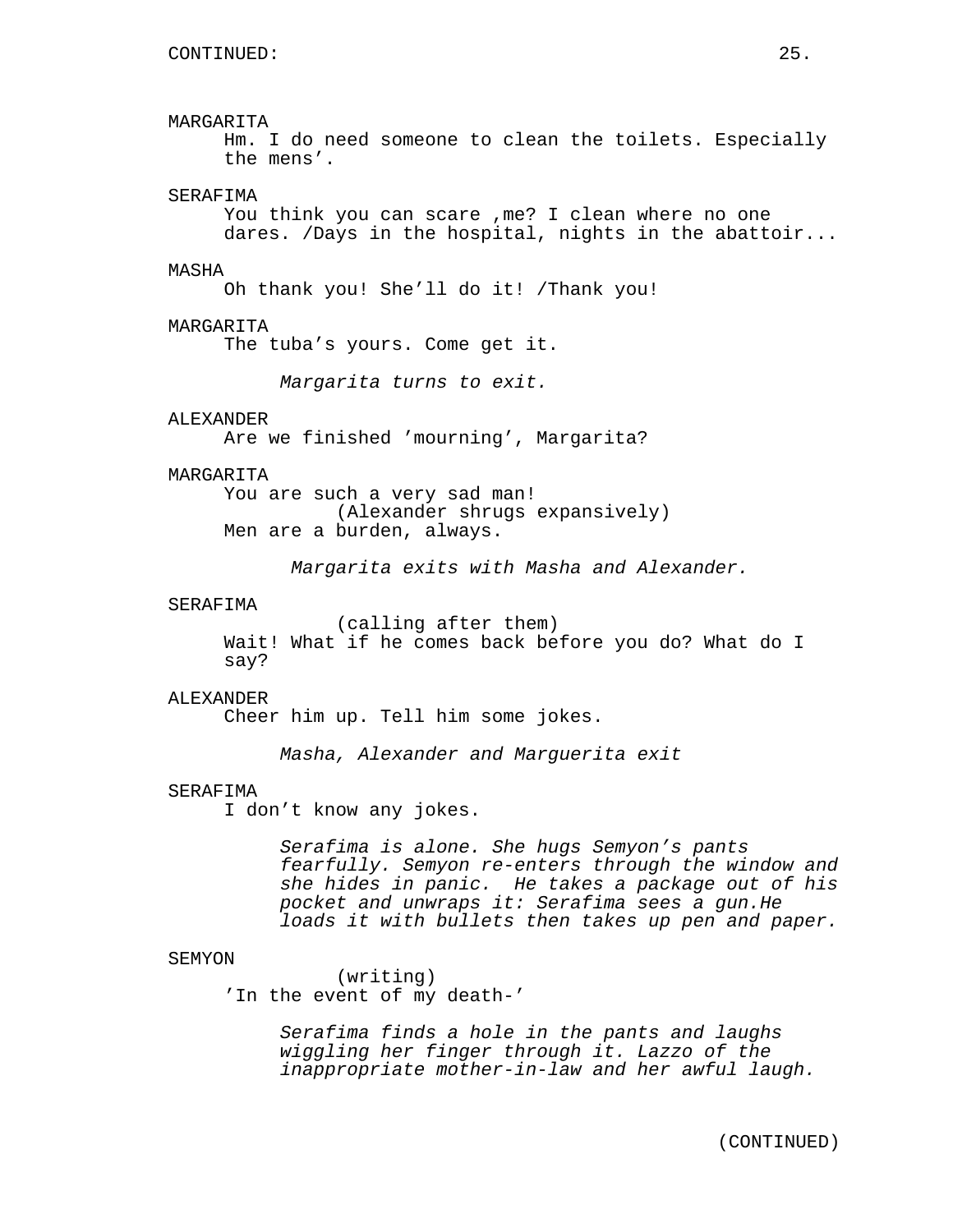```
SERAFIMA
     Semyon look, it's funny!
SEMYON
     I'm looking.
SERAFIMA
     Your pants have a hole!
SEMYON
     Yes. Can I have some time alone please?
SERAFIMA
     I've got a joke.
SEMYON
     Please?
SERAFIMA
     No no, you'll die laughing, you'll-- There were these
     Fritzes, during the war,foreigners, you know --
SEMYON
     What about them?
SERAFIMA
     And they ate a Bowser alive. Ha ha, imagine...
SEMYON
     They what?
SERAFIMA
     A Bowser is a dog, Semyon.
SEMYON
     They ate a live dog?
SERAFIMA
     People don't do that.
SEMYON
     So?
SERAFIMA
     So those Germans gobbled it up! Oh--
          Semyon crumples a sheet of paper and starts over.
SEMYON
     Sera/fima--
```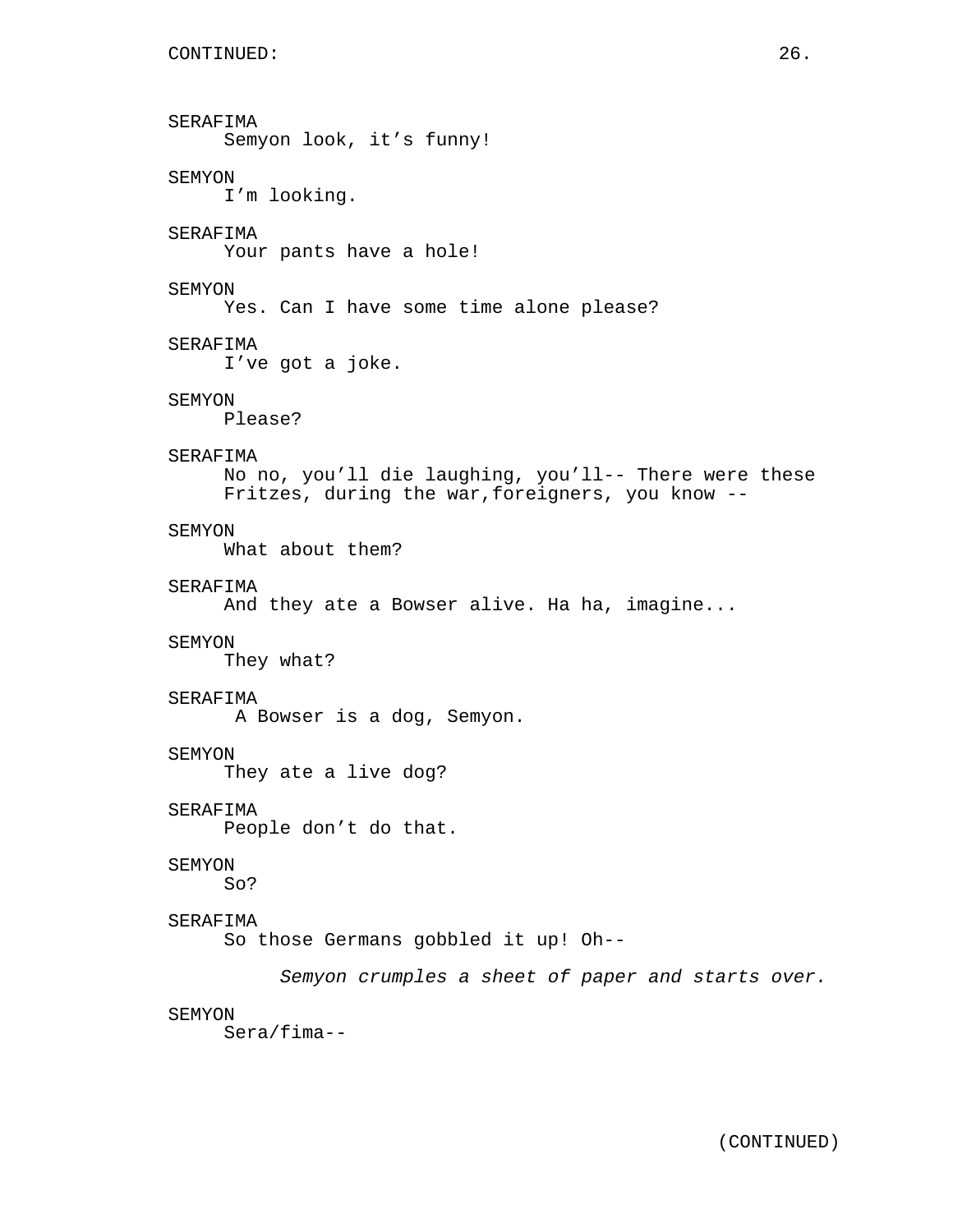## SERAFIMA

--You'll like this one--

### SEMYON

--go away.

## SERAFIMA

During war-time we had a prisoner in our village jail: not a word of Russian; little tiny guy-- and of course, he was shell-shocked. His head shook all the time like this.

Serafima demonstrates the head shaking.Semyon clenches his teeth.

#### SEMYON

I'm busy!

### SERAFIMA

It was so comical! So, one night, we all went to the jail with bread and meat jelly, saying "are you hungry?" Well, of course he was starving-- but his head's going like this from side to side like he's saying "no, not hungry, no".

### SEMYON

That's horrible!

Semyon crumples a sheet of paper and starts over.

#### SERAFIMA

..."Are you sure?"; "No no no"/ "Shall we leave the food here?"; "No!"...

Serafima roars with laughter.

#### SEMYON

For pity's sake! Will you shut / up?

Semyon starts throwing crumpled paper at her. Serafima goes up to the bathroom. She stops.

#### SERAFIMA

Did you hear the one about Alexander the Great and the Jews?

## SEMYON

Get out! OUT!!

Serafima exits.Semyon returns to his letter.Reads. 'In the event of my death, no one is to blame. Signed, Semyon Semyonovich Podsekalnikov.'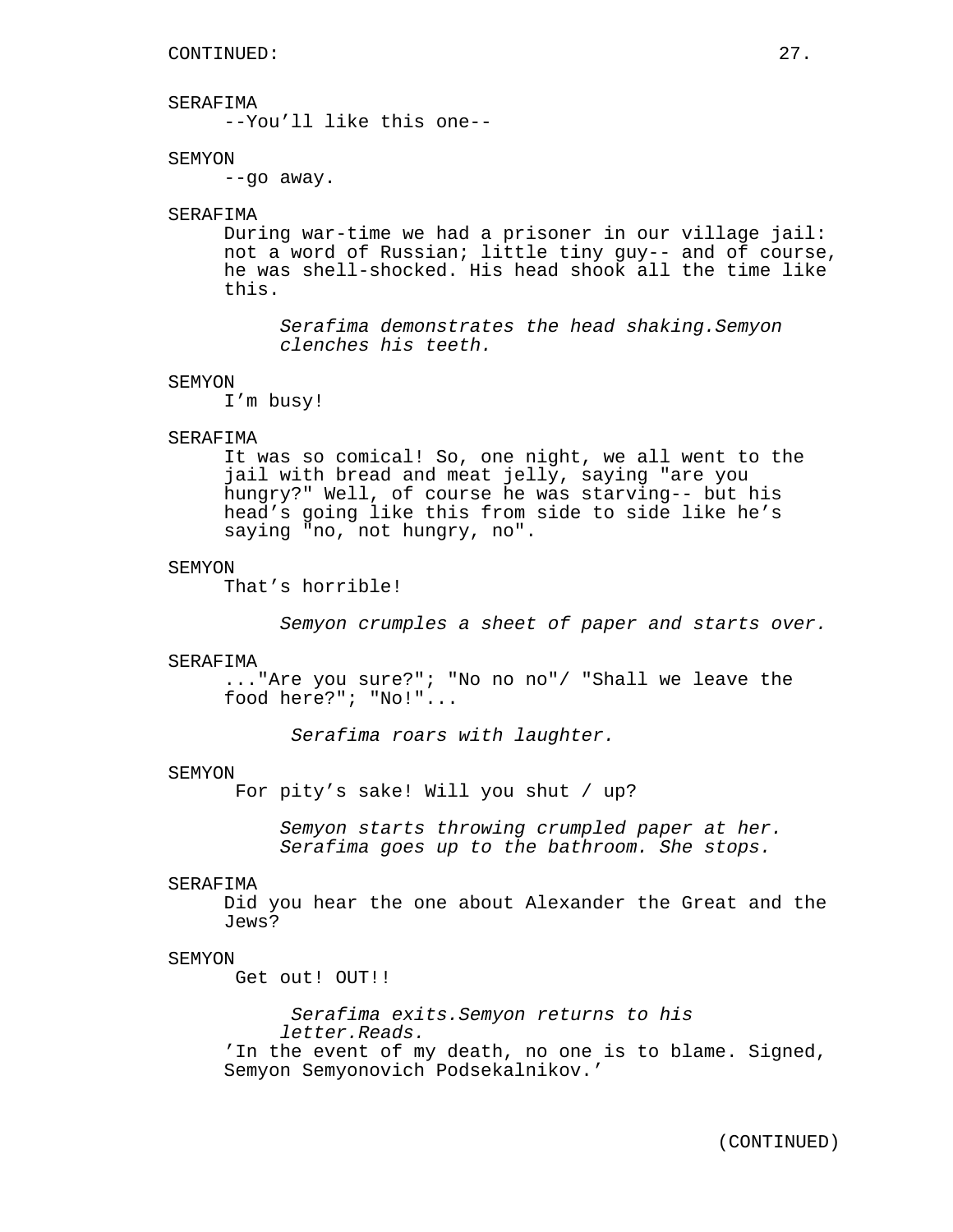Semyon puts the gun to his temple and closes his eyes. He lowers it. He puts the gun in his mouth and closes his eyes. He lowers it. He puts the gun to his heart. He rocks with despair. In the distance we hear a mournful tuba. As he listens other instruments join in until a fast uplifting number accelerates. Musicians of the gypsy band march on stage to deliver the tuba to Semyon.

#### Act Two

In the Podeskalnikov hallway. Semyon sits on a stool, holding the tuba,the manual open in front of him. Masha and Serafima hover anxiously.

### SEMYON

'Chapter one. How to play. The tuba is played with three fingers. Put the first finger on the first valve, the second finger on the second valve and the third finger on the third valve.'

He looks up, holding his position. How's this?

### MASHA

(encouraging) Good!

# SEMYON

'Upon blowing into the mouthpiece, the note "B" is obtained.'

Semyon blows. He blows again. Nothing. It's not working. Why isn't it working?

> Masha crosses her fingers behind her back. Serafima prays.The lazzo of the pretentious musician.

#### SEMYON

Wait, the next chapter is 'How To Blow.'

### MASHA

You look like a natural. You hold that tuba so well!

### SEMYON

'In order to blow properly, I, Theodor Hugo Schultz, internationally renowned Concert Tubist, suggest this simple and economical method. 'Tear off a little piece of yesterday's newspaper and place it on the tongue.'

Serafima and Masha look about.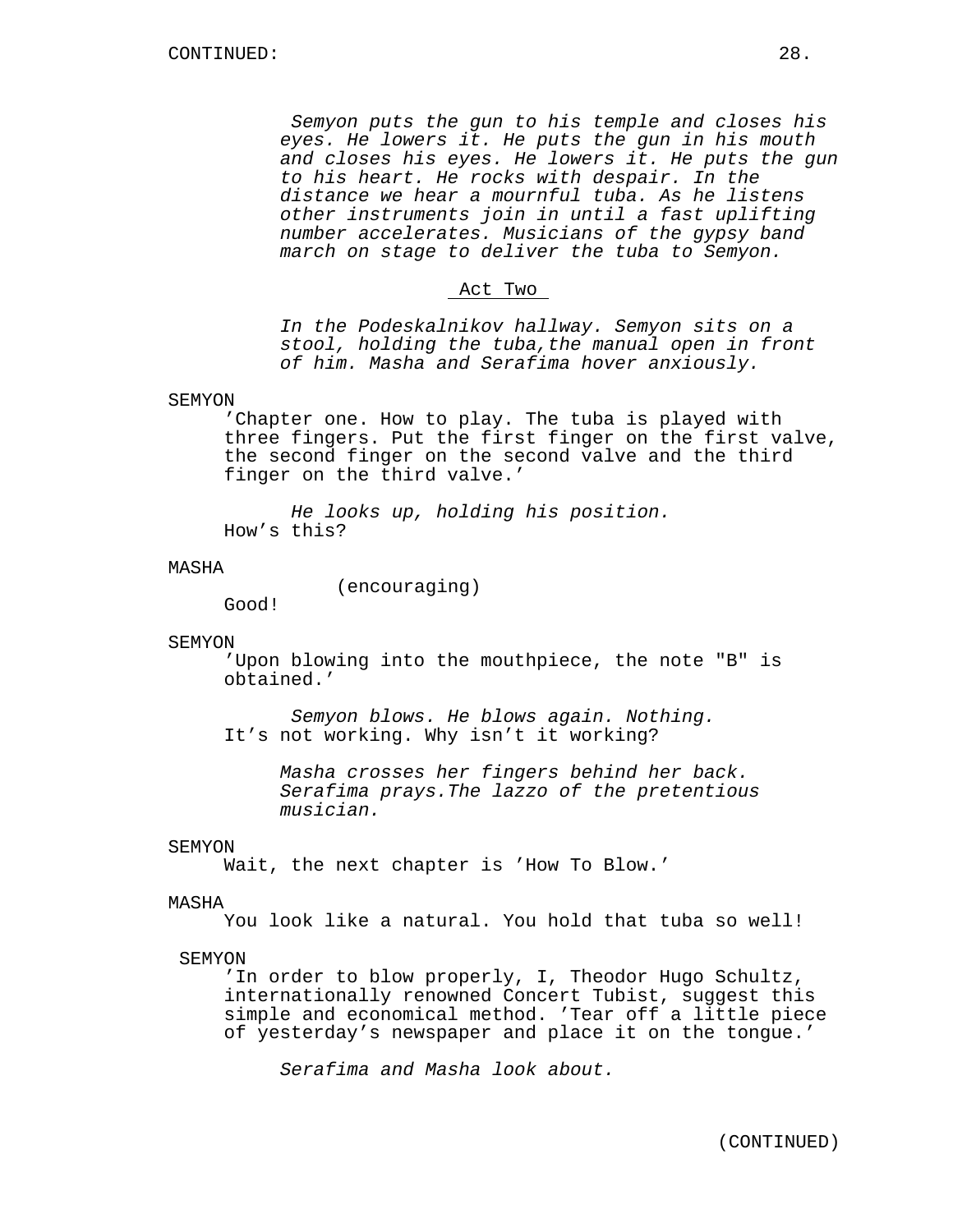Newspaper... Newspaper...

### SERAFIMA

(wickedly) Yegor Timofeevich left his Pravda in the-

#### SEMYON

Tear off a piece. Smaller! D' you want to choke me? Put it on my tongue.

Masha does so. Semyon mumbles unintelligibly.

### MASHA

Sorry?

More unintelligible mumbling. Masha looks blank. Semyon spits out the paper, irritated.

### SEMYON

Read the next instruction, please.

Semyon puts another piece of paper in his mouth.

## MASHA

'Tear off a piece of "Pravda" and place it on the tongue.'

## SEMYON

Uhhhhh...

#### MASHA

'Then spit the paper on the floor. While spitting, memorise the position of your mouth then blow just like you spit.'

Semyon prepares himself. He spits. Without moving his mouth, he puts it over the mouthpiece. He blows. Nothing.

### MASHA

Dear God in Heaven, if you exist, let him make a sound...

Semyon blows. The tuba emits a loud honk.

## SERAFIMA

(to Masha) See? Solid proof.

#### SEMYON

Masha, hand in your notice. Your working days are over.

Masha embraces him. (MORE)

(CONTINUED)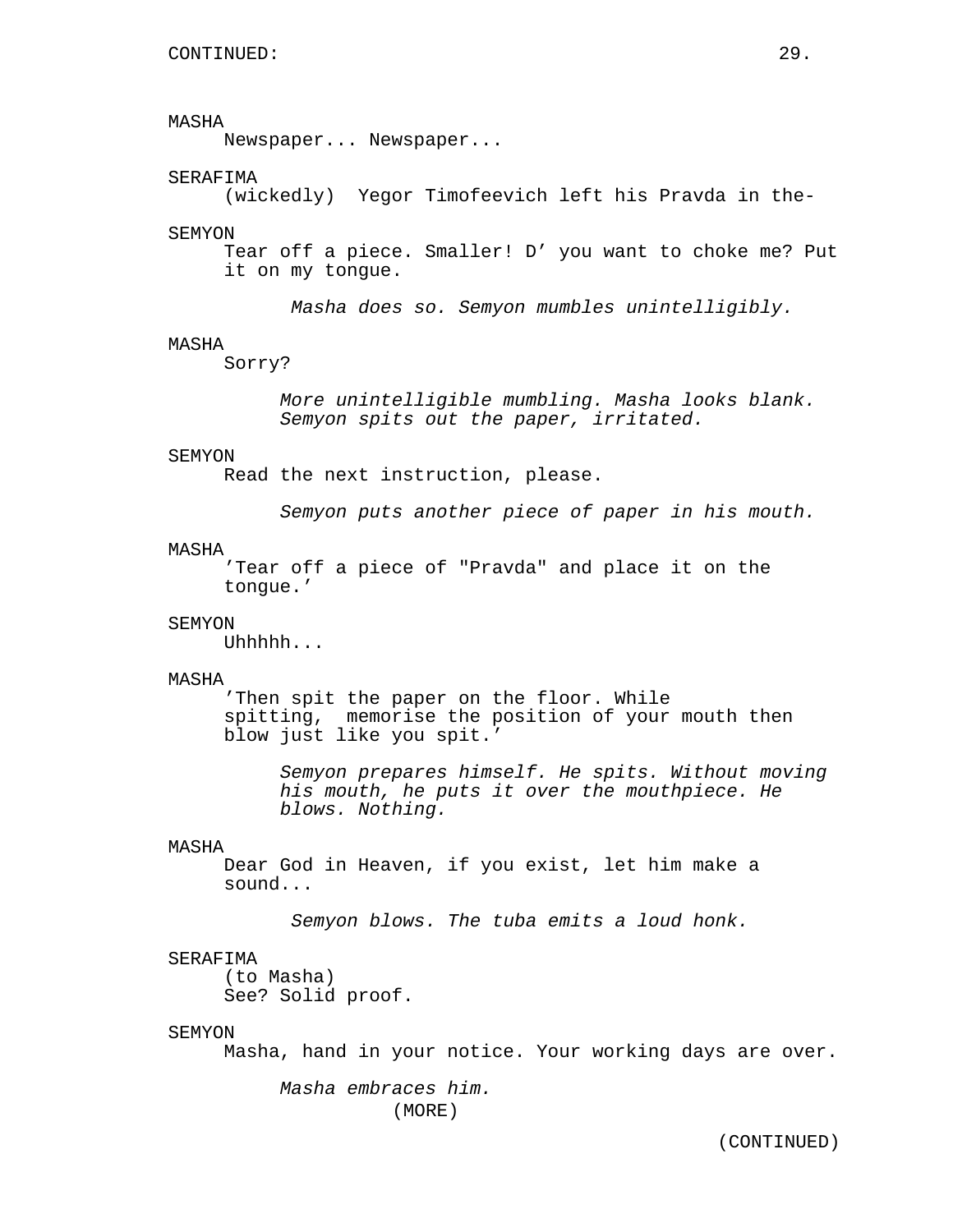SEMYON (cont'd) Twenty concerts a month at five rubles each plus tips. In gross earnings per year, that's ...

#### MASHA

That's one thousand three hundred rubles !

### SERAFIMA

But... you will learn to play it?

### SEMYON

Are you deaf?

He blows the instrument again...loudly.A strangled yell from Yegor, above.

## MASHA

It's beautiful! You're brilliant!

#### SEMYON

Just think, just think Mashenka, how good it'll be! Me, home from my continental tour, loaded down with cash. You, reclining on our Indian settee in a silken evening gown. I'll say, ', ,have the painters finished upstairs?' and you'll say--

### MASHA

'Yes, Senyechka the nursery is ready.'

Semyon and Masha gaze at one another in love. A family tableau.

#### SERAFIMA

Oh, the nursery!

#### SEMYON

And you'll say, "here's your eggnog, son in law, in your own silver goblet"

#### SERAFIMA

Maybe learn to play it first.

#### SEMYON

Listen to the music, woman!

He blows another bellowing note. Yegor appears above.

#### YEGOR

What the-- You're not playing that in here! (Semyon blows.) Over my dead body! (Semyon laughs then blows again.) (MORE)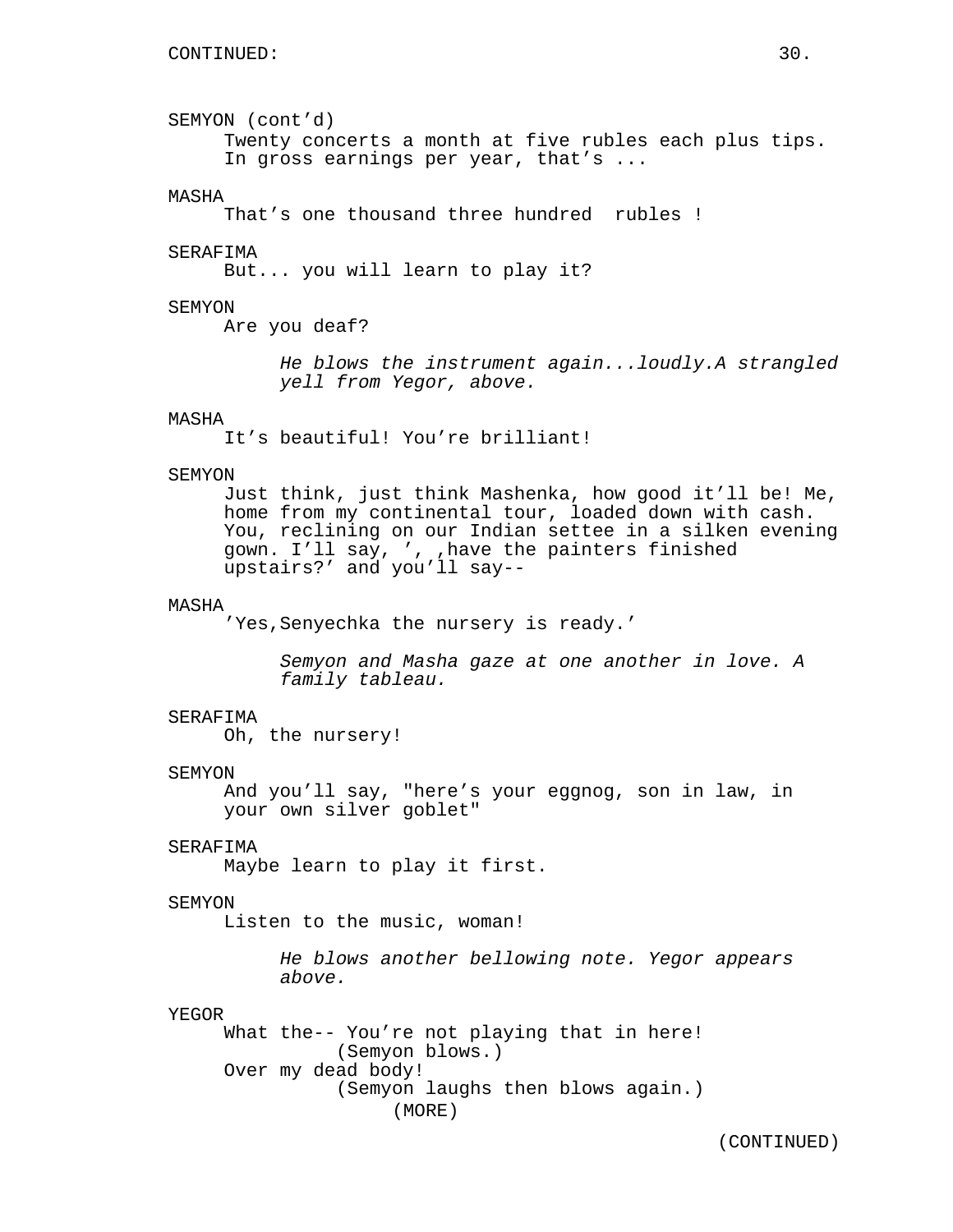YEGOR (cont'd) I'll fill in a form about you ! Yegor exits. Semyon blows an almost melody;the women applaud. SERAFIMA Now play a tune. SEMYON Peace, Serafima.Focus, please. Art is in progress. (he reads.) 'Scales. The scale is the umbilical cord of music. Once you have mastered the scale, you are a musician.' MASHA Play the scale, Senyechka. Semyon reads: SEMYON 'In order to conquer the scale, I, Theodor Hugo Schultz, internationally renowned Concert Tubist, suggest the following method. Go out and buy yourself a an inexpensive pi-... ' (He turns the page.) 'ano.' SERAFIMA AND MASHA A piano! SEMYON That can't be right. (Reads) 'Buy yourself an inexpensive pi- ... (Checks to see if pages are stuck) ano. See appendix for more information about the piano' MASHA The appendix, there. SEMYON (reads) 'Play the scale on your piano and then repeat it on your tuba.' MASHA How are we going to buy a piano? SERAFIMA Oh no.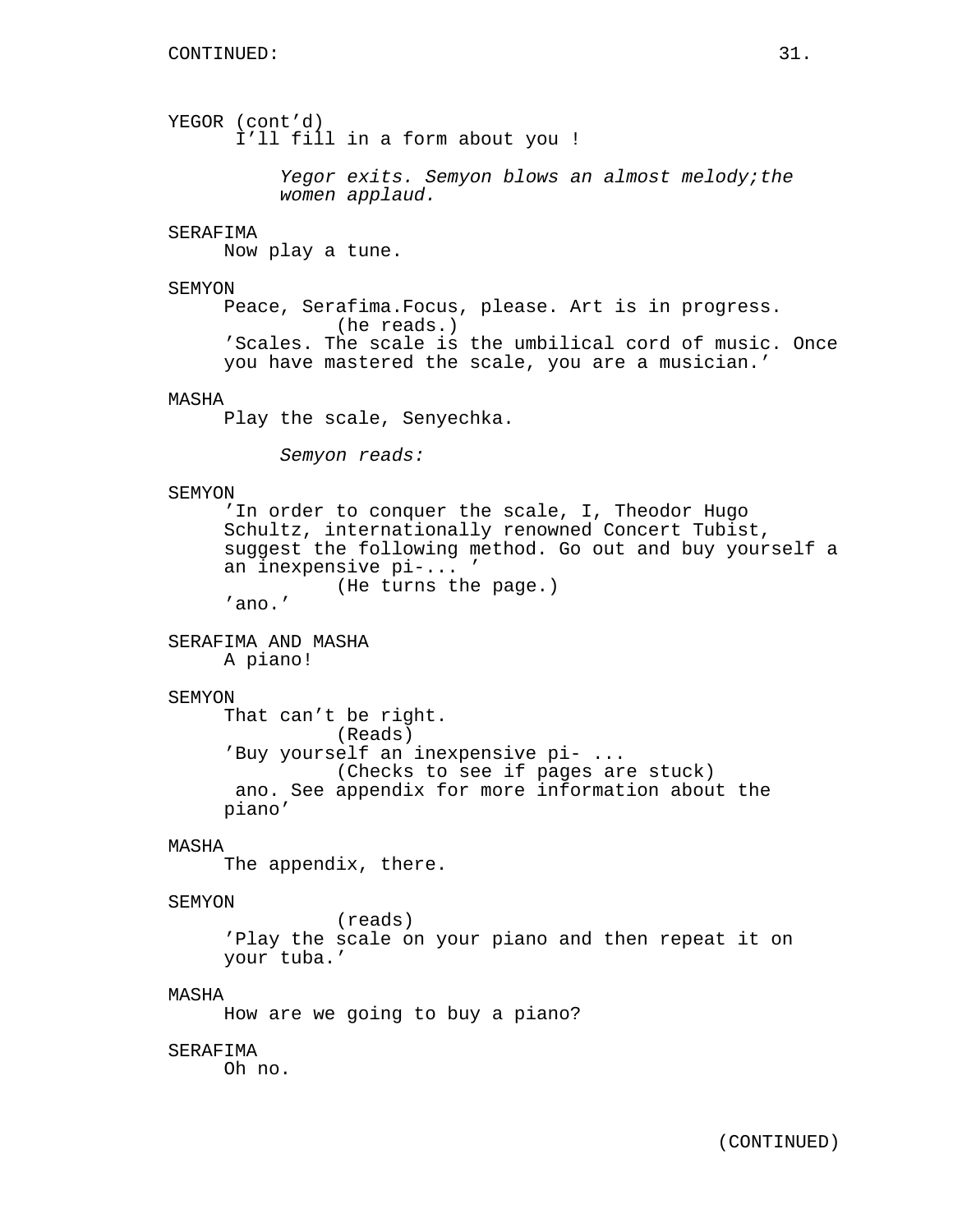### SEMYON

Theodor Hugo Schultz you are a rat. You're a swindling cheat and a bastard. May you and your scales rot in everlasting hell!

Semyon is raging with grief; he throws the manual.

## SERAFIMA

You can't trust anyone these days.

#### SEMYON

This tuba was my destiny!

#### SERAFIMA

It sounded like stomach cramps.

### SEMYON

How will we live? This is the end, the end!

Masha is trying to comfort him.

### MASHA

We'll manage.

## SERAFIMA

We always manage.

## MASHA

We've still got my wages.

## SERAFIMA

And we've never counted on you anyway.

### SEMYON

Exactly! Exactly!

Semyon tears up the manual and kicks the stool. Serafima quickly moves the tuba to safety.

#### SERAFIMA

Help me with my second job, cleaning toilets.

#### SEMYON

Line up the toilets, give me a rag! No wait, why don't you just piss on me directly!

He picks up a small cup to throw.

### MASHA

Don't break that.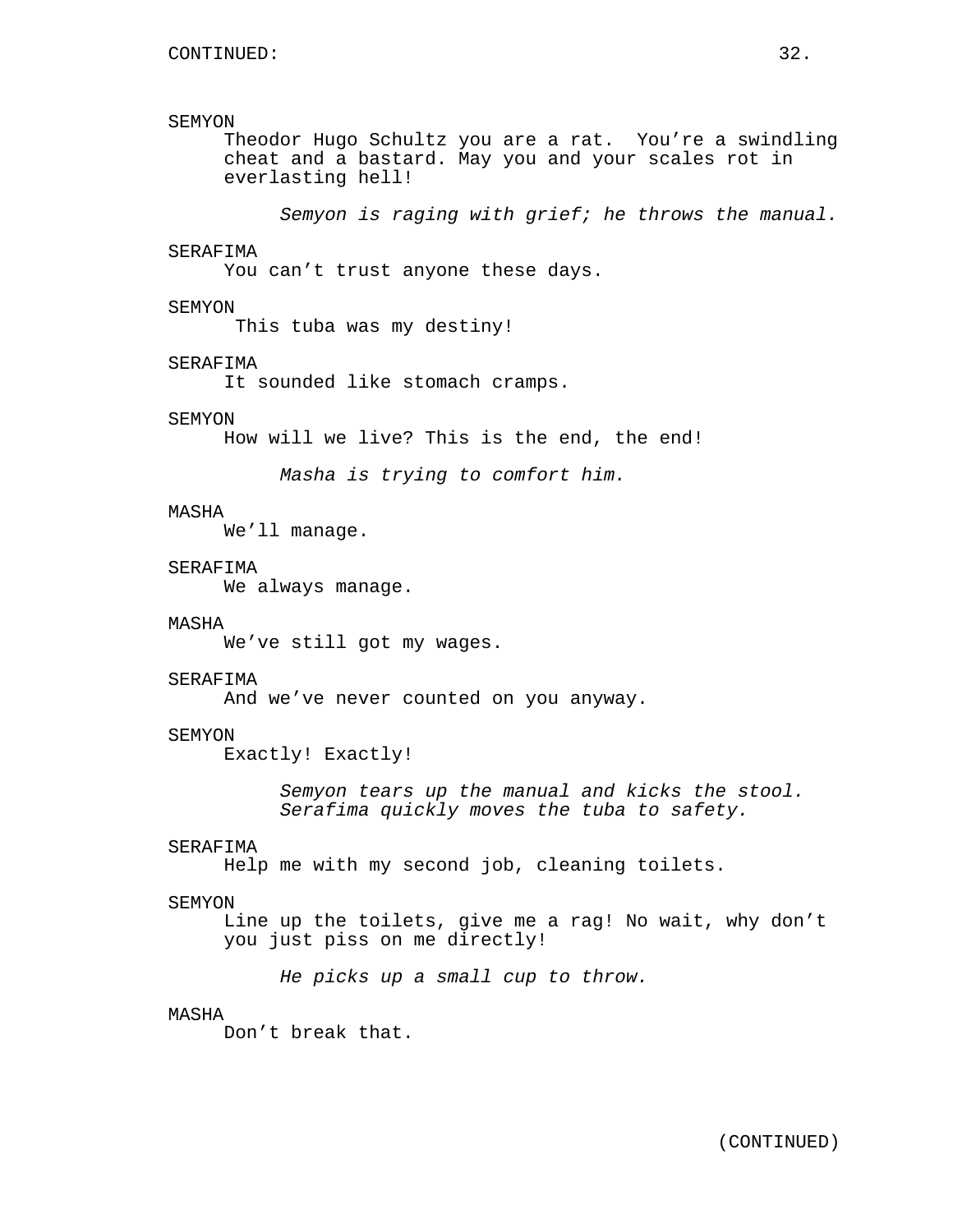# SEMYON

We'll buy you another.

# MASHA

We can't.

### SEMYON

We'll manage somehow!

They fight for the cup. Semyon smashes it.

### SERAFIMA

You wicked man.

### MASHA

It was a wedding gift.

## SEMYON

I wish that was my skull.

### MASHA

It was the only one left...

### SEMYON

You were better off before you married me.

### MASHA

We don't need anything to sit on do we? We'll manage!

Masha breaks the stool and looks around for something else.Semyon is really worried.

#### SEMYON

Don't...Stop it. Leave me Masha! Get out while you still can.

#### SERAFIMA

'Get out' he says...

Alexander enters, then wishes he hadn't.

#### MASHA

You dare tell me to 'get out'? And mother, who cleans toilets so you can have your tuba, you want her to 'get out' too? If you died, Semyon, if you died, we are the only people in the whole world who would weep by your grave and...this is no way to live....

Pause. Semyon and Masha stare at each other.

### SERAFIMA

Are you leaving him?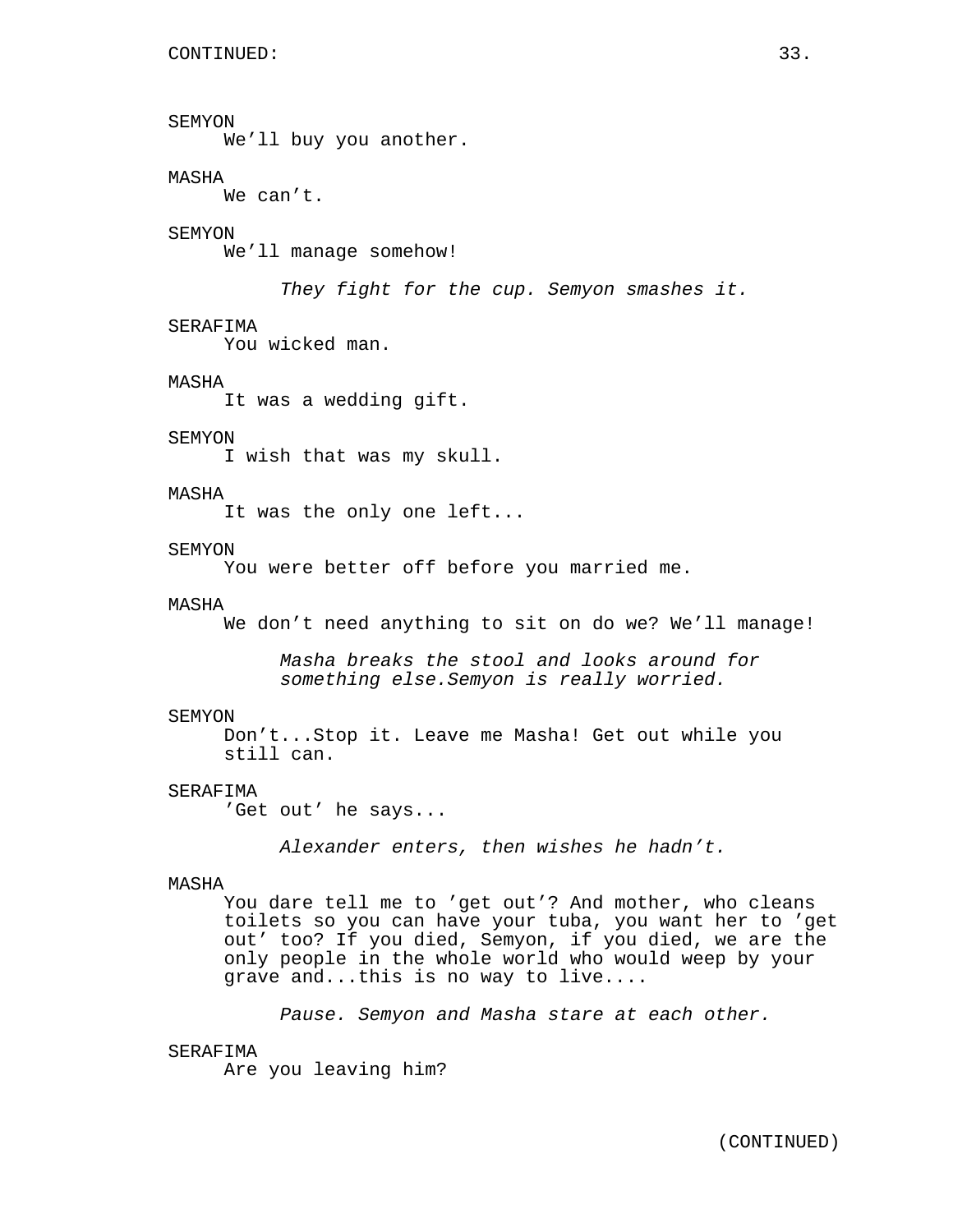Delicately and awkwardly, Alexander navigates the space between them.

## MASHA

Do you want me to ?

## SEMYON

It's up to you.

### MASHA

But you say you'd rather kill yourself than live with me.

Pause. Semyon is silent.Alexander exits.

## MASHA

I give up.

Serafima escorts Masha to the kitchen.

#### SERAFIMA

There's work back at the village, digging turnips, don't you worry...

## **SEMYON**

Where are you going?

## MASHA

I don't know...

The women exit. Semyon is alone.

#### SEMYON

Let her go. Set her free. One less flea in the flea pit. (He takes out his letter and gun.) Count to ten and the torment's over.

He puts the gun to his temple and closes his eyes. Alexander enters, leading Aristarkh Dominikovich Grand-Skubik.

#### SEMYON

One, two, three...

# ARISTARKH

I can't thank you enough

### SEMYON

Four, five...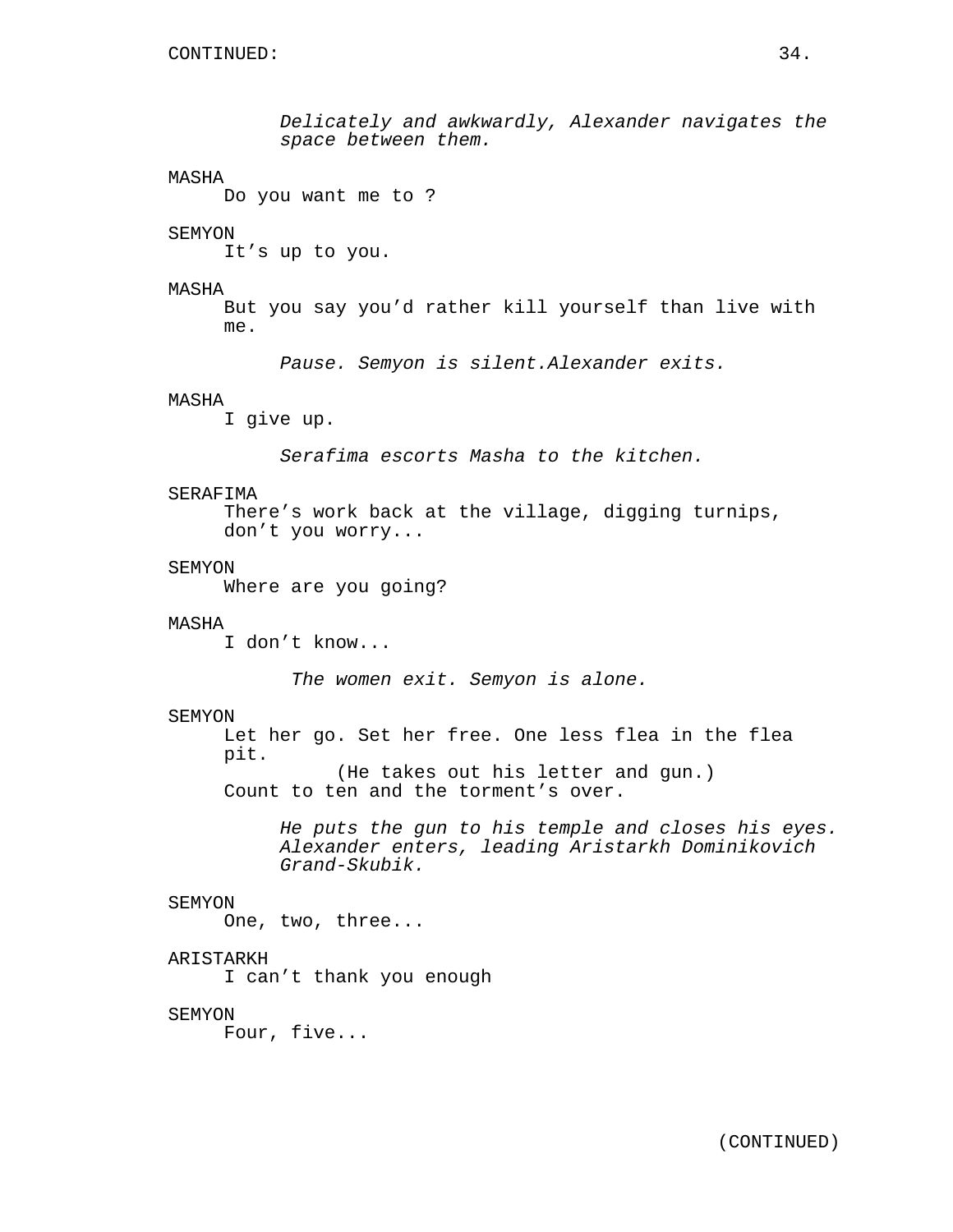ALEXANDER The small fee we talked about -? SEMYON Six... ARISTARKH Of course. SEMYON Seven ... ARISTARKH Here you are. SEMYON Eight, nine... ALEXANDER Go on. Alexander exits.Pause. SEMYON Nine and a half... ARISTARKH (calling) Comrade! Good day. (Semyon jumps. He hides the gun.) Pardon me, did I interrupt? If you're in the middle of something, please continue. SEMYON That's all right, thank you sir. ARISTARKH Oh, don't call me 'sir'. Here we are, two revolutionary comrades, thinking men, no difference whatsoever between us. (Semyon smiles nervously.) Except that you are very likely the Semyon Podsekalnikov who has decided to kill himself. SEMYON Yes. No! I mean, I'm not him. (Aristarkh picks up Semyon's discarded note from the table.) If you're looking for an unlicensed firearm, sir, I don't have such a thing, especially to kill myself.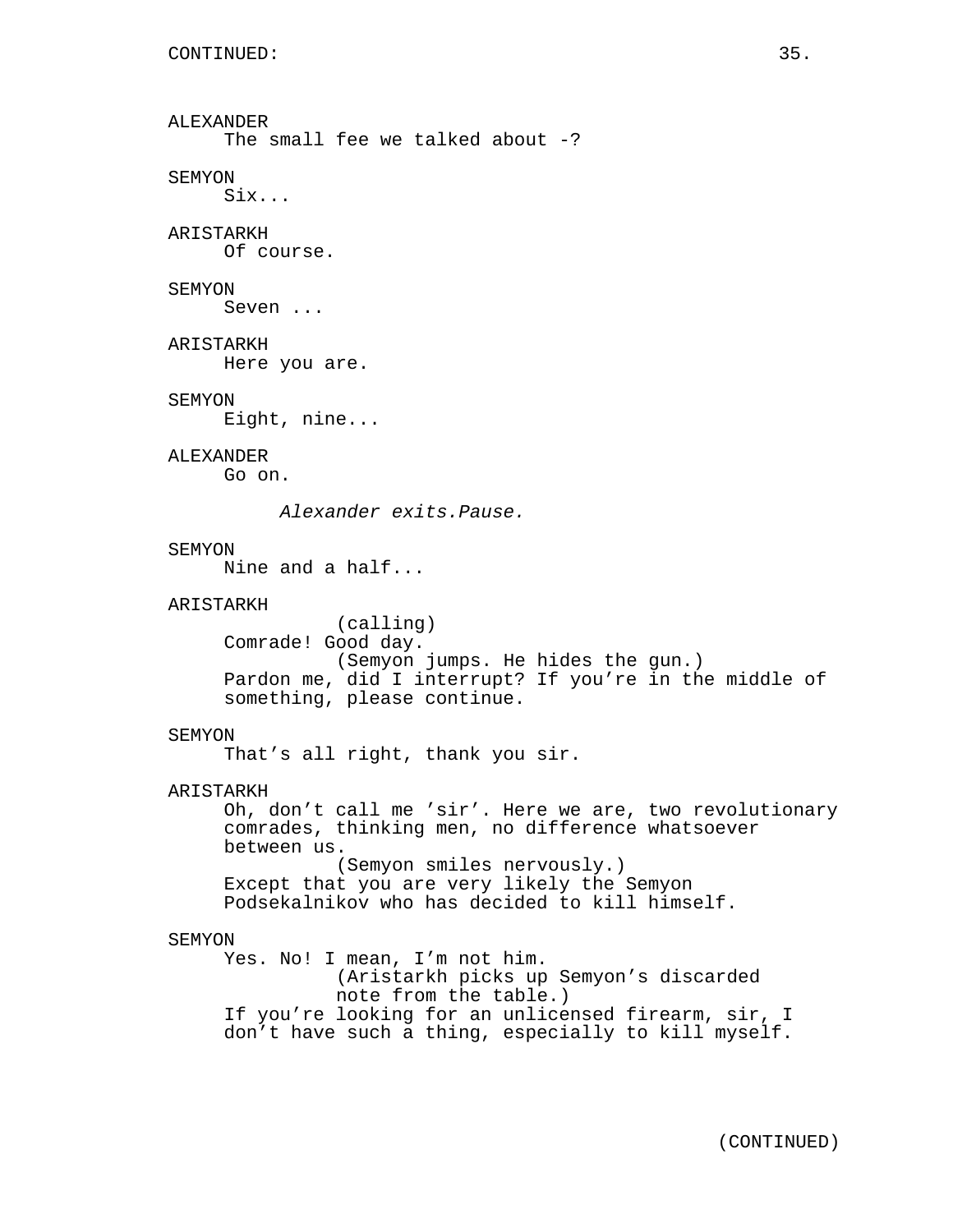ARISTARKH Curious!

(reads)

'In the event of my death, no one is to blame.' This seems to be a suicide note. And of course, you've signed it, haven't you?

# **SEMYON**

Yes.

# ARISTARKH

Comrade, I'm here to help you.

#### SEMYON

How?

# ARISTARKH

For a start, this note will never do.

## SEMYON

What's wrong with it?

# ARISTARKH

Think, Semyon, think.What is wrong with this note?

#### SEMYON

Er-

## ARISTARKH

"No one is to blame?!" Of course someone's to blame! My dear boy, you are so right to take leave of your life. It's not worth living; of course it's not; it must be simply horrifying. And someone **is** to blame. I cannot name them but, as a dead man, you can do so. Semyon, tell me fearlessly, who do you blame?

#### SEMYON

Theodor Hugo Schultz.

# ARISTARKH

Schultz. I don't know him personally-- is he a Comintern man? (he shudders) I think they're all to blame; We thinkers have been silenced-- silenced like white slaves in the proletariat's harem... Thus, as an intellectual, you want to die quid pro quo don't you? Speaking for the truth?

## SEMYON

Yes.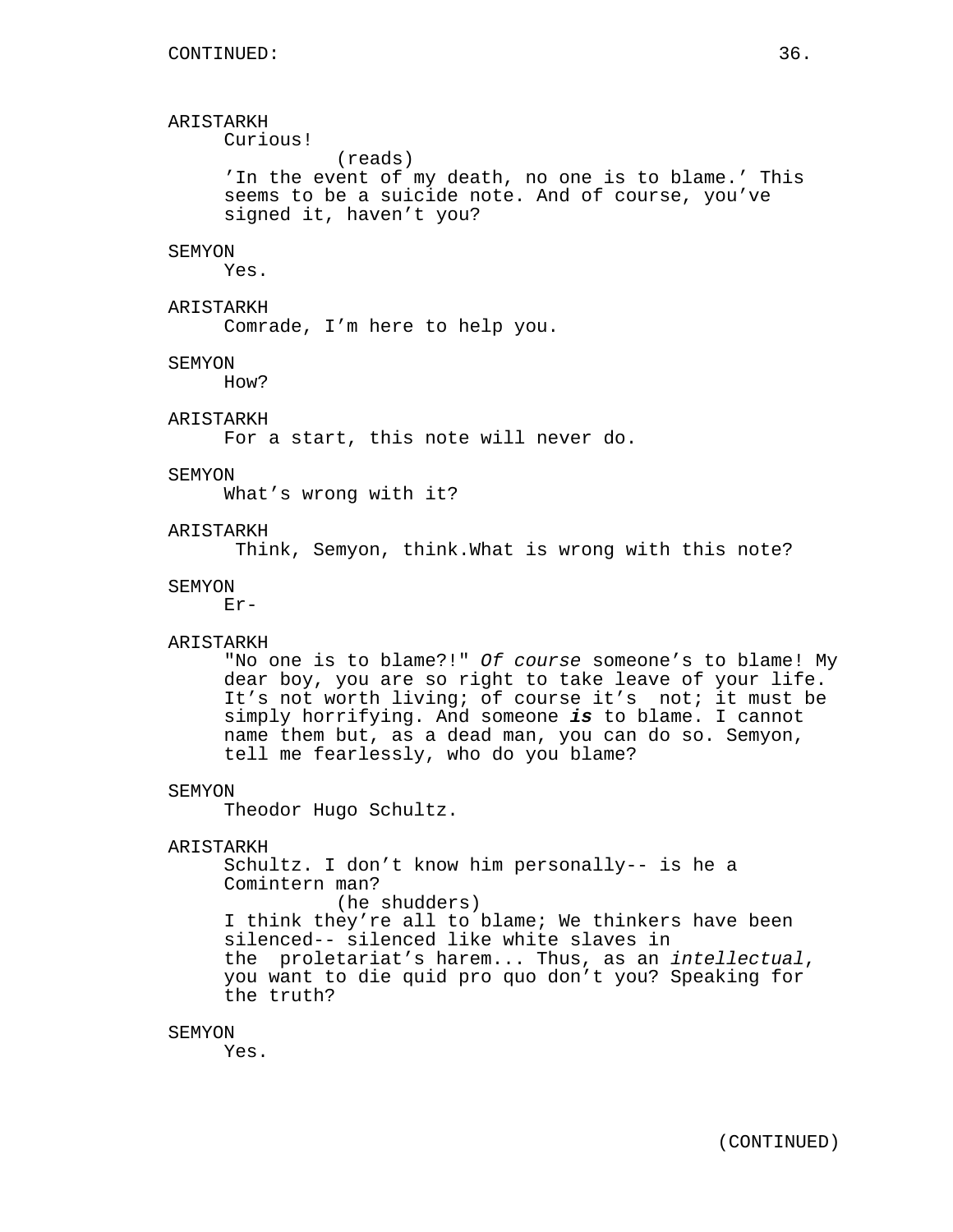# ARISTARKH

And what is the truth?

Semyon shrugs.

# ARISTARKH

Think, think Semyon! The controls, the financing,the systemic corruption, the rationing, the grinding unemployment,and your social despair. Are these things your creation? Are they your destiny? No, they result from particular political and economical machinations. And who is necessary to save Mother Russia from these machinations?

#### SEMYON

Intellectuals...?

# ARISTARKH

Bravo! Bravo Semyon; I see intelligence shining in your eyes. I know you want to die a meaningful, heroic death, admired by nation and family...

## **SEMYON**

It does sound good.

#### ARISTARKH

Then act quickly. Tear up this worthless note and write another. Accuse them, blame them, speak your heart.

#### SEMYON

Blame the intellectuals.

#### ARISTARKH

No! - defend us! Defend! And perhaps end by asking: why a loyal citizen like (he gives a small bow) Aristarkh Dominikovich Grande-Skubnik has not been employed in the construction of soviet socialism?

#### SEMYON

You're unemployed like me?

## ARISTARKH

Not quite like you. But Semyon, when you have revised your note, I will personally ensure that it will be read across Russia.

## SEMYON

Why would Russia read my note?

# ARISTARKH

Because of your sacrifice!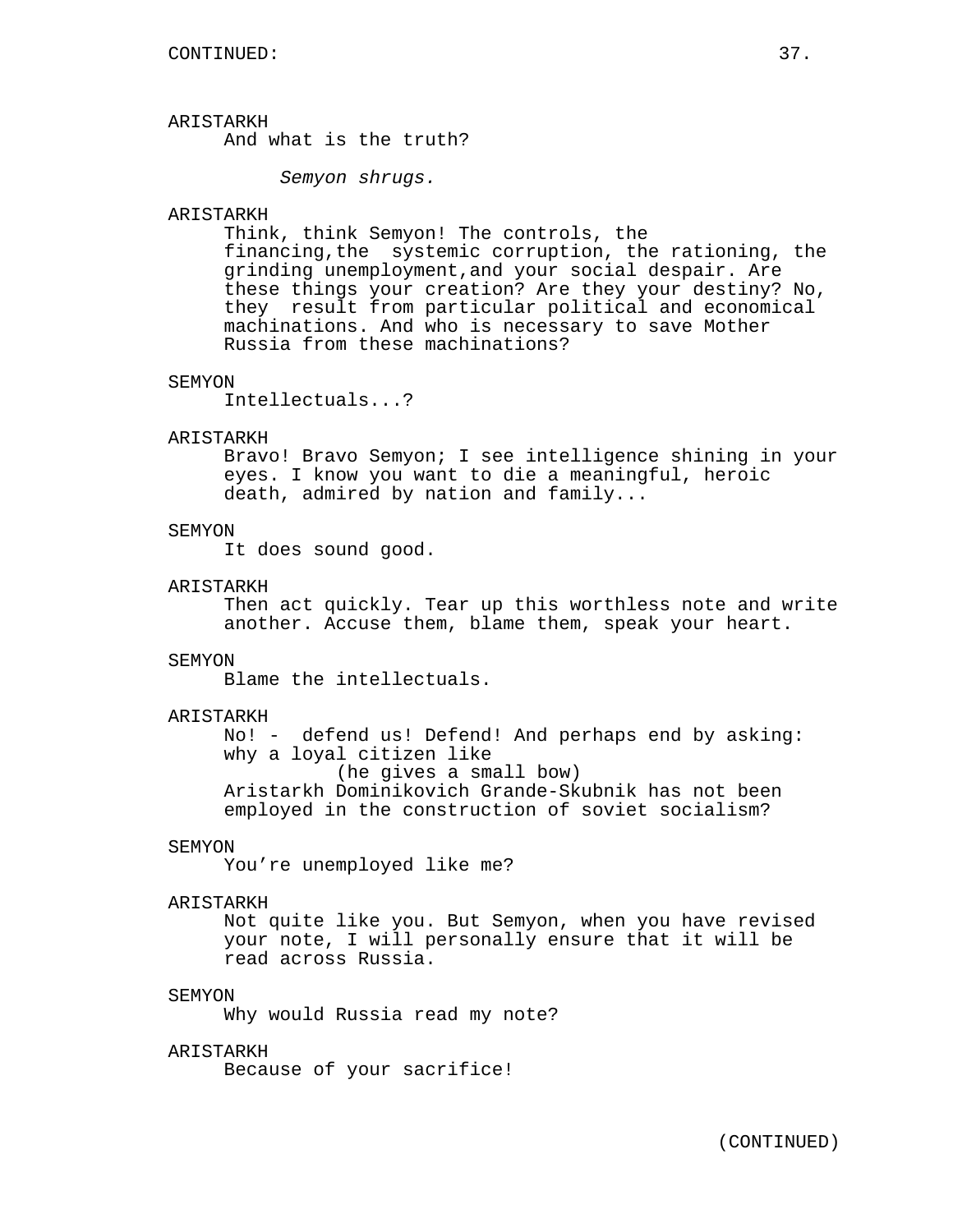## SEMYON

That simple?

# ARISTARKH

Your name--a slogan!Your head-- a brass bust. Your picture on every front page! The elite of our nation,the Intelligentsia, will gather at your coffin, comrade.We will drown your hearse in flowers and elegant horses with white pom poms will bear you to the cemetery.

#### SEMYON

White pom poms?

#### ARISTARKH

I would enjoy such a death myself only, alas, I'm needed alive.

#### SEMYON

My life will have meant something.

## ARISTARKH

Permit me to embrace you... You are a true Intellectual,and my equal. I didn't cry when my mother died. My poor mother. But now... now... (Aristarkh weeps. Semyon comforts him.) I will return in one hour for your note.

Aristarkh exits.

#### SEMYON

I'll write the truth and the whole truth and find enough blame to fill the Volga and cover all the land! Where's paper? I need more paper! (Serafima and Masha enter in coats) Masha I need -- are you going out?

#### MASHA

Why would you care?

#### SEMYON

If you are, could you bring me back some paper?

#### MASHA

Get it yourself!

They exit. Semyon shouts after them.

#### SEMYON

It's not just the Comintern oppressing me, it's you! (The door slams. ) She'll be so sorry when I'm dead; she'll be jostling the intelligentsia for a look /at my grave...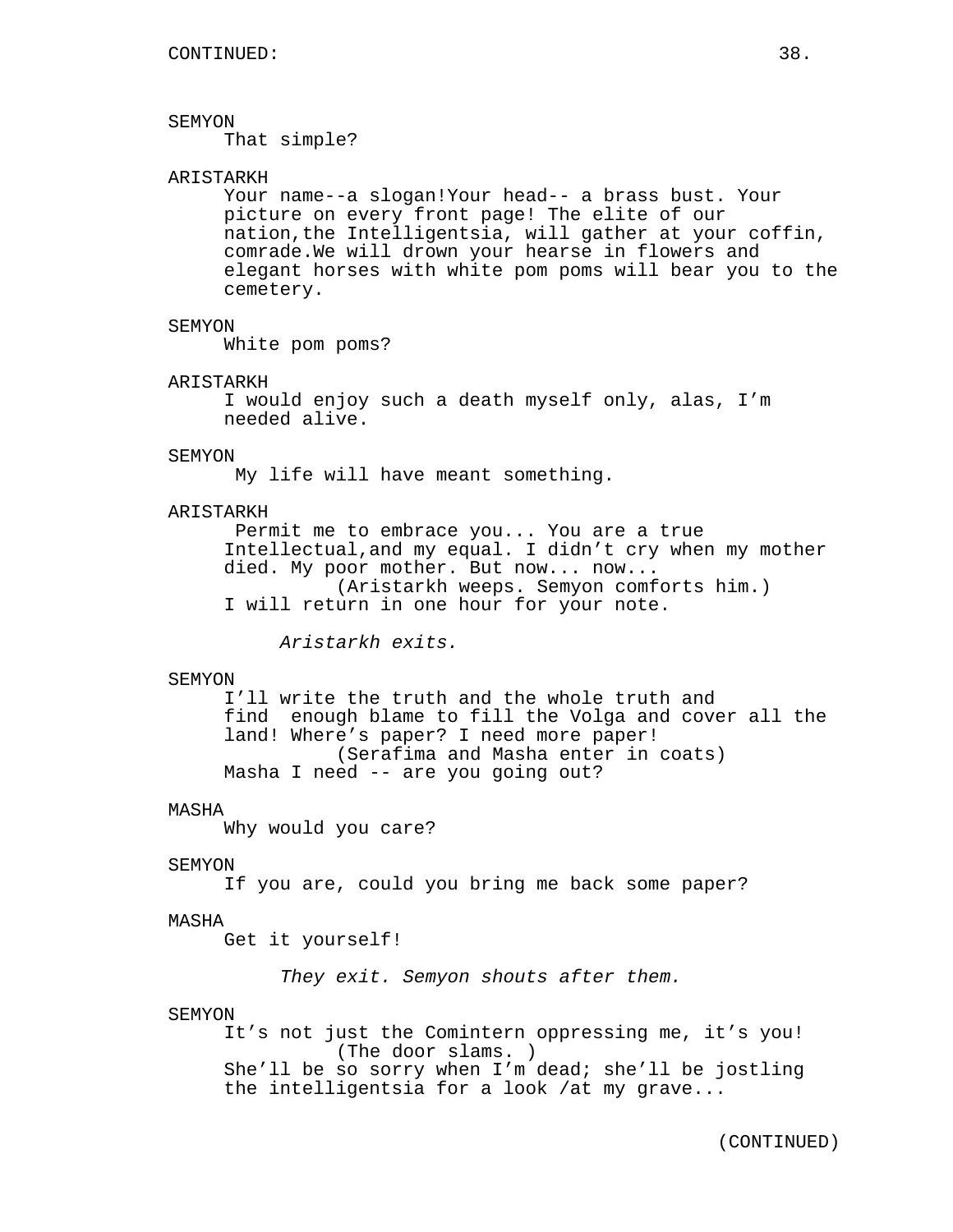Alexander appears at the window with Kleopatra Maximovna.

## ALEXANDER

Psst...Semyon -

## SEMYON

Comrade! Have you got any paper?

#### ALEXANDER

No. Got someone who wants to meet you.

Alexander heaves and Kleopatra appears. The lazzo of romantic hypnotism.

# KLEOPATRA

Hello...Are you Semyon?

Pause. Semyon is gazing at her. Alexander struggles to hold her up as she poses.

#### SEMYON

Oui...

#### **KLEOPATRA**

Excuse my clandestine arrival...

## ALEXANDER

Kiki, clandestine is extra.

Kleopatra reluctantly pays more. Alexander winks at Semyon and goes.

# KLEOPATRA

I'm Kleopatra Maximovna.Kiki. I know all about you.So tragic and so brave. I beg you; on my knees I implore you: do not throw away your beautiful life.

#### SEMYON

(modest)

Oh...

# KLEOPATRA

We are so similar, Comrade Potsen--Pidsuk--

## SEMYON

Podsekalnikov, Semyon.

## KLEOPATRA

So similar, I'm inspired to ask an intimate favour.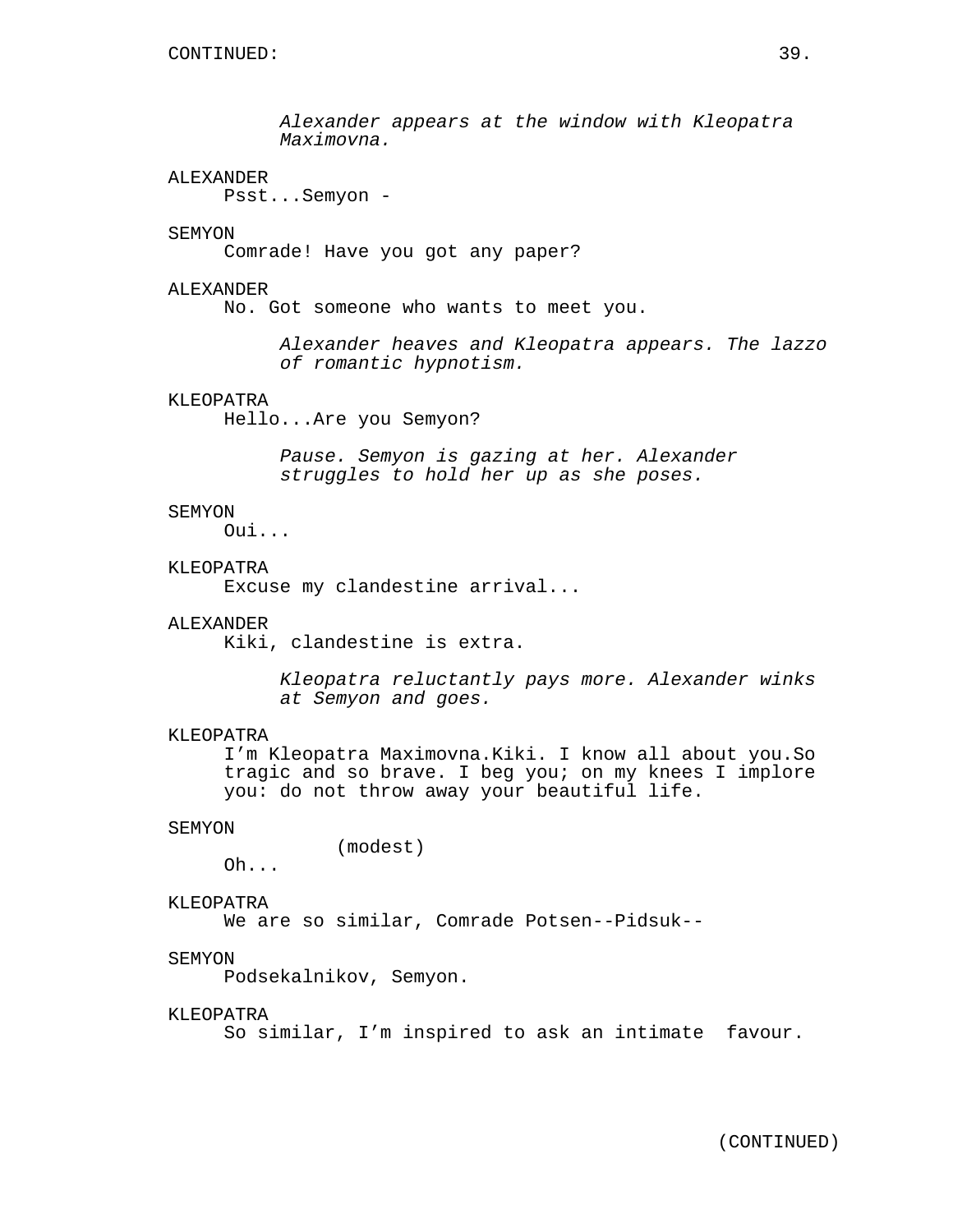#### SEMYON

Please.

# KLEOPATRA

You are a man of great soul. Most men look at me and they just see a face, they see Kleopatra Maximovna; face, face, face, and when they pursue me they just want my body, they want to take my body and make love to it as if my body was just a body alone without a thinking, feeling soul-- but Semyon, you are not like that, are you?

#### SEMYON

No. No, definitely.

## KLEOPATRA

My mother was a gypsy.She went mad; I'm not ashamed. I grew up wild, slender as a birch tree, free as the wind...All my life, I've searched for the man who would understand my soul and now I think I've found him, found him in you, but it's too late - you are to die in this cruel way./ You are to kill yourself.

#### SEMYON

Yes... But maybe not yet...

Yegor emerges from his room and watches the scene.

#### KLEOPATRA

Look in my eyes. Take my hands. Love is agony.

#### **SEMYON**

Yes...

#### KLEOPATRA

Can you feel it? Beating here?

#### SEMYON

Yes.

#### KLEOPATRA

Even in our time, when love is despised, trampled by the poets with their formalist nonsense, it beats! Don't kiss me- .

#### SEMYON

Sorry--

#### KLEOPATRA

--I ask this small favour: kill yourself for the one woman who understands the love in your soul. Kill yourself for Kleopatra: for Kiki and for love. Lovers will sob upon your grave. We will carry your coffin draped with flowers...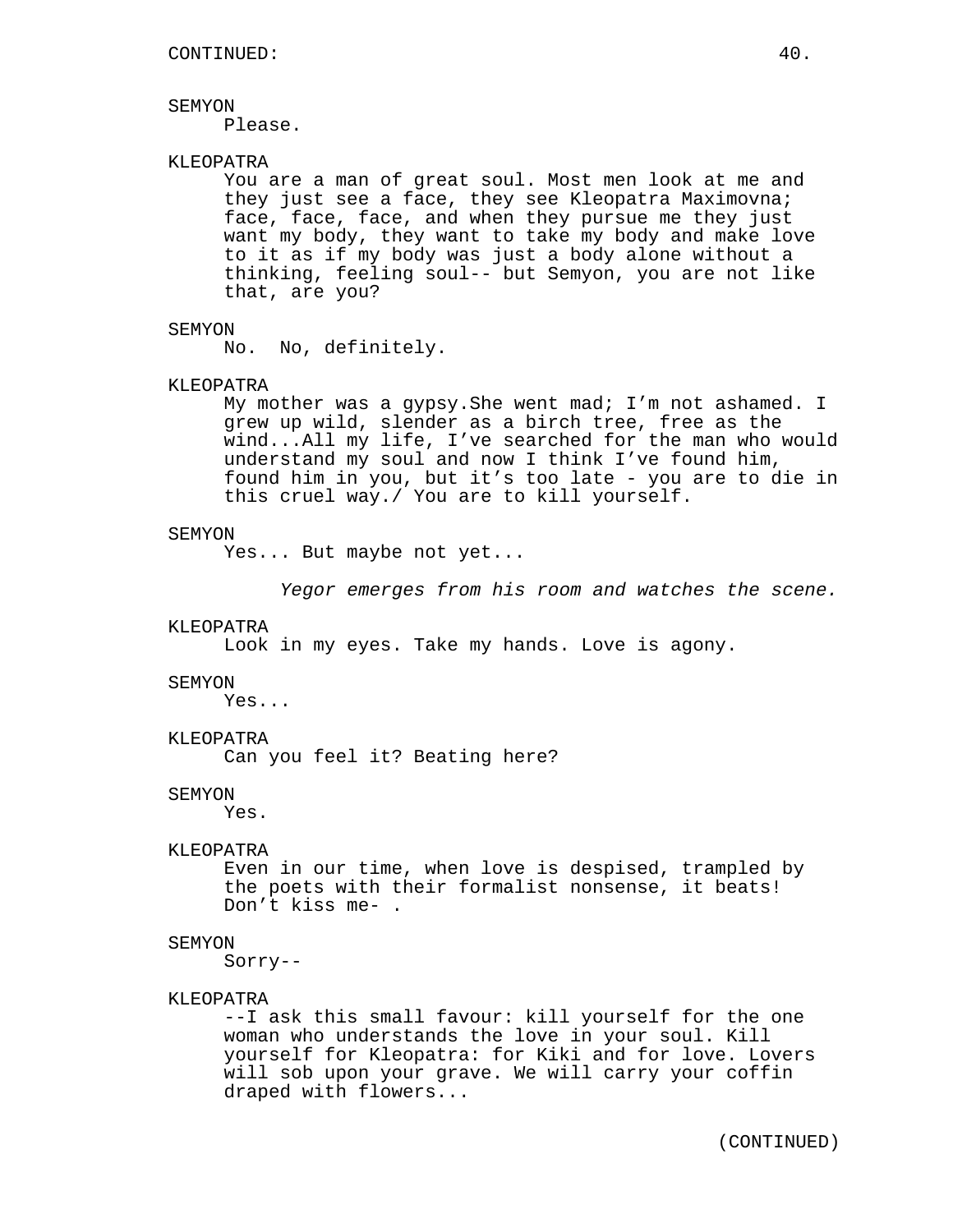#### SEMYON

--and white pom poms?

## KLEOPATRA

Yes! Love! Will you promise yourself to me?

## SEMYON

I'm sort of committed -

#### KLEOPATRA

We are both in chains. Write about it. Write how you feel...

Kleopatra is giving him little kisses on the face

#### SEMYON

But um--

#### KLEOPATRA

Say you die for despair that you will never be worthy of me. Then Viktor Viktorivich will dump her, because he will see me for what I am, because he is an aesthete while she is a bitch.

## **SEMYON**

Who?

#### KLEOPATRA

Raisa Filipovna. She wants his body, only his body, while I adore his soul... Defend the soul, M'sieur Pister--Pidstip--

#### SEMYON

--Podsekalnikov--

#### KLEOPATRA

--and you'll never be forgotten.

Masha calls from downstairs.

# MASHA

Semyon? Semyon!

#### SEMYON

I thought she'd gone to work.

# KLEOPATRA

What is it?

## SEMYON

Oh God-- Quick - It's my--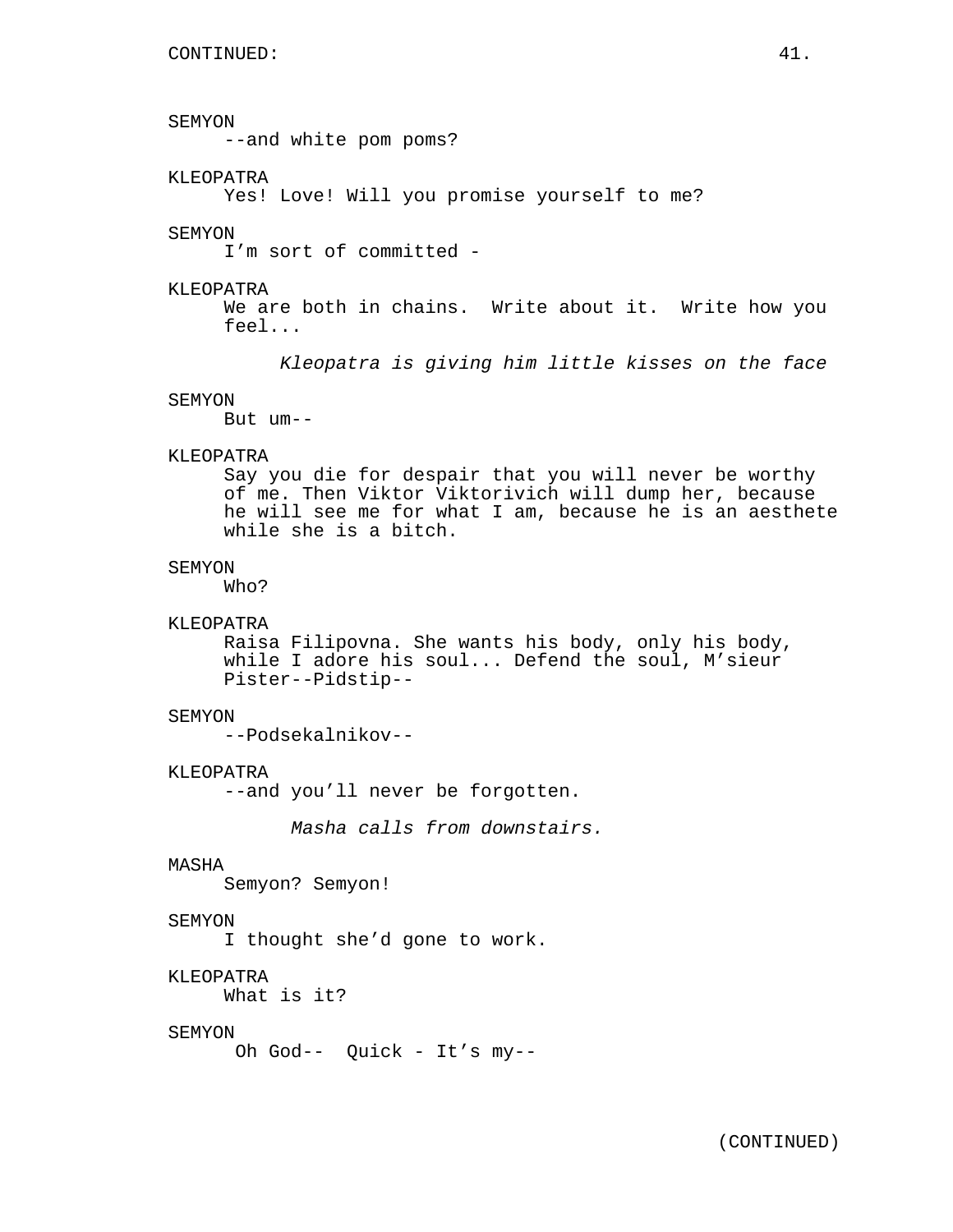# MASHA

Semyon--? I--

#### SEMYON

(to Kleopatra as he guides her to Alexander's room.)

My Cook.

# MASHA

What?

## SEMYON

'Cook' me some soup. And an eggnog.

#### MASHA

Who do you think you are?

## KLEOPATRA

She's so rude!

#### **SEMYON**

Please?

## MASHA

I was about to buy a train ticket but Mother said, "give him another chance" --

#### SEMYON

She sometimes brings her mother, a vicious hag; quick, hide in here...

## MASHA

Who is that?

## KLEOPATRA

Defy her with our love. Kiss me...

Semyon tries to indicate to Masha that he doesn't know why Kiki is kissing him. He pushes Kleopatra into the room and holds the door shut. Masha is aghast. Through the following Kiki is trying to get through the door as Semyon holds it shut.

## MASHA

I'm going away now Semyon.

#### SEMYON

Masha...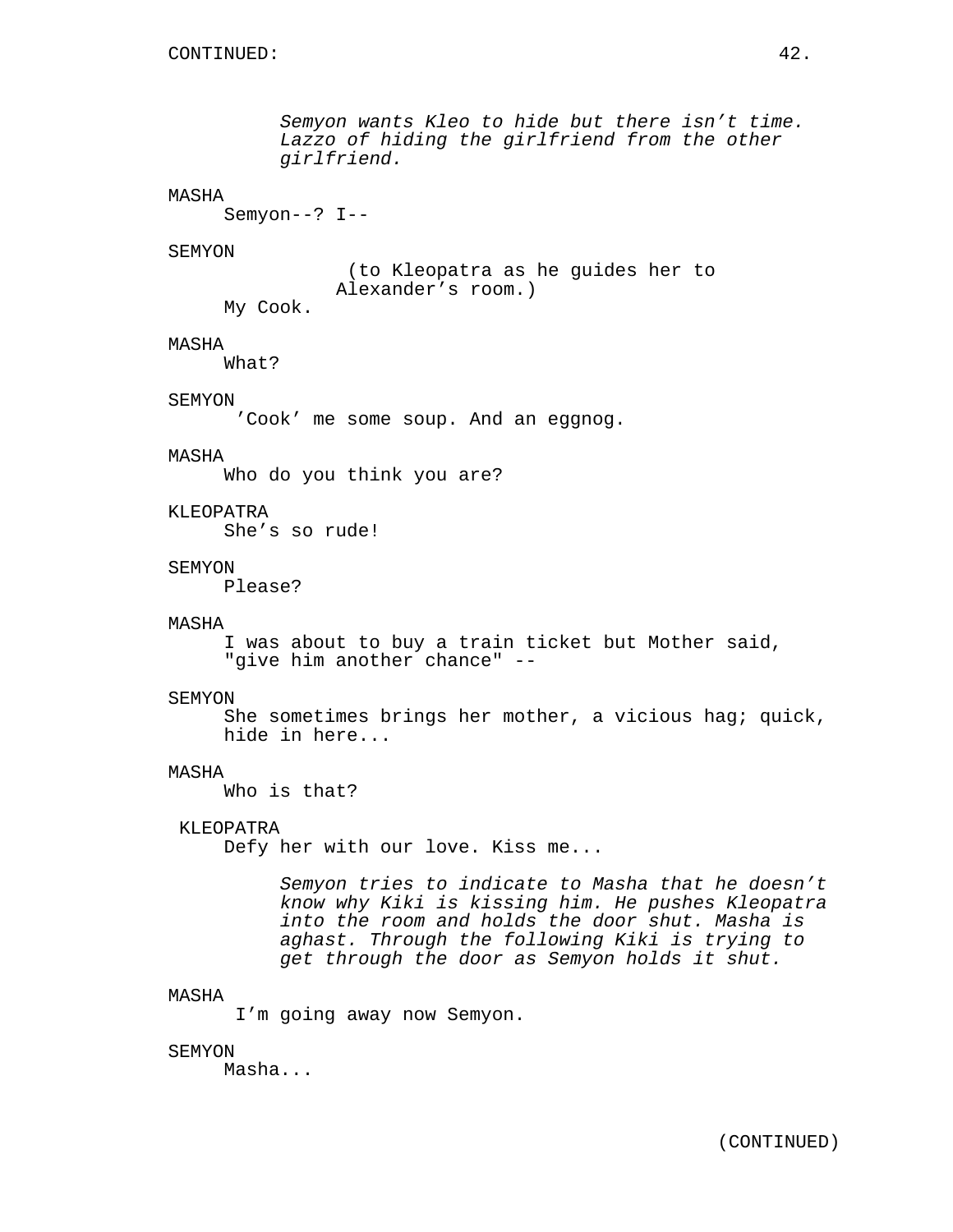# MASHA

Would you pass me my coat... Yegor?

# YEGOR

Yes, Yes! (Yegor races to get Masha's coat. She walks to the door. He holds the coat out for her.) I'm giving your wife her coat, comrade.

#### MASHA

Goodbye, Yegor.

#### KLEOPATRA

Semyon...!

## SEMYON

No --wait Masha--

#### YEGOR

Maria Lukianovna, you are so lovely, I always view you from the Marxist point of view, which is to say as drab and sexless. But when you gaze at me as you do now - you are so bright, I shut my eyes to breathe.

Masha kisses Yegor's cheek.She leaves.He follows.

#### SEMYON

Masha--Kiki look-- Masha--please Kiki-- Masha wait-- WAIT, Masha, WAIT!

Lazzo of the revolving door when Masha brushes past Father Yelpidy and Serafima who are entering.Kleopatra knocks on the door.Semyon gives Kleopatra a flying shove to the back of Alexander's room and slams the door.

#### MASHA

 $($ off $)$  $)$ I hate you !

#### SEMYON

No...

Semyon pursues Masha but the lazzo continues as Yelpidy grabs his arm and swings him around. Kleopatra escapes and takes a few steps down the stairs; seeing Yelpidy she runs back to hide.

#### YELPIDY

Slow down my boy!HARLOT! The devil won't get you while I'm here.In paris eat fillets and spirits of platypus.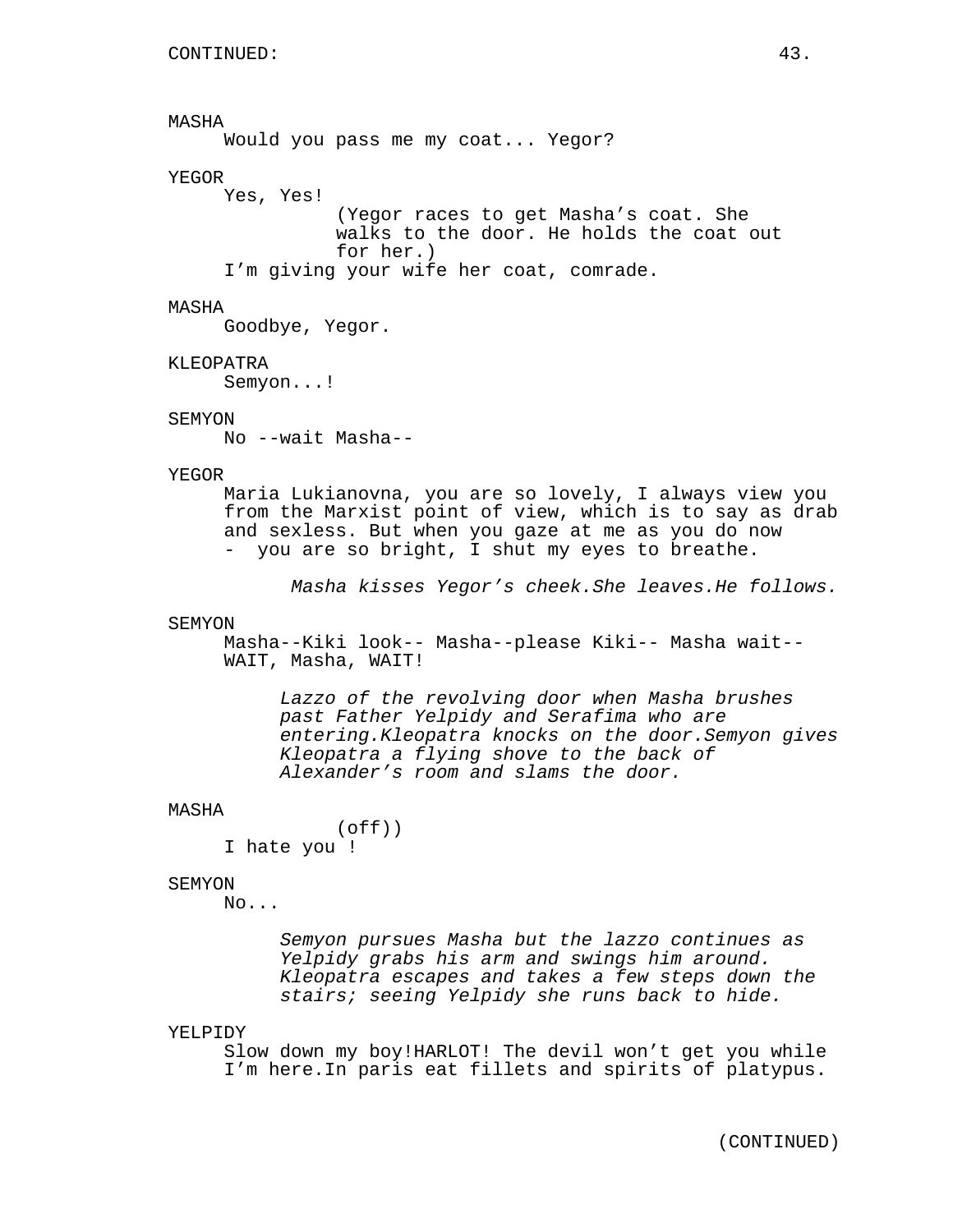```
SEMYON
     Let /go of me. Masha--!
SERAFIMA
     Hold him tight Father Yelpidy! (to Semyon) This is your
     last chance. Masha--?
               (momentarily she wonders where is Masha)
     -- demands you listen to the Holy Father.
SEMYON
     Will she come back if I do?
SERAFIMA
     If you repent.
          Semyon waivers then decides to stay.
YELPIDY
     You are contemplating a mortal sin!
SERAFIMA
     He doesn't even believe in God.
YELPIDY
     Well God believes in you, boy... unless you despair.
SEMYON
               (gritting his teeth)
     Does Masha need me to do this?
YELPIDY
     When you despair, it's too late. You're on the slimy,
     slippery slope to hell.
SEMYON
     Yes.
SERAFIMA
     Watch your language.
YELPIDY
     Hell. Devoured by flesh eating insects while frying in
     tar and always, out of your straining reach, cool lakes
     of glacial vodka. Poison frogs infect your glands; ears
     ring with demon sounds. Doleo! Scalds and
     blisters.Morsus Doleo! Ulcerated bursts...thirsts...
     terrible, afflicting pain...
SERAFIMA
```
Isn't there any more helpful advice, Father?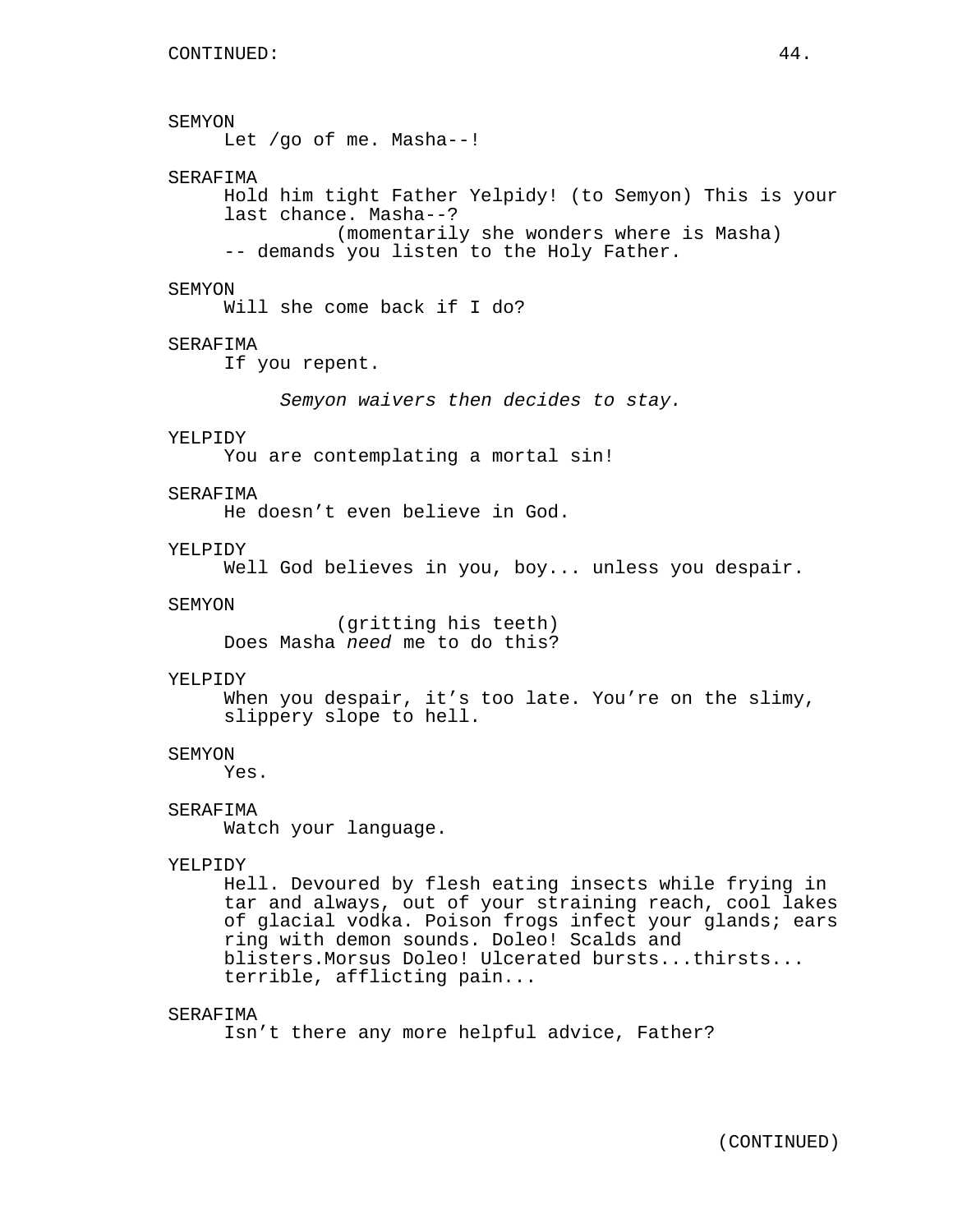# YELPIDY

```
Not for a godforsaken suicide.
          (suddenly inspired.)
Unless-- Will you be writing a note, boy?
```
Alexander appears at the window.

# **ALEXANDER**

Aha!

## SEMYON

Yes.

## YELPIDY

Will you be mentioning despair?

## SEMYON

Maybe.

#### YELPIDY

Then tell the people how you despaired in God. (Yelpidy perambulates, forking Alexander some cash on his way) Describe how I, Father Yelpidy, came to save you from damnation, how you laughed and pushed me away, but no sooner were you dead, than you realized your mistake.

Serafima starts to guide Yelpidy away.

# SERAFIMA

Yes Father, he'll take some time to think about it...

#### YELPIDY

You promised tea.

#### SERAFIMA

And a little something to help it down...?

They exit to the kitchen. Alexander heads up to his room. Yegor enters.

#### SEMYON

Stop Alexander, she's in your room!

Whistling, Alexander goes in.

## YEGOR

Who is?

Kleopatra squeals. Yegor smiles with malice.Semyon dithers about whether to fetch Kleopatra.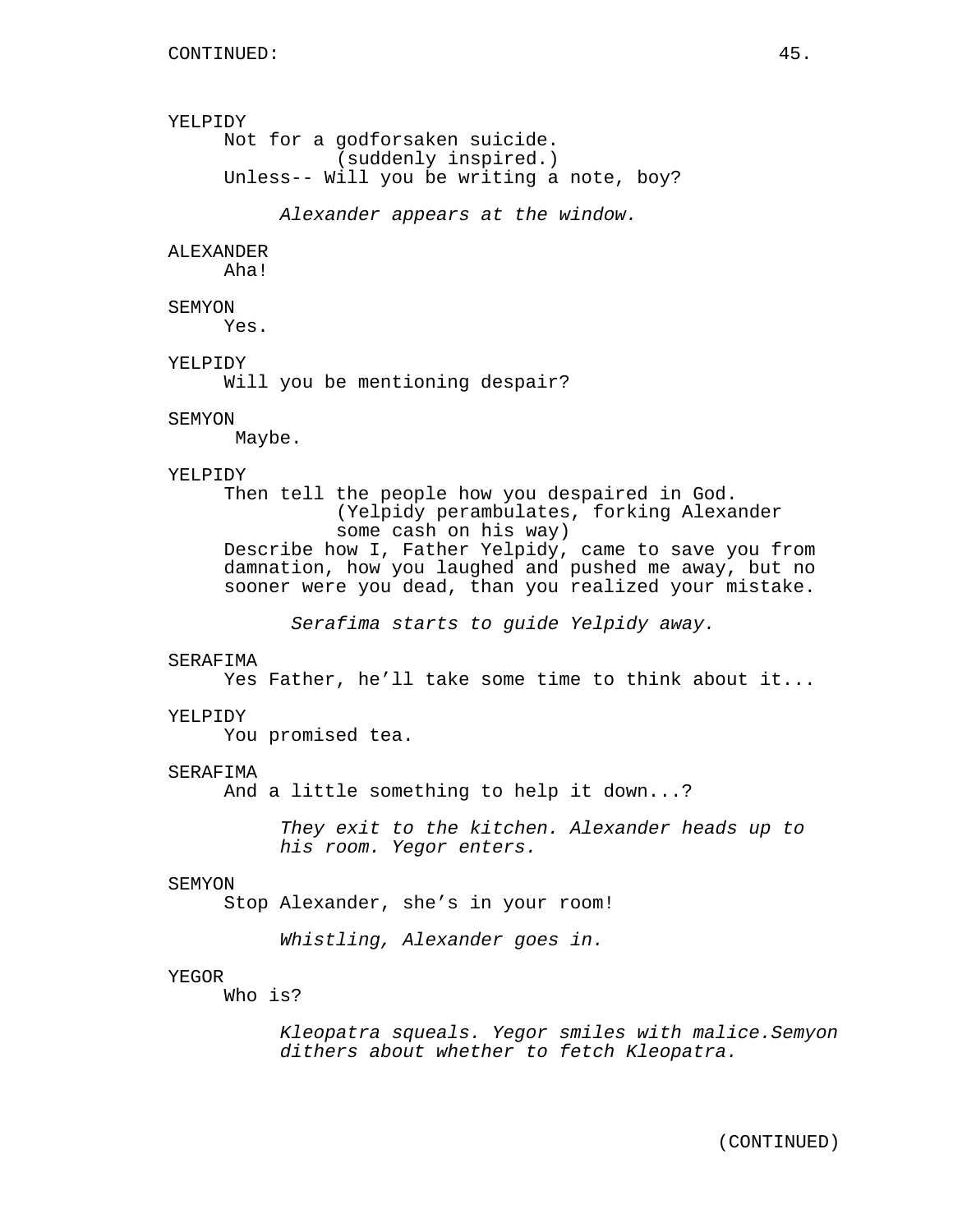# YEGOR

You see? Precisely, I-- tell me about commas.

## **SEMYON**

Commies? Well--

## YEGOR

Punctuation.

(stands at attention; reads)

"Pravda. Comrade Editor. Scientists have proved there are spots on the sun. Just such a spot in sexual matters is Alexander Kalabushkin. The keeper of the shooting gallery is a counter-revolutionary who spends his nights in orgies his anti-Soviet eroticism flagrantly revealed. Signed, thirty-five thousand postmen."

#### SEMYON

Thirty-five thousand postmen!

#### YEGOR

It's my pen name.

Alexander opens his door and steps out with a box of contraband cigars, laughing with Kiki who remains offstage.

# ALEXANDER

No no, thank you, Comrade!

Yegor challenges him.The lazzo of unknowing selfincrimination.

## YEGOR

In "a counter revolutionary who spends his nights in orgies his anti-Soviet eroticism fully revealed", where is the comma?

## ALEXANDER

After 'orgies'-- of course my poor Yegor.

#### SEMYON

Yegor-

## YEGOR

(to Semyon)

Comrade, honest workers are slaves to these educated classes. If you're going to kill yourself, do it for the Proletariat.

#### SEMYON

Alexander-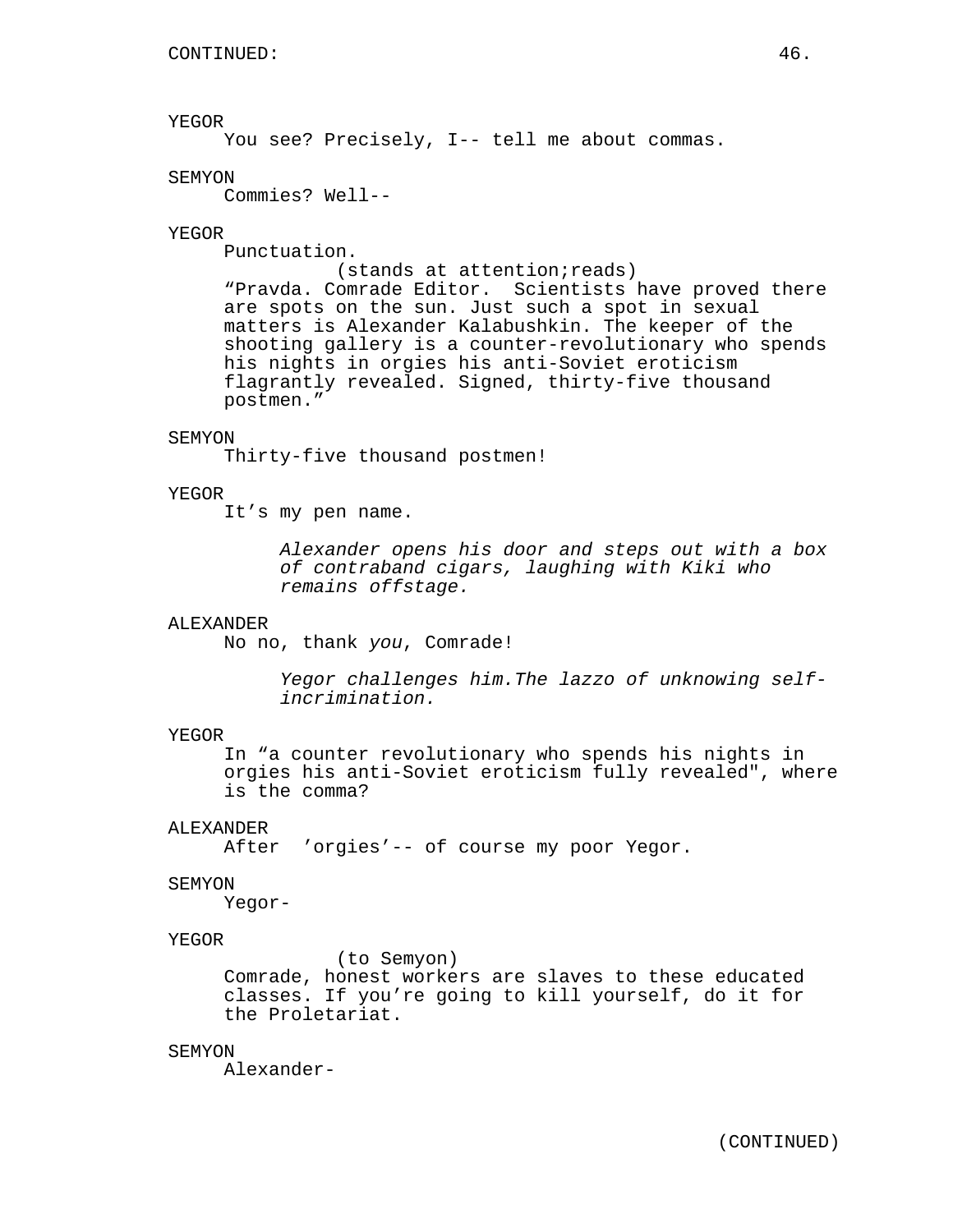# ALEXANDER

Hey! You talk to him, you come through me-- got that?

Waving his letter triumphantly, Yegor exits through the window.

#### SEMYON

Alexander, the counter revolutionary?

## ALEXANDER

Yes?

## SEMYON

Is you.

## ALEXANDER

Bring him back! You're fast Semyon run! My life's on the line!

Alexander dashes upstairs to hide his contraband; Semyon pursues Yegor. Father Yelpidy enters from the kitchen to see Semyon leap through the window. Viktor and Raisa enter. Lazzo of the embarrassing social greeting.

#### YELPIDY

Harlots!

# VIKTOR

(to Yelpidy) Comrade Podsekalnikov.An honour more in the breach than the observance.

# YELPIDY

Wrong sinner!

Yelpidy slugs from his flask. Viktor and Raisa sit nervously.Aristarkh enters.

## VIKTOR

Comrade Podsekalnikov.

#### ARISTARKH

Wrong today sir; wise tomorrow.

Aristarkh lounges. They eye one another.

#### VIKTOR

Where is Podsekalnikov?

Voices are heard in Alexander's room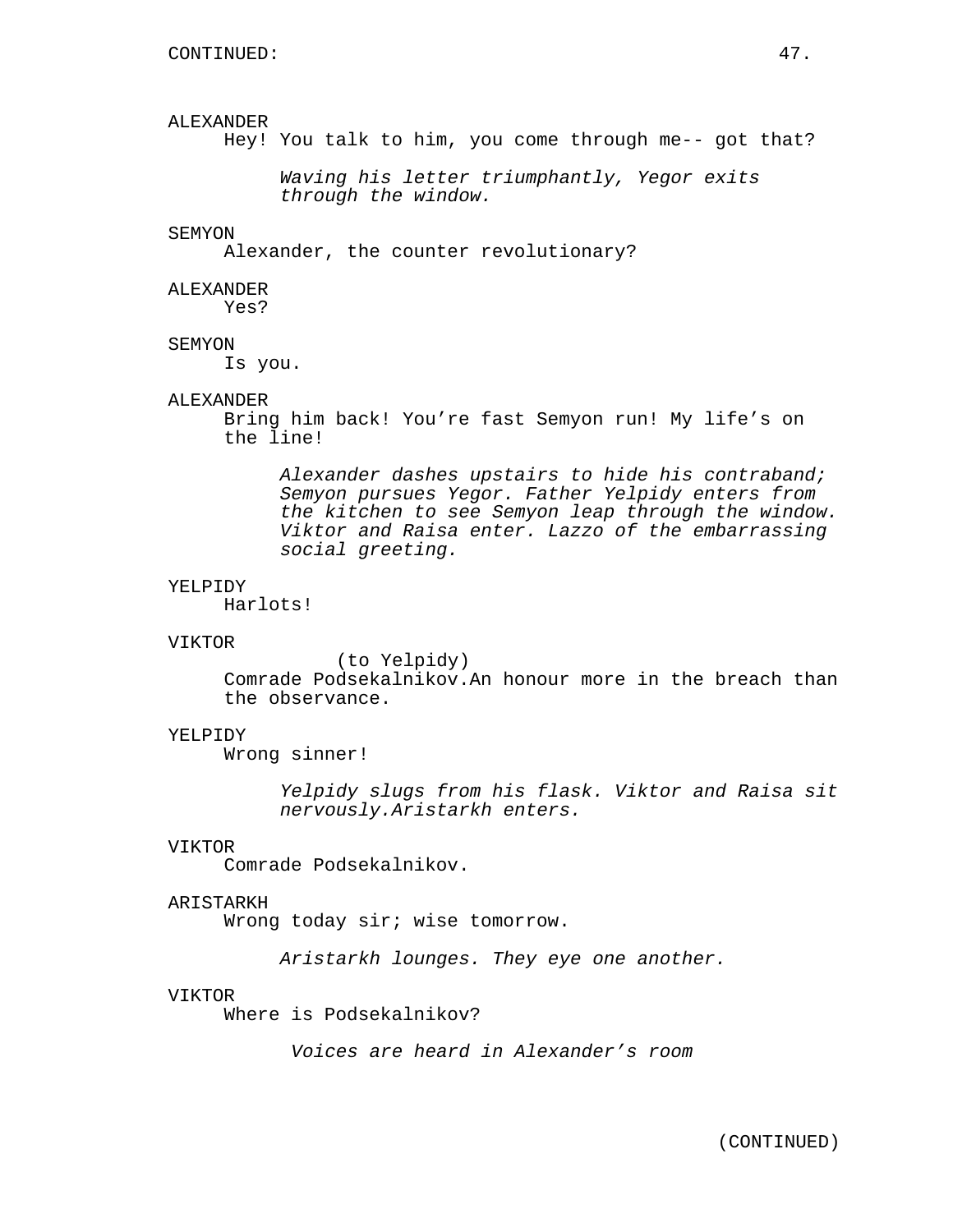KLEOPATRA (to Alexander) Monster...You stink like a hound! VIKTOR Ah--Comrade Podsekal-- ( Kleopatra emerges) Kiki. KLEOPATRA Viktor. RAISA (explodes) I want my money back! Kalabushkin, did I give you five rubles for a meeting with that slut? ARISTARKH I also paid five rubles! YELPIDY And I! VIKTOR How is Kiki involved in this? ALEXANDER She's leaving. RAISA You promised him to us-- and now she has him? YELPIDY He 's promised to the Church! VIKTOR Where is Podsekalnikov? KLEOPATRA Viktor--! RAISA He believes in the New Soviet Woman Kiki, you're over! ARISTARKH I demand to know what I paid for! ALEXANDER You paid for an opportunity comrade, like everyone else.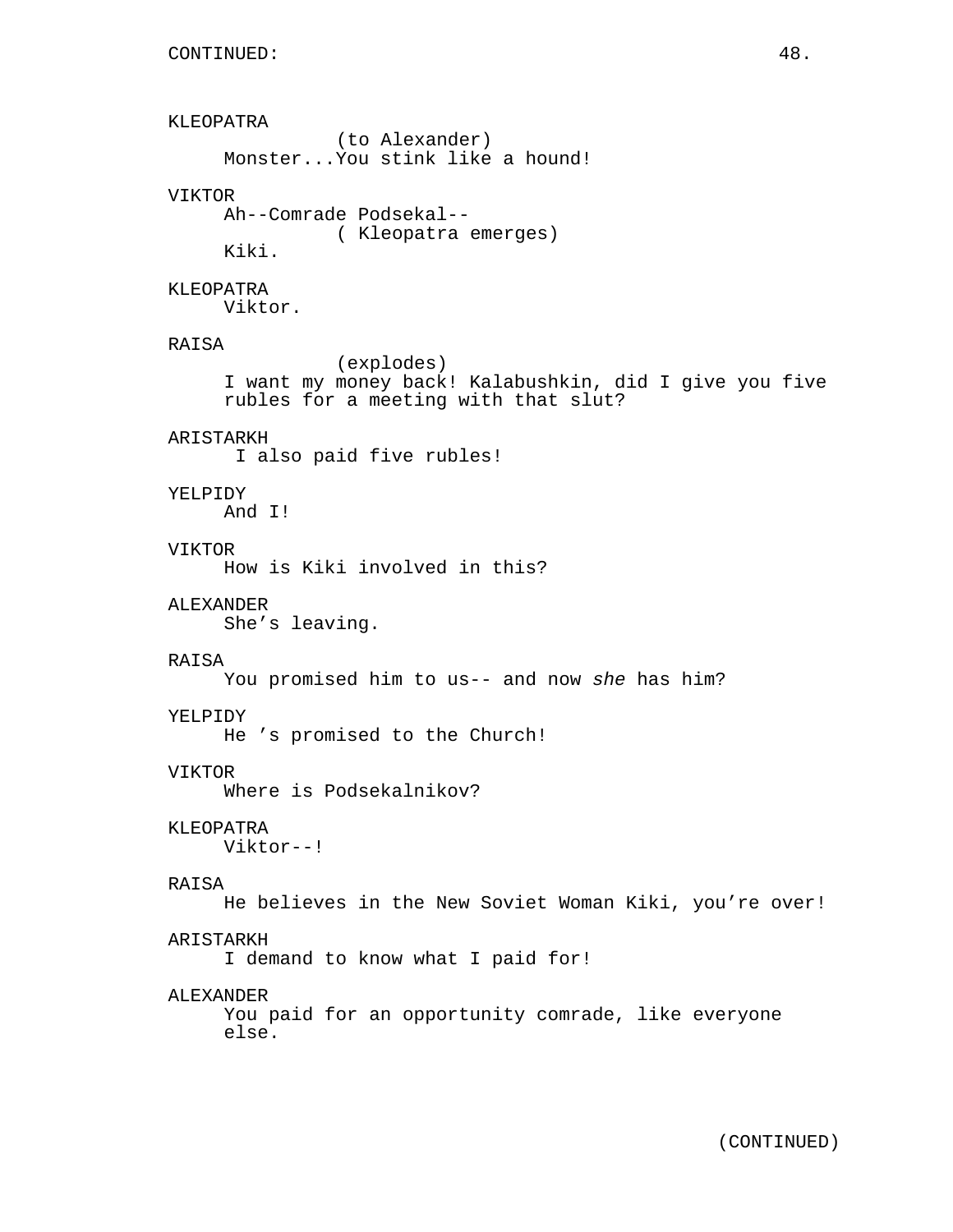# RAISA

It's a lottery?

# ALEXANDER

All clients pay for access to the suicidal man. I'll present him with your various notes but, obviously, I can't predict which one he'll choose.

## ARISTARKH

I can. He'll shoot himself on behalf of the intelligentsia.

# KLEOPATRA

He'll shoot himself for love!

# RAISA

Kah! For Women in the Work-place!

#### VIKTOR

What about Poetry? / What about Art?!

Raisa comforts Viktor.

# YELPIDY

His lost soul might save ten thousand!

#### VIKTOR

Where the hell is Podsekalnikov?

Margarita enters with a depressed Semyon.

#### MARGARITA

He's here. I found him at the train station.

#### SEMYON

I couldn't catch Yegor Timofeevich. And Masha's gone .

#### ALEXANDER

All right,everybody. No more meetings.Go home.

Kleopatra throws her arms around Alexander. Under Margarita's gaze he is uncomfortable.

## KLEOPATRA

Remember: my note first. Adieu...

She leaves. Semyon sits, head down.

#### ARISTARKH

Might we know the time of death, Semyon Semyonovich?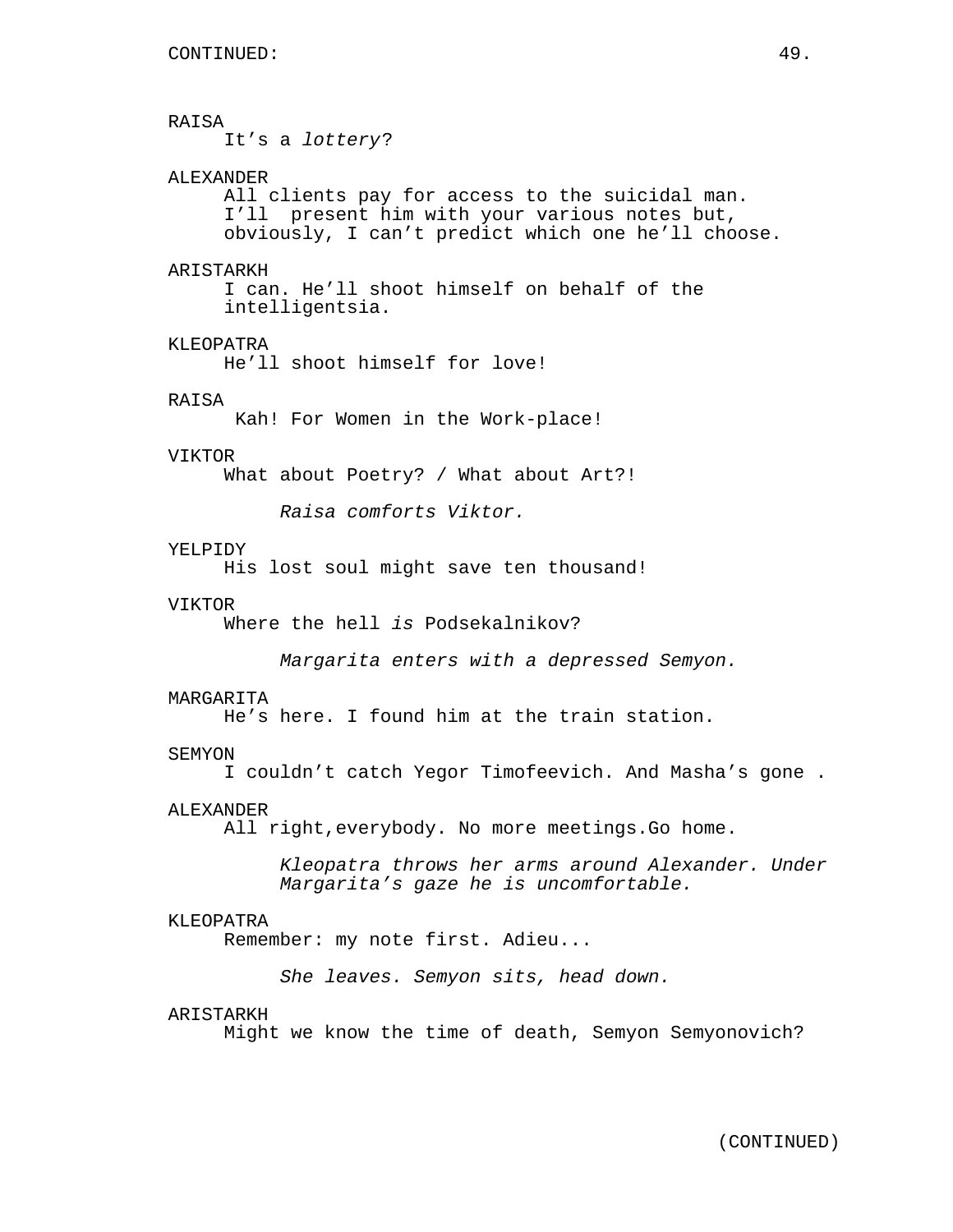```
MARGARITA
     What?
SEMYON
     The time?
ARISTARKH
     Would tonight at midnight suit you? To--
VIKTOR
     Shuffle off this mortal coil.
MARGARITA
     If it's his last night he should have a party.
RAISA
     Good idea!
               (to Semyon)
     Would you like that?
SEMYON
     A party...
MARGARITA
     Your new friends will pay for it. Right?
          They all look at one another and agree.
RAISA
     My Dressmakers' Soviet will outfit you.They'll love it!
     And Viktor will write your obituary.He's very good.
VIKTOR
     From fall of light to stroke of midnight.
ARISTARKH
     Midnight it is then.(he salutes) Comrade.
          At a nod from Alexander, Raisa and Viktor follow
          Aristarkh out.Semyon is dazed.
SEMYON
     I want a reason for living. But I can't find it alive.
MARGARITA
     Shame on you Kalabushkin.
               (Alexander goes into his room.)
     Listen, maybe there's no reason to go on but there's no
     reason not to. Something turns up. We manage.
          Margarita kisses Semyon. Yegor enters; he's
          astonished.
```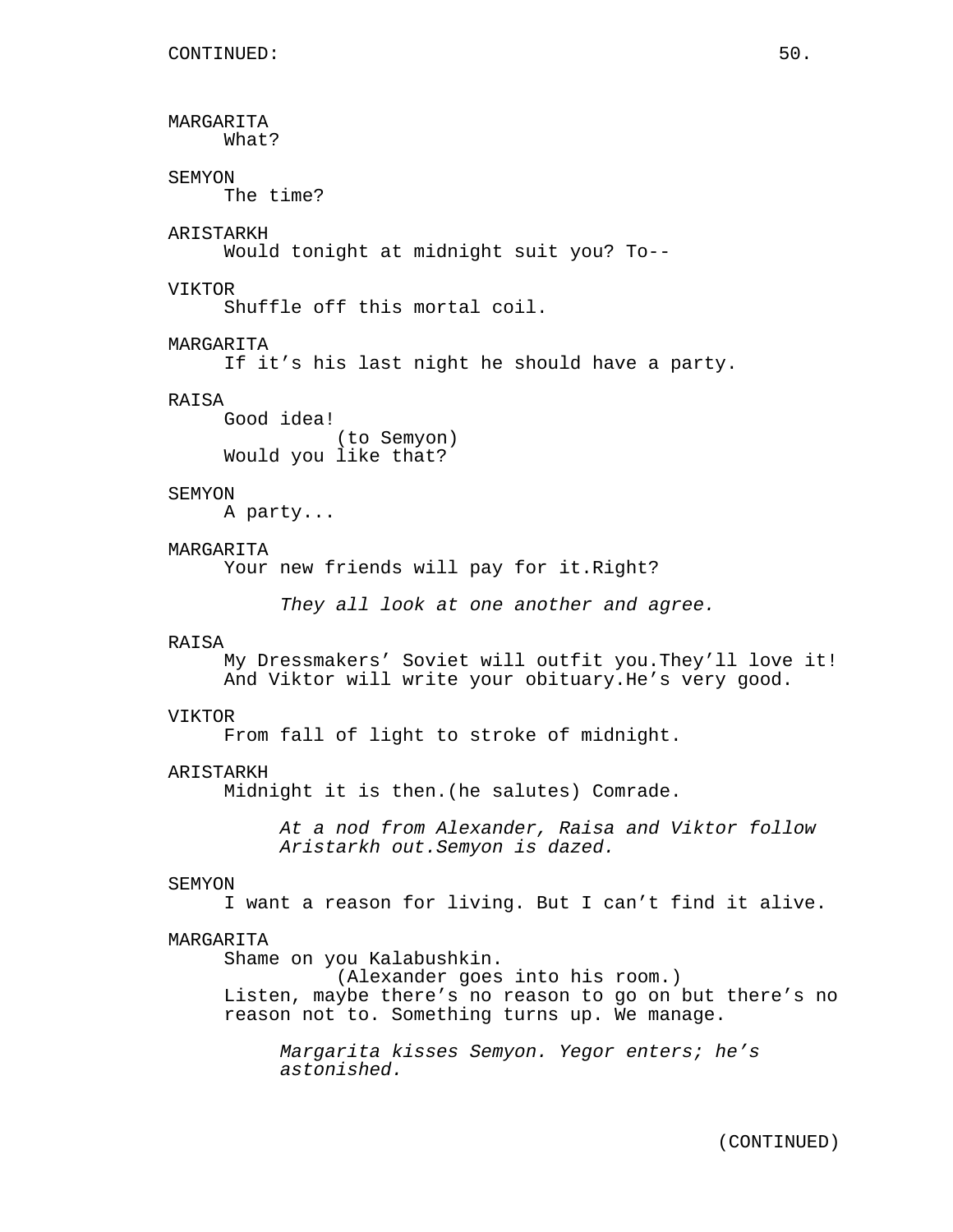#### YEGOR

How do you do it?

# MARGARITA

(to Yegor) Have you no shame? Give him some privacy!

#### YEGOR

It's a public hallway!

Yegor runs from Margarita;she calls upstairs.

## MARGARITA

Alexander Kalabushkin, you're a promiscuous goat and a heartless opportunist. But, since you're grieving for your mother, I expect you at my restaurant in ten minutes.

Margarita exits.

## SEMYON

At the stroke of twelve there's a chasm... Between the tick and the tock I'll be gone. 'Counselor, What is on the tick side?' 'Everything'. 'And on the tock?' 'Nothing'. Tick-- I am still with myself, my wife, the sun and the water. This I understand. Then tock... (He stops.Alexander enters with a pile of notes.) What's this?

#### ALEXANDER

Causes.You make the choice; I make the profit. I mean, I know it's all to get your wife to settle down, right pal? You'd never...(he mimes)

Semyon evades, shuffles through the papers, reads.

## SEMYON

'Dearest Comrade'...'To the hero of our Revolution'...ha, like I'm someone who makes things tick...

#### ALEXANDER

Uh--my mother, comrade.I've got some grieving to do...

Alexander follows Margarita off. Semyon thinks.

#### SEMYON

Tick: A human being is a cage and the poor soul is bored to death in this cage. Tock: the soul flies out and cries 'Hosanna!', it cries, 'Hosanna' ... And God says, "what soul are you?". "A beggar and a crazy fool"."Have you suffered?" "Yes I've suffered". "Then go have a good time!"...and the soul begins to dance, to dance and dance, and sing...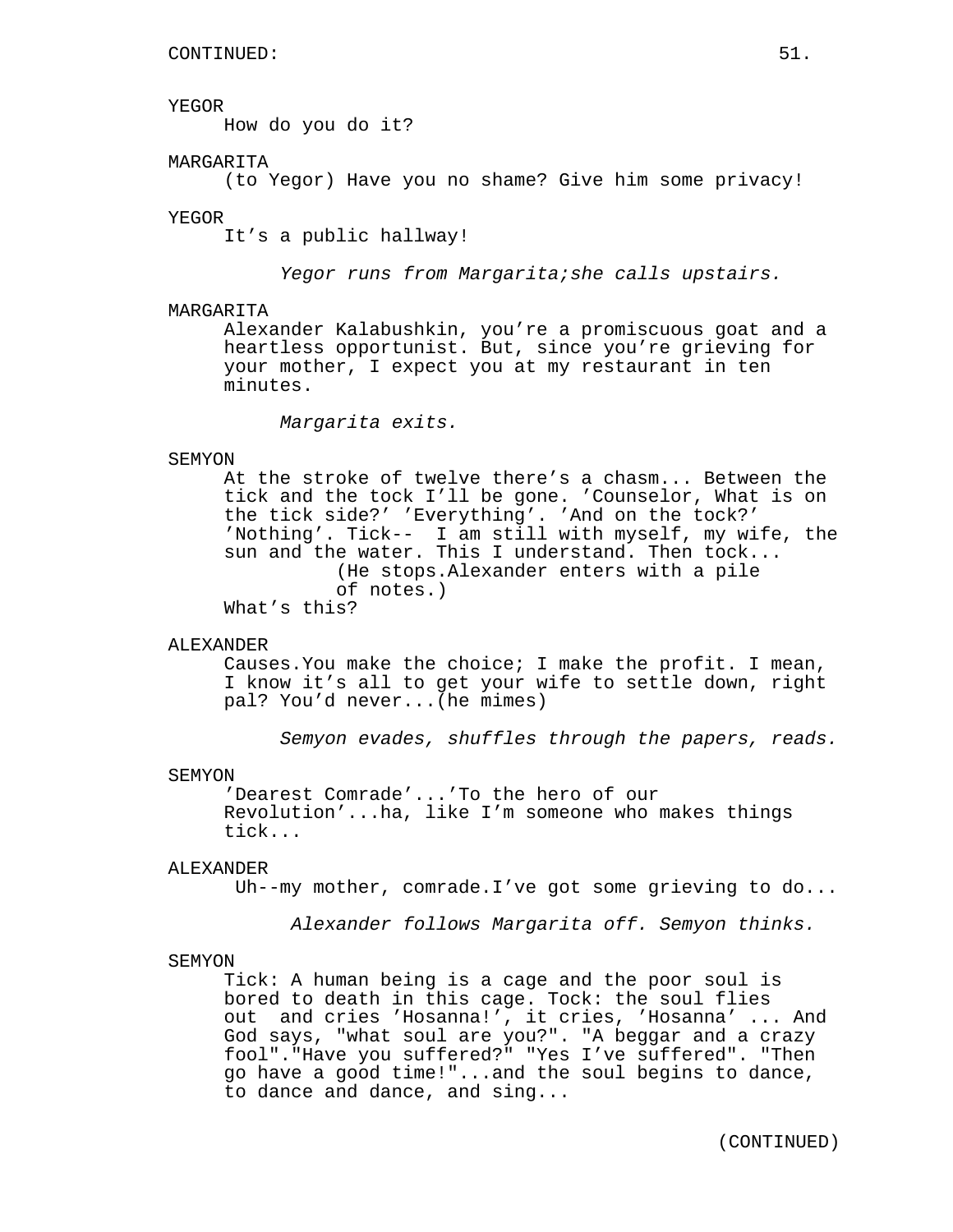Distant music is heard as the scene transforms around Semyon and, as night falls, he is singing at Margarita's restaurant...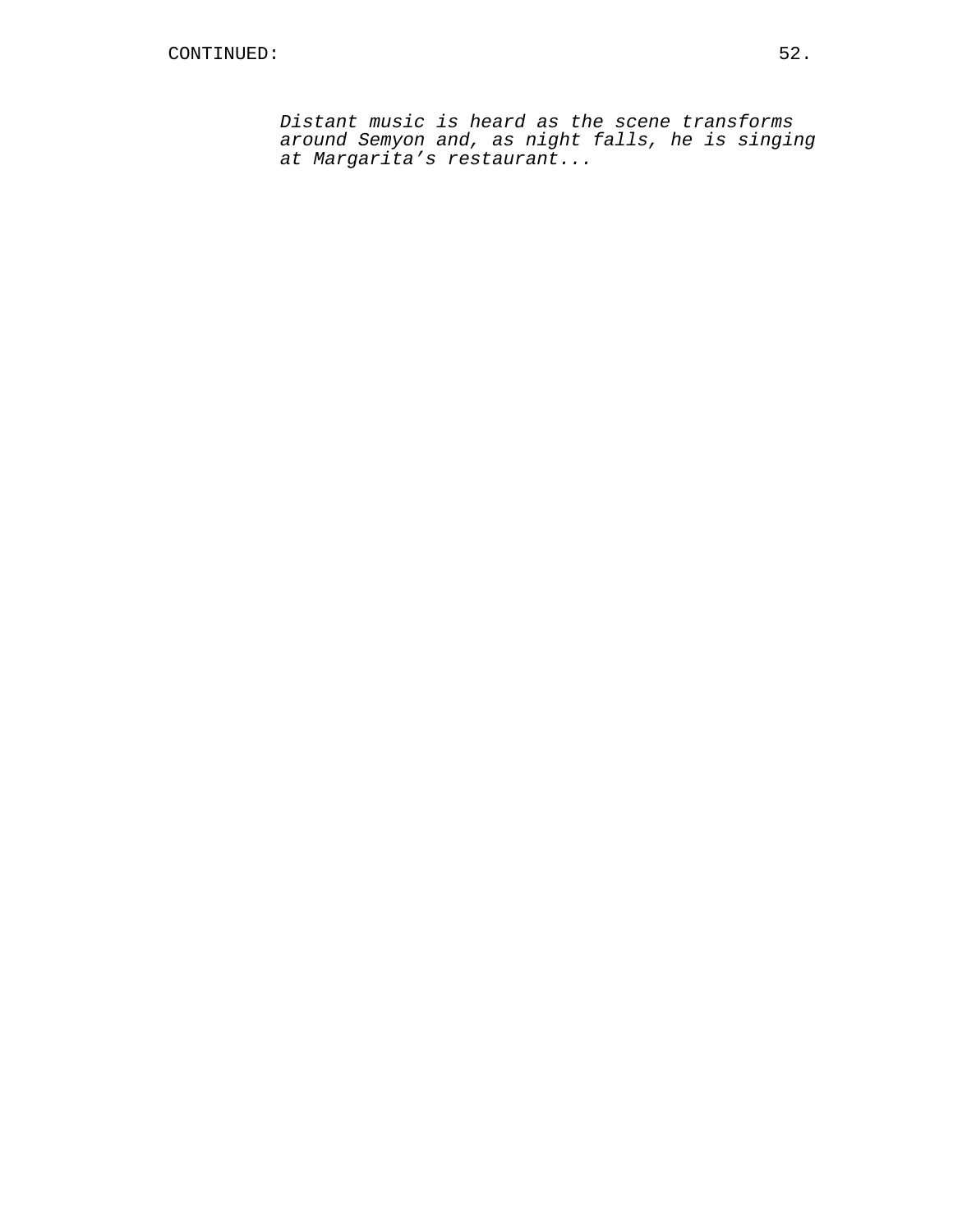## ACT THREE

## At Margerita's restaurant

Night. Guests have assembled including:

Margarita,Grusha, Sonia, Natasha, Alexander, Aristarkh, Kleopatra watching Victor and Raisa, and Father Yelpidy. It's a messy party and Serafima cleans up after everybody.

Three Musicians play in a gypsy/klesmer style. Semyon is in his undershirt, about to limbo dance under a broom held by Grusha and Oleg; Sonia pours vodka into his open mouth, Natasha holds back-up glasses on the back of an overturned guitar. Lamp light with huge shadows. Oleg introduces the drinking song "Start Wearing Purple".

# OLEG

'To us has come our very own Semyon':

## ALL.

(singing)

Semyon Semyon drink up Semyon/ Semyon Semyon drink up now/Your sanity and wits they will all vanish, I promise/ it's just a matter of time!

## SEMYON

(limbo dancing with a glass on his forehead, singing) And you can start wearing purple wearing purple!/Start wearing purple for me now/ a purple a purple little lady is perfect / for dirty no-good Russian clown/Ya ya ya...

#### GRUSHA

Bravo!

## SEMYON

(standing momentarily as all applaud him) What's the time Grusha?

## GRUSHA

Vodka time!

Refills all round

## **MARGARITA**

Don't think, drink!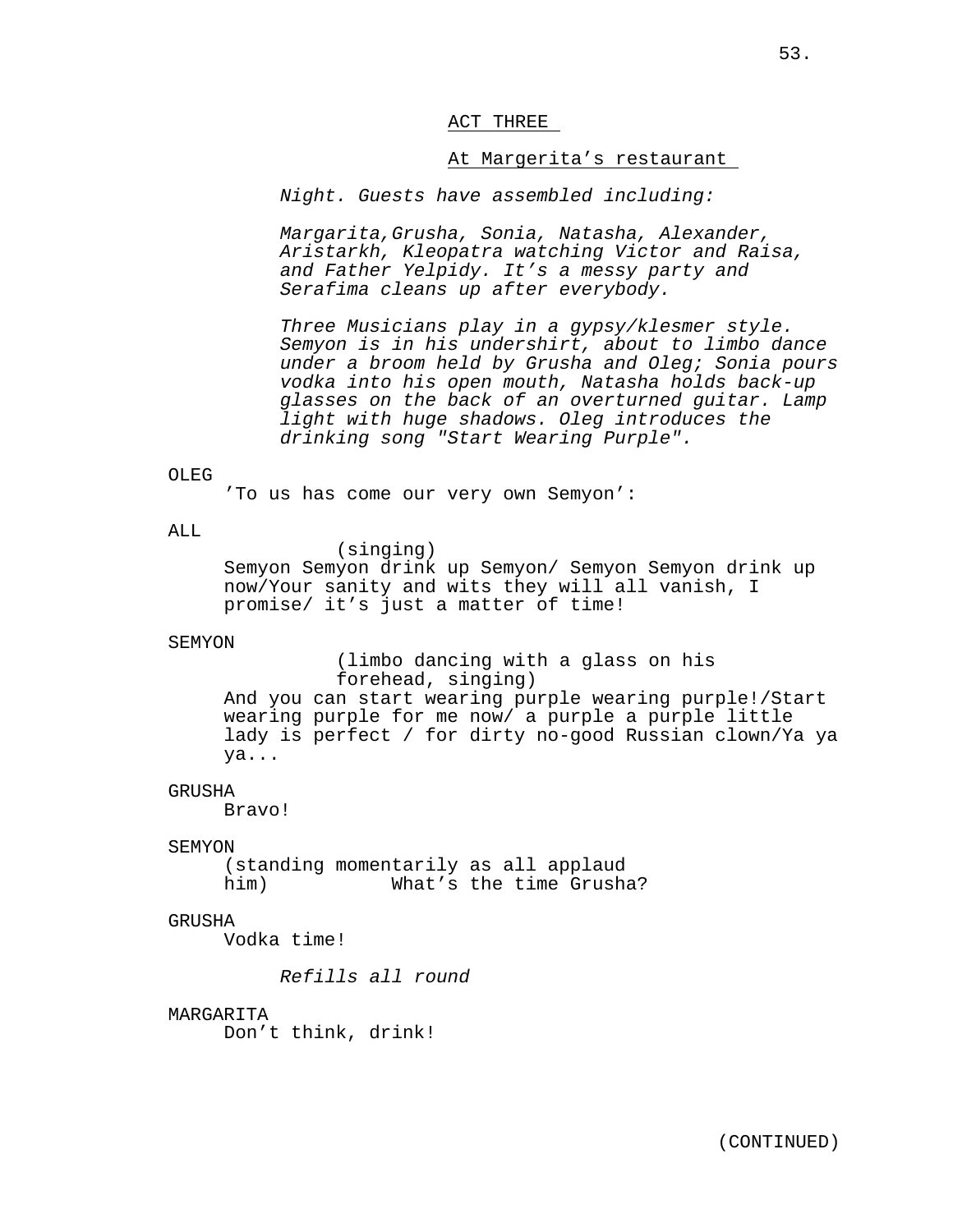# VIKTOR

(conducting the band)

Chorus!

# ALL

Start wearing purple wearing purple...

Semyon seizes the broomstick to balance it on his nose. The guests cheer wildly.

## ARISTARKH

Honour and glory to you dear Semyon!

Kleopatra embraces Semyon to show Viktor

## KLEOPATRA

What a man! Such passion!

## VIKTOR

Glory and honour to you Comrade Podsekalnikov!

#### ALEXANDER

(drunk) You're the man of the hour / Semyon!

## ARISTARKH

Our hero! The government will surely stretch out its hand--

## RAISA

Who needs the government? During the war Soviet women ran this country--the working women who struggle now for jobs!

## VIKTOR

Friends; Russians; Comrades. We come to bury Semyon and to praise him!

## RAISA

Semyon Semyonivitch, leader in our struggle!

All raise the toast.

#### SEMYON

Follow the leader!

Music. Raisa and Viktor embrace, then follow Alexander and Aristarkh wildly chasing Semyon

# MARGERITA

Sonia! Open another case!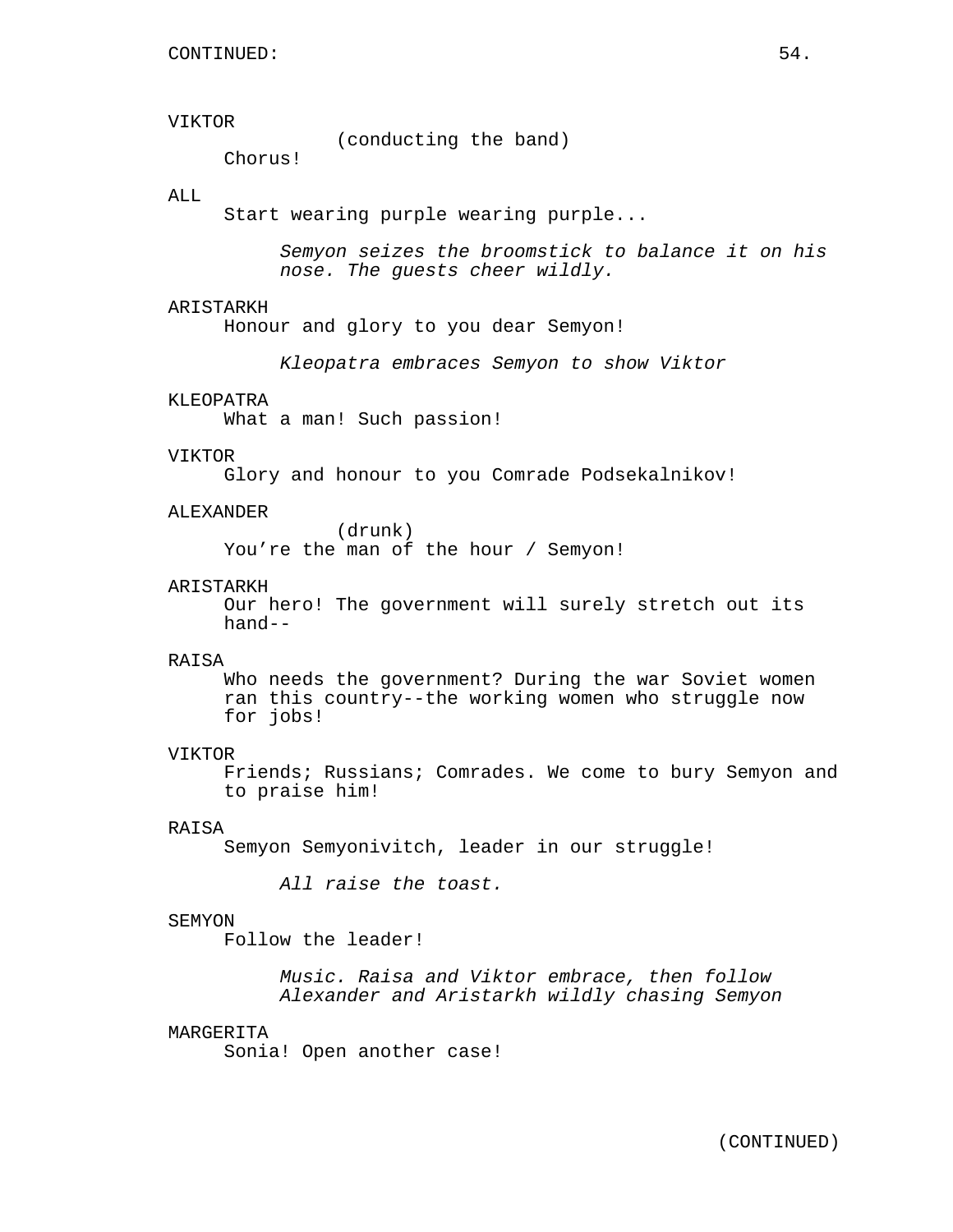```
SONIA
     That's three cases...
MARGERITA
     Mark down twelve rubles.
SERAFIMA
     Father, how does all this sinning make my son-in-law
     more saintly?
MARGARITA
     Number three toilet--needs unblocking.Shoo...
YELPIDY
                (to Grusha and Raisa)
     Did you hear the one about Pushkin and the bath-house?
RAISA
     Pushkin, the poet--?
YELPTDY
     Followed a whore to the bath-house/ heh heh heh
GRUSHA
      Windy chinks and peepholes--
NATASHA
     (as Pushkin) "I can see you Comrade!"
KLEOPATRA
     I don't like smut;/excuse me.
YELPIDY
     Yes you do, all the little girls/like it.
GRUSHA
               (toasts)
     Smutty working girls!
RAISA
     Do you vote "yes" to smutty girls comrades?
VIKTOR, SEMYON AND ALL
     Yes!
          Raisa toasts laughing heartily;Aristarkh sulks;
          Kiki is put out. The music ends.Semyon gives the
          musicians money.
SEMYON
     You must have a hell of a piano to play like that. It's
     an honour having you at my... at my ...here:take this.
               (To Serafima as they start another tune)
                    (MORE)
```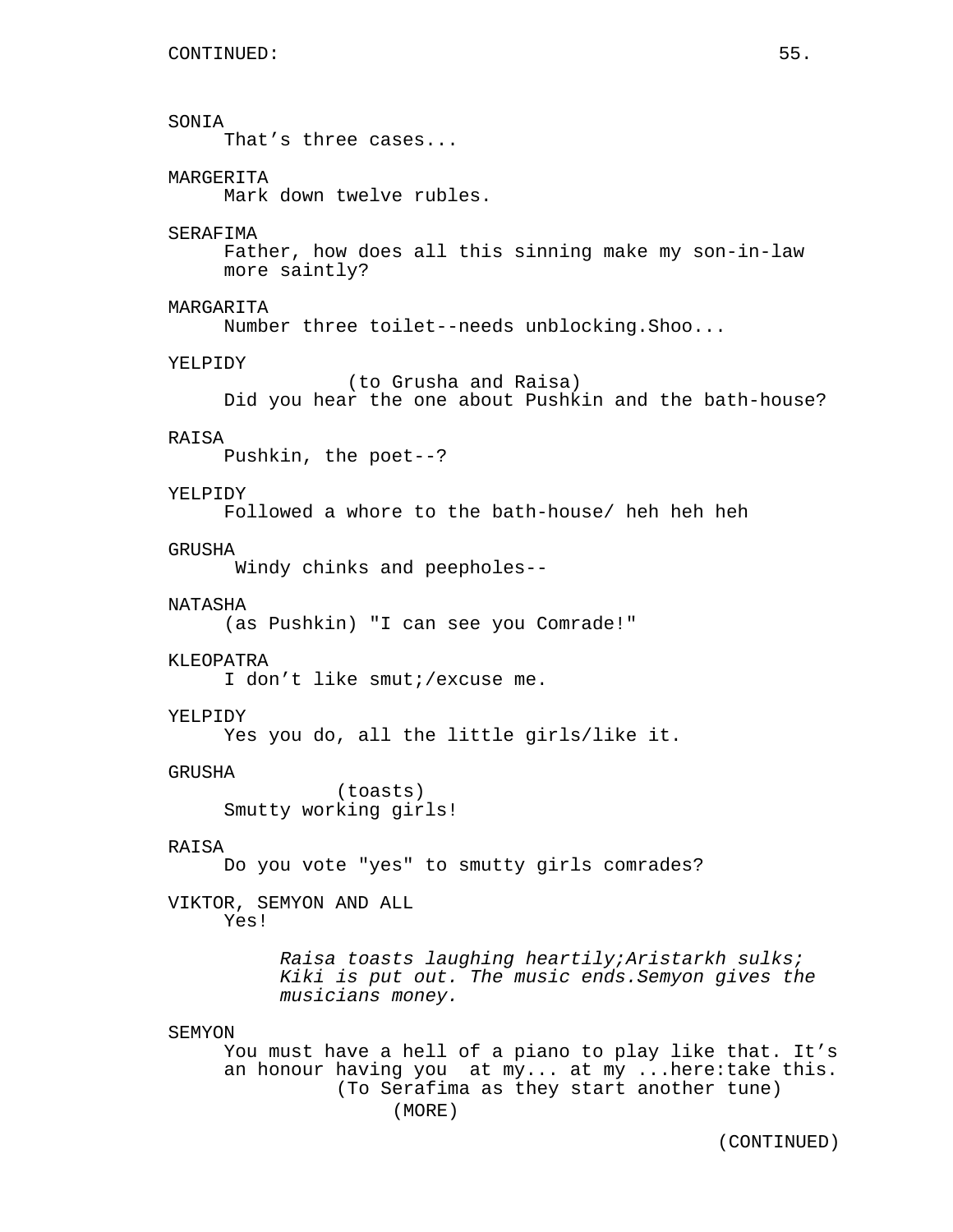SEMYON (cont'd) Oh, I wish Masha was here. SERAFIMA Such a fine party and you don't let her enjoy it. SEMYON (sings to the tune of 'Kalinka') Mashenka! Mashenka! Mashenka my dear-- (the mood saddens and continues as underscore) ...What's the time? The lazzo of the serious speech and the vulgar joke that use the same words. ARISTARKH Comrades! This young man is leaving us for a better place! SONIA That's any place not this place. ARISTARKH No, even further away! Music underscore continues. VICTOR That undiscovered country from whose bourne no traveler returns. Yelpidy continues his joke YELPIDY So Pushkin whips off his pants-- ARISTARKH His death will have an impact on every Russian. YELPIDY --and tells her "behold"-- ARISTARKH Semyon Semyonovich will be /the... music underscore continues ever more romantic... YELPIDY --the prick of conscience!/Hee hee hee hee!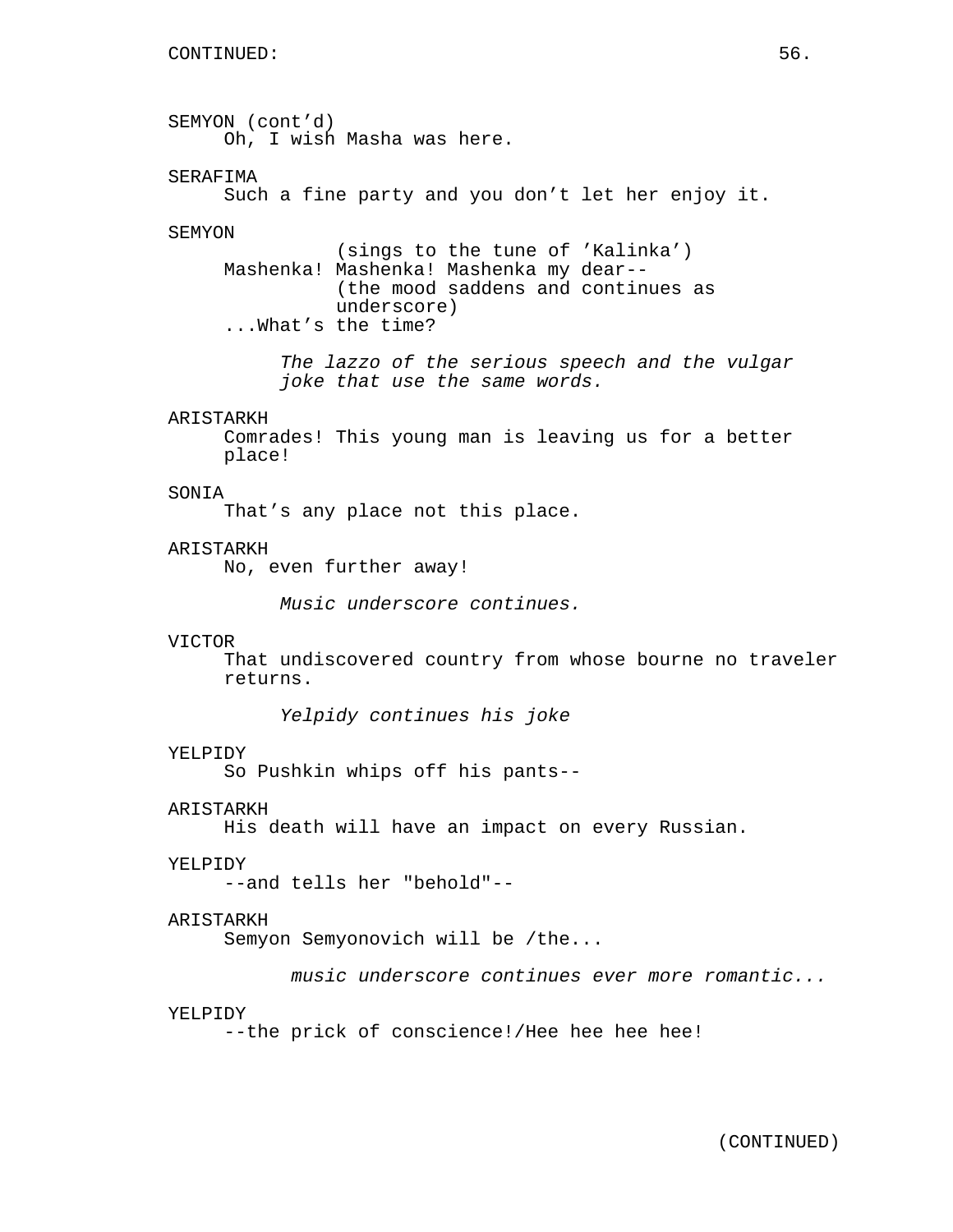# ARISTARKH --Men will rise to your example Semyon./The gates of the Kremlin/ will be thrown open-- RAISA And women! **SEMYON** The Kremlin? ARISTARKH --and the worker will offer his hand to the intelligentsia! KLEOPATRA for love!/-- VICTOR -and the worker will offer his hands to the poet of Russia-- KLEOPATRA --for love! RAISA --and the poets of Russia will vow to fight for-- KLEOPATRA love-- Raisa silences Kleopatra RAISA --equal pay for Soviet women! MARGARITA

Music!

# ARISTARKH

I didn't weep when my mother died...not a tear comrades, but now...

> Music breaks into a fast number under the toast. Kleopatra bites Raisa; they square off for a confrontation. Natasha and Oleg distract them.Semyon dances.

## ALEXANDER

(to Margarita) What a business!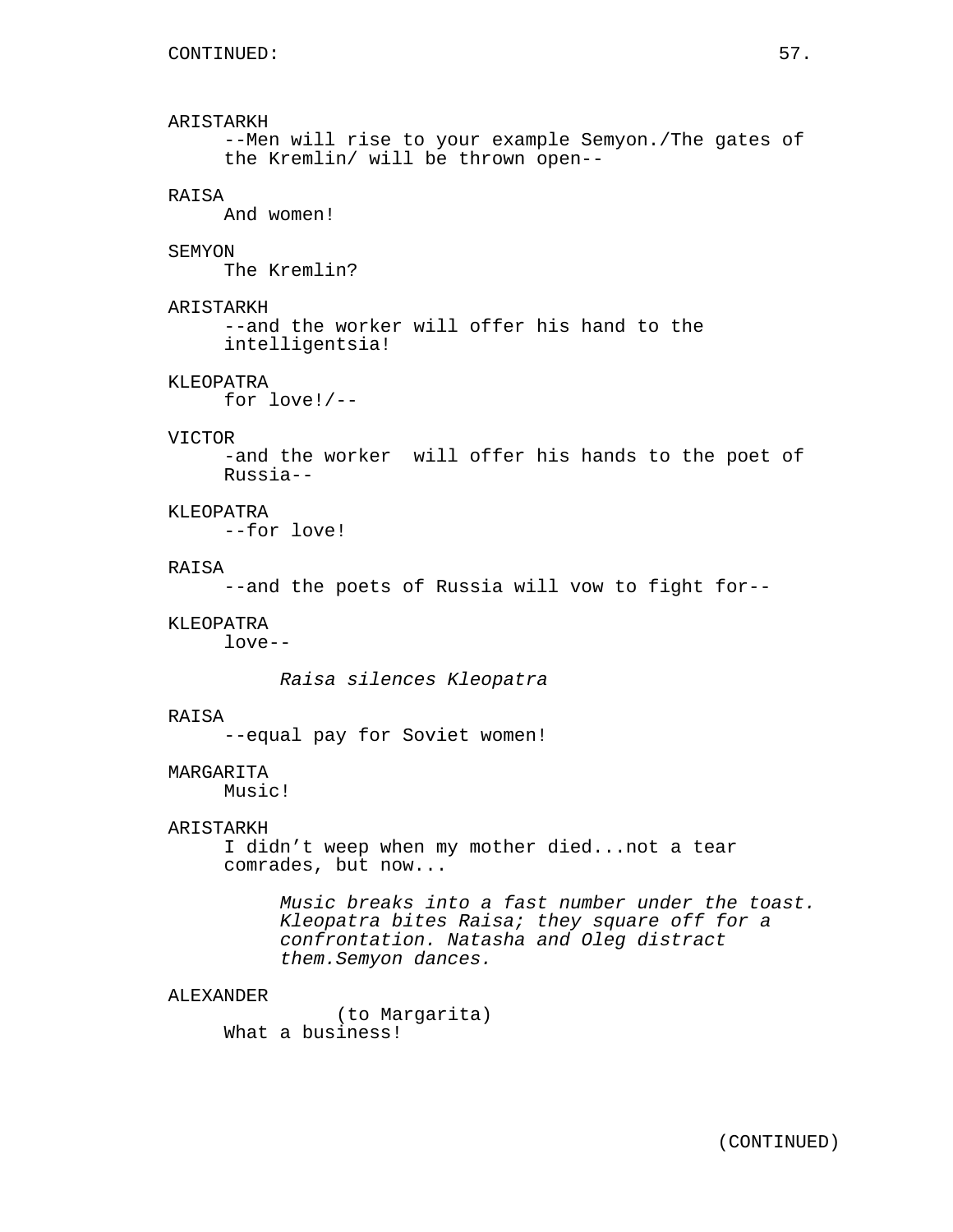NATASHA Here's to Semyon Semyonovitch! VIKTOR Courtier, soldier,/scholar {ARISTARKH --Scholar; OLEG Long life! Everything stops. ARISTARKH Well... ALEXANDER Speech! Speech! **KLEOPATRA** Speech! Pause. Semyon stands alone. SEMYON What time is it? ARISTARKH Ten to midnight. MARGARITA But our clock is always fast. GRUSHA We have fourteen beats in the bar. NATASHA AND GRUSHA Dead beats! Natasha and Grusha stomp. Yegor enters. SEMYON Yegor's here! 'To us has come our very own Yegor': Semyon motions the band to play. The girls stomp harder. ALL Yegor, drink up, drink up Yegor/ Yegor drink up drink up now/Your sanity and wits they will all vanish, we promise/ Yegor drink up drink up now!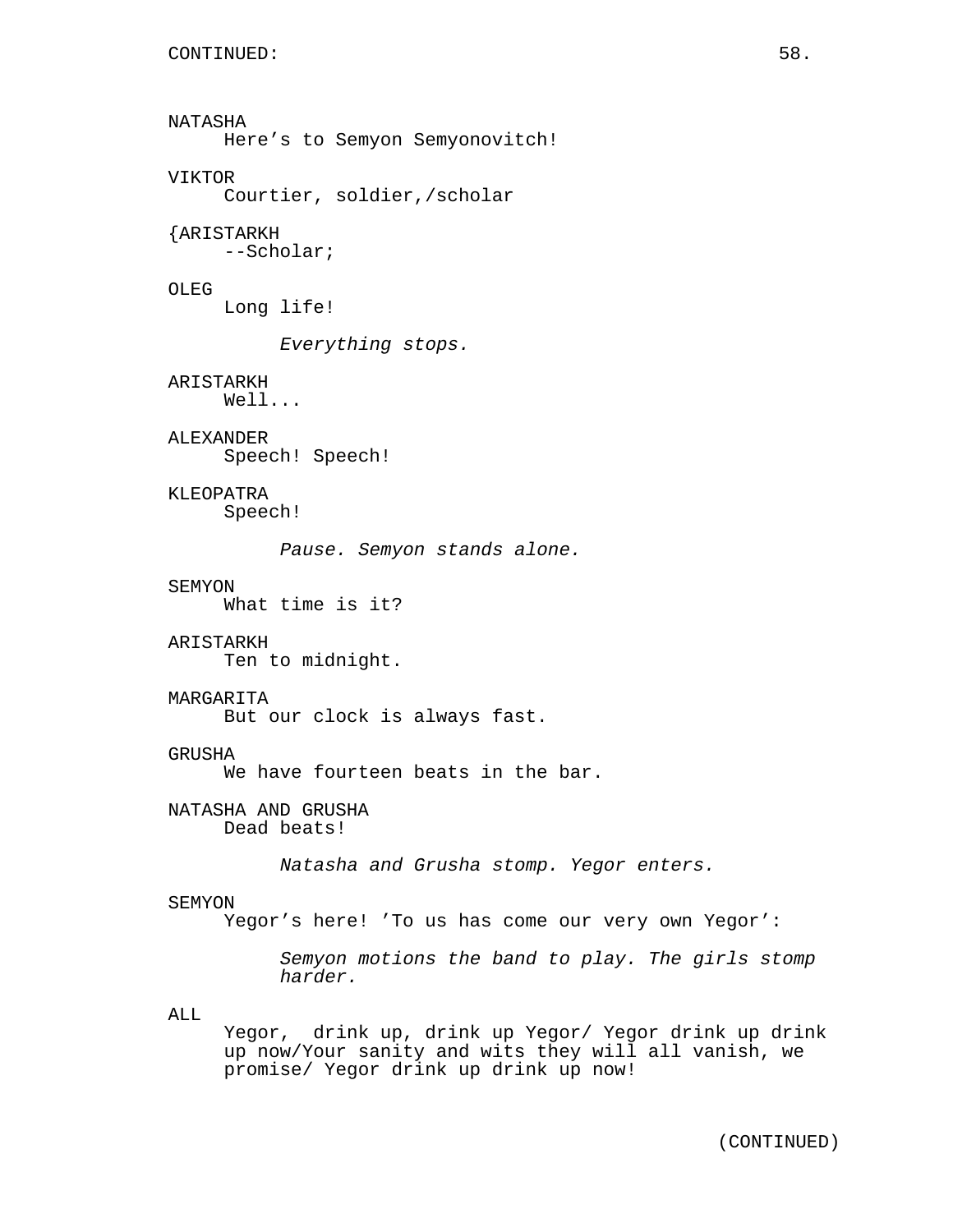# YEGOR

Thank you, comrades, I don't use alcohol myself, but I was once toasted warmly when I won my People's Award /for Speedy Delivery--

# SEMYON

--for Speedy Delivery! (to the girls)

## ALEXANDER

Speedy with the ladies eh, Yegor?

(Alexander flings Yegor at Grusha and Natasha and he ends up on their shoulders amid squeals and cheers. Serafima is crossing with bucket and mop)

# SERAFIMA

Disgusting,wretched,vile!

# YEGOR

I deny your slander!

# VIKTOR

And where is the People's Award for Poetry comrades? A poet understands the Russian character better than anyone, yet he receives no awards.

## ARISTARKH

You should write about intellectuals.

## VIKTOR

I write about workers.

#### YEGOR

Post men?

## VIKTOR

Well...

## YEGOR

I'm a post man. I want to hear about post men.

#### GRUSHA

Oo, audience of one.

# RAISA

And post women.

## ARISTARKH

(to Viktor) What do you say, comrade?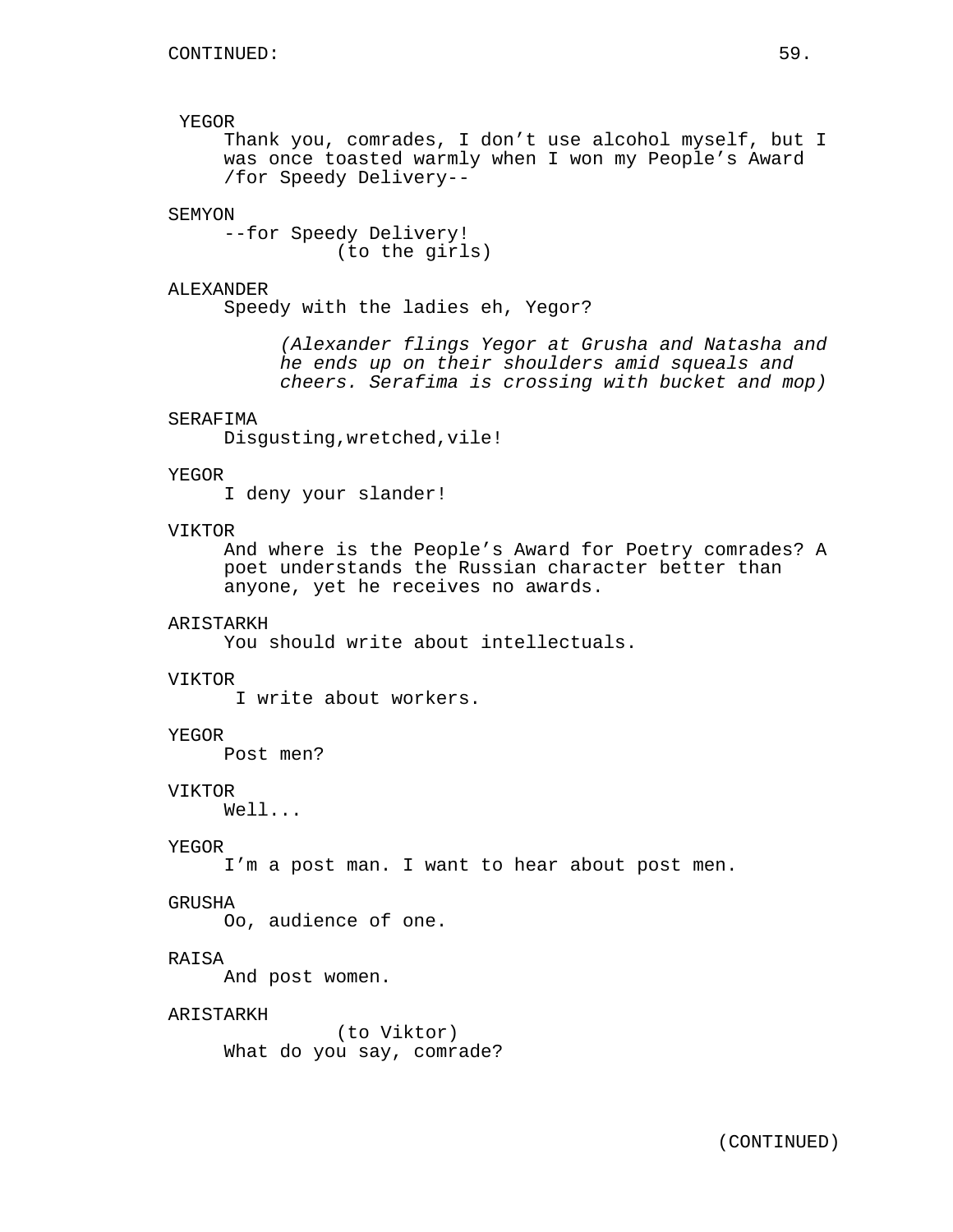# VIKTOR

Certainly the postal worker is heroic...resilient... so often called to endure the unendurable, that his- her--his/her character must crack.

# YEGOR

(dangerously) We are thirty-five thousand post men. And not one of us has a crack.

## RAISA

That's not what Pushkin said!

Laughter. Yegor silences everyone.

#### YEGOR

The character of the Russian postman was conceived in Marxist theory and born in our great revolution!

#### VIKTOR

(at attention) I revere the Revolution and the postmen of our Soviet Republic!

## YEGOR

And are we cracked?

Viktor flouders.Kleopatra defiantly rescues him.

#### KLEOPATRA

Yes! In the Soul, like all true Russians.

Viktor orates for his life. The band sensitively accompany him.

## VIKTOR

O Postman in your Soviet beaver cap, ride your sleigh across the steppe, silver bells a-tinkle, gypsies singing round you, your favourite dog howls at the moon...

# KLEOPATRA

My mother was a gypsy...

## VICTOR

O hear! A guitar string breaks! The postman weeps into his homespun mitts, He wants to toss his hat into the sky, to weep, to sing, to curse, and to repent! To have a good drink, and throw mail to the skies! Your way, my way, the Russian way...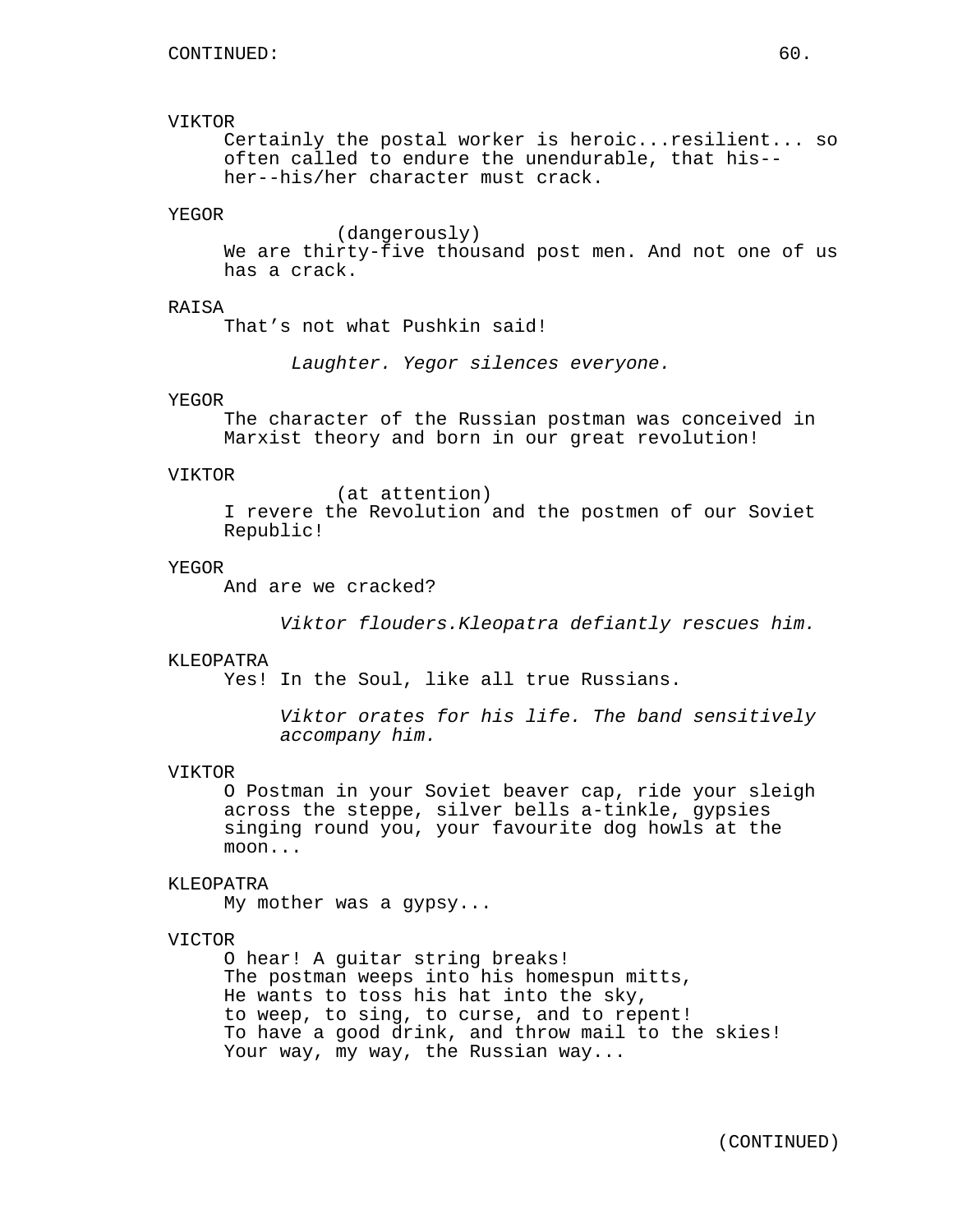# KLEOPATRA

(joining Viktor's oration) Soul ripped out and tossed to the devil!

## VIKTOR

Old Russia? New Russia, racing forward, --

#### KLEOPATRA

Leaping the cracks--!

Yegor is mollified about the cracks. Raisa is annoyed by Kleopatra's partnership with Viktor.

#### VIKTOR

Inspired by the Postman's Song!

Semyon leads applause.

# RAISA

(reclaiming Viktor) Semyon Semyonovich, we believe you support both women and poets.

## SEMYON

Even women poets.

Aristarkh is visibly upset that Raisa is schmoozing Semyon; he starts to complain.

#### SEMYON

I support all of you. Sonia! Shoot me!

Viktor is smug; Aristarkh remonstrates with Alexander.Yegor disentangles himself from Grusha.Sonia serves Semyon a shot.

#### SONIA

Three litres of slivovitz.

## **MARGARITA**

Mark down five roubles. (to Semyon)

## MARGARITA

You'll laugh about this in the morning.

Margarita banishes Serafima to the kitchen.

#### SEMYON

I'm laughing now. Life begins thirty minutes before it ends!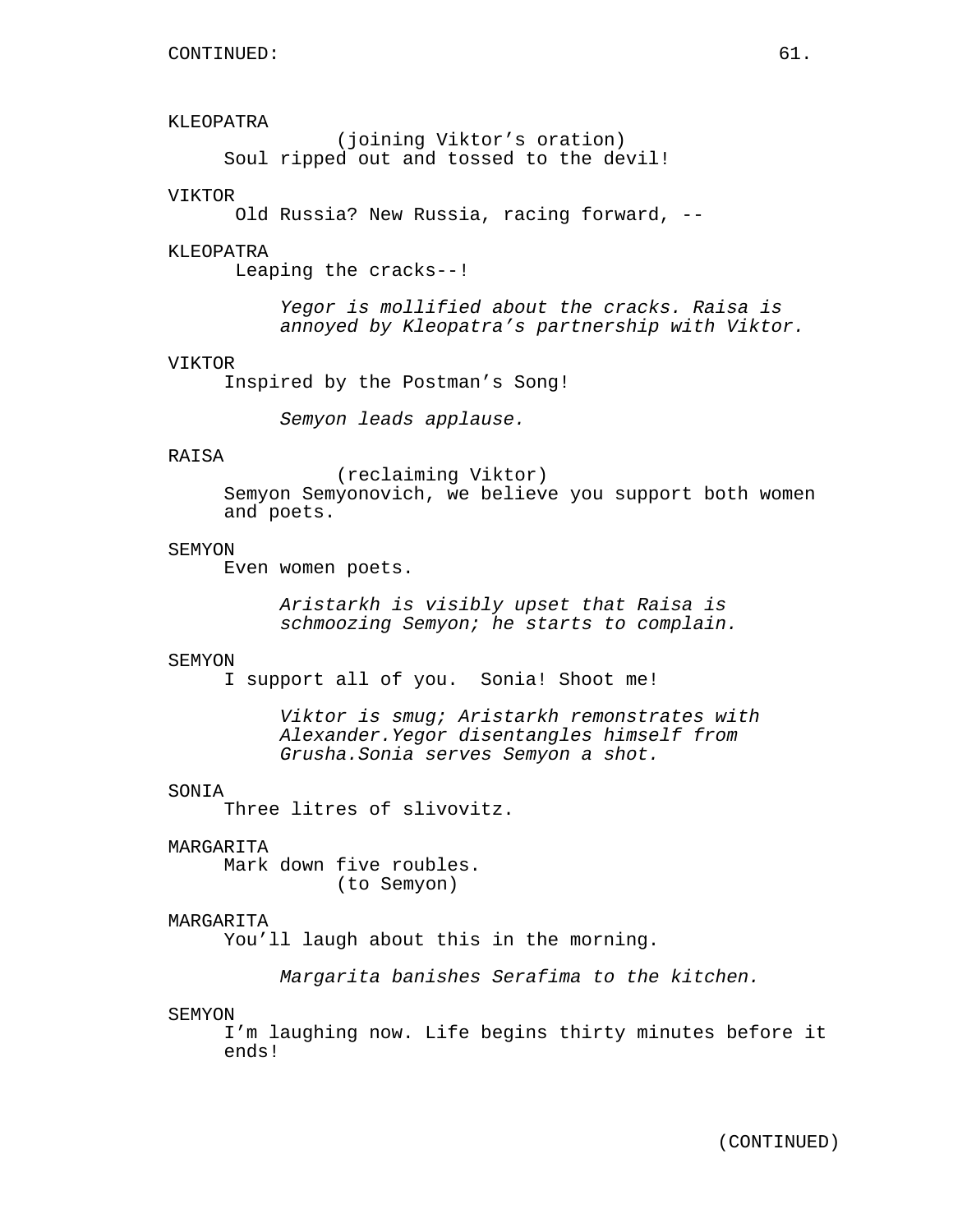# ARISTARKH

Ladies and gentlemen and postmen! Our friend, Semyon Semyonovich is now going to select his Cause /so kindly indulge--

# SEMYON

Wait - I want to ask you something. What happens after?

#### ARISTARKH

Well, there's a lavish funeral, obviously, with celebrity invitations, Party media, all our premier citizens; then a huge procession: pom poms etcetera, then graveside orations from myself and whichever other/ causes you might select to...

# MARGARITA

He doesn't mean what happens for you.

Aristarkh is non-plussed.

#### SEMYON

Is there Life after death?

# KLEOPATRA

I am a spirit vessel.You could send me messages from /the  $-$ 

# VICTOR

The bourne whence no traveler returns-

## KLEOPATRA

- spelling words and moving things from there to here...

# {MARGARITA

Drink...

#### {SERAFIMA

(crossing to exit again)

Tsk tsk.

# SEMYON

Is there Life after death?

# ARISTARKH

What says the Church?

## YELPIDY

God, I hate this question.

#### YEGOR

According to Socialism there **isn't**--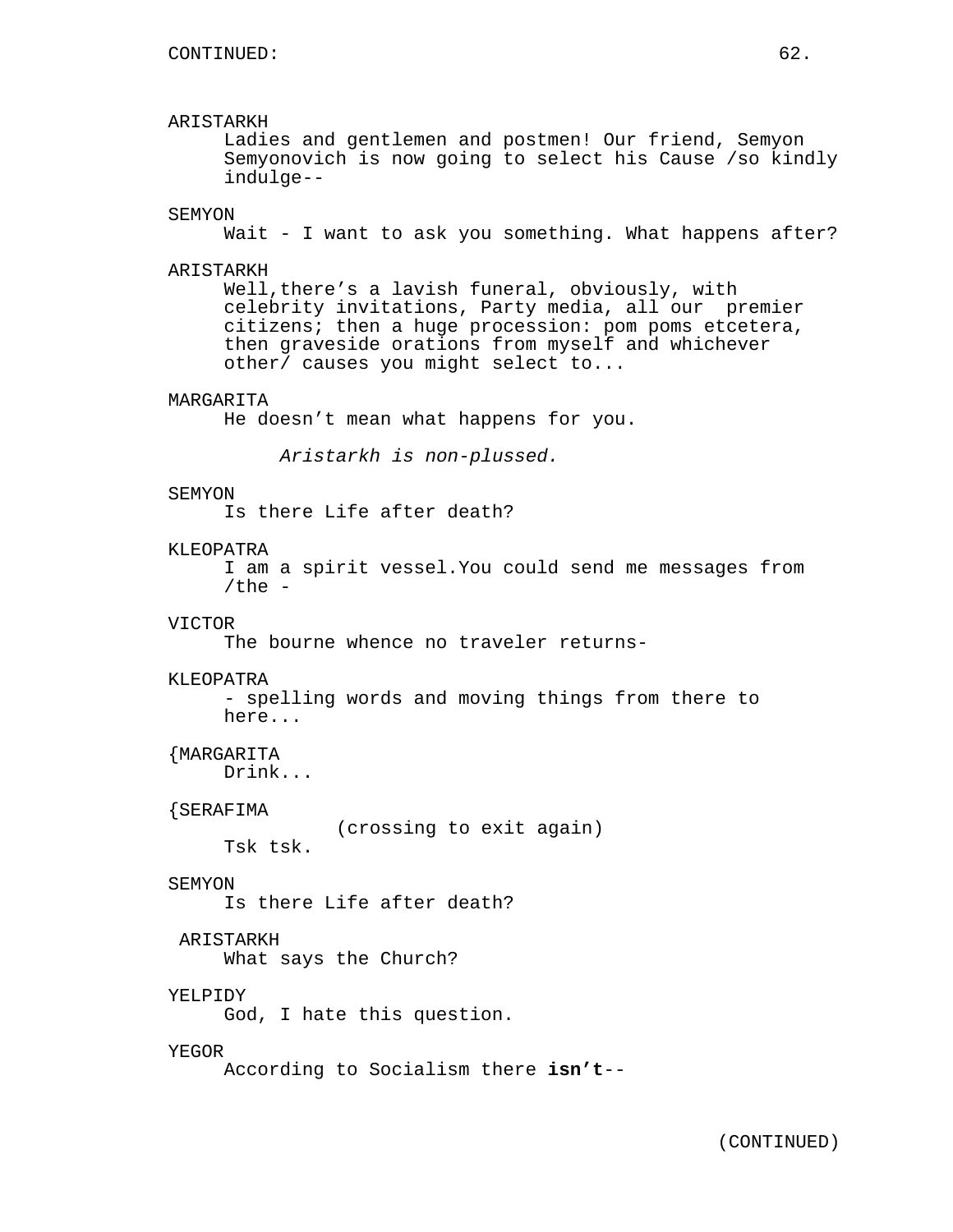# YELPIDY

According to Religion there **is**--

## **SEMYON**

According to Alexander--?

#### ALEXANDER

C'mon!It's supposed to be a party!

#### MARGARITA

Music! What do I pay you for?

The Musicians play.Semyon drinks. Serafima lurks with her mop.

# SEMYON

Drink to me, comrades!

The music is now like a dirge. Aristarkh hands Semyon the pistol and Alexander gives him the pile of notes.

# ARISTARKH

Semyon Semyonovich, thinker of thinkers. Alone, with a pistol in his hand, he sets out on the highway of history...

# VIKTOR

On his lips the lyrics of the Revolution... as he crunches over the salt of the earth...

#### KLEOPATRA

Seeking beauty...

# YEGOR

For the masses!

#### ALEXANDER

Choose your Cause...

The Musicians finish.Semyon pushes the lottery notes away.

#### SEMYON

I am about to end my life. My God. I can do anything, anything. It doesn't matter; I'm going to die anyway! I could go to the Supreme Soviet, stick out my tongue at the chairman and say, "you didn't know there's a Podsekalnikov in Soviet Russia, did you--? Well, here I am comrades--dancing a ballet; eating your perogies!". I could shout at the top of my lungs that I, Podsekalnikov, am dying for... dying...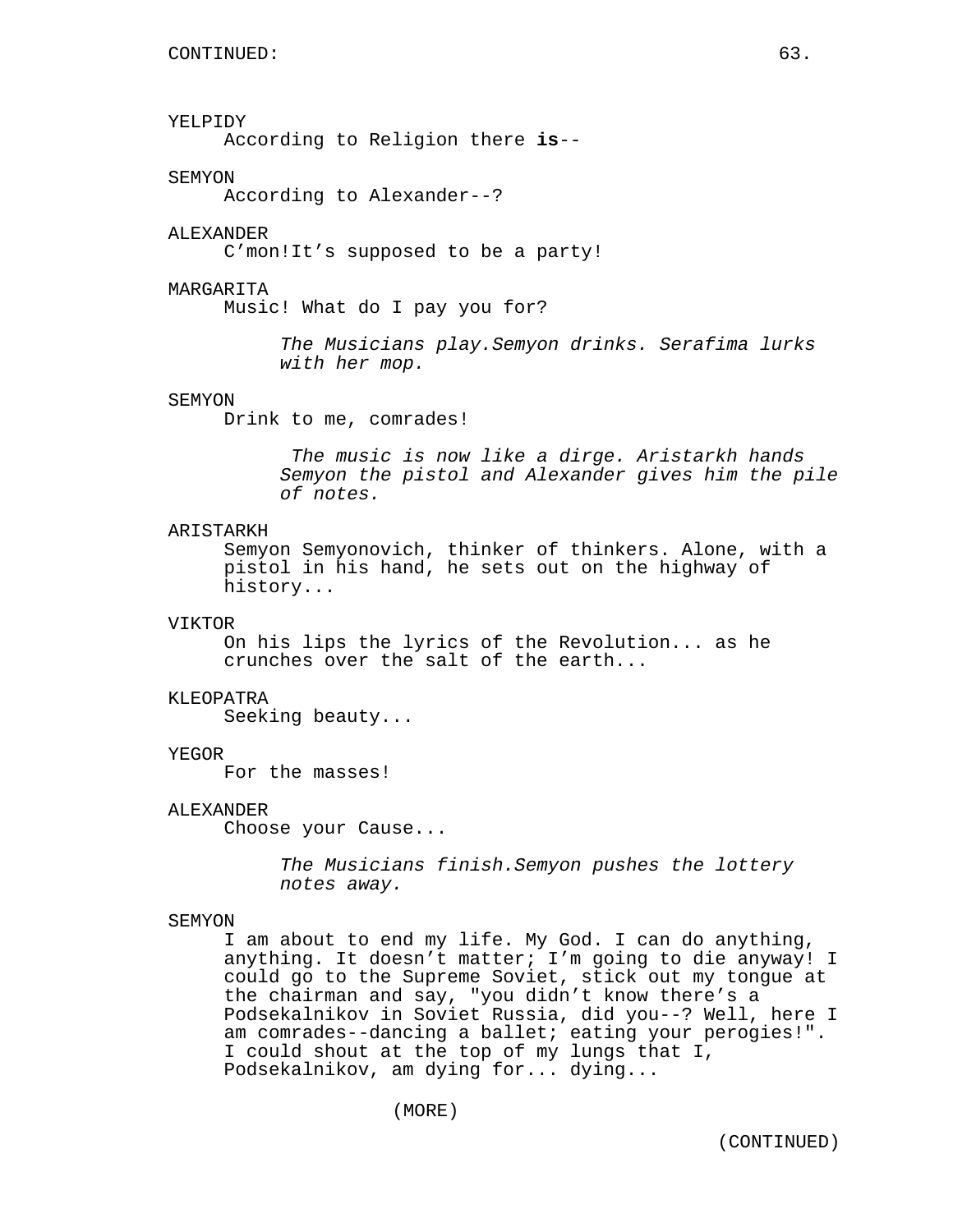# SEMYON (cont'd)

...for the first time in my life I'm not afraid. I'm happy Comrades, happy as a Tsar! oh hold me down I'm flying! What shall I do? Call the Kremlin. Call them to account openly, boldly. I wasn't much in life but when I'm dead, hear me roar! I'm a Colossus! A Caesar!

With a determined look in his eye Semyon grabs the telephone.Serafima returns from the toilets.

## SERAFIMA

What are you doing?

## **SEMYON**

(officiously to the operator) Get me the Kremlin.

(Hush. Terror)

I said "the Kremlin" and they're putting me through! Me! The Kremlin! Straight through to the red heart of Soviet Russia!

## SERAFIMA

Lord help us.

# ARISTARKH

Stop him, someone.

Viktor and Aristarkh confer as cronies, their animosity forgotten.

#### SEMYON

Hello? Get me Mr. Moustachio, the top dog.Is this the top dog? Good evening. This is Semyon Semyonovich Podsekalnikov, an individual. I was going to be a genius but my parents were against it. Listen: I want you to know, I have read Marx and I **don't like him**. DON'T INTERRUPT ME!

shocked intakes of breath in the room

## ALEXANDER

Hang up man, hang up

## SEMYON

I find Marx boring.

# **SEMYON**

I stand in line for a living, which is to say I'm unemployed, which is to say this line up makes me mad. Did I agree to be slapped in the face by my own Revolution? What did I ever do to be one of your statistics? DON'T INTERRUPT!

More shocked intakes of breath.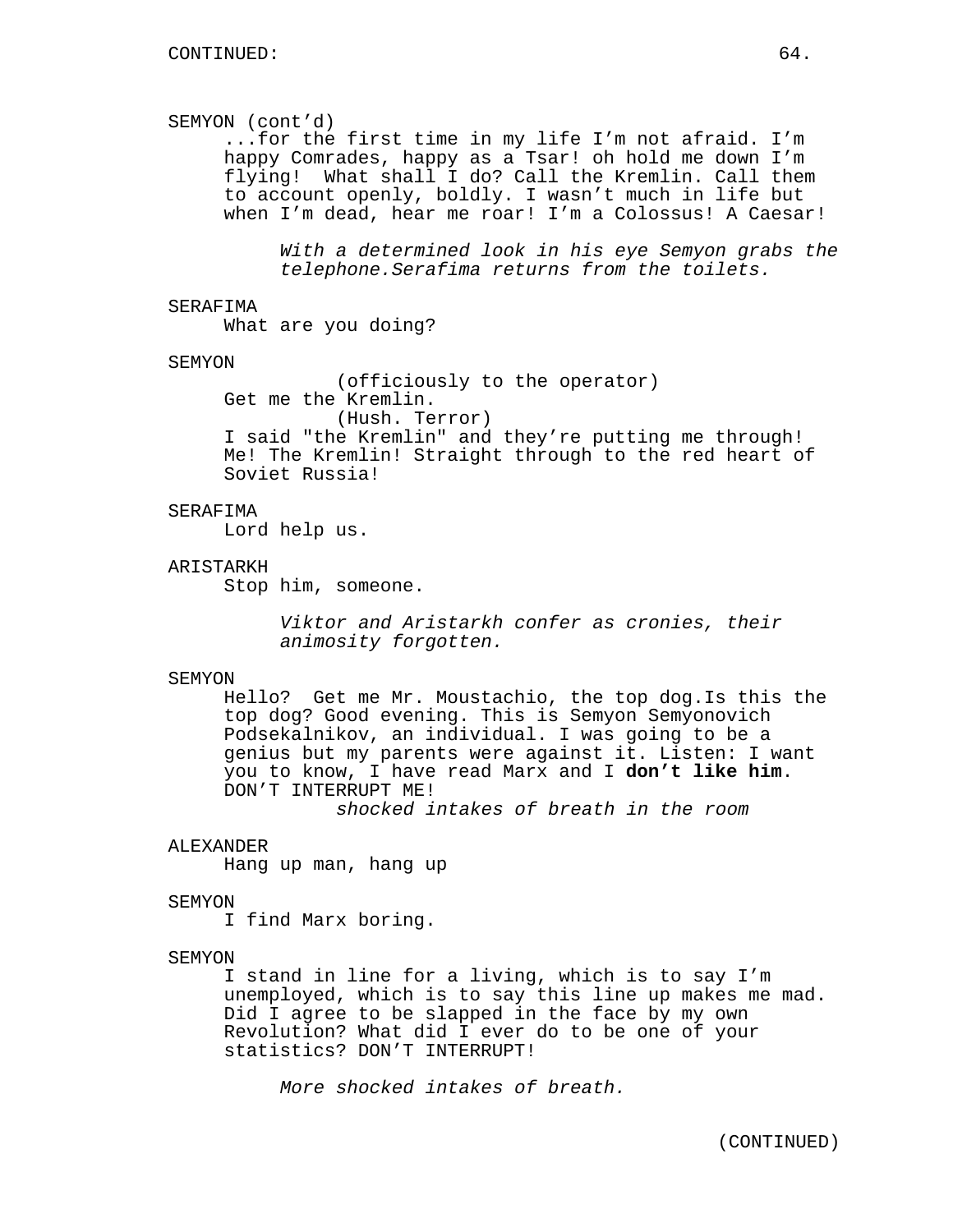Yegor loses control momentarily.

#### YEGOR

Tell them their Socialism stinks! Tell them !

## MARGARITA

For pity's sake, it's my number.

#### SEMYON

Listen up all you cowering cowards in the Kremlin ! There are two hundred million of us here in this Soviet Union, and each million is afraid of someone. I am the only one afraid of no-one. Meaning: I am a dead man. Meaning: I matter, I matter, I matter; I've become now what I always could have been:I am the boy genius and I thumb my nose at you, you sons of bitches!

## RAISA

Oh no, no...

Alexander takes the phone and hangs it up. All exhale.Semyon slumps.Viktor speaks aside to Yegor.

#### VIKTOR

A word isn't a sparrow Comrade. You let it out, you can't catch it and for that they catch you and don't let you out".

#### ARISTARKH

Time marches on, comrade. Be so good as to select your Cause.

Victor takes dictation.Semyon, unaware, speaks simply.

## SEMYON

Thank you, all of you, for coming to my party. I thought I was alone but you've shown me that you care. Asking, 'what d' you think Semyon?', 'how d' you feel...?

To my surprise, dear comrades, I'm going to die. Me, Semyon, tonight... heading west as they say, setting sail... (The clock begins to strike twelve)... My boat's called in and I'm answering the call. For all of us. Life?! I demand satisfaction.

A deathly hush. Viktor has been unable to take dictation but Semyon signs his name anyway. He holds his gun with one hand,picks up his bottle with the other and lifts it in a toast. He bows. He exits.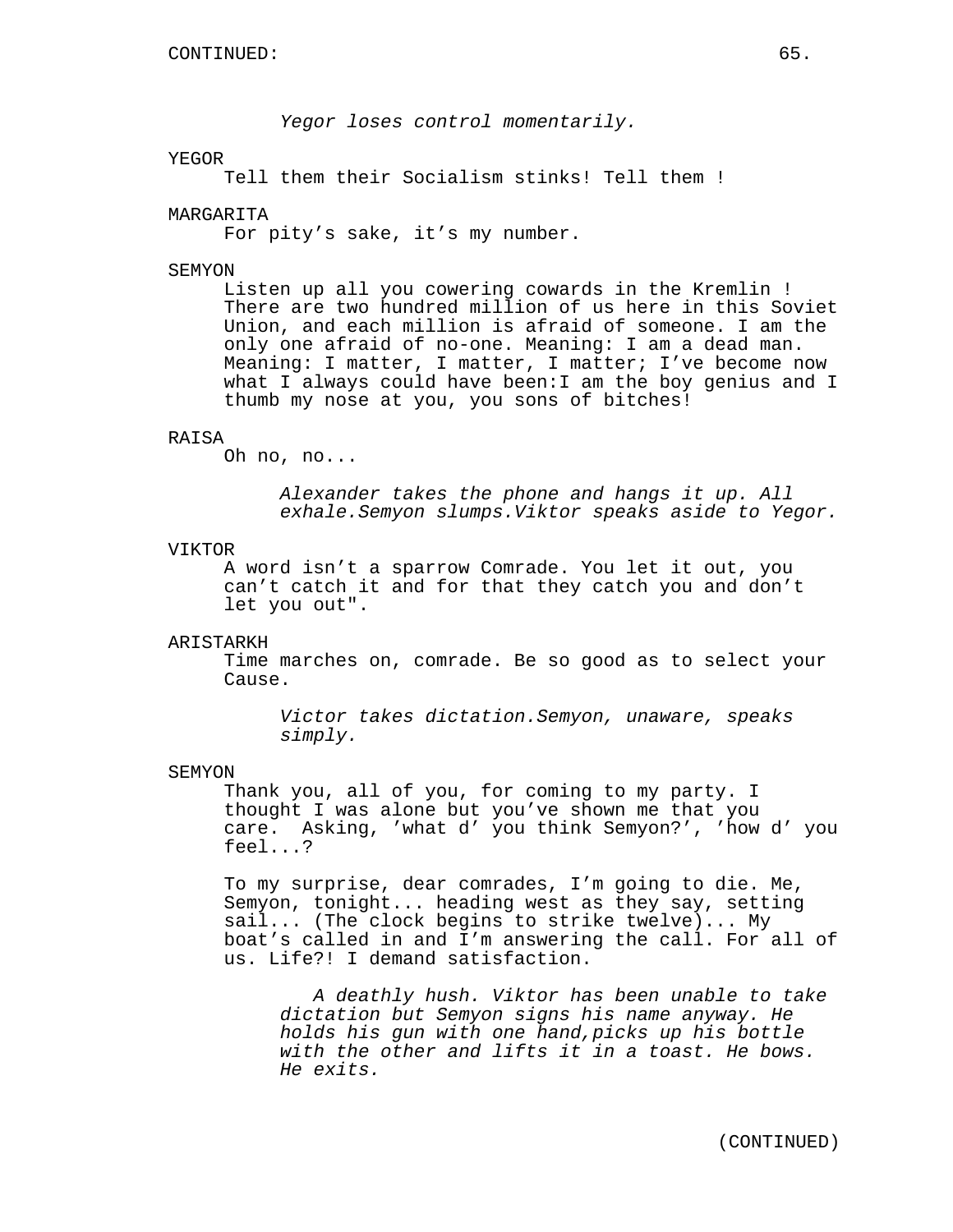Silence.

Everyone applauds- except Alexander and Margarita who look at one another with concern, and Serafima who is puzzled.

## SERAFIMA

(to the girls) Where's he going?

They have no idea.

# NATASHA

Did he really call the Kremlin?

# SONIA

He left without paying.

# GRUSHA

Creepy.

# VIKTOR

'Heading west'-- sailing metaphor:poetry.

## ARISTARKH

```
(pounds his fist into his hand)
'I am an individual'; a plea for intellectuals!
```
## RAISA

And women.

# ARIATARKH

Hardly.

## YEGOR

He did it! He stuck out his tongue at the Kremlin!

Silence. They are waiting, listening hard.

## RAISA

Where is it?

#### SERAFIMA

Where's what?

# VIKTOR

The gunshot.

Pause. The discomfort grows.

#### MARGARITA

He's gone to sleep it off.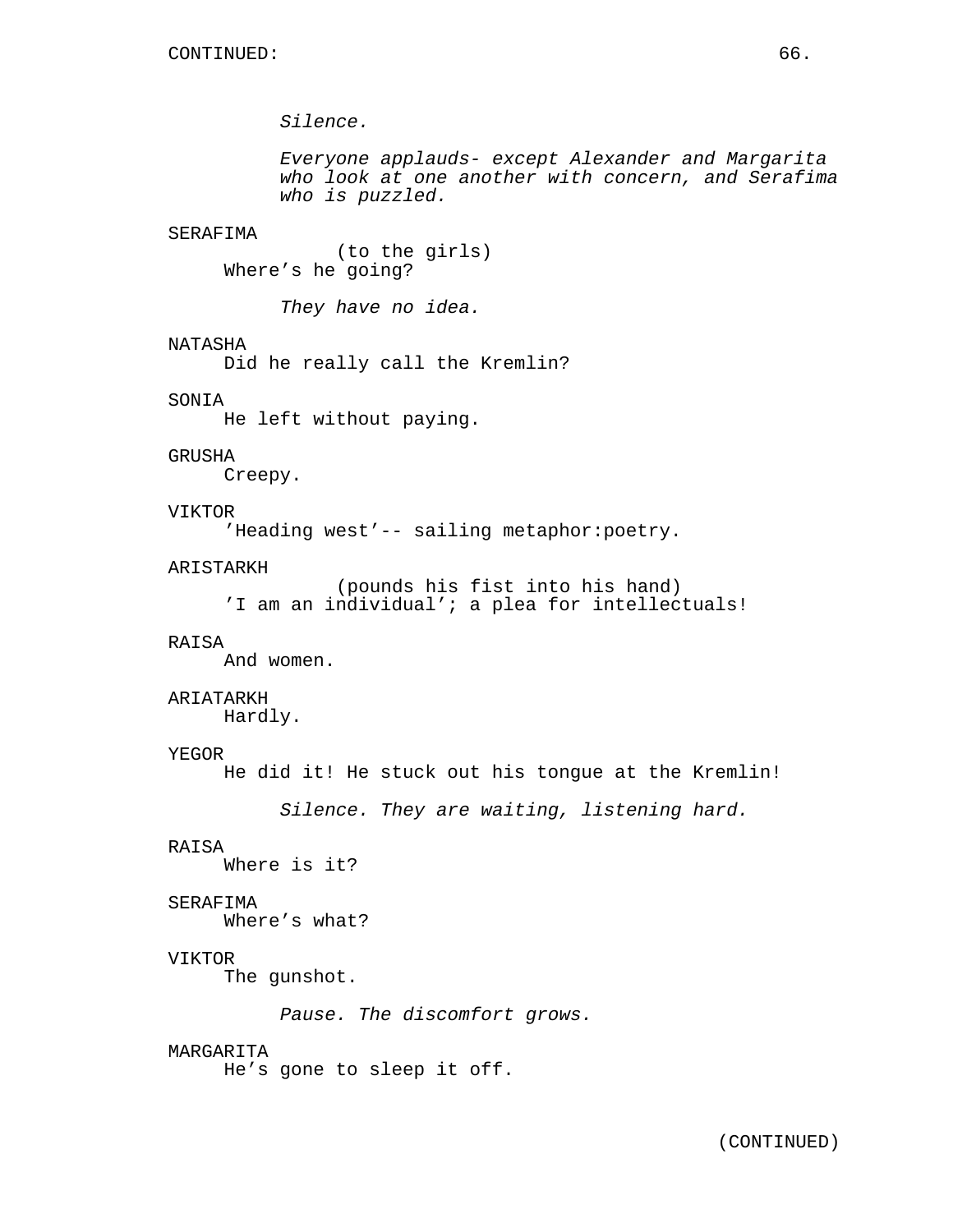#### VIKTOR

If t'were done, when tis done, t'were well t'were done quickly...

# ALEXANDER

(to Serafima) I'll go look after him.

Alexander goes after Semyon.

We hear a distant gunshot. Reactions range from shock (Serafima) to concerned (Margarita, the band and the girls) to relieved (everyone but Yelpidy who has drunk himself unconscious).

## ARISTARKH

Gentlemen - that's to say, people, and women - I see no reason why our friend could not be a man of many parts: poet and lover, Intellectual, womens' rights activist, representative of the people, (Yelpidy staggers upright) even a church disciple... (Aristarkh raises his glass) To Semyon Podeskalnikov...let us unite in his memory.

The band play a dirge. Viktor, Aristarkh, Raisa,and Kleopatra confer. Serafima stands slowly. The scene changes about her and the band as she sings.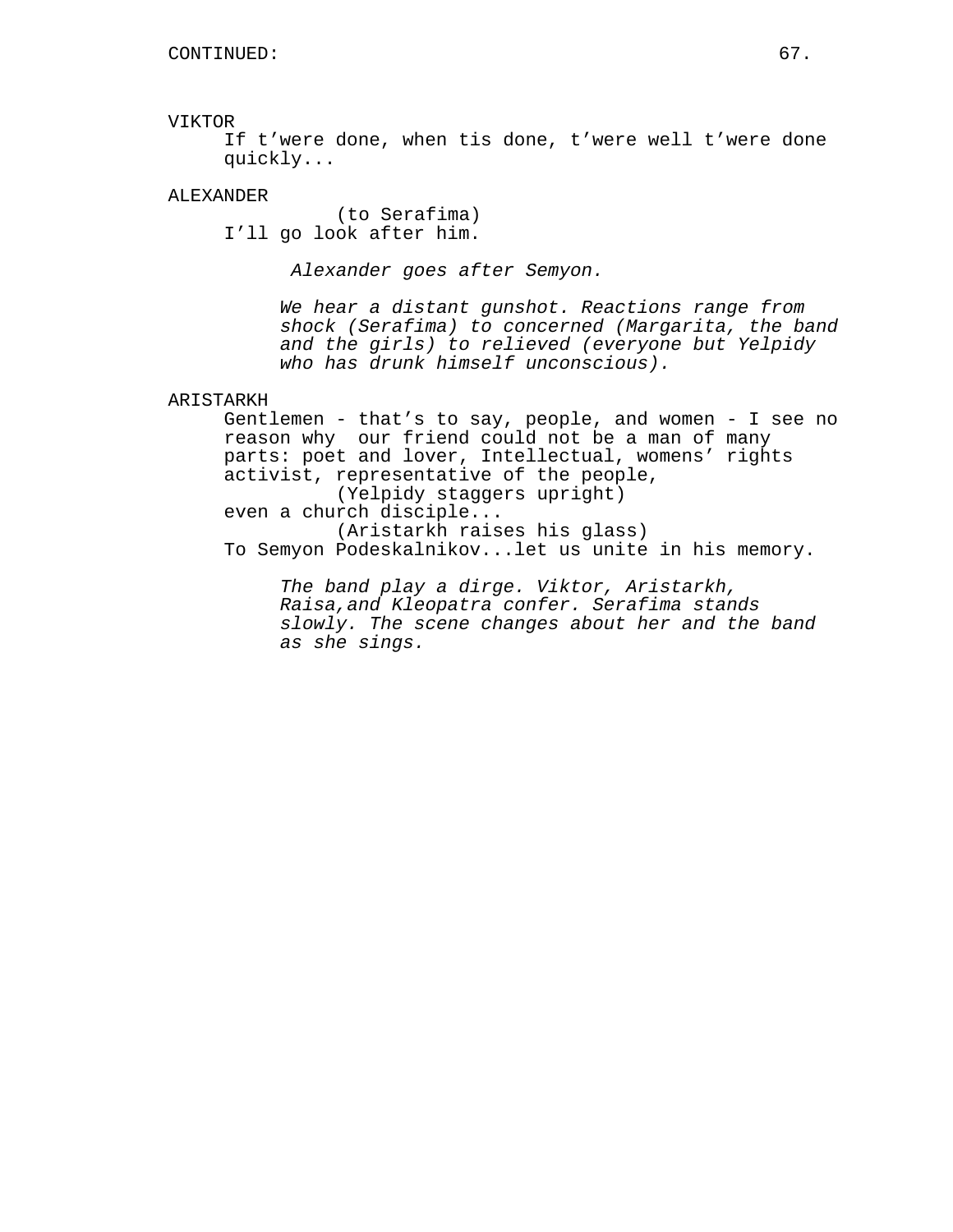## ACT FOUR

## Dawn, growing into a sunny morning.

The Podsekalnikov hallway appartment. Serafima is cuddling Masha, who is not relaxed.

#### SERAFIMA

The tempest rages, lightning flashes/Wind is howling, thunder crashes/Sleep my little baby girl...

## MASHA

Mother, where is Semyon?

## SERAFIMA

Sleep my darling daughter/even when the fire burns you and you're drowning in the water...

## MASHA

Did you see I put two yolks in Semyon's egg nog? He says no-one makes it quite like me.

## SERAFIMA

Masha...

#### MASHA

Mother don't criticise! I took a vow "till death do us part".

## SERAFIMA

Yes.

# MASHA

Semyon's not a dead weight.

## SERAFIMA

 $No.$ 

## MASHA

He'll find a job.

## SERAFIMA

Not where he is.

# MASHA

Where is Semyon?

Serafima avoids. Masha sees the note Semyon wrote earlier. She picks it up and reads. In the event of my death, no-one is to blame.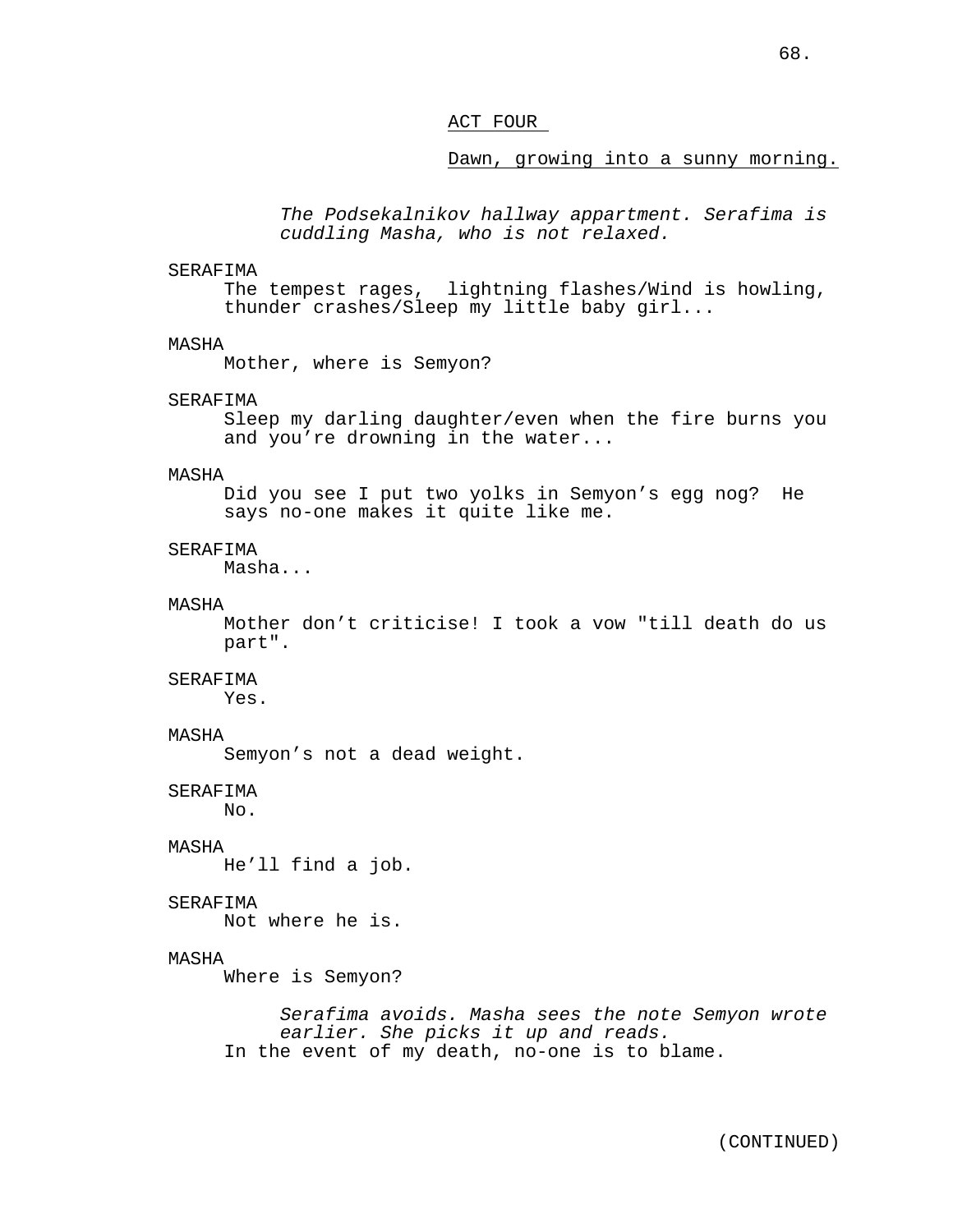# SERAFIMA

They're looking for his body. They had to wait for dawn so they could see.

## MASHA

Why didn't you-- No!

The shock hits Masha.

## SERAFIMA

I couldn't find you/Where did you go?/How could I tell you--?

#### MASHA

Semyon, Semyon, no!/ Why did he?/ Where is he? Oh God mother-- why?

## SERAFIMA

It's a terrible thing he's done./Oh Masha./Oh my poor little girl...

Serafima holds MASHA. Enter Yelpidy and Aristarkh, followed a moment later by Kleopatra and Raisa, who carries swatches of fabric.

#### YELPIDY

Weep, weep, poor lady. Weep for your children whose daddy is never coming home.

## ARISTARKH

What daddy?

#### YELPIDY

The children's daddy.

#### ARISTARKH

Children? (Serafima indicates "no") No children.

## YELPIDY

Weep, young widow/for the children he never had...

#### ARISTARKH

Thank you, Father, for those comforting words.

# KLEOPATRA

Um, these are the household staff.

Raisa starts measuring Masha for clothes.

## ARISTARKH

Devoted staff: we regret to inform you that Semyon Semyonovitch lies dead.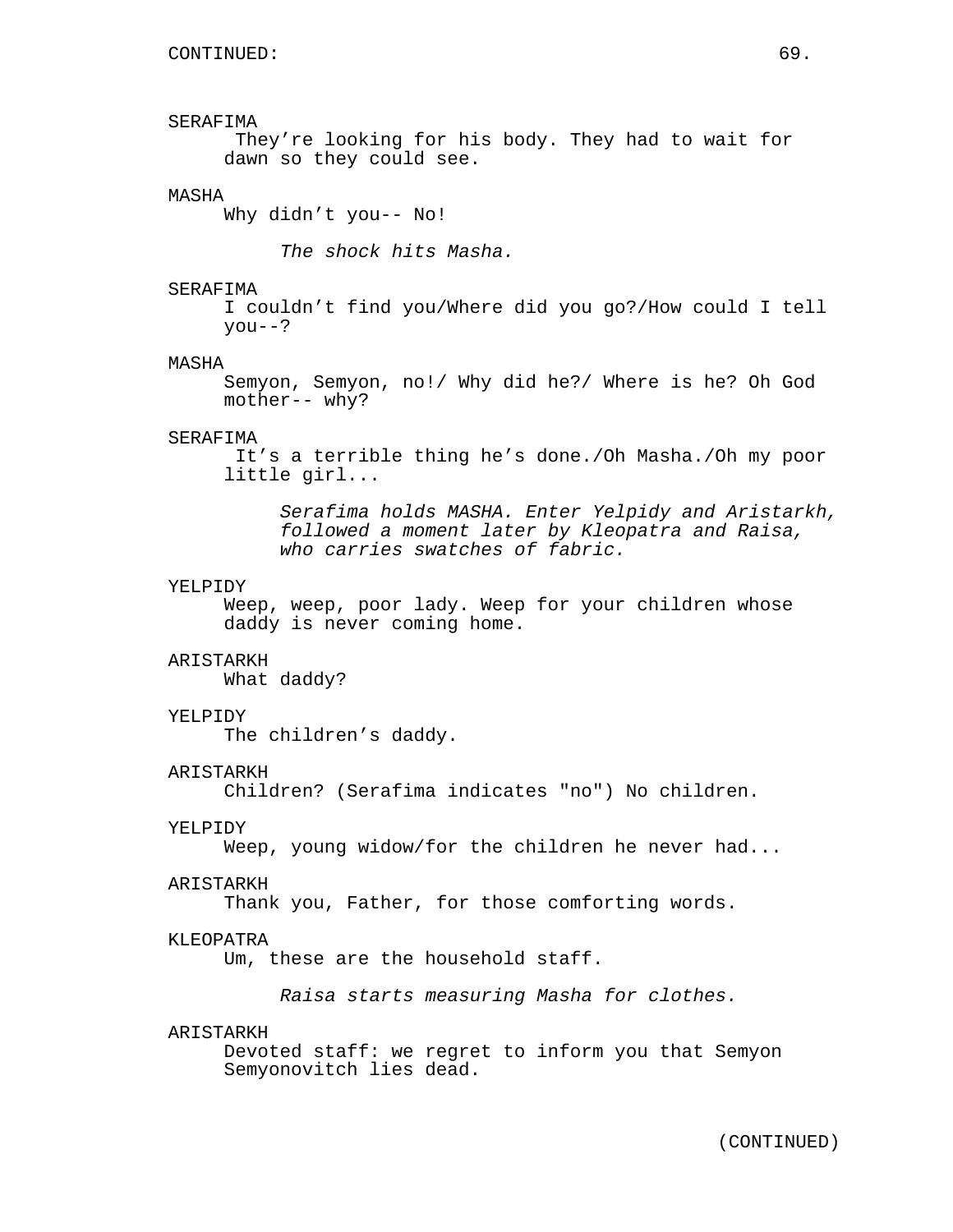SERAFIMA Where did you find him? RAISA Bust to hem, 39. ARISTARKH On the path of history. SERAFIMA Is that far away? ARISTARKH Quite far, under a tree. We will mark that tree, for he died a hero. Masha emits a terrible cry of grief. ARISTARKH Goodness! RASIA 36, 24, 36 SERAFIMA (sotto voce) Is he a mess? ARISTARKH I couldn't look. They of strong arms are bringing him. Masha emits another terrible cry of grief MASHA Senyechka! ARISTARKH Is she going to do this for long? SERAFIMA Shhh, there Masha... RAISA I think brown felt hats... KLEOPATRA --sprinkled with tiny blue bells. MASHA My life is over... !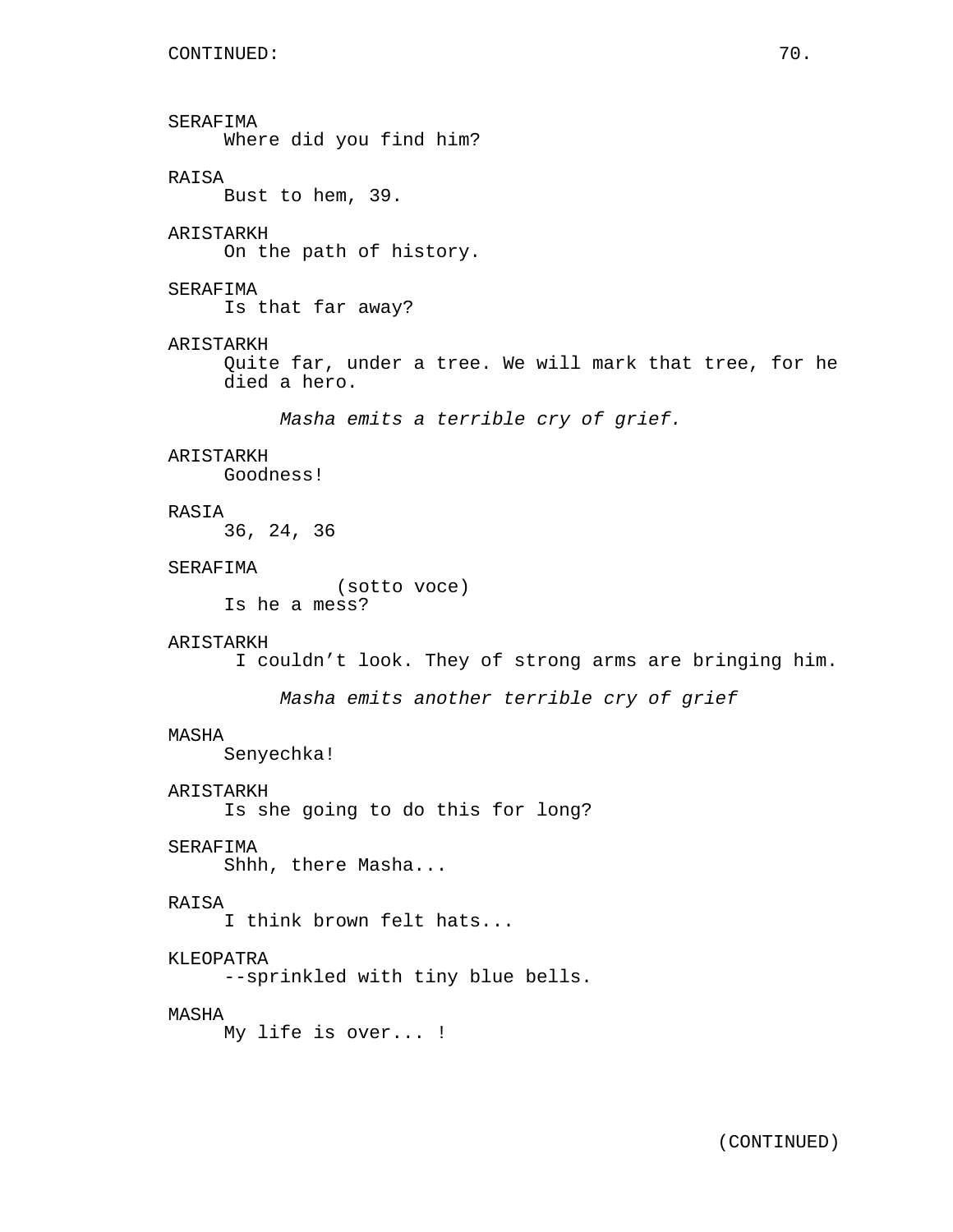# ARISTARKH

Oh come now.

# **RAISA**

(putting hats on the sobbing Masha) Try this one. Egalitarian yet elegant.

# KLEOPATRA

Not every servant gets a new hat.

## MASHA

What good is a hat? When I had Semyon I had no hat.

Viktor enters at the head of a small cortege

## VIKTOR

He comes! Our Fallen Comrade.

They stand back respectfully. AlexanderViktor enter, carrying Semyon's body. Margarita and Yegor follow; Yegor carries the gun. Semyon has a wound on his head. The sight of his blood horrifies Masha into silence. Yelpidy prays. Aristarkh weeps.

#### YELPIDY

Dominoes play us at dominoes.Words without sound./Amend

#### ARISTARKH

I didn't cry when my poor mother died...

Alexander and Yegor lay Semyon on the bed.Lazzo of the hats.

#### MASHA

Now I have a hat and no Semyon.

#### ALEXANDER

I'm sorry Masha. I never thought he'd...

Masha attacks Alexander, who is devastated.

#### MASHA

I don't want to live. I'll kill myself.

Yegor and Margarita restrain her.

## MARGARITA

No you won't. You'll find a man who'll spoil your lipstick not your mascara.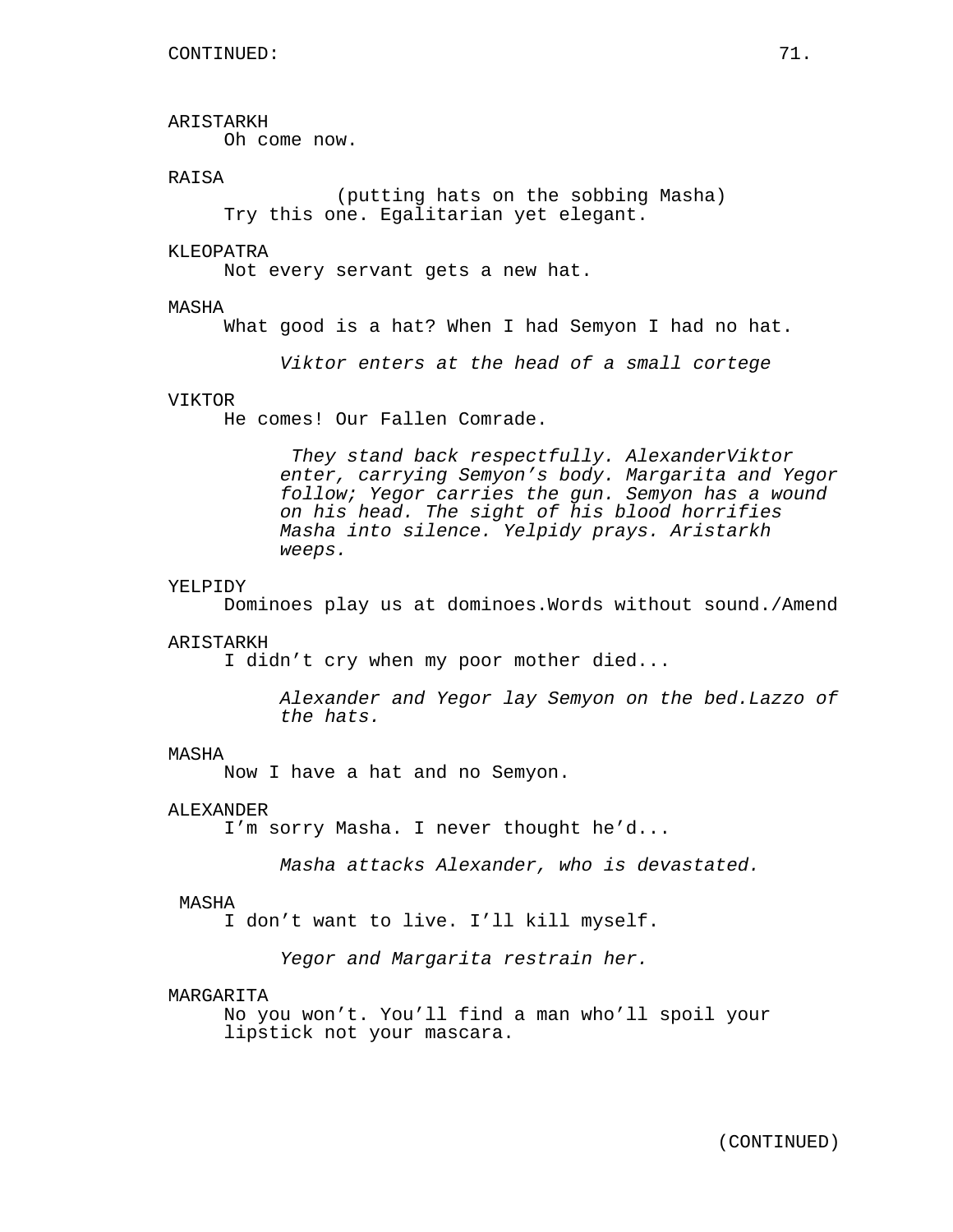I don't wear lipstick.

## YEGOR

Precisely! Maria Lukianovna! I thought your husband was a lazy slob. But Semyon Semyonovich had thoughts so radical I could never have dared imagine them, until today. (Masha doesn't know what he means) Today I became worthy of you, Maria Lukianovna. I would carry any burden-- regular,or express --

## MASHA

What?

### YEGOR

--if you would deign to live with me in my room--

#### ALEXANDER

Bad timing, comrade.

## MASHA

Go away! Leave me alone.

#### YEGOR

--I'd deliver you from solitude.

## MASHA

Don't come near me, you little rat!/Go away!

#### YEGOR

I will go. (he runs, then stops) Goodbye, Maria Lukianovna.

#### MASHA

Get out, all of you, get out/ I hate you! Leave us alone!

Yegor makes his way upstairs. Yelpidy backs towards the door.Masha collapses next to the body.

### YELPIDY

Excuse me/Important Church business...

#### MASHA

I want to die, I want to die!

#### KLEOPATRA

(amazed, to Viktor) How his domestics loved him...

> Alexander, depressed, goes up to his room and watches from the door.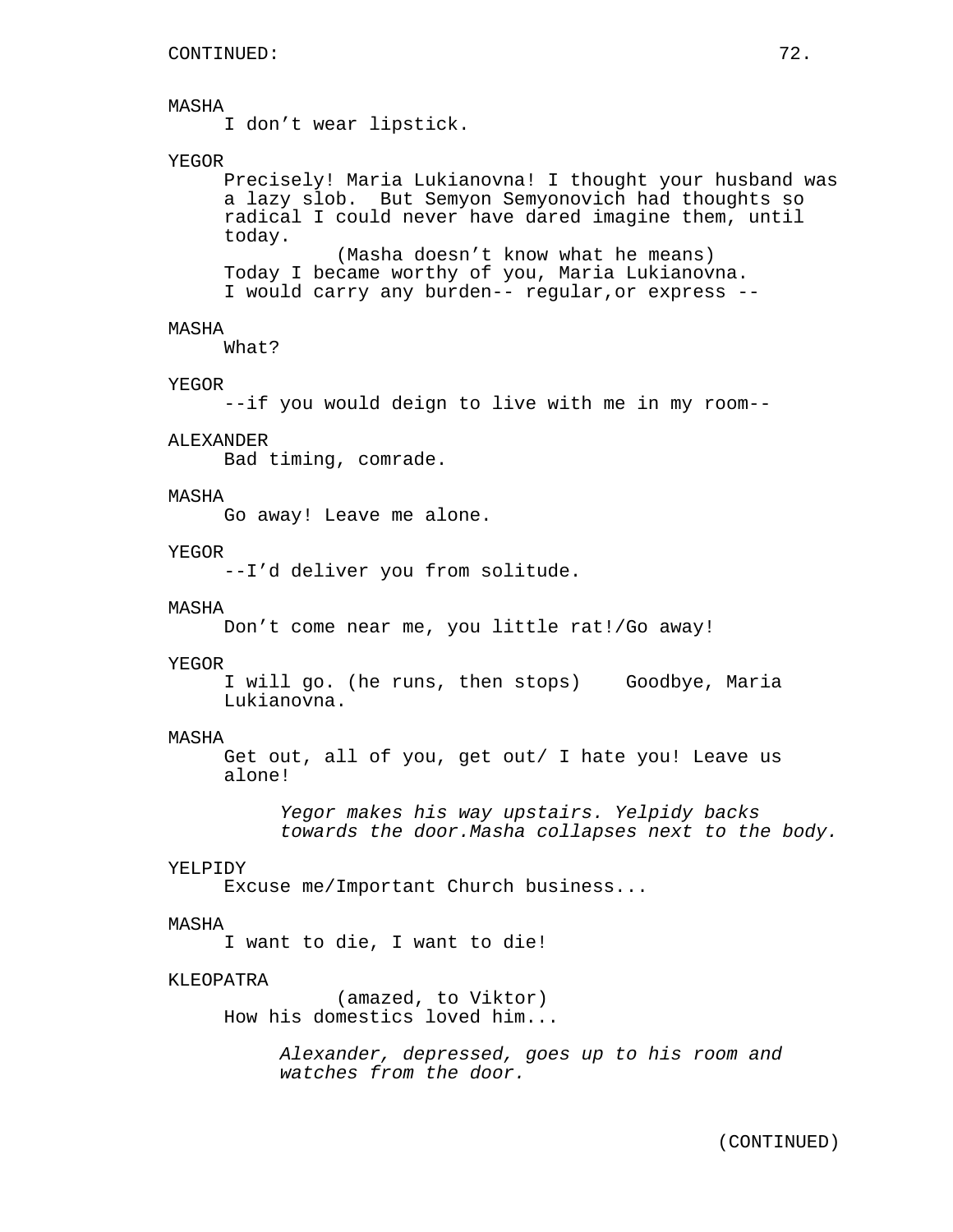## VIKTOR

Not much of a selling point, sadly.

## SERAFIMA

Wait, Father! How will we bury him? We've not a kopeck to our names.

### **ARISTARKH**

Never fear, my good woman: we have taken it upon ourselves to pay for a hero's burial, modelled on Lenin's.

## YELPIDY

Through the generosity of the Church-

## ARISTARKH

And the last of my mother's antique furniture--

#### KLEOPATRA

We've booked a top quality undertaker.

## ARISTARKH

An oak coffin with gilt fittings...

## YELPTDY

A sung mass with full choir...

## VIKTOR

A rhyming obituary...

### RAISA

(presenting Serafime with a package) And a new suit of clothes for him to wear at the burial.

### SERAFIMA

That takes care of the dead but what about the living? We have no food.

## ARISTARKH

Goodness,we need a reception!

## VIKTOR

We must start a fund.

## SERAFIMA

A fund?

#### ARISTARKH

Aha! A 'charitable fund'! I'll see to it --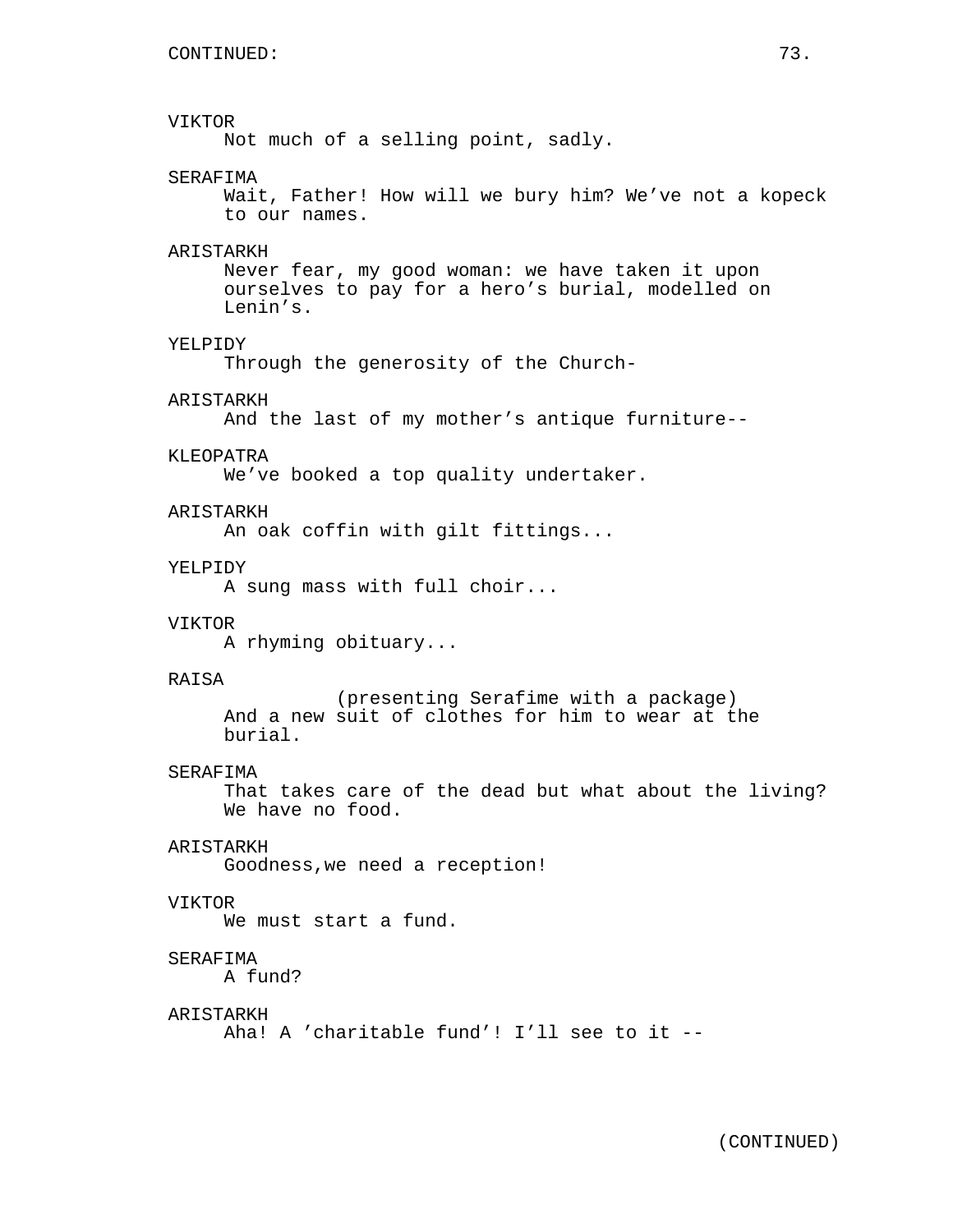VIKTOR We'll see to it. MASHA Get out, go! ARISTARKH You prepare the body and we'll provide the fund. A bientot! Viktor, Kleopatra, Raisa and Aristarkh exit. SERAFIMA Real gentlemen! **MARGARITA** Yes,they don't miss a turn. (to Masha) Come on. You'll be all right. SERAFIMA (examining Semyon) Huh, neat little head wound. I always said he had no brains.Ha! I'll get my bucket. Serafima goes to the kitchen. Margarita comforts Masha. MARGARITA A charitable fund. A decadent hat.You'll survive this. Alexander beats his head against the wall. Serafima returns with a bucket and cloth, singing. MASHA I want to die. SERAFIMA (to Margarita) Hey, fancy woman: help me dress the guts. MARGARITA I prefer men who are alive. She climbs the stairs to Alexander. We see them embrace before stepping inside his room. Masha lies next to Semyon. He cuddles up in the same way as at the top of the show. She is bewildered. She sits up and looks round at Serafima then lies back down.He snores and turns over.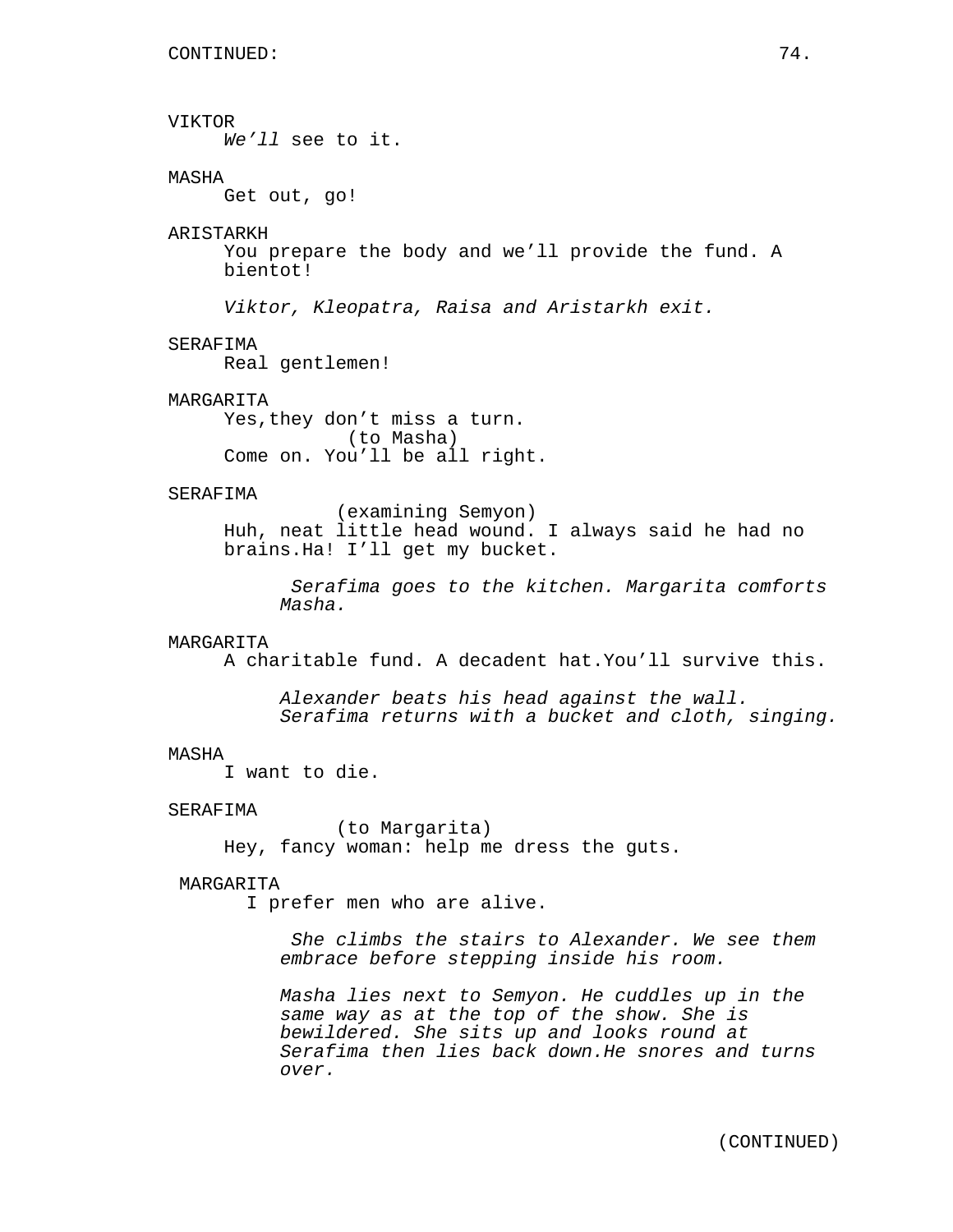Bastard.

She makes her hands into a single fist and hits him in the heart . Semyon starts.

#### SEMYON

Hosanna! I'm flying, I'm flying...

## MASHA

Argh! Wake up!

Masha slaps him round the face.

Semyon spins and staggers to Serafima, sees her.

### SEMYON

I'm dead. I'm in hell!

## SERAFIMA

It's a miracle!

## **SEMYON**

Get behind me Satan!

#### SERAFIMA

It's me Semyon, your mother-in- law!

#### SEMYON

Dear Father, I suffered her down on Earth; don't make me suffer eternally ...

Masha hits and punches him as she speaks.

### MASHA

Wake up, you idiot. You're not dead; you're drunk! You stink of booze you pig!

### SEMYON

Am I alive?

#### MASHA

I thought you were dead!

## SEMYON

I'm alive?

She hits him again. Mashenka, I'm alive!

> Masha starts to cry. Semyon holds her. Serafima wearily picks up the bucket.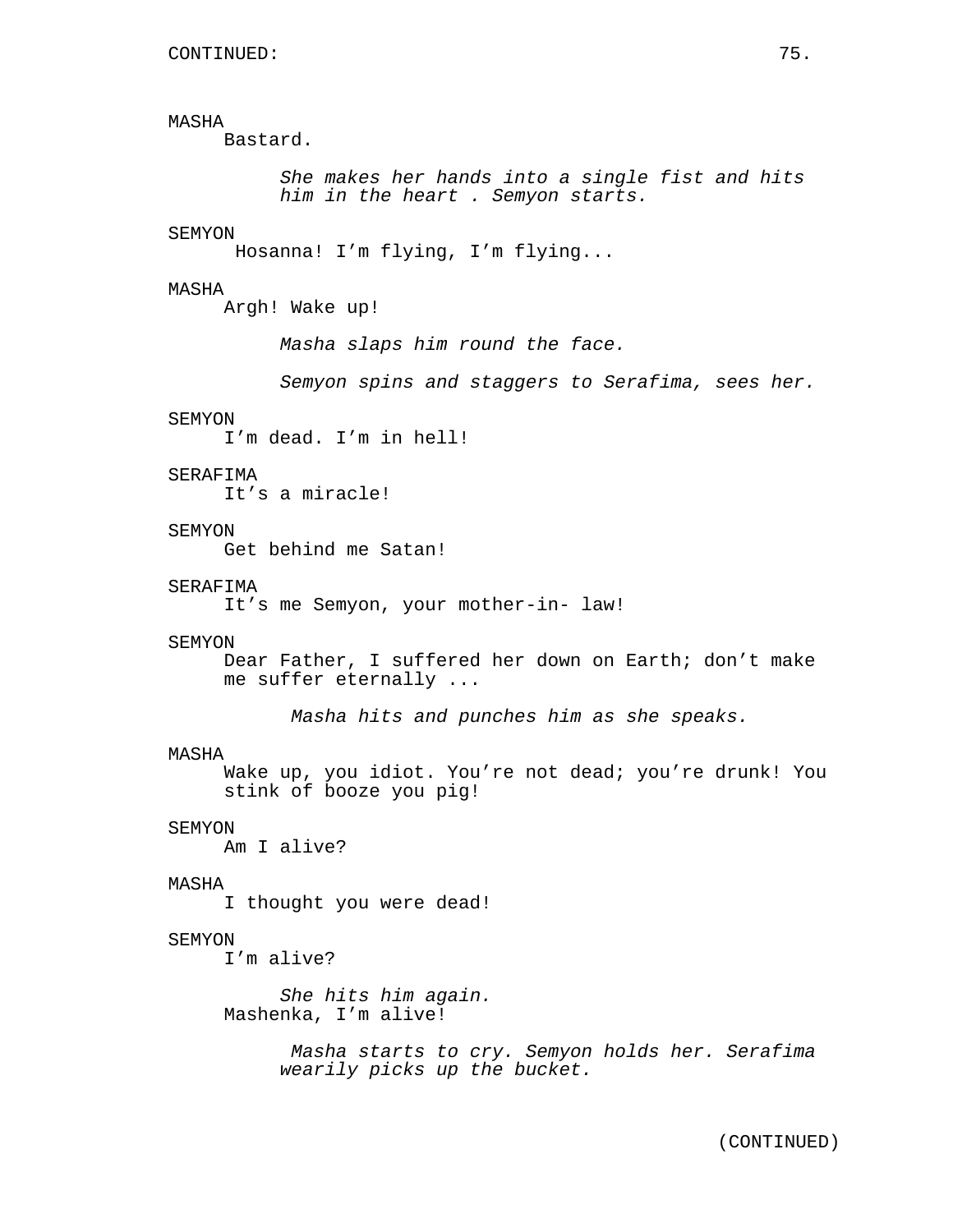SERAFIMA

Well. You can wash your own sainted self.

She starts back up the stairs.

### SEMYON

I'm alive!

We hear sounds from Margarita and Alexander.

#### SERAFIMA

Appalling, sinful, damned!

Serafima goes into the bathroom.

#### SEMYON

I was drunk, so drunk, so very drunk. At midnight I walked over the bridge,looked down into the darkness, drank more. One thought crashed through me: 'find Masha; get her back'. Run, run, run. Hit a tree. Stars... Drink more. One arm hugs the tree the other holds the gun at my head...but no it's the bottle so drink more 'til the stars burst and stream in trails. Then I feel something metal--Uh--'what's this?'- and bang -

Margarita and Alexander finish.

## MASHA

You missed.

#### SEMYON

I guess.

## MASHA

Stupid man.

#### SEMYON

Can't even kill myself.

## MASHA

Stupid, useless /man.

(putting his hand up to his wound)

## SEMYON

Masha! I'm wounded.

### MASHA

You missed by a mile.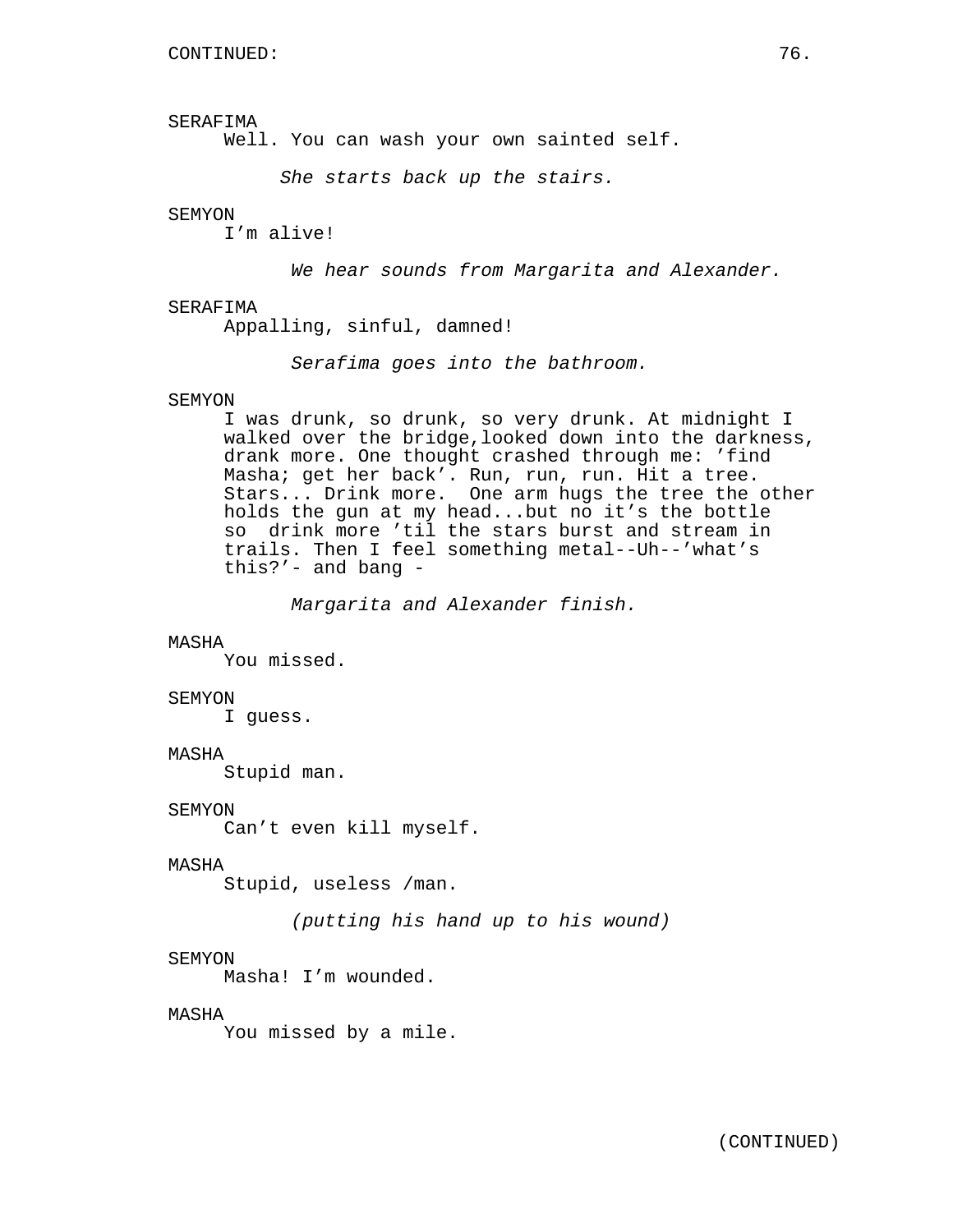```
SEMYON
     Aren't you happy?
MASHA
     Better luck next time, eh?
          Pause. She blurts:
     Am I really so awful to live with?
SEMYON
     No, I am. It's me. Masha, please--
MASHA
     Oh Semyon.
OLEG
     Heave! Heave! Over to you Stepan, over to you.
               (Enter Stepan and Oleg with a coffin)
     Does the deceased live here ?
SEMYON
     What?
OLEG
     The deceased?
STEPAN
     Your way Oleg! Look out! Left-left-left--
SEMYON
     Who are you?
OLEG
     We're from 'Eternity'.
MASHA
     Excuse me?
STEPAN
     'Eternity'.
OLEG
     The funeral parlour?
SEMYON
     Ohh.
STEPAN
     Where do you want it?
          Pause.
```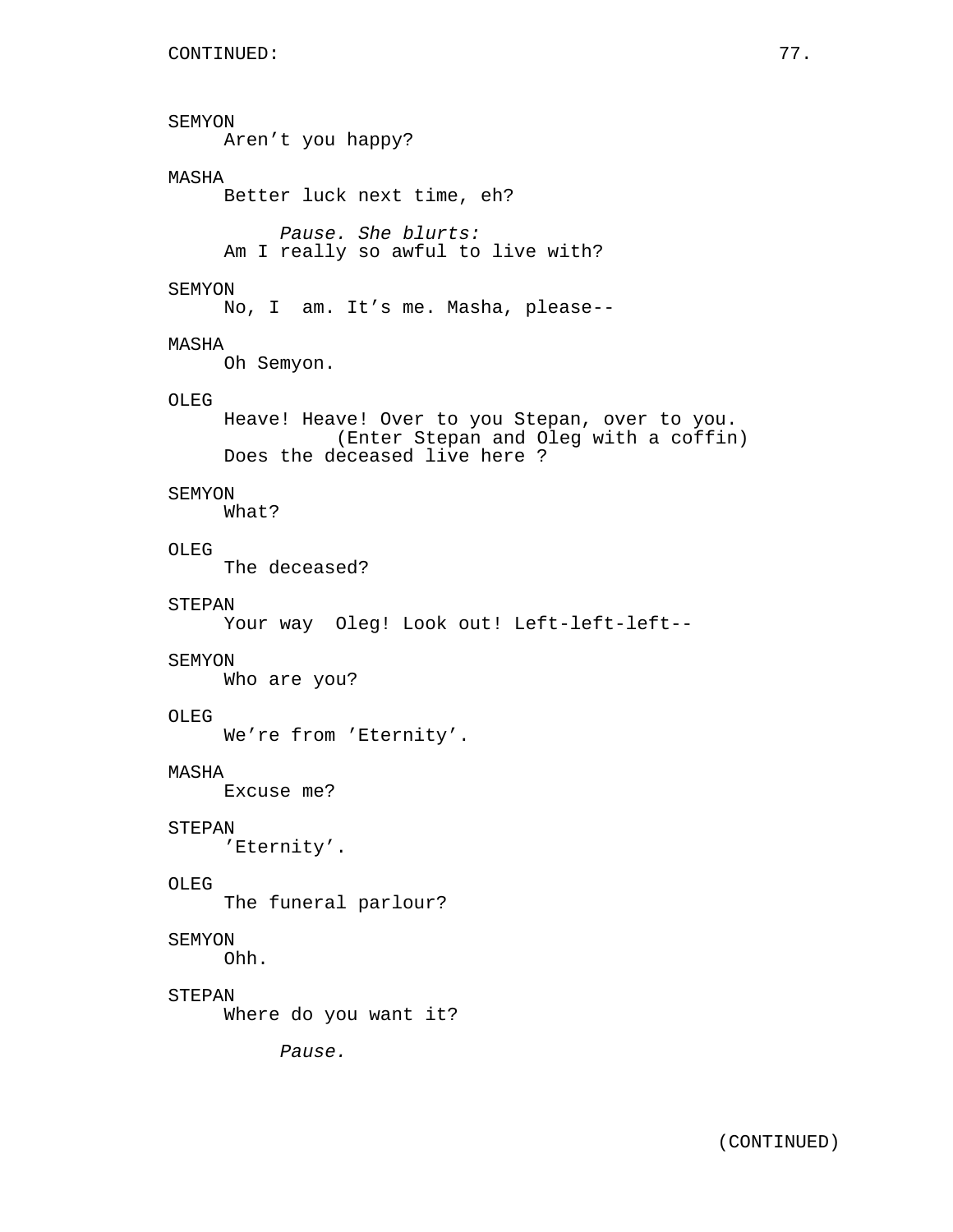## OLEG

Decide, Comrades-- it's heavy. We carried it all the way.

Pause. Semyon, Masha and Serafima are staring at them in horror.

## **STEPAN**

Look, I know it's a shock when you first see it, but take comfort from the fact that it's the best we make.

## OLEG

I'd get this one myself if I could afford it - and if I was dead, obviously.

## STEPAN

Aie, let's put it here.

Stepan and Oleg put down the coffin, move the wreaths and open the lid.

#### MASHA

'Your husband died a symbol', they said.

## SERAFIMA

'We'll pay for everything', they said.

## MASHA

They're even making me a hat. A real hat.

#### OLEG<sup>1</sup>

Now. Where's the incoming occupant?

### SEMYON

I, don't know what to tell you.

#### STEPAN

'The incoming occupant'. They make us say that, as if obscure language makes losing your loved one any easier. That's 'Eternity' for you: full of obscurity. I say, why can't we just say it like it is?

#### OLEG

The corpse. Where's the lifeless, mouldering corpse of (he consults a clipboard) Semyon Semyonovich Podsekalnikov?

### SEMYON

(raising his right hand)

Here!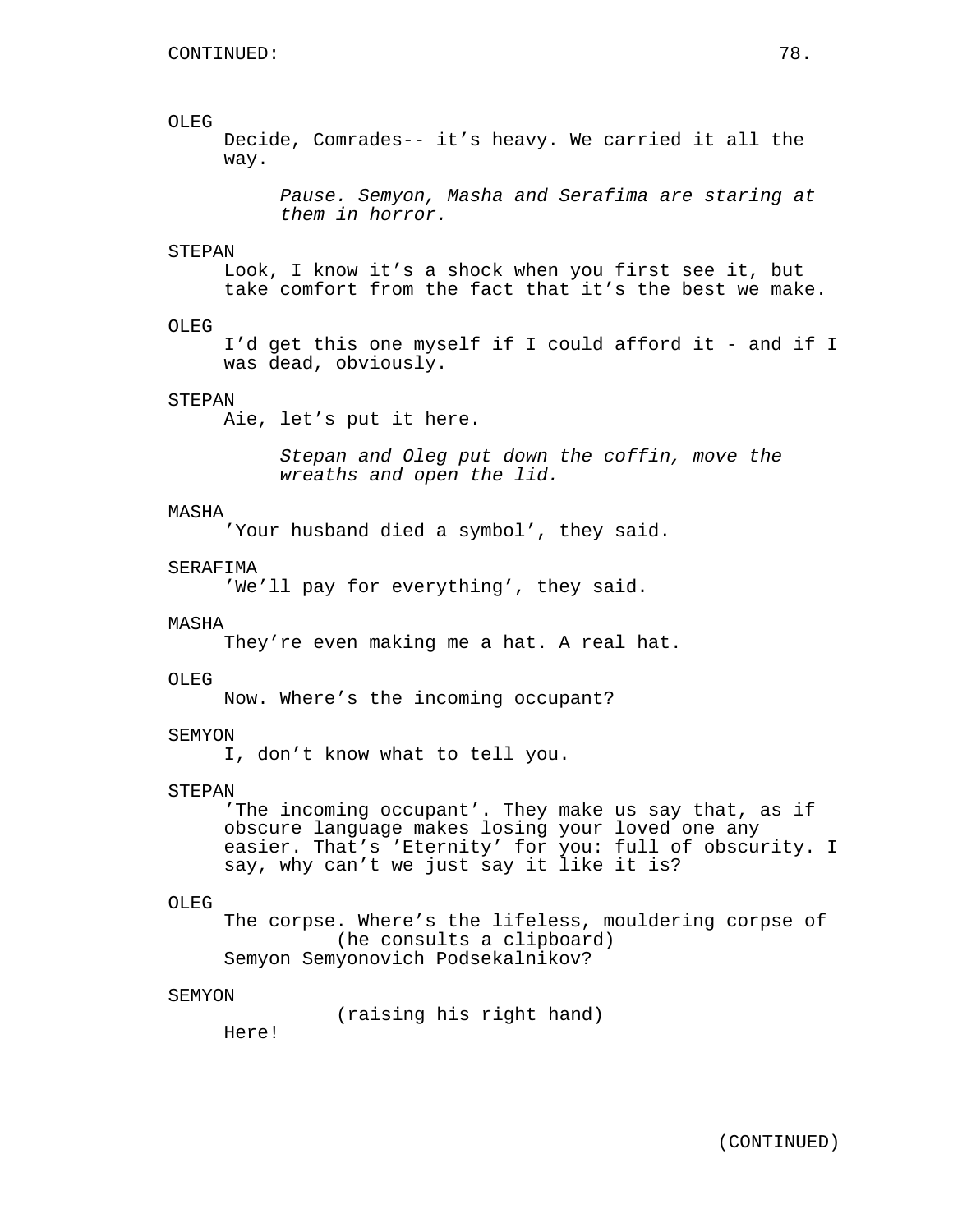## OLEG

Where?

## SERAFIMA

He's not ready yet. He's not...dressed.

She shoves Raisa's package at Semyon. He quickly puts on the gold epauletted jacket and smiles at them. Oleg and Stepan find this odd.

## STEPAN

We're supposed to lift him in for you.

#### SEMYON

No thanks.

## STEPAN

It's part of the service.

### MASHA

We'll manage.

## **STEPAN**

We're meant to do it.

#### OLEG

It's not easy. They don't, you know... bend.

#### MASHA

We'll manage, thank you.

#### OLEG

Righty then.

(He holds out a clipboard) Sign for it, will you?

Semyon avoids it and Masha takes it. And there for all the furbelows.

She signs again.Stepan regards the coffin.

#### STEPAN

Must have been a Party member or something big.

### SEMYON

He was a nothing. Unemployed. One of the two million.

#### OLEG

Yeah, it's hard to find a paying job. I'm an intern.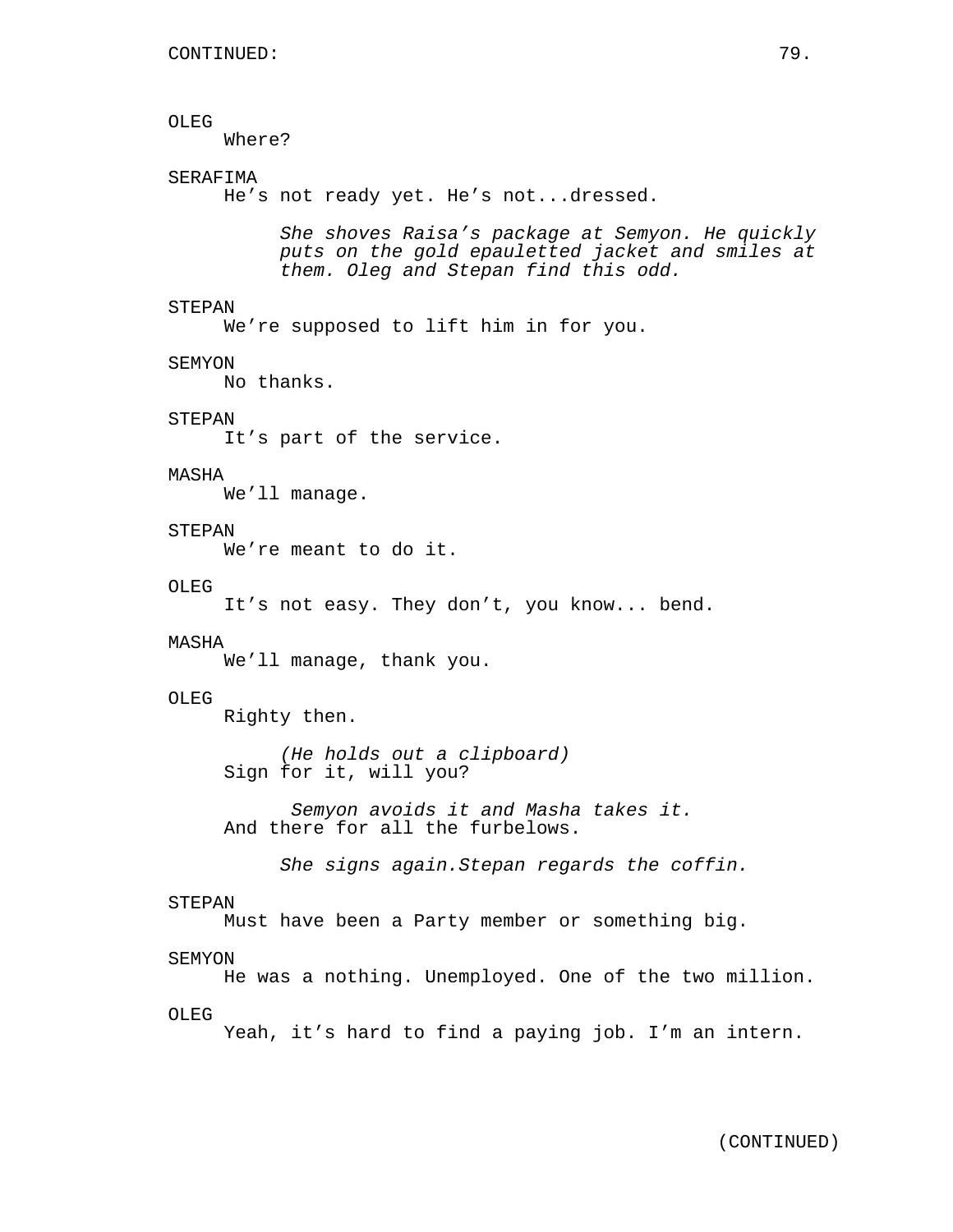# SEMYON

He dreamed of being an intern.

## STEPAN

Well, it's a top-class coffin, fit for a prince. I mean a peoples...soviet...or something.

Pause. They stand expectantly. Lazzo of friendly aliens trying to communicate.

## SERAFIMA

Well, thank you... See you later.

## OLEG

Soon! (he realizes)Oh-- I didn't mean--

(He gestures death in the coffin)

## SERAFIMA

No, I've a few years left!

They laugh. Pause

## OLEG

I feel great compassion / for the deceased.

## STEPAN

So do I.

## SEMYON

Thank you.

## Pause

{STEPAN { OLEG The tip?

## SEMYON

Ohhh! Masha--?

Masha searches her pockets and offers a tiny coin.

#### STEPAN

Thanks.

## OLEG

We'll go feed our families on this.

## MASHA

Sorry!Good luck!

Stepan and Oleg leave. Serafima has picked up one of the wreaths and reads the dedication.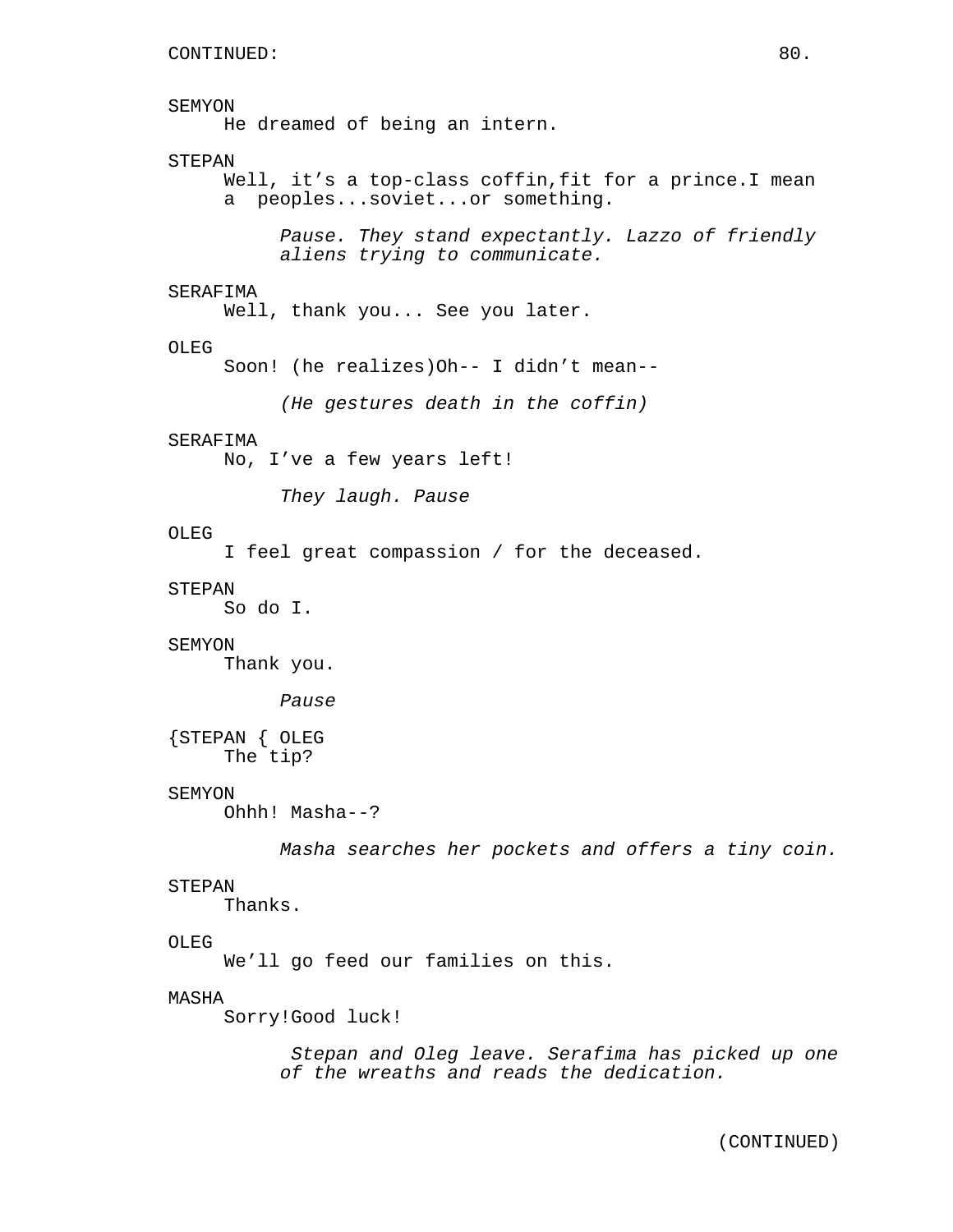## SERAFIMA

'For my beloved Semyon. A thinker, a hero and an unforgettable son-in-law.' Unforgettable is right.

### MASHA

It cost seven rubles. They've payed for everything!

They look at each other in horror.

## SERAFIMA

They'll be back any minute!

## MASHA

You can explain...

Semyon becomes abject. Serafima rushes to the window.

## SERAFIMA

They're coming up the street./You useless worm!

## MASHA

We can explain. I'll just tell them....

Masha struggles to find the words.

### SEMYON

It's not too late; I'll kill myself.

### MASHA

Better idea - I'll kill you!

#### SERAFIMA

No need; they'll kill him. Holy Virgin, pray for us!

Aristarkh, Yelpidy and Viktor enter. Masha and Serafima turn to face them. Behind them, Semyon panics. He jumps into the coffin and lies there, as if dead.

## MASHA

Gentlemen.Comrades.There's been a terrible mistake. He isn't dead. There's been a ... a drinking error. He's still alive.

Pause.

#### VICTOR

Poor woman...

## ARISTARKH

The evidence, madam, is against you.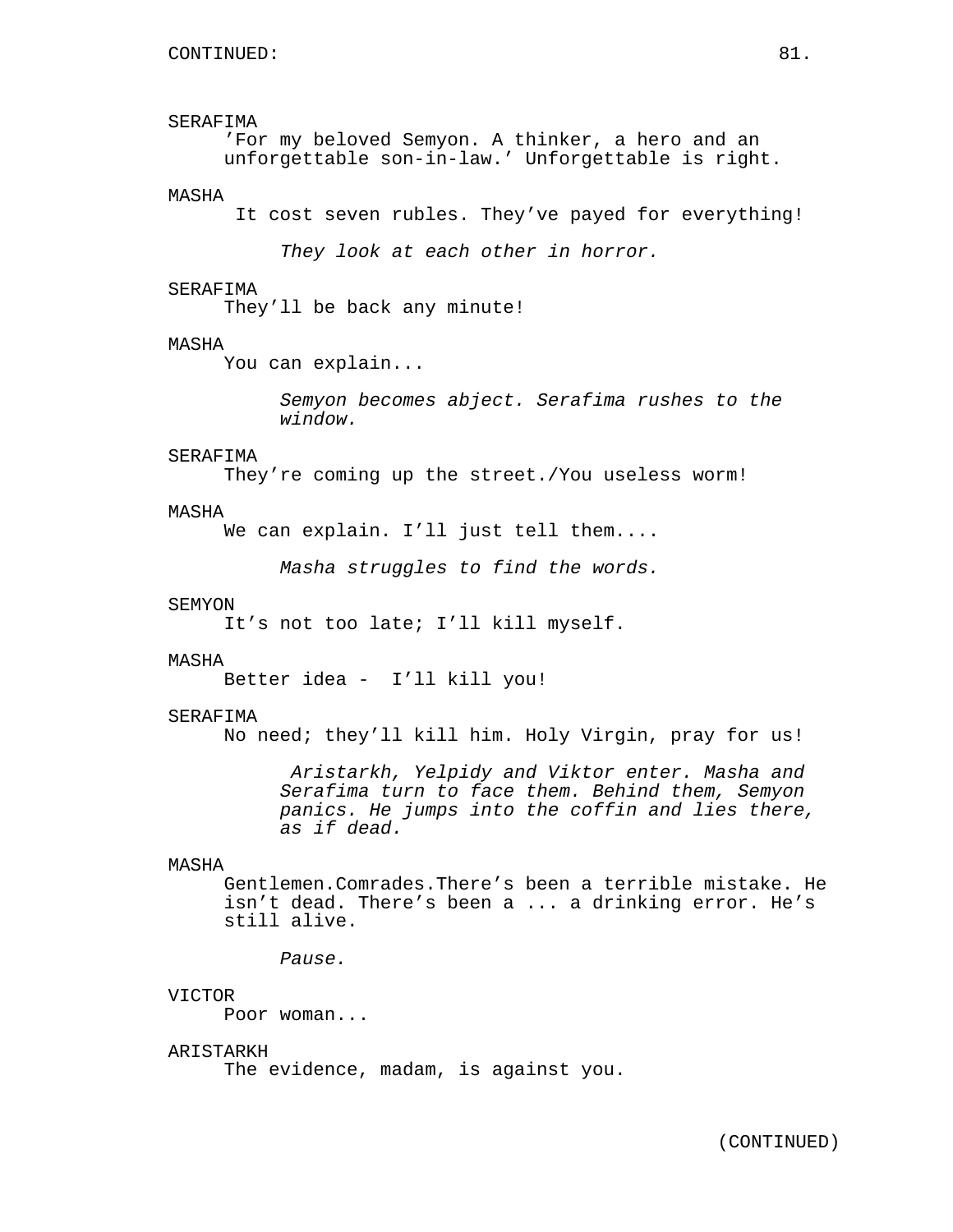We thought he was dead -- and-- and so did he, actually! But as you can see -

Masha turns to see Semyon, corpse-like, in the coffin.She tries to laugh.

## ARISTARKH

She's hysterical.

## MASHA

Semyon! Get up out of there...

#### VICTOR

Her brain's affected. Tragic!

## YELPIDY

Another case for the asylum.

## MASHA

Stop this Semyon. I'm telling you...

## VIKTOR / YELPIDY

Stop it /Dear lady take hold...

#### MASHA

Semyon GET UP! Mother, tell them ! Get up you lump!

#### ARISTARKH

When my poor mother died...

#### VIKTOR

The Tragedy of the Deranged Domestic.

Alexander and Margarita appear on the landing.

#### MASHA

I've had it with your baloney. Get up or I'll murder you! I'm warning you-- Semyon!

She goes to shake him. Yelpidy and Aristarkh stop her.

#### YELPIDY

Restrain her!

### ARISTARKH

She'll damage the corpse...Comrade! Help your neighbour!

## MASHA

Semyon!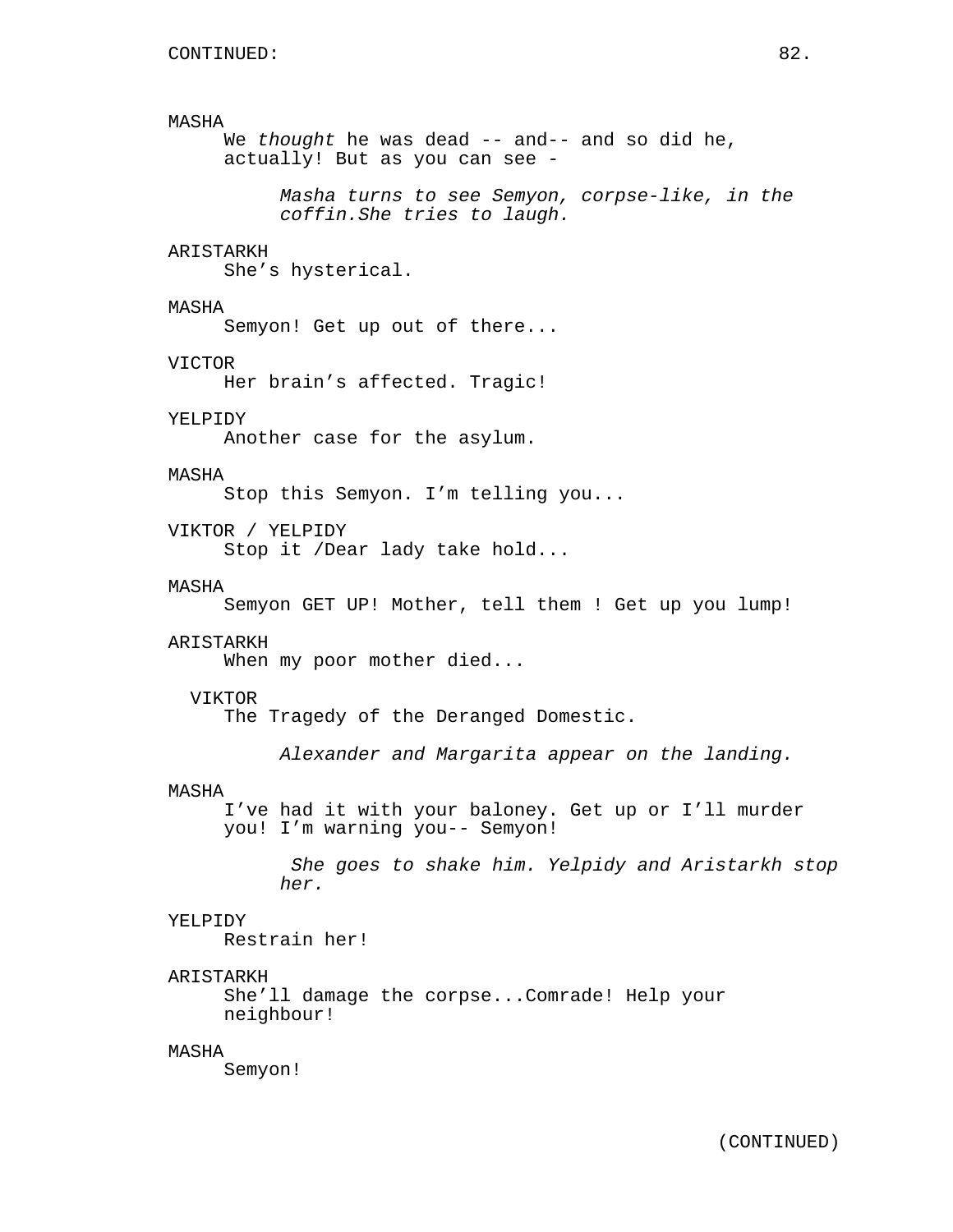ALEXANDER

(takes hold of Masha) Face the truth, Masha.

## MASHA

Make him get up! He's making things worse!

### YELPIDY

The man is dead, dead...

### MASHA

Alexander Kalabushkin, Semyon is alive--

#### {MARGARITA

Oh no,no, you poor girl...

## {ALEXANDER

He's gone, Masha.

## MASHA

--He was talking to me two minutes ago. Get up Semyon, I hate you, I hate you!

## YELPIDY

I suggest that the charitable fund /is no longer applicable...

## SERAFIMA

(taking the money from Yelpidy) Will aid and support the survivors. Masha, go upstairs with Margarita.

### MASHA

What are you saying?

#### SERAFIMA

I'm saying he's dead. Look at me (she winks) he's dead.

### MASHA

He's not dead.

## SERAFIMA

Oh, he's dead. Dead!/Dead.

## ALEXANDER

I carried him home. He was frozen to the touch.

## ARISTARKH

We must move things along; we are expected at the church.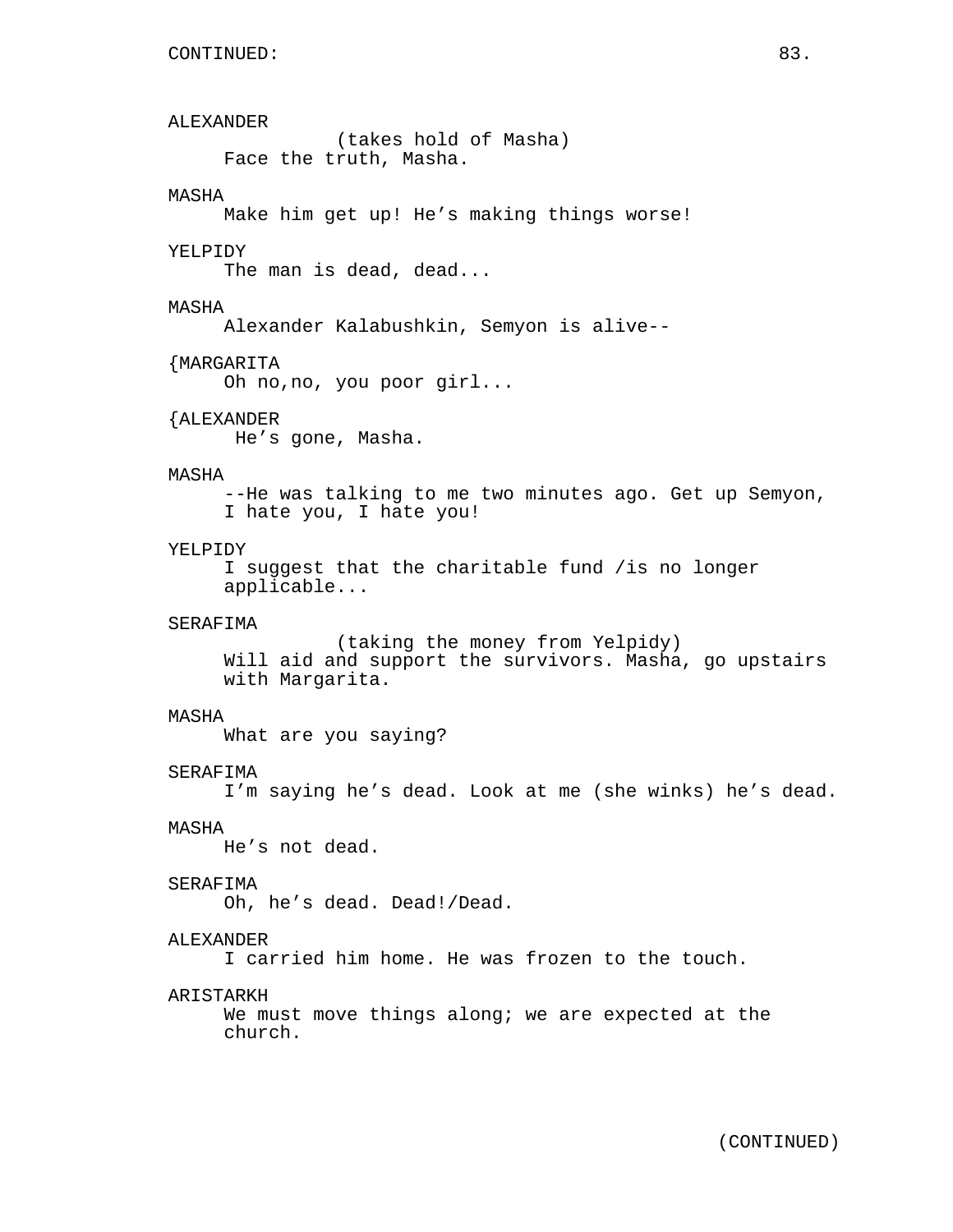No!I won't let you!

## YELPIDY

Seclusion in a dark place. Restraints! Dominoes sank tin ships in a dayo.

## MARGARITA

Bring her up here.

## ALEXANDER

Come on, Masha.

### MASHA

Please, Alexander Kalabushkin, believe me-

#### ALEXANDER

Come on.

### MASHA

Don't touch me. Put me down. Help!

Alexander puts Masha over his shoulder. He carries her up the stairs.

#### MASHA

Semyon Semyonovich Podsekalnikov, you coward, you coward! Face the music for once in your life!

#### VIKTOR

Her grief is epic. Andromache, Cassandra...

## MASHA

WAIT!-- he's dead, I believe you! But don't bury him. I beg you, don't bury him!

Semyon sits up in a panic. No one is looking at the coffin; all their eyes are on Masha. She is the only person who sees him. She breaks free; Alexander smacks Masha and she falls.Serafima cries out in alarm.

### SERAFIMA

Masha!

## MARGARITA

This isn't whack-a-mole.

### ALEXANDER

Sorry.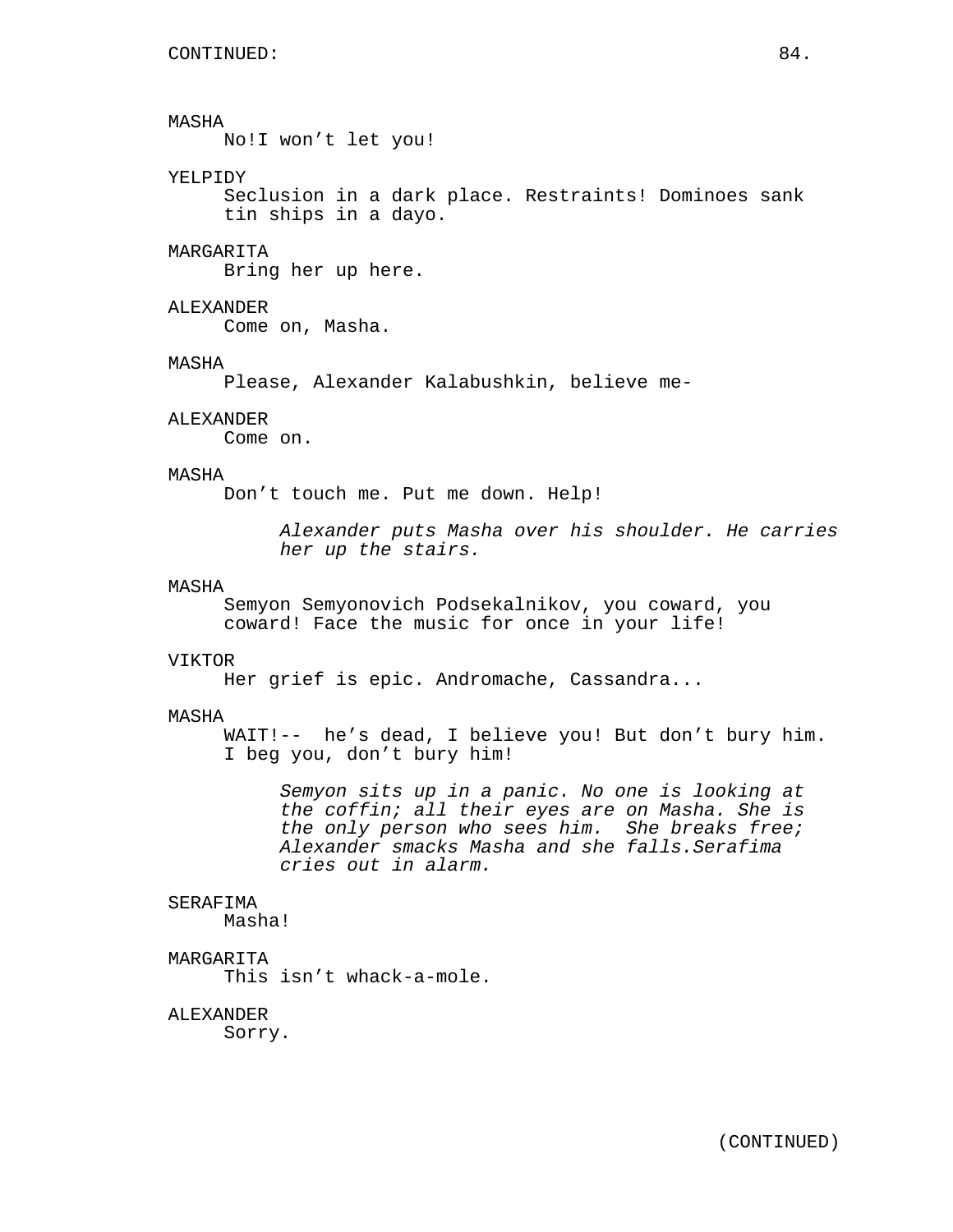## MARGARITA

Bring her up here. All men are fools.

Serafima follows Margarita upstairs into Alexander's room. Semyon hurriedly lies down.A breath of relief.

#### YELPIDY

Doleo! Morsus doleo!

## ARISTARKH

It's really too bad our champion is not from a better quality family.

### VIKTOR

Yes, a People's Commissar would have fitted the bill much better. He's so common and idiotic-looking, like a rooster.

Viktor messes with Semyon's collar and hair.

## ARISTARKH

Precisely: what can one say was remarkable about such an ugly fellow? Look at his nose.

#### VIKTOR

The old woman did a terrible job with his hair.

#### ARISTARKH

Perhaps we emphasize his masculinity to distract?

#### VIKTOR

Pad him out you mean? I have spare socks somewhere.

#### ARISTARKH

That would certainly help/ but--

### YELPIDY

Just wrap him in a flag.

Yelpidy and Aristarkh drape a flag over Semyon while Viktor takes a note. Alexander enters.

#### VIKTOR

You're right, it's not the death that matters, but the cause of death.

Alexander has been observing from the stairs.

### ALEXANDER

The martyr's in the coffin, comrades; all I need is your cash in my hand.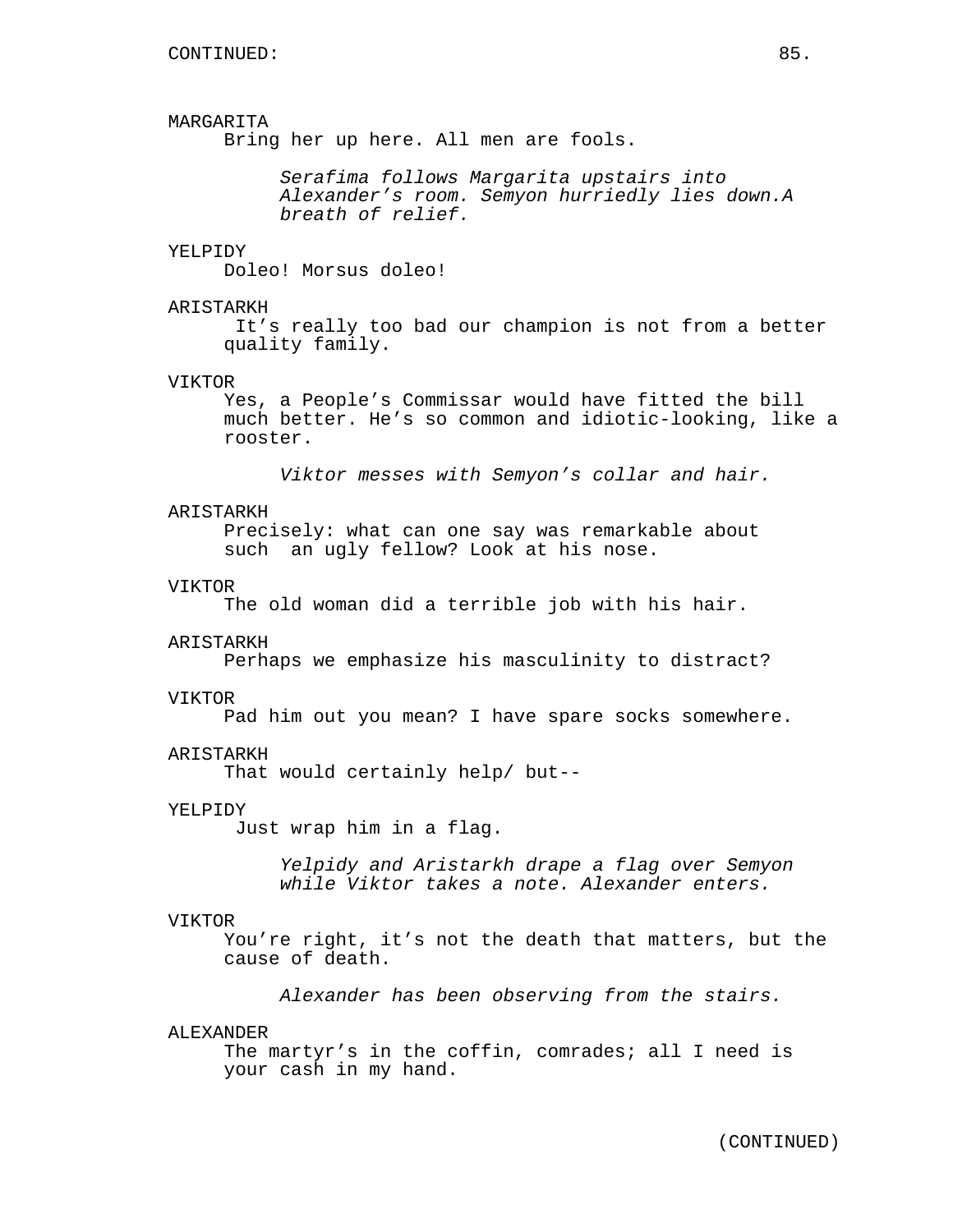#### ARISTARKH

After the burial, everything after the burial.

### ALEXANDER

We made a deal. The coffin doesn't leave 'til you're paid up. Cash or kind?

Viktor and Aristarkh make eye contact and sigh.

### VIKTOR

We do have time.

## ARISTARKH

Follow us to my mother's abode, and we will settle accounts.

Aristarkh, Alexander,and Viktor leave. Semyon opens his eyes.

#### SEMYON

Ugly, common and stupid. Three in one! But mild compared to Serafima on a Sunday. It's nothing new.

(Semyon picks up the gun.) There's nothing new under the sun. So here's for nothing:are you ready this time? 'Yes I'm ready'. On my count? 'On your count'...

Lights fade as music from the funeral cortege rises.

One...for a rooster. Two...for a worm. Three...better luck next time.Four...a coward.Five...a real hat. Six...I hate you Semyon...Seven...I hate you Semyon...Eight...I hate you Semyon...

Melancholy music plays as lights fade. The scene shifts around Semyon as he continues to count.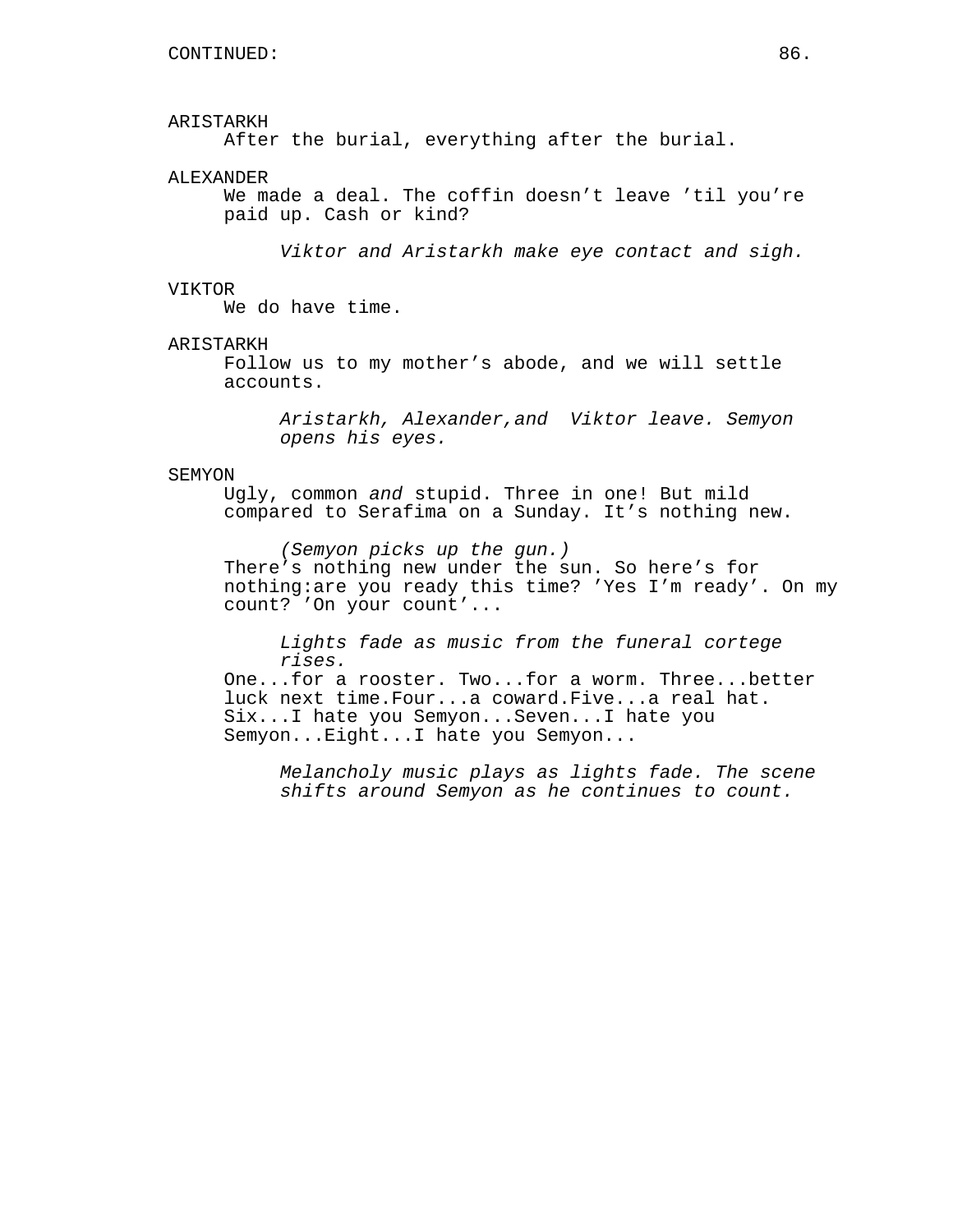## ACT FIVE

## A graveyard on the outskirts of the

city.

In the darkness,Semyon's voice: one thousand and twentythree... I hate you Semyon...one thousand and twentyfour...

Lights reveal a freshly dug grave,the flag draped coffin and acamera behind which Alexander is taking a photograph. Posing in a tableau are Viktor,Raisa, Kleopatra, Aristarkh, Yelpidy. Watching in another group are Serafima, Masha, Margarita, Natasha, Grusha, Sonia, Oleg,Stepan and band members.

### VIKTOR

Everyone, say "Cheer", but don't cheer.

#### RAISA

What?

#### VIKTOR

Say: "Cheer", but don't cheer.

RAISA AND OTHERS

"Cheer"...

Alexander ignites the camera. All angle for a solo photo.

#### ARISTARKH

He was philosopher and friend!

#### KLEOPATRA

I am his murderess!I confess it...

### RAISA

He respected working women!

## KLEOPATRA

Semyon Semyonovich wanted me body and soul and when I said, 'No, my darling! We must serve the Revolution', he ended his life. I murdered him, cruel destiny, I!

#### VIKTOR

Destiny? Ha!

#### KLEOPATRA

Jealous!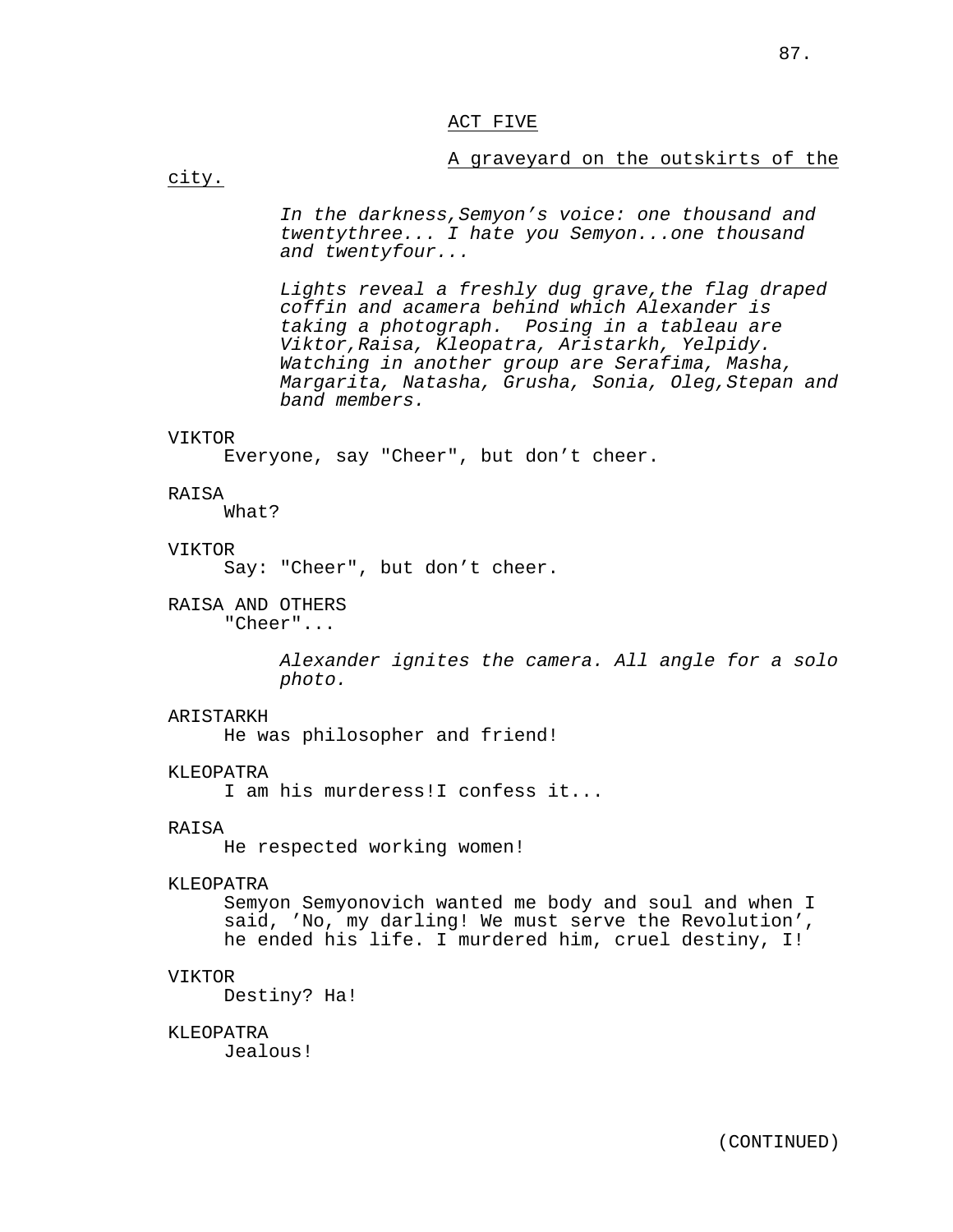# VIKTOR

His death is a clarion call for the poetry of cracks--the tradition and the future of Our Mother Russia..

## MASHA

Who are all these people?

## KLEOPATRA

He died for me!

## MASHA

You're wrong.She's wrong.

## KLEOPATRA

Oh oh and you are --

## MASHA

His wife.

## KLEOPATRA

(nods,recognizing her) Ah, his cook--

## MASHA

His wife.

### MARGARITA

She's his wife.

### KLEOPATRA

So what? Capitalist! Love knows neither bonds nor boundaries-- he wanted me, me, me.

## MASHA

Semyon, have you no shame?

### RAISA

Opportunist! His dying words were "I pass the flame...the women of Russia will never be defeated-- "!

## YELPIDY

Our comrade died to reunite State and Church...

## ARISTARKH

The intellectual for our age!

## KLEOPATRA

Reactionaries! You'll never know what it is to die for love!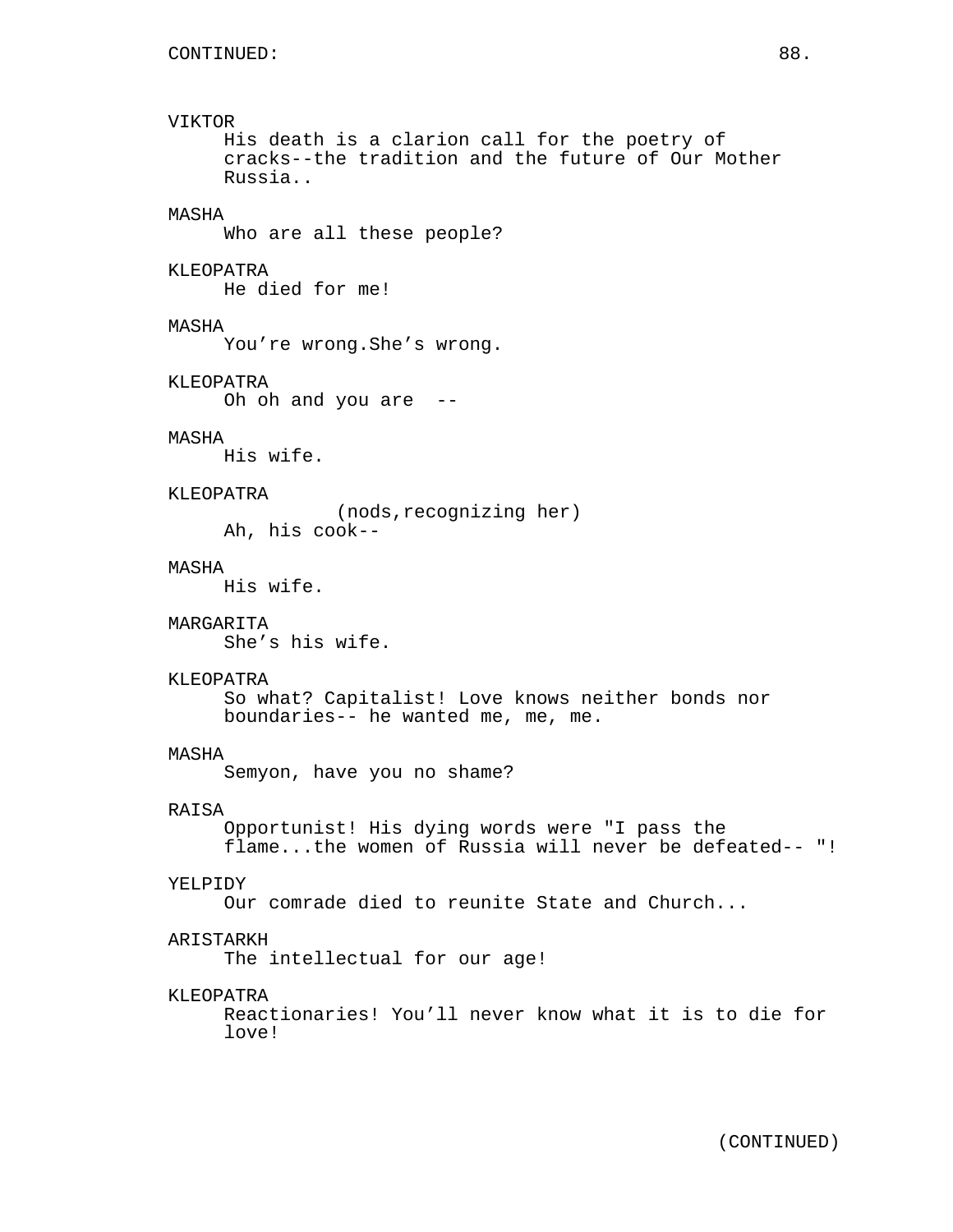No, but you will in a minute!

## MARGARITA

Masha, you promised!

Margarita restrains Masha.

#### YELPIDY

I'm Spartacus Spanky, Amend. Time to close the coffin.

#### ALEXANDER

Masha?

#### MASHA

He's yours. You took him, you dressed him up, now shove him in the ground and God help you, Semyon.

She turns away. Alexander pauses over the coffin.

## ALEXANDER

Forgive me brother.

Semyon embraces Alexander.

#### SEMYON

No, you forgive me.

Alexander screams. There is pandemonium. Forgive me, comrades./All of you, forgive me!

## {YELPIDY

Avaunt thee, Demon!

## {KLEOPATRA

He lives! he lives!.

{ARISTARKH GET BACK! GET BACK!

## GRUSHA

Holy God.

#### NATASHA

Awkward!

#### SONIA

Eeeew!

### SERAFIMA

Lie down or we'll have to give the money back.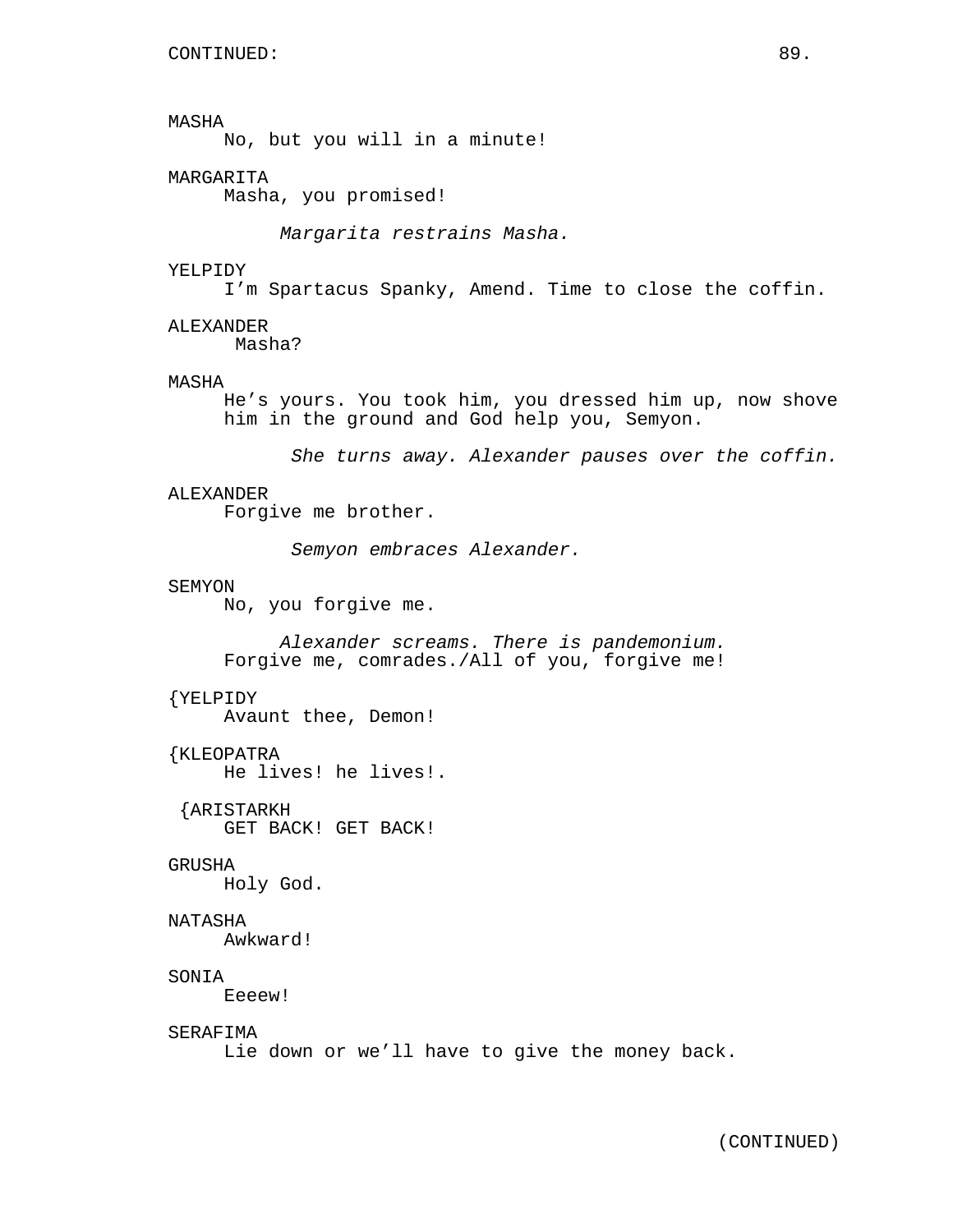```
VIKTOR
     You're alive?
SEMYON
     I'm alive. Sorry, but I'm alive!
MASHA
     See? I told you.
ARISTARKH
     But you killed yourself.
SEMYON
               (shows the gun apologeticaly)
     I tried to. I wanted to.
ARISTARKH
     Fraud!
MASHA
     He only missed by an inch.
MARGARITA
     Alexander wept for you.
ALEXANDER
     No, I had dust/in my eye...
KLEOPATRA
     All my suffering for nothing.
SEMYON AND ALEXANDER
               (to Kleopatra and Masha respectively)
     Sorry.
VIKTOR
     What will I do with my obituary?
SEMYON
     Use it yourself,Comrade, when the time comes.
OLEG
     We carried you here!
STEPAN
     You heavy bastard...
ARISTARKH
     I thought you were a hero and I find you are /a-
SEMYON
     A worm. I'm a worm! Not food for worms!
```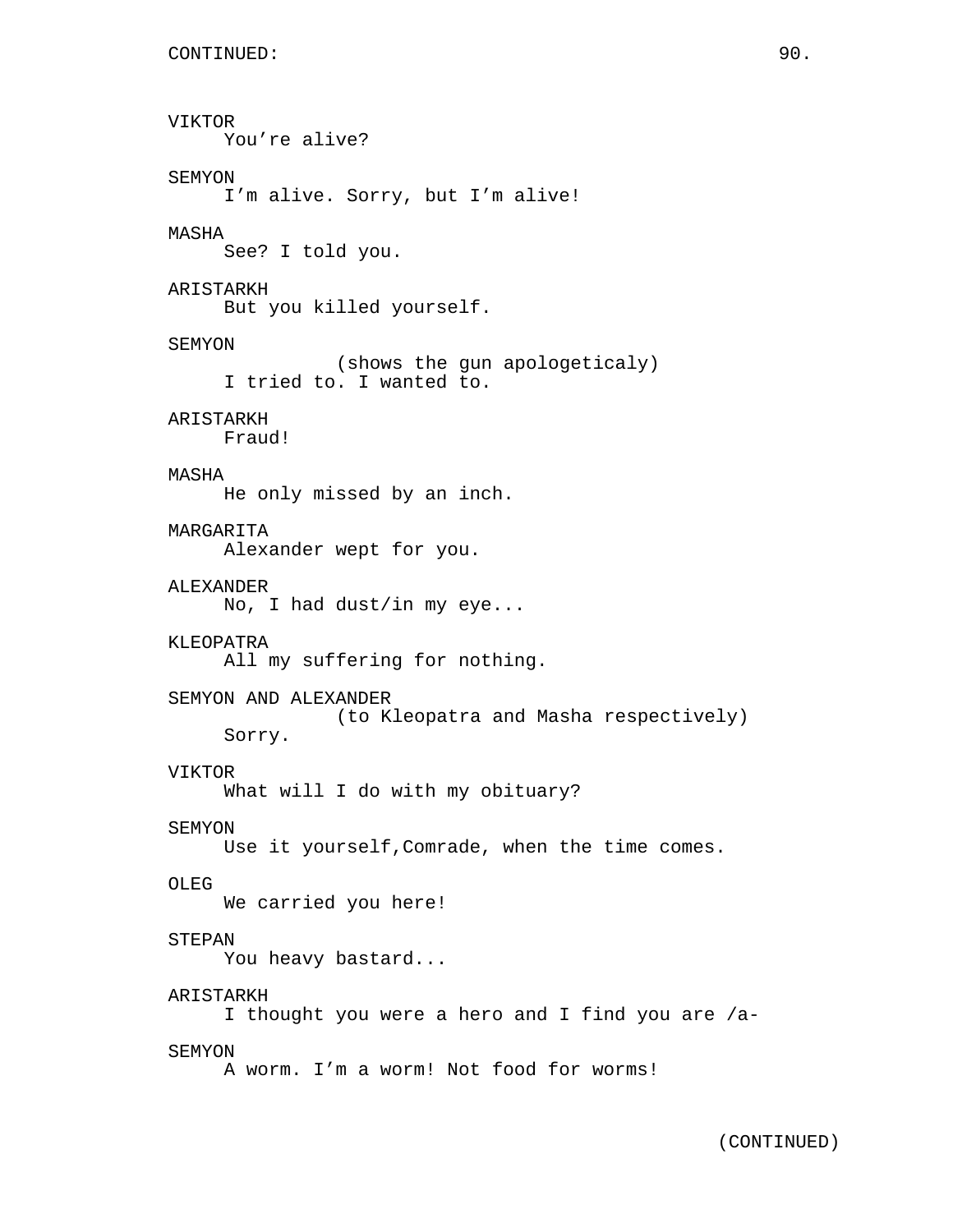## KLEOPATRA

You're a liar.

## VIKTOR

A beast without reason.

## RAISA

Judas.

## ARISTRARKH

How can you live with yourself?

## SEMYON

I just don't want to die! Not for you, not for them, not for clever men or Yegor's masses, not for romance, not for art and not for God. For heaven's sake, why would God want me dead? I lay in my coffin listening to you, through my God-awful hang-over I saw the face of death and I realized, comrades, that I am, deep in my heart, madly, overwhelmingly in love. 'How I hunger', I thought, 'How I starve. Two whole days without a proper meal!' If I love anything in this world, it's my stomach!

## MASHA

(wry)

Oh Semyon!

## KLEOPATRA

Shoot him!

#### MASHA

Shoot her!

#### VIKTOR

Alive, you dig us a grave with your two hands.

### ARISTARKH

You expose us to the rage and ridicule of all the land.

#### RAISA

You put us at risk!

#### YELPIDY

The burial **needs** a body! / Dominoes on a misery bus.

#### VIKTOR

There's one bullet left.

## MASHA

No!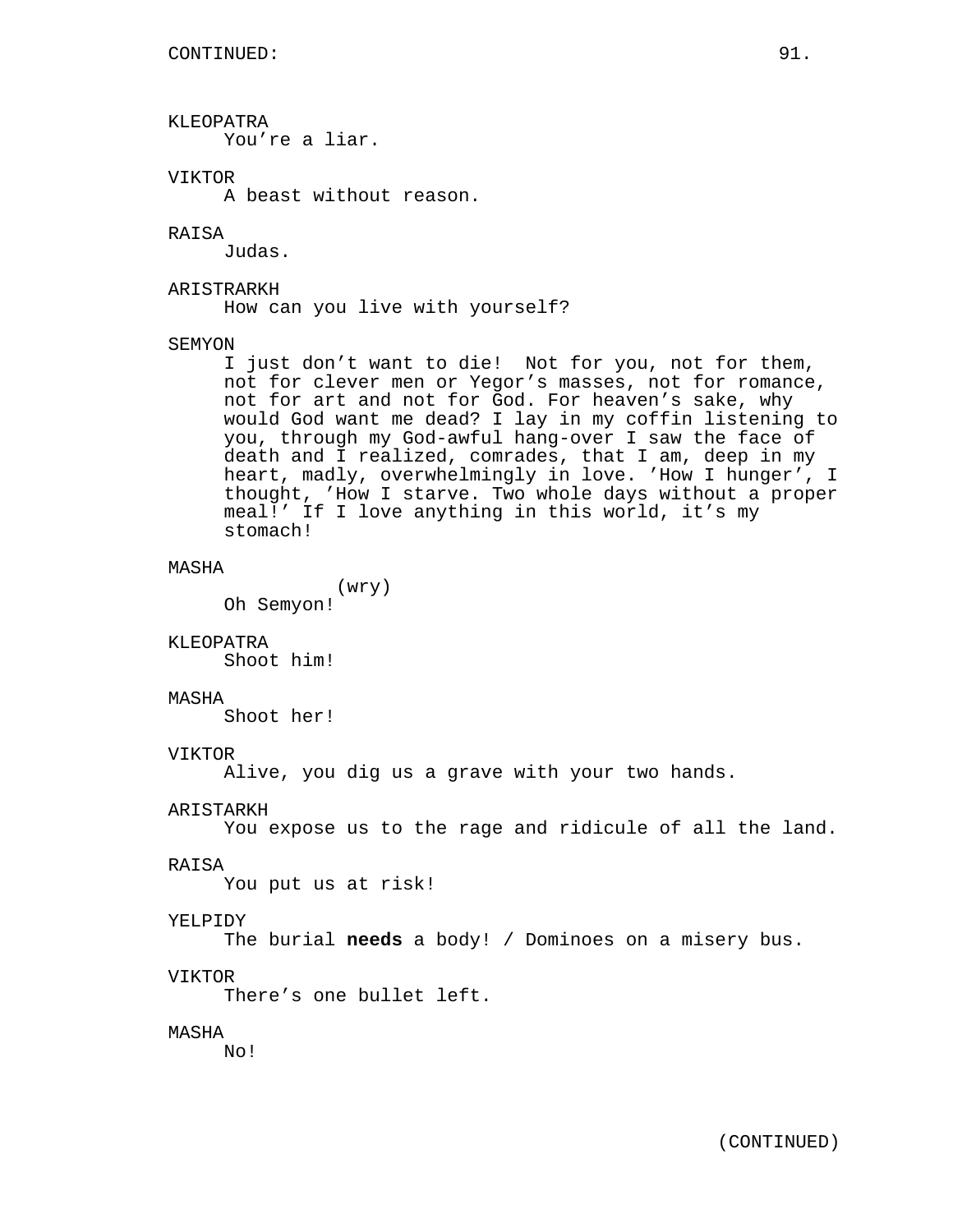```
STEPAN
     Use it!
VOICES
     Use it! Use it!/ Use it! Sho-ot!
          Semyon picks up the gun;
SEMYON
     I don't want to live without you, Masha. But I could.
MASHA
     I know. /I love you.
VOICES
     Use it! Use it! Use it!
RAISA
     Viktor will make you a symbol for eternity.
SEMYON
     He could make me an astronaut for all I care, once I'm
     in that coffin.
ARISTARKH
     Recant Podsekalnikov!
VIKTOR
     Shoot yourself!
SEMYON
     You don't mean it comrades;/ You'll forgive me!
          Semyon carefully puts down the gun.
A VOICE
     Shoot him!
          Voices yell in agreement. Semyon runs and everyone
          but Alexander and Margarita pursue. The crowd
          corner Semyon. Viktor raises the gun to shoot him,
          then locks eyes with Aristarkh.
ARISTARKH
     Should the funeral proceed as planned?
VOICES
     Yes! Shoot him!
RAISA
     Traitor to Women!
```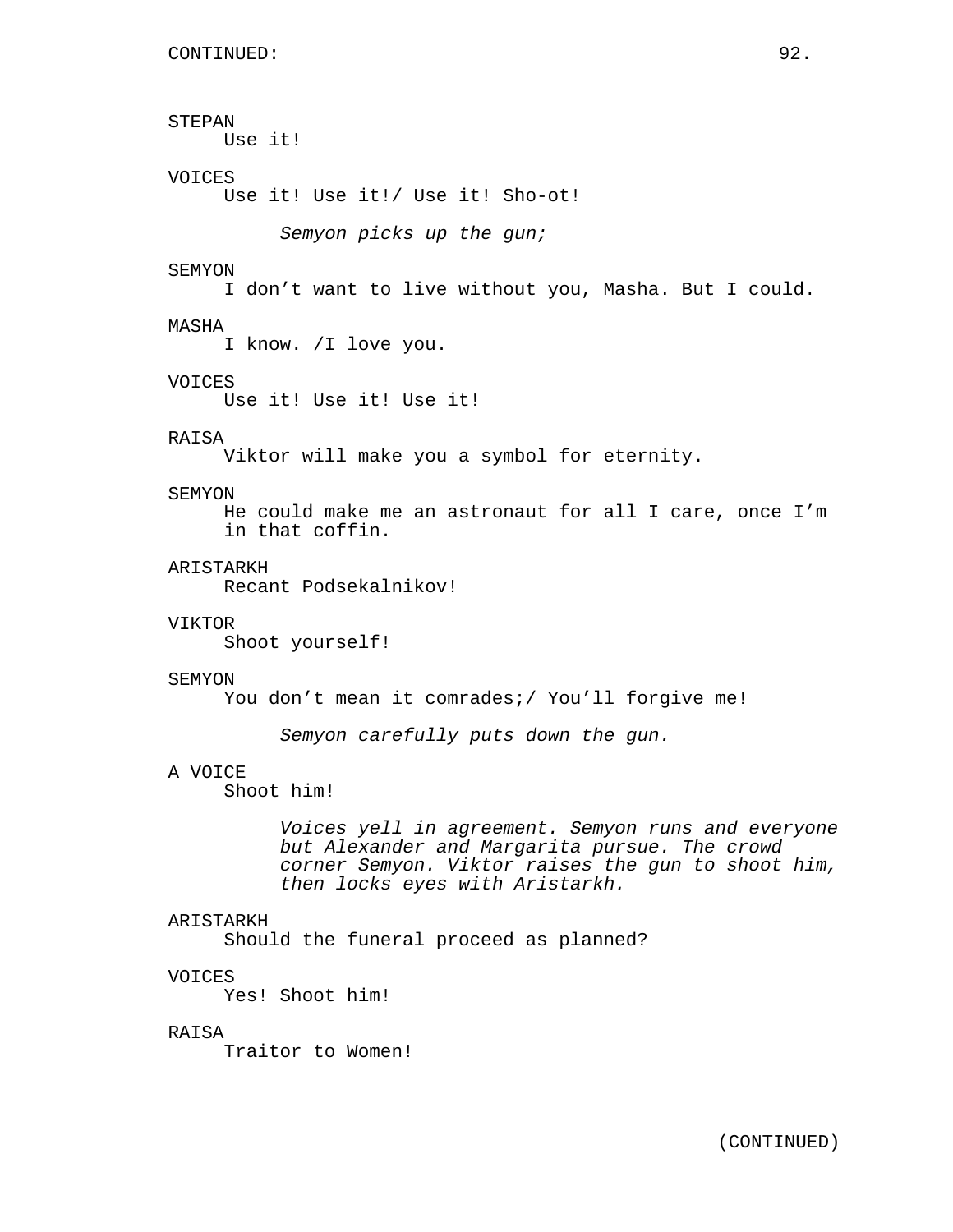KLEOPATRA To love! **VOICE** Traitor to the Revolution! SEMYON No Comrades -- I demand a final word! (they agree) I did NOT run away from the October Revolution. Maybe I didn't go out the house the entire month, but I didn't run away. MASHA It's true! SEMYON When the Revolution asked, my right hand went up! When it came to war, when it came to jobs, even when it voted against me, my right hand stayed up. I stuck it out, comrades, for years I stuck it out...

## MASHA

It's true!

#### SEMYON

And now I want to ask the Revolution, "what more d'you want of me?" I never did a thing against our Revolution.

### NATASHA

You criticised the Kremlin.

## SEMYON

I was drunk!

#### ARISTARKH

True, but consider that what might be proper when expressed in a dead man's obituary is nonetheless improper when he shouts it over the telephone to the Kremlin!

### SEMYON

Then I'll whisper it. What harm is a whisper? Even if we're alive and sober, can't we whisper Comrades? We want bread, we want jobs, we want a voice...because when we say 'life is hard', it gets easier.

### OLEG

Life is hard/Comrade.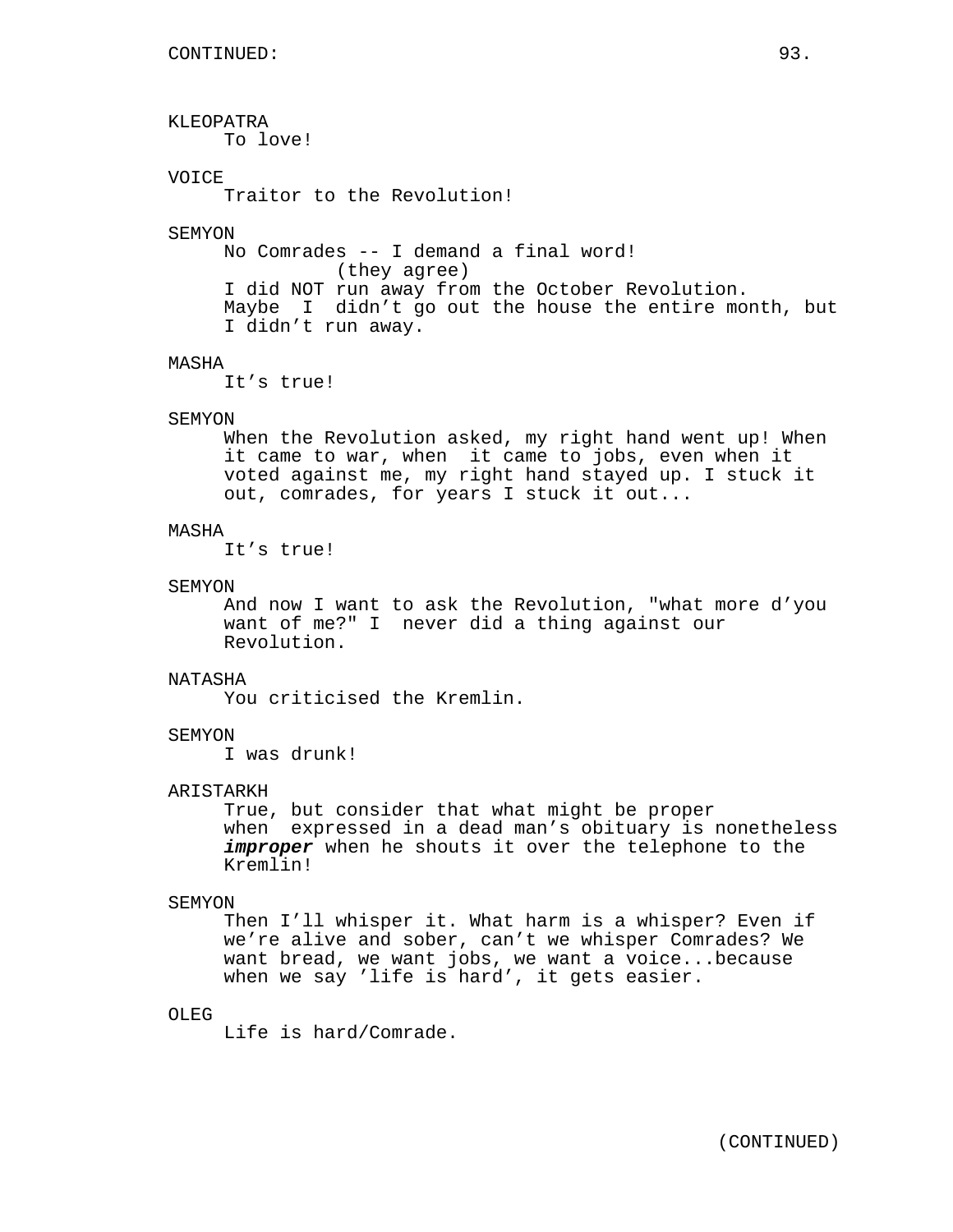## GRUSHA

More bread /would help.

## NATASHA

More money/ would help.

#### YELPIDY

Vodka.

## ARISTARKH

It is a **crime** to put Individual Wants before the good of Society.

#### SEMYON

Oh, guilty,guilty! But Society, Comrade, what's that? A factory for slogans! When our government puts out signs saying "for everyone, for everyone" I don't even look any more. I know it means for everyone but me. Once upon a time I was a man,comrades, I was a cog in the machine, but now!-- you're looking at a spare part. Hosanna! You can take your scientific construction of society, your achievements, your world conquests, Comrades. I'm not asking for much. Just a living wage and a peaceful life in a hallway with Masha and her mother, and those two; hell, even Yegor. I'll live for them, not die for you.

#### YELPIDY

You rob the kingdom of heaven for Earthly Delight.

#### SEMYON

What earthly delight? Life is hard! And about to get harder because I'm going to pay your money back, every kopek.

### MASHA

We'll work for you.

### SEMYON

I'll play the tuba for you. I'll send my mother in law down the salt mines.

### SERAFIMA

You don't scare me.

## SEMYON

I'm not the hero to get your slogan factory going. Forgive me.

Accepting defeat, Viktor lowers the gun.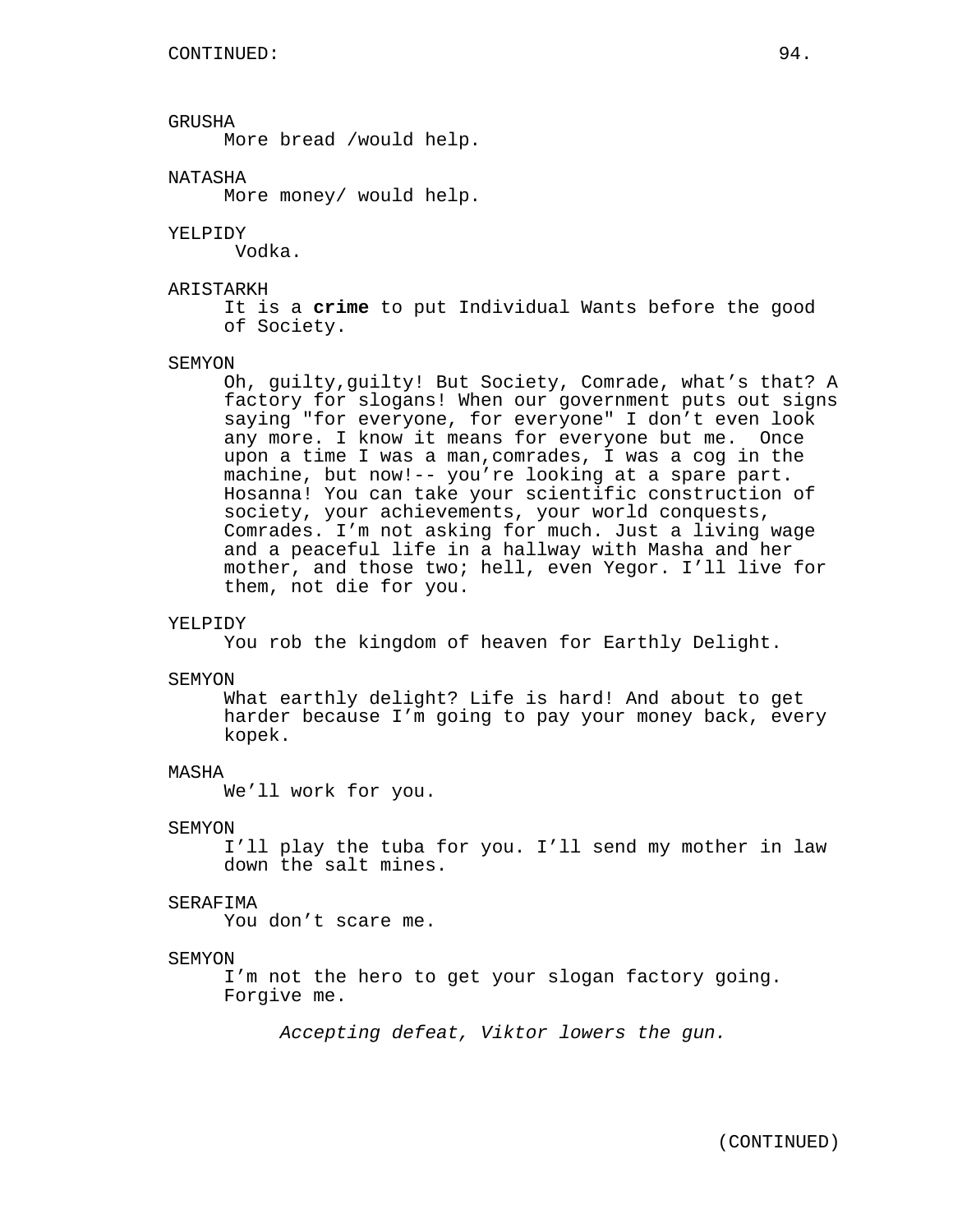## KLEOPATRA

Viktor Viktorovich! You are magnificent in action.

## VIKTOR

Kiki, you smell like Paris.

Kleopatra and Viktor embrace, reunited. Masha goes to Semyon.

## RAISA

Oh for...Get me a drink.

#### SEMYON

Masha--

## MASHA

Baloney.

Masha and Semyon embrace.

#### **MARGARITA**

(to Alexander) I'm feeling very sad.

## ALEXANDER

The future holds some serious grieving. (to everyone) 'To us has come our very own Semyon'--alive!

> Grusha, Sonia and Natasha break out drinks.The band find their instruments.Sonia picks up a message from a musician and gives it to Oleg.

## MARGARITA

Speech! Speech!

#### SEMYON

Human life is strange and curious, Comrades. How did we get here? And what are we doing?

## OLEG

Wasting a perfectly good coffin!

Off stage, a loud gun shot is heard.

## STEPAN

Maybe not, comrade. (A note flutters down from the sky. Stepan opens it) This just in from Eternity.